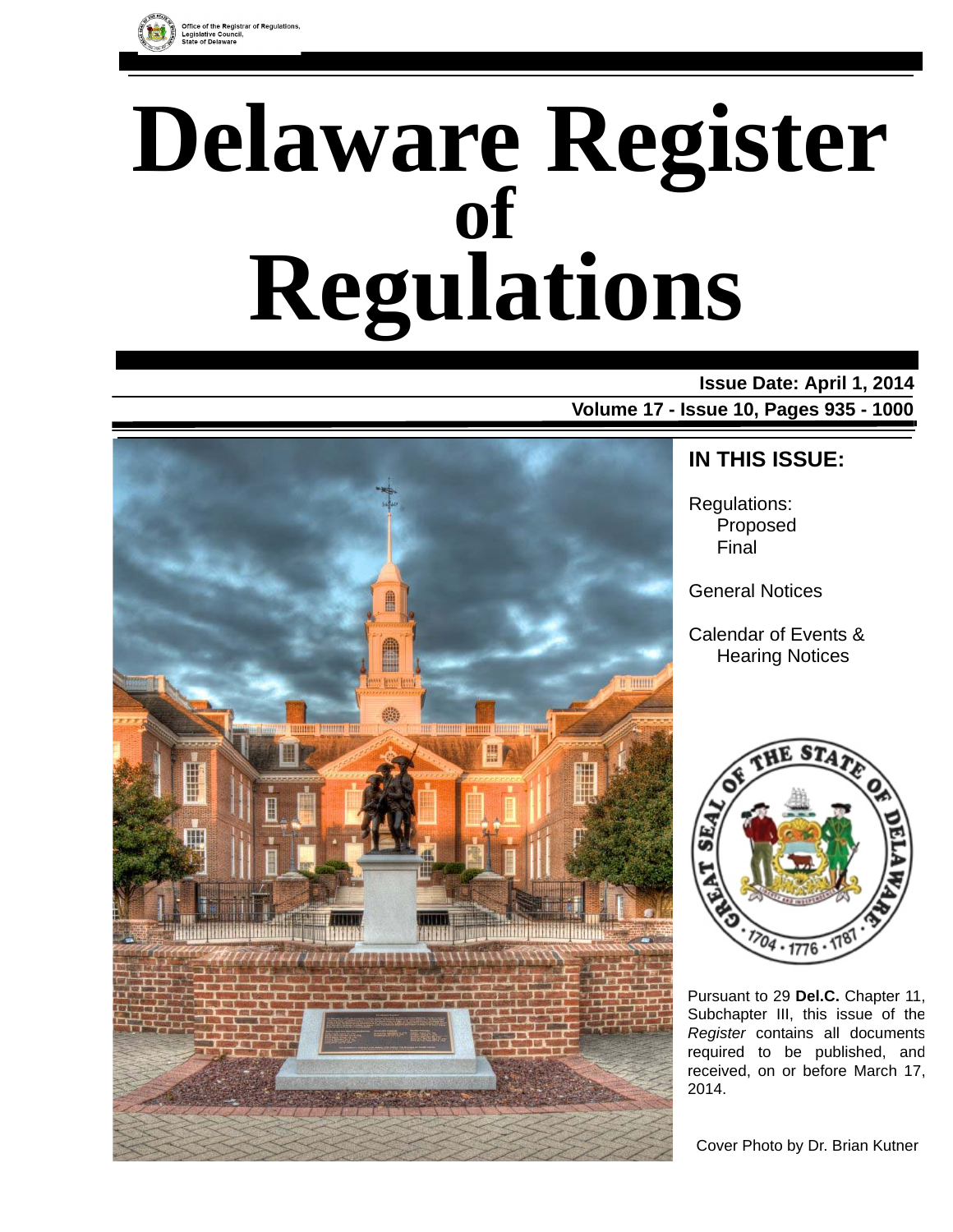**936**

# **INFORMATION ABOUT THE DELAWARE REGISTER OF REGULATIONS**

### **DELAWARE REGISTER OF REGULATIONS**

The *Delaware Register of Regulations* is an official State publication established by authority of 69 *Del. Laws*, c. 107 and is published on the first of each month throughout the year.

The *Delaware Register* will publish any regulations that are proposed to be adopted, amended or repealed and any emergency regulations promulgated.

The *Register* will also publish some or all of the following information:

- Governor's Executive Orders
- Governor's Appointments
- Agency Hearing and Meeting Notices
- Other documents considered to be in the public interest.

### **CITATION TO THE DELAWARE REGISTER**

The *Delaware Register of Regulations* is cited by volume, issue, page number and date. An example would be:

16 **DE Reg.** 1227 - 1230 (06/01/13)

Refers to Volume 16, pages 1227 - 1130 of the *Delaware Register* issued on June 1, 2013.

### **SUBSCRIPTION INFORMATION**

The cost of a yearly subscription (12 issues) for the *Delaware Register of Regulations* is \$135.00. Single copies are available at a cost of \$12.00 per issue, including postage. For more information contact the Division of Research at 302-744-4114 or 1-800-282-8545 in Delaware.

### **CITIZEN PARTICIPATION IN THE REGULATORY PROCESS**

Delaware citizens and other interested parties may participate in the process by which administrative regulations are adopted, amended or repealed, and may initiate the process by which the validity and applicability of regulations is determined.

Under 29 **Del.C.** §10115 whenever an agency proposes to formulate, adopt, amend or repeal a regulation, it shall file notice and full text of such proposals, together with copies of the existing regulation being adopted, amended or repealed, with the Registrar for publication in the *Register of Regulations* pursuant to §1134 of this title. The notice shall describe the nature of the proceedings including a brief synopsis of the subject, substance, issues, possible terms of the agency action, a reference to the legal authority of the agency to act, and reference to any other regulations that may be impacted or affected by the proposal, and shall state the manner in which persons may present their views; if in writing, of the place to which and the final date by which such views may be submitted; or if at a public hearing, the date, time and place of the hearing. If a public hearing is to be held, such public hearing shall not be scheduled less than 20 days following publication of notice of the proposal in the *Register of Regulations*. If a public hearing will be held on the proposal, notice of the time, date, place and a summary of the nature of the proposal shall also be published in at least 2 Delaware newspapers of general circulation. The notice shall also be mailed to all persons who have made timely written requests of the agency for advance notice of its regulation-making proceedings.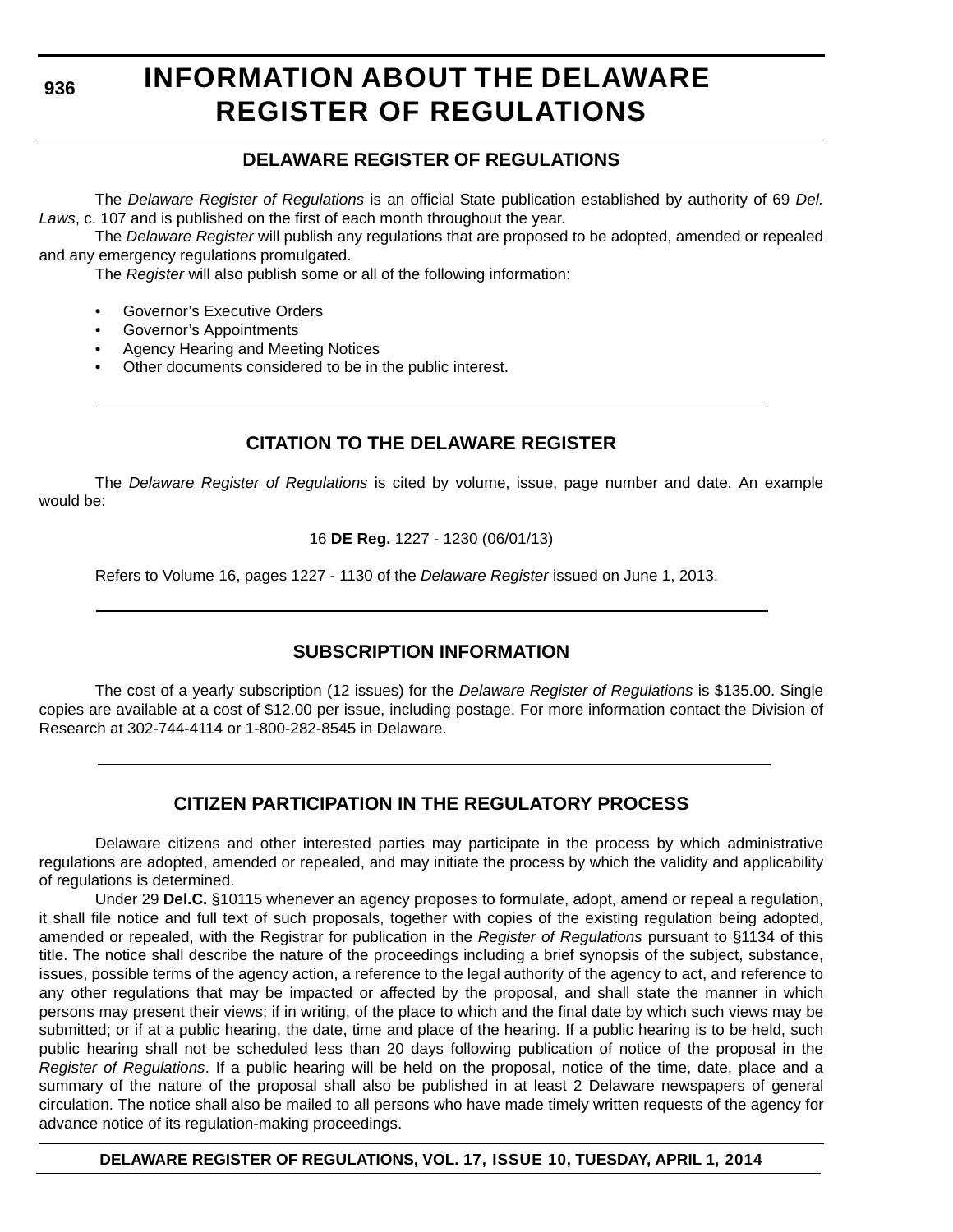# **INFORMATION ABOUT THE DELAWARE REGISTER OF REGULATIONS**

**937**

The opportunity for public comment shall be held open for a minimum of 30 days after the proposal is published in the *Register of Regulations*. At the conclusion of all hearings and after receipt, within the time allowed, of all written materials, upon all the testimonial and written evidence and information submitted, together with summaries of the evidence and information by subordinates, the agency shall determine whether a regulation should be adopted, amended or repealed and shall issue its conclusion in an order which shall include: (1) A brief summary of the evidence and information submitted; (2) A brief summary of its findings of fact with respect to the evidence and information, except where a rule of procedure is being adopted or amended; (3) A decision to adopt, amend or repeal a regulation or to take no action and the decision shall be supported by its findings on the evidence and information received; (4) The exact text and citation of such regulation adopted, amended or repealed; (5) The effective date of the order; (6) Any other findings or conclusions required by the law under which the agency has authority to act; and (7) The signature of at least a quorum of the agency members.

The effective date of an order which adopts, amends or repeals a regulation shall be not less than 10 days from the date the order adopting, amending or repealing a regulation has been published in its final form in the *Register of Regulations*, unless such adoption, amendment or repeal qualifies as an emergency under §10119.

Any person aggrieved by and claiming the unlawfulness of any regulation may bring an action in the Court for declaratory relief.

No action of an agency with respect to the making or consideration of a proposed adoption, amendment or repeal of a regulation shall be subject to review until final agency action on the proposal has been taken.

When any regulation is the subject of an enforcement action in the Court, the lawfulness of such regulation may be reviewed by the Court as a defense in the action.

Except as provided in the preceding section, no judicial review of a regulation is available unless a complaint therefor is filed in the Court within 30 days of the day the agency order with respect to the regulation was published in the *Register of Regulations*.

### **CLOSING DATES AND ISSUE DATES FOR THE DELAWARE REGISTER OF REGULATIONS**

| <b>ISSUE DATE</b> | <b>CLOSING DATE</b> | <b>CLOSING TIME</b> |
|-------------------|---------------------|---------------------|
| May 1             | April 15            | 4:30 p.m.           |
| June 1            | <b>May 15</b>       | 4:30 p.m.           |
| July 1            | June 16             | 4:30 p.m.           |
| August 1          | July 15             | 4:30 p.m.           |
| September 1       | August 15           | 4:30 p.m.           |

### **DIVISION OF RESEARCH STAFF**

**Lori Christiansen,** Director; **Mark J. Cutrona,** Deputy Director; **Jerry Grant**, Joint Sunset Analyst; **Jeffrey W. Hague**, Registrar of Regulations; **Robert Lupo**, Printer; **Deborah J. Messina,** Print Shop Supervisor; **Kathleen Morris**, Executive Secretary; **Georgia Roman**, Unit Operations Support Specialist; **Victoria Schultes,** Administrative Specialist II; **Yvette W. Smallwood**, Assistant Registrar of Regulations; **Don Sellers,** Printer; **Holly Wagner**, Research Analyst; **Rochelle Yerkes**, Office Manager; **Sara Zimmerman**, Legislative Librarian.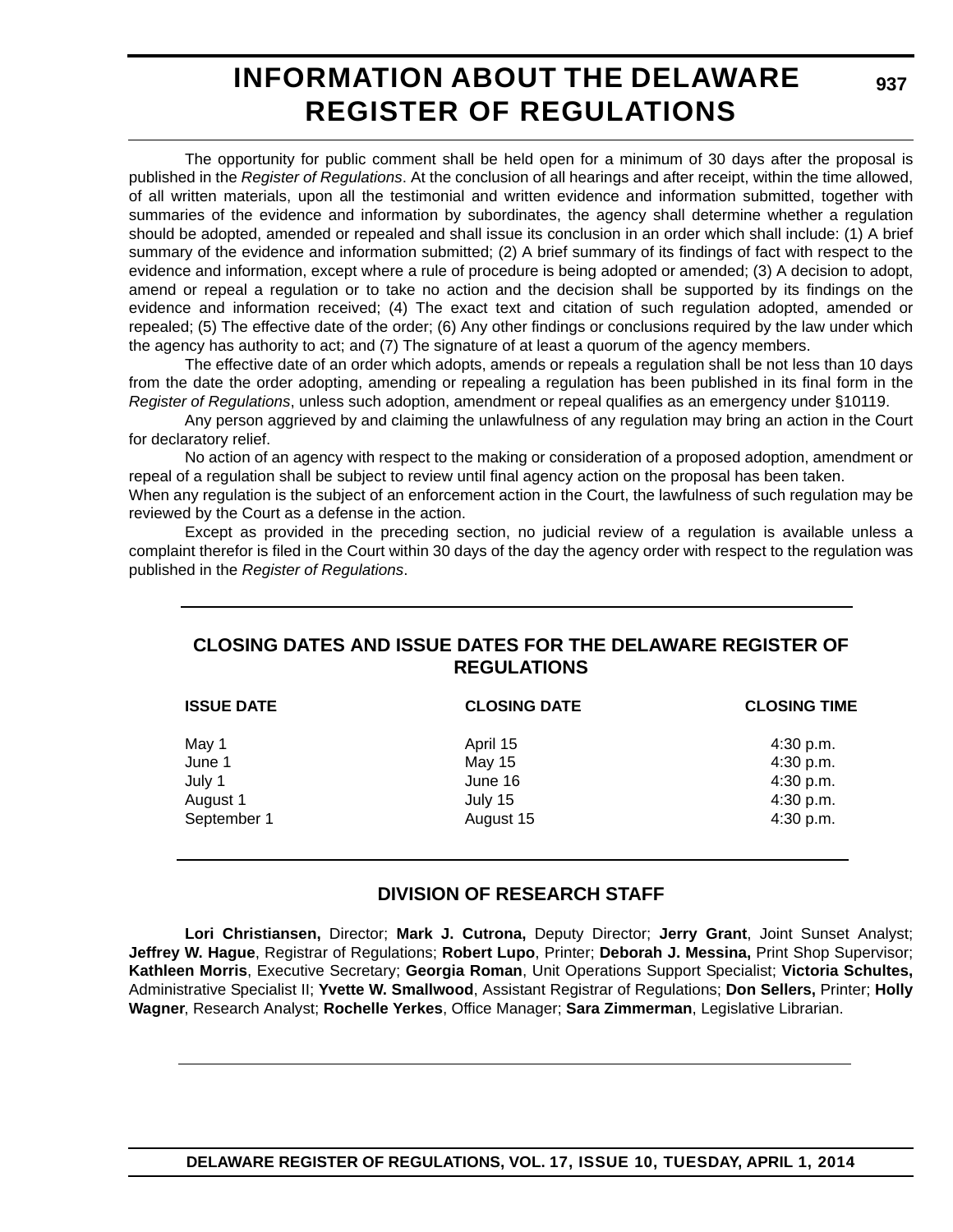#### <span id="page-3-0"></span>**938**

# **TABLE OF CONTENTS**

| $\sim$ $\sim$ $\sim$ |  |
|----------------------|--|
|                      |  |

#### **PROPOSED**

#### **[DEPARTMENT OF AGRICULTURE](http://dda.delaware.gov/thoroughbred/index.shtml)**

#### **Thoroughbred Racing Commission**

|  | 1001 Thoroughbred Racing Rules and Regulations, Section 8.0, Jockeys and Apprentice Jockeys 948 |  |
|--|-------------------------------------------------------------------------------------------------|--|
|  |                                                                                                 |  |

# **[DEPARTMENT OF HEALTH AND SOCIAL SERVICES](http://www.dhss.delaware.gov/dhss/dmma/)**

| <b>Division of Medicaid and Medical Assistance</b>                                      |     |
|-----------------------------------------------------------------------------------------|-----|
|                                                                                         | 950 |
| Title XIX Medicaid State Plan, Medicaid Coverage for Prescribed Drugs: Attachment 3.1-A |     |
| Page 5 Addendum; Attachment 3.1.A.1 Page 2a, and Attachment 3.1.A.1 Page 2b             | 951 |
| <b>Division of Public Health</b>                                                        |     |
|                                                                                         | 955 |
|                                                                                         | 961 |

#### **[DEPARTMENT OF NATURAL RESOURCES AND ENVIRONMENTAL CONTROL](http://www.dnrec.delaware.gov/wr/Pages/Default.aspx)**

| <b>Division of Water</b>                 |     |
|------------------------------------------|-----|
|                                          | 963 |
| <b>Division of Watershed Stewardship</b> |     |
|                                          | 964 |

#### **DEPARTMENT OF STATE**

| <b>Division of Professional Regulation</b>                                                     |     |
|------------------------------------------------------------------------------------------------|-----|
|                                                                                                | 967 |
|                                                                                                | 970 |
| 5200 Board of Examiners of Nursing Home Administrators, Section 2.0, Application for Licensure |     |
|                                                                                                | 976 |

### **FINAL**

| <b>DELAWARE MANUFACTURED HOME RELOCATION AUTHORITY</b>                              | 978<br>979 |
|-------------------------------------------------------------------------------------|------------|
| <b>DELAWARE STATE FIRE PREVENTION COMMISSION</b>                                    | 982        |
| <b>DEPARTMENT OF HEALTH AND SOCIAL SERVICES</b><br><b>Division of Public Health</b> | 983        |
|                                                                                     | 983        |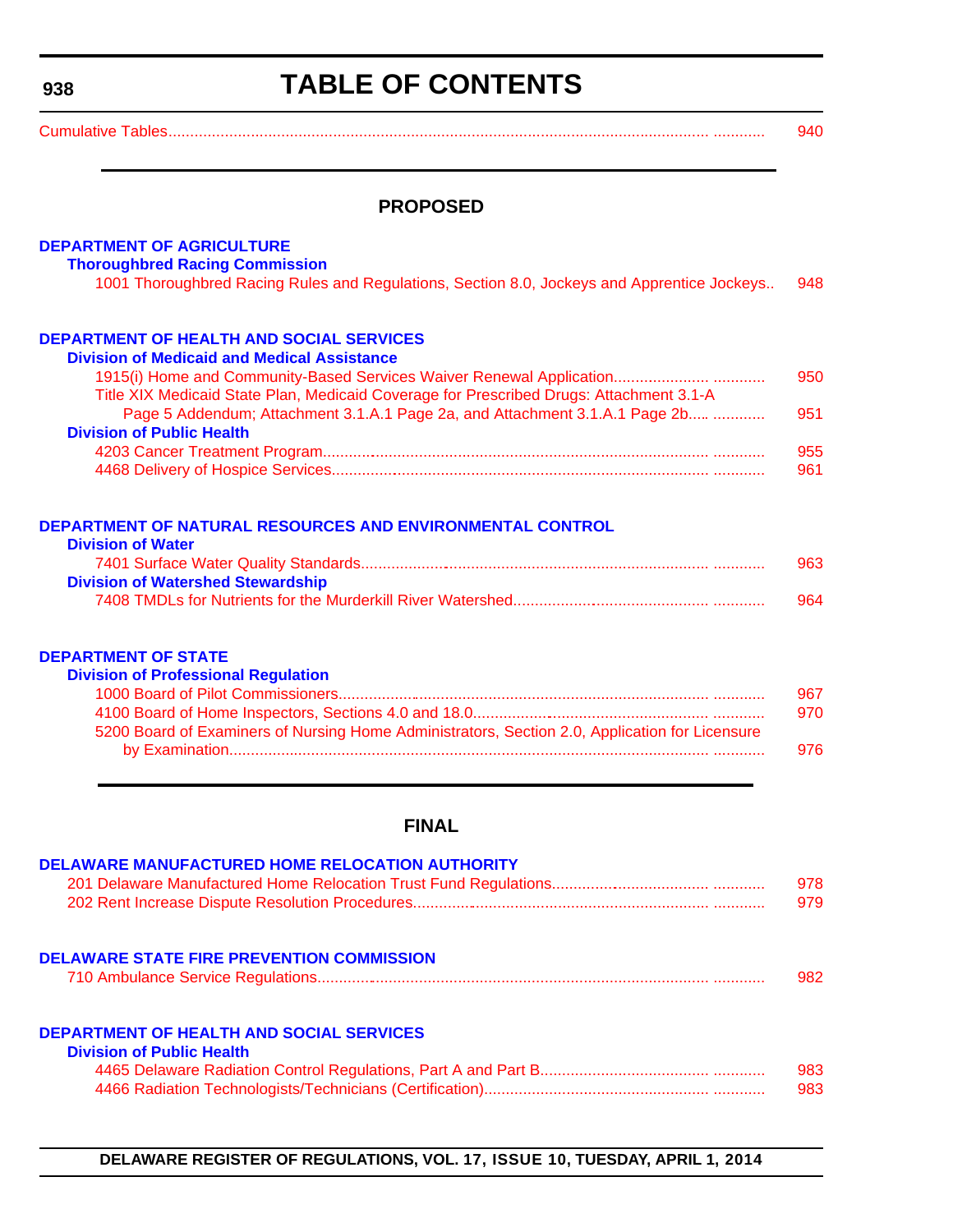# **TABLE OF CONTENTS**

<span id="page-4-0"></span>

| DEPARTMENT OF NATURAL RESOURCES AND ENVIRONMENTAL CONTROL |     |
|-----------------------------------------------------------|-----|
| <b>Office of the Secretary</b>                            | 985 |
| <b>Division of Waste and Hazardous Substances</b>         |     |
|                                                           | 986 |
|                                                           |     |
| <b>DEPARTMENT OF SAFETY AND HOMELAND SECURITY</b>         |     |
| <b>Office of the Secretary</b>                            |     |
|                                                           | 989 |
| <b>DEPARTMENT OF STATE</b>                                |     |
| <b>Division of Professional Regulation</b>                |     |
|                                                           | 990 |
|                                                           | 991 |
|                                                           | 992 |
| <b>Office of the State Bank Commissioner</b>              |     |
|                                                           | 994 |
|                                                           |     |

### **GENERAL NOTICE**

#### **[DEPARTMENT OF HEALTH AND SOCIAL SERVICES](http://www.dhss.delaware.gov/dhss/dms/)**

| <b>Division of Management Services</b>                                               |     |
|--------------------------------------------------------------------------------------|-----|
| Annual Grant Application Under Part C of the Individuals with Disabilities Education |     |
|                                                                                      | 995 |

### **CALENDAR OF EVENTS/HEARING NOTICES**

| Dept. of Agriculture, Thoroughbred Racing Commission, Notice of Public Comment Period                | 996 |
|------------------------------------------------------------------------------------------------------|-----|
|                                                                                                      | 996 |
| Dept. of Health and Social Svcs., Div. of Medicaid and Medical Assistance; Div. of Public Health -   |     |
|                                                                                                      |     |
| Dept. of Natural Resources and Environmental Control, Div. of Water; Div. of Watershed Stewardship - | 998 |
| Dept. of State, Div. of Prof. Regulation, Notices of Public Hearings and Comment Periods  999-1000   |     |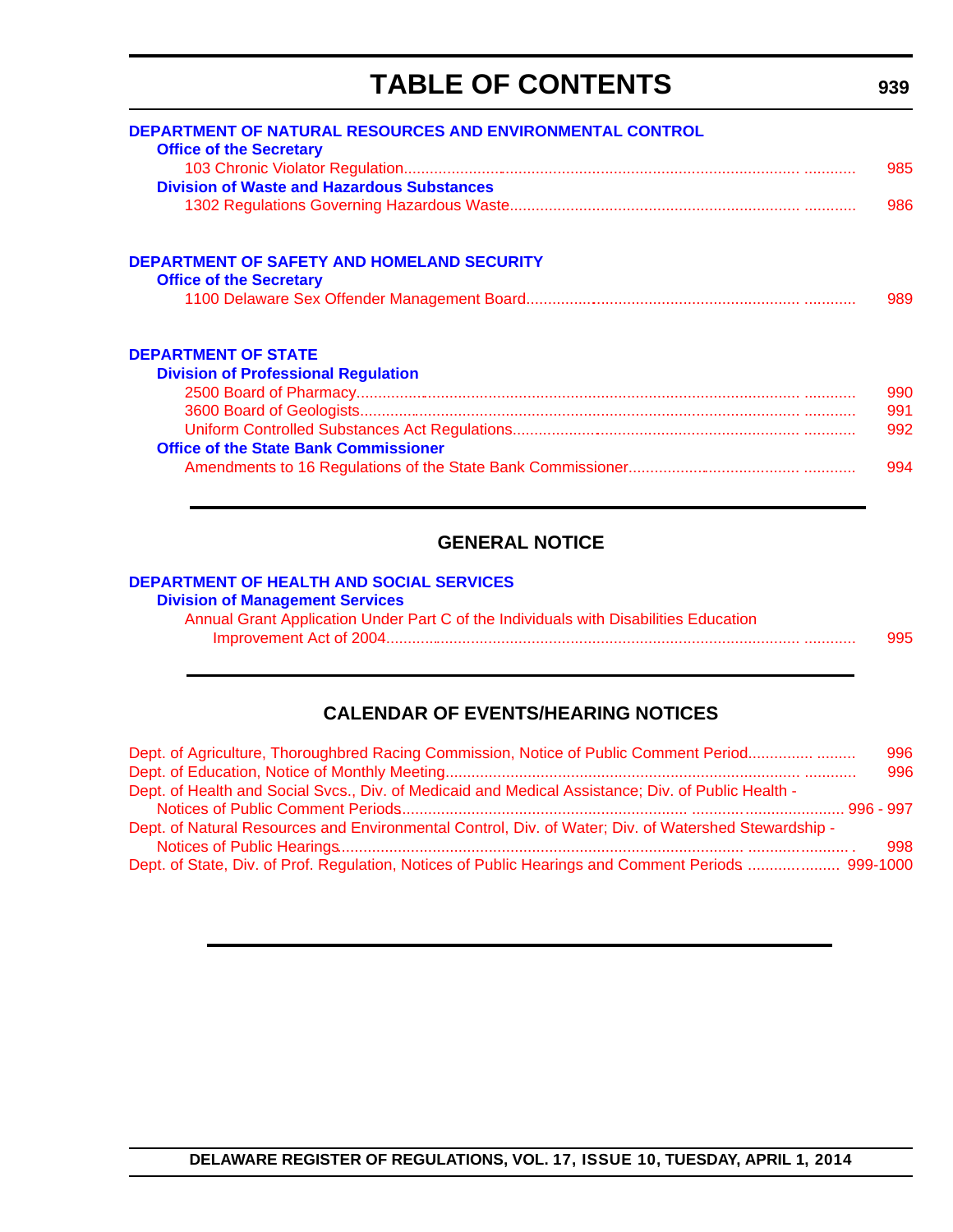<span id="page-5-0"></span>**940**

# **[CUMULATIVE TABLES](#page-3-0)**

The table printed below lists the regulations that have been proposed, adopted, amended or repealed in the preceding issues of the current volume of the *Delaware Register of Regulations*.

The regulations are listed alphabetically by the promulgating agency, followed by a citation to that issue of the *Register* in which the regulation was published. Proposed regulations are designated with (Prop.); Final regulations are designated with (Final); Emergency regulations are designated with (Emer.); and regulations that have been repealed are designated with (Rep.).

| DELAWARE MANUFACTURED HOME RELOCATION AUTHORITY                                              |                               |                        |
|----------------------------------------------------------------------------------------------|-------------------------------|------------------------|
| 201 Delaware Manufactured Home Relocation Trust Fund Regulations                             | 17 DE Reg. 466 (Prop.)        |                        |
|                                                                                              | 17 DE Reg. 678 (Prop.)        |                        |
|                                                                                              | 17 DE Reg. 267(Emer.)         |                        |
|                                                                                              | 17 DE Reg. 672(Emer.)         |                        |
|                                                                                              | 17 <b>DE Reg.</b> 804 (Prop.) |                        |
| <b>DELAWARE RIVER BASIN COMMISSION</b>                                                       |                               |                        |
|                                                                                              | 17 DE Reg. 143 (Prop.)        |                        |
| Proposed Amendments to the Water Quality Regulations, Water Code and                         |                               |                        |
| Comprehensive Plan to Update Water Quality Criteria for pH                                   | 17 DE Reg. 365 (Prop.)        |                        |
|                                                                                              |                               |                        |
| <b>DELAWARE SOLID WASTE AUTHORITY</b>                                                        |                               |                        |
|                                                                                              | 17 DE Reg. 313 (Final)        |                        |
|                                                                                              | 17 DE Reg. 314 (Final)        |                        |
|                                                                                              | 17 DE Reg. 315 (Rep.)         |                        |
| <b>DELAWARE STATE FIRE PREVENTION COMMISSION</b>                                             |                               |                        |
|                                                                                              |                               |                        |
|                                                                                              | 17 DE Reg. 469 (Prop.)        |                        |
| <b>DEPARTMENT OF AGRICULTURE</b>                                                             |                               |                        |
| <b>Office of the Secretary</b>                                                               |                               |                        |
| 101 On-Farm Home Processing of Non-Potentially Hazardous Foods                               | 17 DE Reg. 25 (Prop.)         |                        |
|                                                                                              | 17 DE Reg. 316 (Final)        |                        |
|                                                                                              | 17 <b>DE Reg.</b> 28 (Prop.)  |                        |
|                                                                                              | 17 DE Reg. 317 (Final)        |                        |
| <b>Delaware Forest Service</b>                                                               |                               |                        |
| 401 Forest Service Erosion and Sedimentation Regulations                                     | 17 DE Reg. 145 (Prop.)        |                        |
|                                                                                              | 17 DE Reg. 722 (Final)        |                        |
| <b>Harness Racing Commission</b>                                                             |                               |                        |
| 501 Harness Racing Rules and Regulations, Section 3.0, 5.0, 7.0 & 8.0                        | 17 DE Reg. 679 (Prop.)        |                        |
|                                                                                              |                               | 17 DE Reg. 810 (Prop.) |
| 502 Delaware Standardbred Breeders' Fund Regulations                                         | 17 DE Reg. 203 (Final)        |                        |
| <b>Pesticides Section</b>                                                                    |                               |                        |
|                                                                                              | 17 DE Reg. 146 (Prop.)        |                        |
|                                                                                              | 17 DE Reg. 723 (Final)        |                        |
| <b>Thoroughbred Racing Commission</b>                                                        |                               |                        |
| 1001 Thoroughbred Racing Rules and Regulations, Sections 9.0 and 15.0 17 DE Reg. 882 (Prop.) |                               |                        |
| <b>DEPARTMENT OF EDUCATION</b>                                                               |                               |                        |
| <b>Office of the Secretary</b>                                                               |                               |                        |
| 106 Teacher Appraisal Process Delaware Performance Appraisal System                          |                               |                        |
|                                                                                              | 17 DE Reg. 204 (Rep.)         |                        |
| 106A Teacher Appraisal Process Delaware Performance Appraisal System                         |                               |                        |
|                                                                                              | 17 DE Reg. 205 (Final)        |                        |
| 107 Specialist Appraisal Process Delaware Performance Appraisal System                       |                               |                        |
|                                                                                              | 17 DE Reg. 214 (Rep.)         |                        |
|                                                                                              |                               |                        |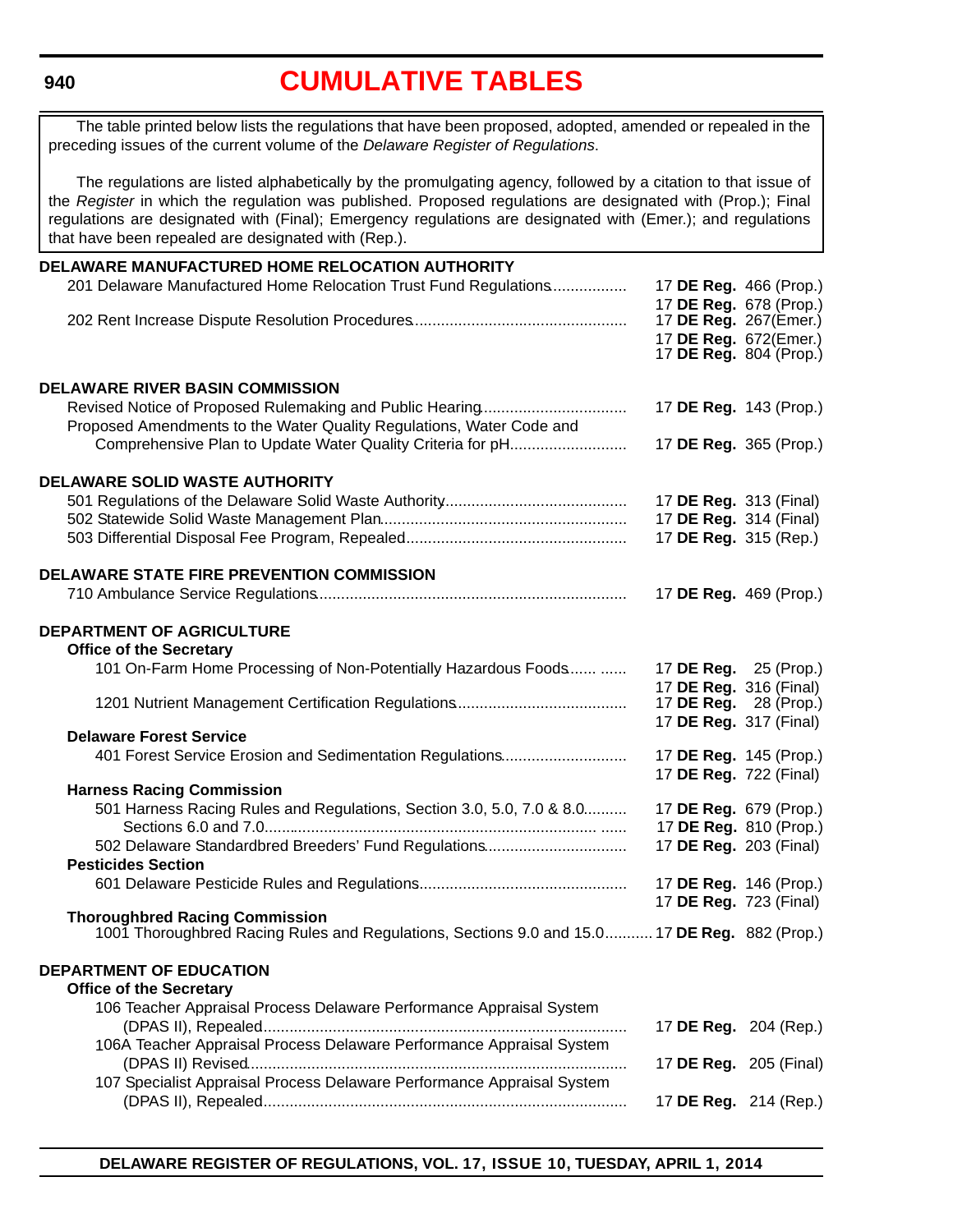| 107A Specialist Appraisal Process Delaware Performance Appraisal System         | 17 DE Reg. 216 (Final)                          |            |
|---------------------------------------------------------------------------------|-------------------------------------------------|------------|
| 108 Administrator Appraisal Process Delaware Performance Appraisal System       |                                                 |            |
|                                                                                 | 17 DE Reg. 224 (Rep.)                           |            |
|                                                                                 | 17 DE Reg. 275 (Prop.)                          |            |
|                                                                                 | 17 DE Reg. 497 (Final)                          |            |
|                                                                                 | 17 DE Reg. 588 (Prop.)                          |            |
|                                                                                 | 17 DE Reg. 913 (Final)                          |            |
|                                                                                 | 17 DE Reg. 148 (Prop.)                          |            |
|                                                                                 | 17 DE Reg. 423 (Final)                          |            |
| 502 Alignment of Local School District Curricula to the State Content Standards | 17 DE Reg. 679 (Prop.)                          |            |
|                                                                                 | 17 DE Reg. 916 (Final)                          |            |
| 614 Uniform Definitions for Student Conduct Which May Result in Alternative     |                                                 |            |
|                                                                                 | 17 DE Reg. 367 (Prop.)                          |            |
| 805 The School Health Tuberculosis (TB) Control Program                         | 17 DE Reg. 835 (Final)<br>17 DE Reg. 361(Emer.) |            |
| 851 K to 12 Comprehensive Health Education Program                              | 17 DE Reg. 150 (Prop.)                          |            |
|                                                                                 | 17 DE Reg. 425 (Final)                          |            |
| 910 Delaware Requirements for Issuance of the GED® Test Credential              | 17 DE Reg. 469 (Prop.)                          |            |
|                                                                                 | 17 DE Reg. 724 (Final)                          |            |
|                                                                                 | 17 DE Reg. 152 (Prop.)                          |            |
|                                                                                 | 17 DE Reg. 427 (Final)                          |            |
| <b>Professional Standards Board</b>                                             |                                                 |            |
|                                                                                 | 17 DE Reg. 65 (Final)                           |            |
|                                                                                 | 17 DE Reg. 472 (Prop.)                          |            |
|                                                                                 | 17 DE Reg. 726 (Final)                          |            |
|                                                                                 | 17 DE Reg. 372 (Prop.)                          |            |
|                                                                                 | 17 DE Reg. 610 (Final)                          |            |
|                                                                                 | 17 DE Reg. 591 (Prop.)                          |            |
|                                                                                 | 17 DE Reg. 683 (Prop.)                          |            |
|                                                                                 | 17 <b>DE Reg.</b> 919 (Final)                   |            |
| <b>DEPARTMENT OF FINANCE</b>                                                    |                                                 |            |
| <b>Office of the State Lottery</b>                                              |                                                 |            |
|                                                                                 | 17 DE Reg.                                      | 10 (Emer)  |
|                                                                                 | 17 DE Reg.                                      | 29 (Prop.) |
|                                                                                 | 17 DE Reg. 317 (Final)                          |            |
|                                                                                 |                                                 |            |
| <b>DEPARTMENT OF HEALTH AND SOCIAL SERVICES</b>                                 |                                                 |            |
| <b>Division of Medicaid and Medical Assistance</b>                              |                                                 |            |
| 1915(c) Home and Community-Based Services Waiver                                | 17 DE Reg. 156 (Prop.)                          |            |
|                                                                                 | 17 DE Reg. 432 (Final)                          |            |
| 1915(i) Home and Community-Based Services State Plan Option Amendment           | 17 DE Reg. 688 (Prop.)                          |            |
|                                                                                 |                                                 |            |
| Attachment 3.1-A Page 5 Addendum, Multi-State Purchasing Pool Supplemental      |                                                 |            |
|                                                                                 | 17 DE Reg. 285 (Prop.)                          |            |
|                                                                                 | 17 DE Reg. 501 (Final)                          |            |
| Delaware Medicaid Modified Adjusted Gross Income (MAGI) Eligibility and         |                                                 |            |
| Benefits State Plan Amendments - Children's Health Insurance Program            |                                                 |            |
|                                                                                 | 17 DE Reg. 392 (Prop.)                          |            |
|                                                                                 | 17 DE Reg. 631 (Final)                          |            |
| Delaware Medicaid Modified Adjusted Gross Income (MAGI) Eligibility and         |                                                 |            |
| Benefits State Plan Amendments - Citizenship and Immigration Status             | 17 DE Reg. 389 (Prop.)                          |            |
|                                                                                 | 17 DE Reg. 628 (Final)                          |            |
| Delaware Medicaid Modified Adjusted Gross Income (MAGI) Eligibility and         |                                                 |            |
| Benefits State Plan Amendments - Eligibility Process                            | 17 DE Reg. 377 (Prop.)                          |            |
|                                                                                 | 17 DE Reg. 616 (Final)                          |            |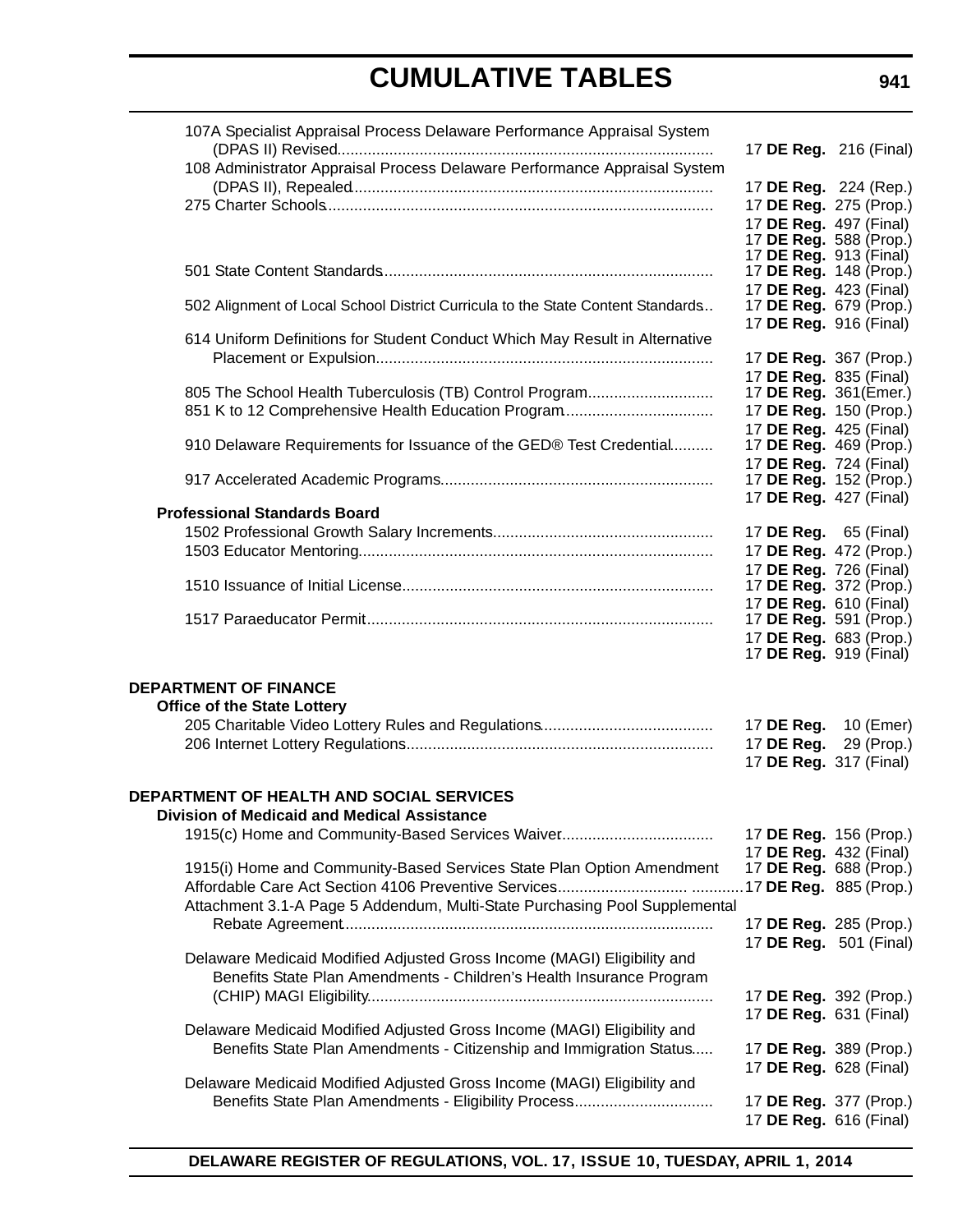| Delaware Medicaid Modified Adjusted Gross Income (MAGI) Eligibility and                                              |                                                                |
|----------------------------------------------------------------------------------------------------------------------|----------------------------------------------------------------|
| Benefits State Plan Amendments - MAGI-Based Eligibility Groups                                                       | 17 DE Reg. 374 (Prop.)                                         |
|                                                                                                                      | 17 DE Reg. 612 (Final)                                         |
| Delaware Medicaid Modified Adjusted Gross Income (MAGI) Eligibility and                                              |                                                                |
| Benefits State Plan Amendments - MAGI Income Methodology                                                             | 17 DE Reg. 380 (Prop.)                                         |
|                                                                                                                      | 17 DE Reg. 619 (Final)                                         |
| Delaware Medicaid Modified Adjusted Gross Income (MAGI) Eligibility and                                              |                                                                |
|                                                                                                                      | 17 DE Reg. 386 (Prop.)                                         |
| Delaware Medicaid Modified Adjusted Gross Income (MAGI) Eligibility and                                              | 17 DE Reg. 625 (Final)                                         |
| Benefits State Plan Amendments - Single State Agency                                                                 | 17 DE Reg. 383 (Prop.)                                         |
|                                                                                                                      | 17 DE Reg. 622 (Final)                                         |
| Diamond State Health Plan Plus 1115 Demonstration Waiver                                                             | 17 <b>DE Reg.</b> 225 (Final)                                  |
|                                                                                                                      | 17 DE Reg. 584(Emer.)                                          |
|                                                                                                                      | 17 DE Reg. 597 (Prop.)                                         |
|                                                                                                                      | 17 <b>DE Reg.</b> 845 (Final)                                  |
|                                                                                                                      | 17 DE Reg. 584(Emer.)                                          |
|                                                                                                                      | 17 DE Reg. 597 (Prop.)                                         |
|                                                                                                                      | 17 <b>DE Reg.</b> 845 (Final)                                  |
| Federal Medical Assistance Percentage (FMAP) Claiming Methodology                                                    |                                                                |
| Medicaid Expansion under the Affordable Care Act of 2014 - Delaware                                                  | 17 DE Reg. 887 (Prop.)                                         |
|                                                                                                                      | 17 DE Reg. 594 (Prop.)                                         |
|                                                                                                                      | 17 DE Reg. 841 (Final)                                         |
| Medicaid Expansion under the Affordable Care Act of 2014 - DSSM 14000,                                               |                                                                |
|                                                                                                                      | 17 DE Reg. 126(Emer.)                                          |
|                                                                                                                      | 17 DE Reg. 162 (Prop.)                                         |
|                                                                                                                      | 17 <b>DE Reg.</b> 503 (Final)                                  |
| Medicaid Expansion under the Affordable Care Act of 2014 - Modified Adjusted                                         |                                                                |
| Gross Income (MAGI) Methodology - Reasonable Classification of<br>Individuals Under Age 21 and Household Composition | 17 DE Reg. 477 (Prop.)                                         |
|                                                                                                                      | 17 DE Reg. 731 (Final)                                         |
| Medicaid Provider Screening Requirements and Provider Enrollment Fee                                                 |                                                                |
| and Program Integrity                                                                                                | 17 DE Reg. 282 (Prop.)                                         |
|                                                                                                                      | 17 DE Reg. 519 (Final)                                         |
| Medicaid Reimbursement for Prescription Drugs - National Average Drug                                                |                                                                |
|                                                                                                                      | 17 DE Reg. 893 (Prop.)                                         |
| Pregnant Women and Infants Under Age 1 - 212% of the Federal Poverty Level                                           | 17 DE Reg. 584(Emer.)                                          |
|                                                                                                                      | 17 DE Reg. 597 (Prop.)                                         |
| Title XIX Medicaid State Plan Regarding Medicaid Rehabilitative Services                                             | 17 <b>DE Reg.</b> 845 (Final)<br>17 <b>DE Reg.</b> 395 (Prop.) |
|                                                                                                                      | 17 <b>DE Reg.</b> 634 (Final)                                  |
|                                                                                                                      | 17 DE Reg. 812 (Prop.)                                         |
| <b>Division of Public Health</b>                                                                                     |                                                                |
| 4104 Delaware Conrad State 30 / J-1 Visa Waiver Program                                                              | 17 <b>DE Reg.</b> 233 (Final)                                  |
| 4202 Control of Communicable and Other Disease Conditions                                                            | 17 DE Reg. 320 (Final)                                         |
|                                                                                                                      | 17 DE Reg. 165 (Prop.)                                         |
|                                                                                                                      | 17 DE Reg. 438 (Final)                                         |
|                                                                                                                      | 17 DE Reg. 288 (Prop.)                                         |
|                                                                                                                      | 17 DE Reg. 523 (Final)<br>17 <b>DE Reg.</b> 397 (Prop.)        |
|                                                                                                                      | 17 DE Reg. 848 (Final)                                         |
|                                                                                                                      | 17 DE Reg. 234 (Rep.)                                          |
|                                                                                                                      | 17 DE Reg. 896 (Prop.)                                         |
| 4459B Residential Property Renovation, Repair and Painting                                                           | 17 DE Reg. 485 (Prop.)                                         |
|                                                                                                                      | 17 DE Reg. 735 (Final)                                         |
|                                                                                                                      | 17 <b>DE Reg.</b> 30 (Prop.)                                   |
|                                                                                                                      | 17 DE Reg. 439 (Final)                                         |

**DELAWARE REGISTER OF REGULATIONS, VOL. 17, ISSUE 10, TUESDAY, APRIL 1, 2014**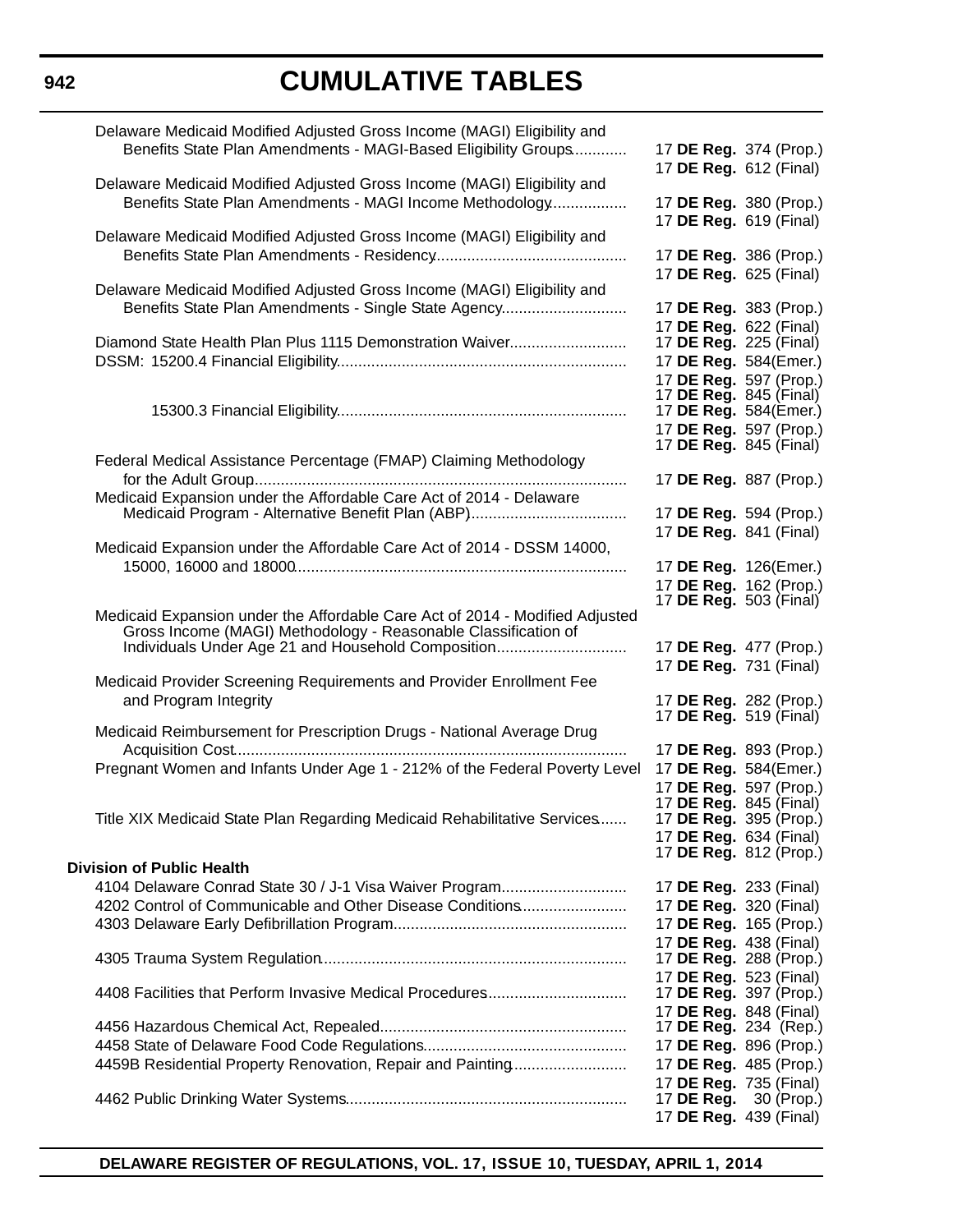| 4463 Licensing and Registration of Operators of Public Water Supply Systems | 17 DE Reg. 691 (Prop.)<br>17 DE Reg. 924 (Final) |            |
|-----------------------------------------------------------------------------|--------------------------------------------------|------------|
| 4465 Delaware Radiation Control Regulations, Part A and Part B              | 17 DE Reg. 814 (Prop.)                           |            |
|                                                                             | 17 DE Reg. 814 (Prop.)                           |            |
|                                                                             | 17 DE Reg. 405 (Prop.)                           |            |
|                                                                             | 17 DE Reg. 738 (Final)                           |            |
| <b>Division of Social Services</b>                                          |                                                  |            |
|                                                                             | 17 DE Reg. 66 (Prop.)                            |            |
|                                                                             | 17 DE Reg. 289 (Prop.)                           |            |
|                                                                             | 17 DE Reg. 526 (Final)                           |            |
| 11003.7.5 Income Eligible/Education and Post-Secondary Education (Deter-    |                                                  |            |
| mining High School/GED Eligibility Participation and Determining Post-      |                                                  |            |
|                                                                             | 17 DE Reg. 486 (Prop.)                           |            |
| Delaware's Temporary Assistance for Needy Families State Plan Amendment     | 17 DE Reg. 739 (Final)<br>17 DE Reg. 406 (Prop.) |            |
|                                                                             | 17 DE Reg. 638 (Final)                           |            |
|                                                                             | 17 DE Reg. 897 (Prop.)                           |            |
| <b>Division of Substance Abuse and Mental Health</b>                        |                                                  |            |
| 6002 Credentialing Mental Health Screeners & Payment for Vol. Admissions.   | 17 DE Reg. 72 (Prop.)                            |            |
|                                                                             |                                                  |            |
| <b>DEPARTMENT OF INSURANCE</b>                                              |                                                  |            |
| <b>Office of the Commissioner</b>                                           |                                                  |            |
|                                                                             | 17 DE Reg. 293 (Prop.)                           |            |
|                                                                             | 17 DE Reg. 532 (Final)                           |            |
|                                                                             | 17 DE Reg. 166 (Prop.)                           |            |
|                                                                             | 17 DE Reg. 533 (Final)                           |            |
|                                                                             | 17 DE Reg. 169 (Prop.)<br>17 DE Reg. 534 (Final) |            |
|                                                                             | 17 <b>DE Reg.</b> 235 (Final)                    |            |
| <b>DEPARTMENT OF LABOR</b>                                                  |                                                  |            |
| <b>Division of Industrial Affairs</b>                                       |                                                  |            |
|                                                                             | 17 DE Reg. 34 (Prop.)                            |            |
|                                                                             | 17 DE Reg. 322 (Final)                           |            |
|                                                                             | 17 DE Reg. 488 (Prop.)                           |            |
|                                                                             | 17 DE Reg. 858 (Final)                           |            |
|                                                                             | 17 DE Reg. 35 (Prop.)                            |            |
| <b>Division of Unemployment Insurance</b>                                   | 17 DE Reg. 322 (Final)                           |            |
|                                                                             | 17 DE Reg. 36 (Prop.)                            |            |
|                                                                             | 17 DE Reg. 325 (Final)                           |            |
|                                                                             |                                                  |            |
| DEPARTMENT OF NATURAL RESOURCES AND ENVIRONMENTAL CONTROL                   |                                                  |            |
| <b>Office of the Secretary</b>                                              |                                                  |            |
|                                                                             | 17 DE Reg. 693 (Prop.)                           |            |
| <b>Division of Air Quality</b>                                              |                                                  |            |
| Amendment to the Inspection and Maintenance (I/M) State Implementation Plan |                                                  |            |
| (SIP) concerning Section 11(e) - Program Compliance                         | 17 DE Reg. 342 (Gen.)                            |            |
| Dioxide (NO2) National Ambient Air Quality Standard (NAAQS)                 | 17 DE Reg.                                       | 96 (Gen.)  |
| Regional Haze 5-Year Periodic Report Progress Toward the Reasonable         |                                                  |            |
| Progress Goals for Visibility in Class I Federal Areas and Determination    |                                                  |            |
|                                                                             | 17 DE Reg. 565 (Gen.)                            |            |
|                                                                             | 17 DE Reg.                                       | 36 (Prop.) |
|                                                                             | 17 DE Reg. 536 (Final)<br>17 DE Reg.             | 38 (Prop.) |
|                                                                             | 17 DE Reg. 741 (Final)                           |            |
|                                                                             |                                                  |            |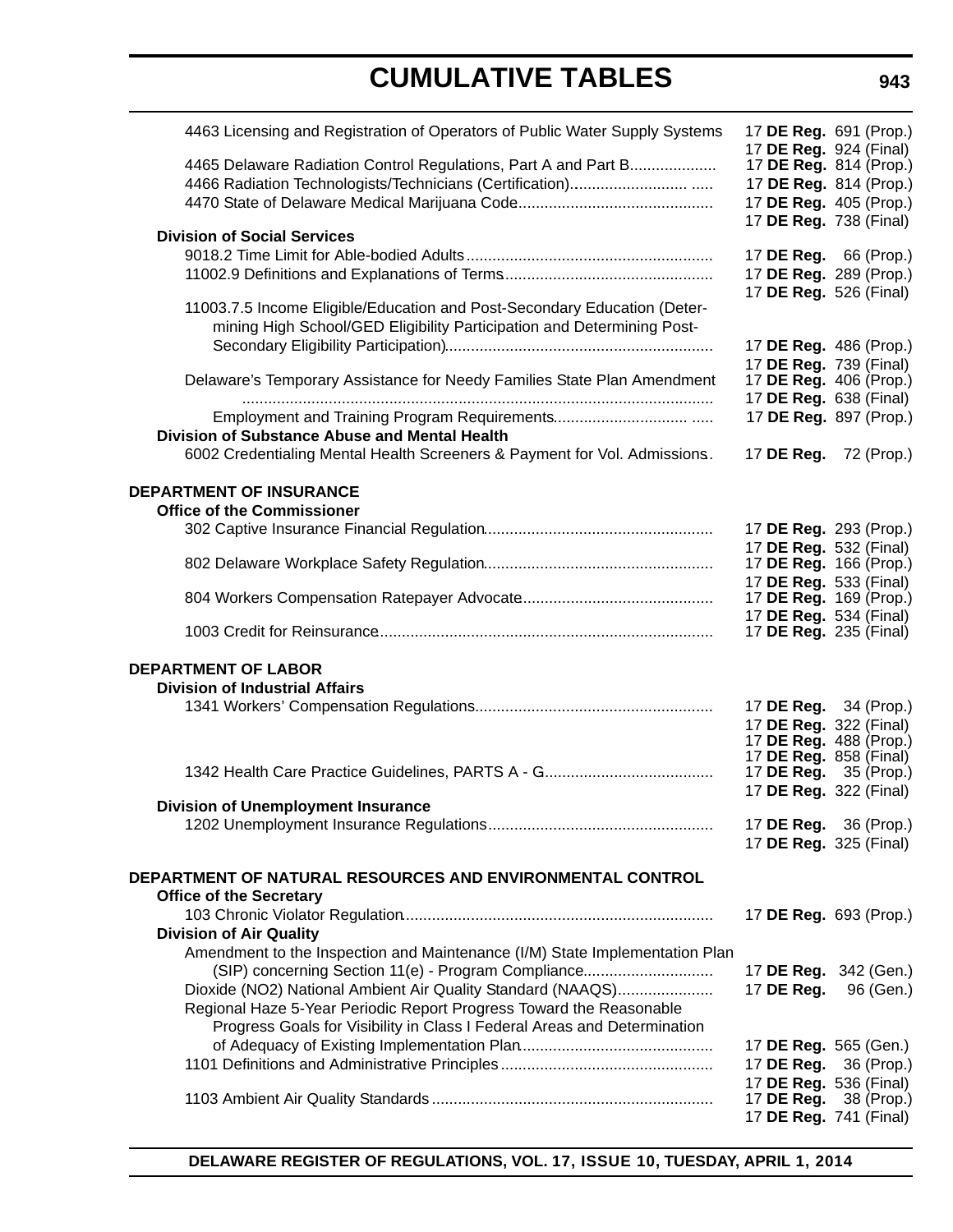**944**

# **CUMULATIVE TABLES**

| 1104 Particulate Emissions from Fuel Burning Equipment                                                                                   | 17 <b>DE Reg.</b> 44 (Prop.)<br>17 DE Reg. 536 (Final)                                                               |
|------------------------------------------------------------------------------------------------------------------------------------------|----------------------------------------------------------------------------------------------------------------------|
| 1108 Sulfur Dioxide Emissions From Fuel Burning Equipment                                                                                | 17 <b>DE Reg.</b> 79 (Prop.)<br>17 DE Reg. 45 (Prop.)<br>17 DE Reg. 536 (Final)                                      |
| 1125 Requirements for Preconstruction Review, Section 1.9, Definitions                                                                   | 17 DE Reg.<br>6 (Errata)<br>17 DE Reg. 408 (Prop.)<br>17 <b>DE Reg.</b> 326 (Final)<br>17 <b>DE Reg.</b> 744 (Final) |
| 1138 Emission Standards for Hazardous Air Pollutants for Source Categories,                                                              | 17 DE Reg. 328 (Final)                                                                                               |
|                                                                                                                                          | 17 <b>DE Reg.</b> 47 (Prop.)<br>17 DE Reg. 538 (Final)                                                               |
|                                                                                                                                          | 17 DE Reg. 295 (Prop.)<br>17 DE Reg. 640 (Final)                                                                     |
|                                                                                                                                          | 17 <b>DE Reg.</b> 48 (Prop.)<br>17 DE Reg. 540 (Final)                                                               |
|                                                                                                                                          | 17 <b>DE Reg.</b> 303 (Prop.)<br>17 DE Reg. 644 (Final)                                                              |
| <b>Division of Energy and Climate</b><br>102 Implementation of Renewable Energy Portfolio Standards Cost Cap                             | 17 DE Reg. 600 (Prop.)                                                                                               |
| <b>Division of Fish and Wildlife</b>                                                                                                     | 17 DE Reg. 604 (Prop.)                                                                                               |
|                                                                                                                                          | 17 DE Reg. 49 (Prop.)<br>17 DE Reg. 441 (Final)                                                                      |
| 3507 Black Sea Bass Size Limit; Trip Limits, Seasons; Quotas (3.0, 5.0 & 6.0)                                                            | 17 <b>DE Reg.</b> 50 (Prop.)<br>17 DE Reg. 542 (Final)                                                               |
|                                                                                                                                          | 17 DE Reg. 172 (Prop.)<br>17 DE Reg. 543 (Final)<br>17 DE Reg. 901 (Prop.)                                           |
| 3511 Summer Flounder Size Limits; Possession Limits; Season<br>3518 Black Drum Size Limit; Possession Limit; Landing Limit; Dealer Limit | 17 <b>DE Reg.</b> 904 (Prop.)<br>17 DE Reg. 304 (Prop.)<br>17 DE Reg. 646 (Final)                                    |
|                                                                                                                                          | 17 DE Reg. 7 (Errata)                                                                                                |
|                                                                                                                                          | 17 DE Reg. 236 (Final)<br>17 DE Reg. 305 (Prop.)                                                                     |
|                                                                                                                                          | 17 DE Reg. 648 (Final)                                                                                               |
|                                                                                                                                          | 17 DE Reg. 174 (Prop.)<br>17 DE Reg. 238 (Final)                                                                     |
| <b>Division of Waste and Hazardous Substances</b>                                                                                        | 17 DE Reg. 746 (Final)                                                                                               |
|                                                                                                                                          | 17 DE Reg. 58 (Prop.)                                                                                                |
|                                                                                                                                          | 17 DE Reg. 545 (Final)<br>17 DE Reg. 694 (Prop.)                                                                     |
| 1352 Regulations Governing Aboveground Storage Tanks                                                                                     | 17 <b>DE Reg.</b> 59 (Prop.)<br>17 DE Reg. 750 (Final)                                                               |
| <b>Division of Water</b><br>7101 Regulations Governing the Design, Installation and Operation of On-Site                                 |                                                                                                                      |
|                                                                                                                                          | 17 DE Reg. 488 (Prop.)<br>17 DE Reg. 752 (Final)                                                                     |
|                                                                                                                                          | 17 DE Reg. 696 (Prop.)                                                                                               |
| 7503 Oil Gas and Mineral Exploration Regulations, Repealed                                                                               | 17 DE Reg. 61 (Prop.)<br>17 DE Reg. 547 (Final)                                                                      |
| <b>Division of Watershed Stewardship</b>                                                                                                 |                                                                                                                      |
|                                                                                                                                          | 17 <b>DE Reg.</b> 240 (Final)<br>17 DE Reg.<br>53 (Prop.)                                                            |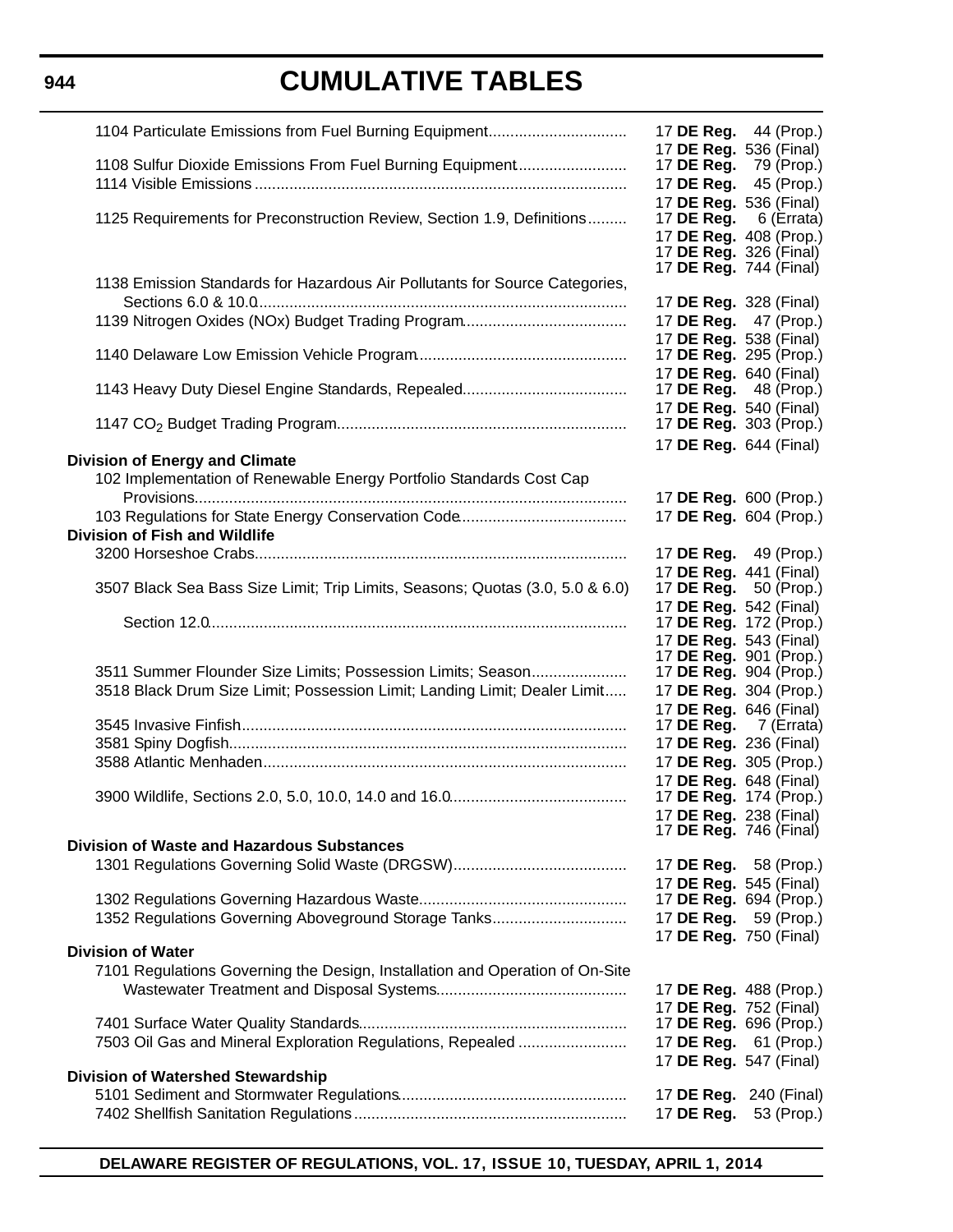|                                                                                                                               | 17 DE Reg. 650 (Final)<br>17 DE Reg. 703 (Prop.)<br>17 DE Reg. 815 (Prop.) |  |
|-------------------------------------------------------------------------------------------------------------------------------|----------------------------------------------------------------------------|--|
| DEPARTMENT OF SAFETY AND HOMELAND SECURITY<br><b>Division of State Police</b>                                                 |                                                                            |  |
| 1300 Board of Examiners of Private Investigators & Private Security Agencies                                                  | 17 DE Reg. 607 (Prop.)<br>17 DE Reg. 860 (Final)                           |  |
|                                                                                                                               | 17 DE Reg. 409 (Prop.)<br>17 DE Reg. 652 (Final)                           |  |
| <b>Office of Highway Safety</b>                                                                                               |                                                                            |  |
|                                                                                                                               | 17 DE Reg. 182 (Prop.)<br>17 DE Reg. 549 (Final)                           |  |
| DEPARTMENT OF SERVICES FOR CHILDREN, YOUTH AND THEIR FAMILIES                                                                 |                                                                            |  |
| <b>Division of Family Services</b>                                                                                            |                                                                            |  |
| 105 Residential Child Care Facilities and Day Treatment Programs                                                              | 17 DE Reg. 182 (Prop.)<br>17 DE Reg. 706 (Prop.)                           |  |
|                                                                                                                               | 17 <b>DE Reg.</b> 62 (Prop.)                                               |  |
|                                                                                                                               | 17 DE Reg. 608 (Prop.)                                                     |  |
| 301 Criminal History Record Checks for Child Care Persons                                                                     | 17 <b>DE Reg.</b> 925 (Final)<br>17 <b>DE Reg.</b> 331 (Final)             |  |
| 302 Child Protection Registry Checks for Child Care, Health Care, and                                                         |                                                                            |  |
|                                                                                                                               | 17 DE Reg. 339 (Final)                                                     |  |
| <b>DEPARTMENT OF STATE</b><br><b>Division of Professional Regulation</b>                                                      |                                                                            |  |
| Uniform Controlled Substances Act Regulations, Section 2.0, Requirements                                                      | 17 DE Reg. 186 (Prop.)                                                     |  |
|                                                                                                                               | 17 DE Reg. 707 (Prop.)                                                     |  |
|                                                                                                                               | 17 DE Reg. 818 (Prop.)                                                     |  |
|                                                                                                                               | 17 DE Reg. 861 (Final)                                                     |  |
|                                                                                                                               | 17 DE Reg. 188 (Prop.)<br>17 DE Reg. 550 (Final)                           |  |
| 1100 Board of Dentistry and Dental Hygiene, Section 10.0, Eligibility to Take                                                 |                                                                            |  |
|                                                                                                                               |                                                                            |  |
| Section 12.0 Unprofessional Conduct Defined                                                                                   | 17 DE Reg. 307 (Prop.)<br>17 DE Reg. 862 (Final)                           |  |
|                                                                                                                               | 17 DE Reg. 906 (Prop.)                                                     |  |
|                                                                                                                               | 17 DE Reg. 708 (Prop.)                                                     |  |
|                                                                                                                               | 17 DE Reg. 819 (Prop.)                                                     |  |
| Section 6.0 Requirements and Procedures for Licensure<br>Section 9.0 Regulations Pertaining to Mandatory Continuing Education | 17 DE Reg. 85 (Final)<br>17 DE Reg. 490 (Prop.)                            |  |
|                                                                                                                               | 17 <b>DE Reg.</b> 86 (Final)                                               |  |
| Section 14.0 Nurse Licensure Compact Rules & Regs                                                                             | 17 DE Reg. 83 (Final)                                                      |  |
|                                                                                                                               | 17 DE Reg. 192 (Prop.)                                                     |  |
|                                                                                                                               | 17 DE Reg. 653 (Final)                                                     |  |
|                                                                                                                               | 17 DE Reg. 709 (Prop.)                                                     |  |
|                                                                                                                               | 17 DE Reg. 242 (Final)                                                     |  |
|                                                                                                                               | 17 DE Reg. 713 (Prop.)                                                     |  |
|                                                                                                                               | 17 <b>DE Reg.</b> 443 (Final)<br>17 DE Reg. 714 (Prop.)                    |  |
|                                                                                                                               | 17 DE Reg. 444 (Final)                                                     |  |
|                                                                                                                               | 17 DE Reg. 490 (Prop.)                                                     |  |
| 3000 Board of Professional Counselors of Mental Health and Chemical                                                           | 17 <b>DE Reg.</b> 927 (Final)                                              |  |
|                                                                                                                               | 17 DE Reg. 410 (Prop.)                                                     |  |
|                                                                                                                               |                                                                            |  |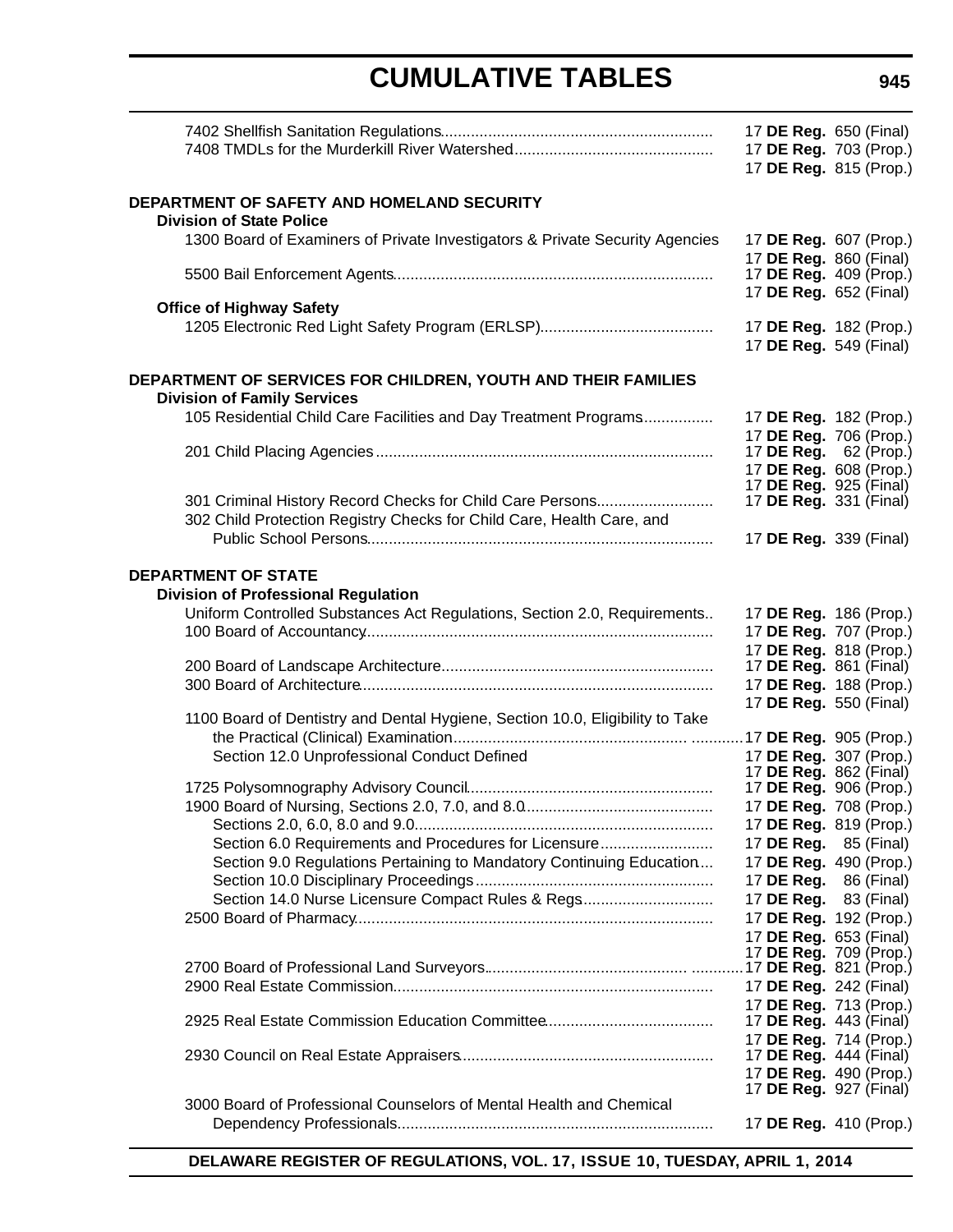| 3000 Board of Professional Counselors of Mental Health and Chemical       |                                                                |             |
|---------------------------------------------------------------------------|----------------------------------------------------------------|-------------|
|                                                                           | 17 DE Reg. 755 (Final)                                         |             |
|                                                                           | 17 DE Reg. 445 (Final)                                         |             |
|                                                                           | 17 DE Reg. 829 (Prop.)                                         |             |
|                                                                           | 17 <b>DE Reg.</b> 89 (Final)                                   |             |
|                                                                           | 17 DE Reg. 417 (Prop.)                                         |             |
|                                                                           | 17 <b>DE Reg.</b> 609 (Prop.)<br>17 <b>DE Reg.</b> 494 (Prop.) |             |
|                                                                           | 17 DE Reg. 243 (Final)                                         |             |
|                                                                           | 17 DE Reg. 309 (Prop.)                                         |             |
|                                                                           | 17 <b>DE Reg.</b> 551 (Final)                                  |             |
| 5200 Board of Examiners of Nursing Home Administrators                    | 17 DE Reg. 196 (Prop.)                                         |             |
|                                                                           | 17 DE Reg. 552 (Final)                                         |             |
|                                                                           | 17 <b>DE Reg.</b> 655 (Final)                                  |             |
|                                                                           | 17 DE Reg. 342 (Final)                                         |             |
| <b>Office of the State Bank Commissioner</b>                              |                                                                |             |
| Proposed Amendments to 16 Regulations of the State Bank Commissioner      | 17 DE Reg. 832 (Prop.)                                         |             |
| 905 Loan Limitations: Credit Exposure to Derivative Transactions          | 17 DE Reg. 418 (Prop.)                                         |             |
|                                                                           | 17 DE Reg. 656 (Final)                                         |             |
| <b>Public Service Commission</b>                                          |                                                                |             |
| 1001 Rules of Practice and Procedure of the DE Public Service Commission  | 17 DE Reg. 554 (Final)                                         |             |
| 3001 Rules for Certification and Regulation of Electric Suppliers         | 17 DE Reg. 310 (Prop.)                                         |             |
|                                                                           |                                                                |             |
| DEPARTMENT OF TRANSPORTATION                                              |                                                                |             |
| <b>Division of Motor Vehicles</b>                                         |                                                                |             |
|                                                                           | 17 DE Reg. 197 (Prop.)                                         |             |
| 2214 Waiver of Written Examinations for Certain New Residents             | 17 DE Reg. 197 (Prop.)                                         |             |
| 2251 Assessment of a Fee When Assigning a Special Serial Number on a      |                                                                |             |
|                                                                           | 17 DE Reg. 197 (Prop.)                                         |             |
|                                                                           | 17 DE Reg. 197 (Prop.)                                         |             |
| 2272 Authorization of Police Agencies to Issue Vehicle Inspection Notices | 17 DE Reg. 197 (Prop.)                                         |             |
|                                                                           | 17 DE Reg. 197 (Prop.)                                         |             |
|                                                                           | 17 DE Reg. 197 (Prop.)                                         |             |
| <b>Division of Planning and Policy</b>                                    |                                                                |             |
| 2309 Standards and Regulations for Subdivision Streets and State Highway  |                                                                |             |
|                                                                           | 17 DE Reg. 198 (Prop.)                                         |             |
| <b>Division of Technology and Support Services</b>                        |                                                                |             |
|                                                                           | 17 DE Reg. 833 (Prop.)                                         |             |
| <b>Division of Transportation Solutions</b>                               |                                                                |             |
| 2405 Oversize/Overweight Hauling Permit Policy and Procedures             | 17 DE Reg. 202 (Prop.)                                         |             |
|                                                                           | 17 DE Reg. 756 (Final)                                         |             |
| <b>EXECUTIVE DEPARTMENT</b>                                               |                                                                |             |
| <b>Delaware Economic Development Authority</b>                            |                                                                |             |
|                                                                           | 17 DE Reg.                                                     | 90 (Final)  |
| 403 Administration and Operation of Council on Development Finance        | 17 DE Reg.                                                     | 90 (Final)  |
| <b>Office of Management and Budget</b>                                    |                                                                |             |
| <b>Division of Facilities Management</b>                                  |                                                                |             |
| Drug Testing of Contractor and Subcontractor Employees Working on         |                                                                |             |
|                                                                           | 17 DE Reg. 716 (Prop.)                                         |             |
| Regulation Governing the State of Delaware Asbestos Certification and     |                                                                |             |
|                                                                           | 17 DE Reg.                                                     | 63 (Prop.)  |
|                                                                           | 17 DE Reg.                                                     | 446 (Final) |
| <b>Statewide Benefits Office</b>                                          |                                                                |             |
| 2001 Group Health Care Insurance Eligibility and Coverage Rules           | 17 DE Reg.                                                     | 91 (Final)  |
|                                                                           |                                                                |             |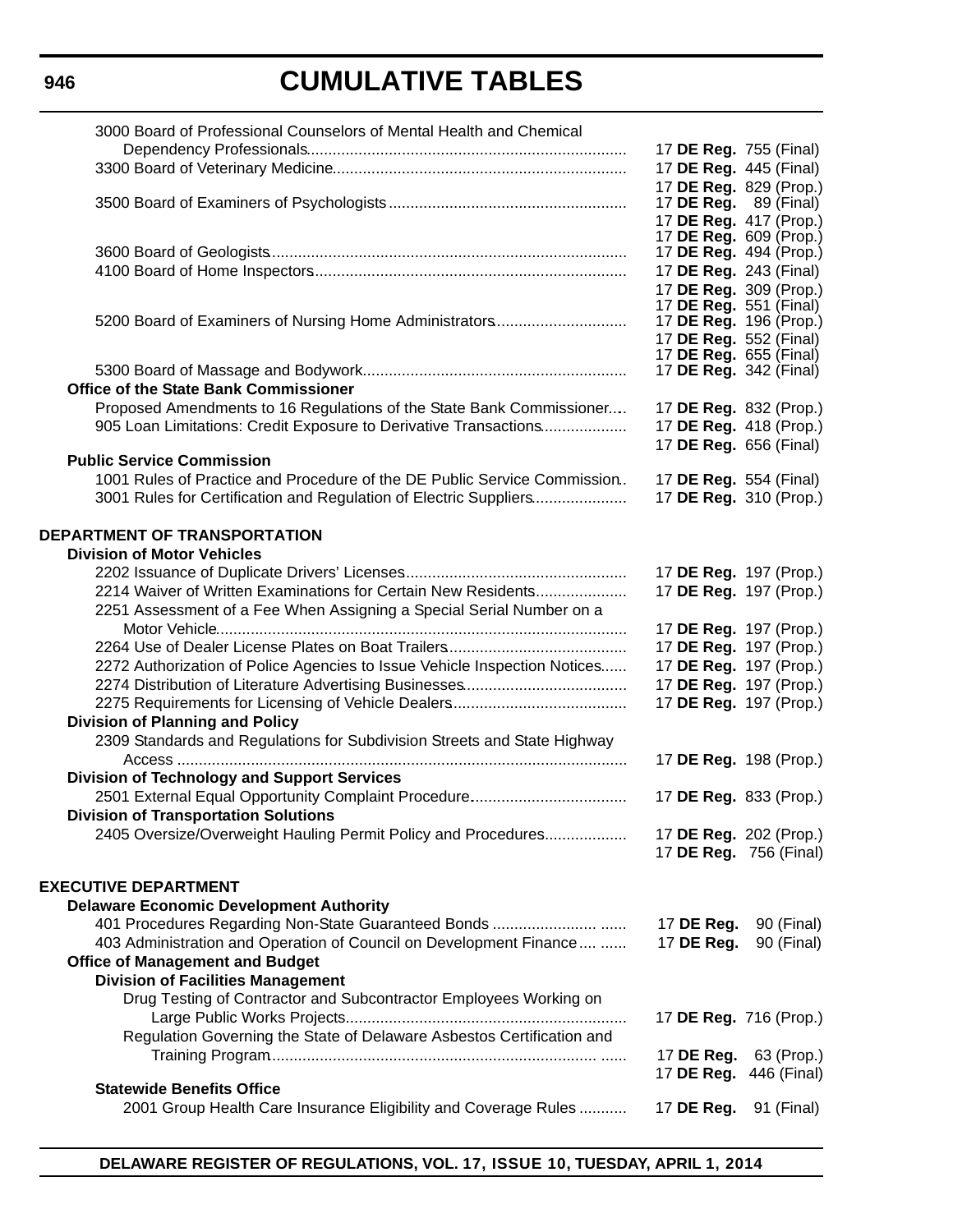| 2001 Group Health Care Insurance Eligibility and Coverage Rules                            | 17 <b>DE Reg.</b> 656 (Final) |  |
|--------------------------------------------------------------------------------------------|-------------------------------|--|
| <b>STATE BOARD OF PENSION TRUSTEES</b><br>The Delaware Public Employees' Retirement System | 17 <b>DE Reg.</b> 91 (Final)  |  |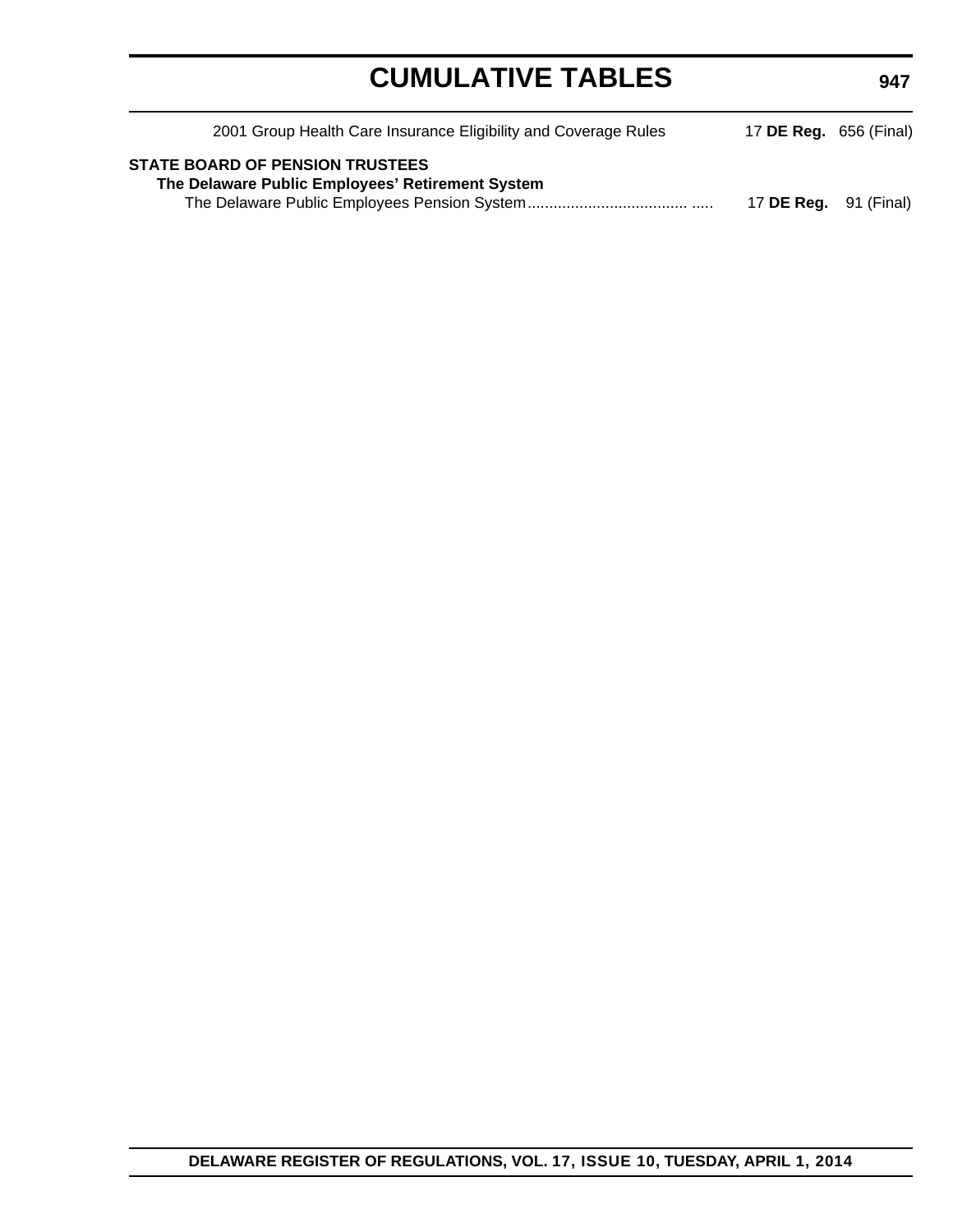### **Symbol Key**

<span id="page-13-0"></span>Arial type indicates the text existing prior to the regulation being promulgated. Underlined text indicates new text. Language which is stricken through indicates text being deleted.

### **Proposed Regulations**

Under 29 **Del.C.** §10115 whenever an agency proposes to formulate, adopt, amend or repeal a regulation, it shall file notice and full text of such proposals, together with copies of the existing regulation being adopted, amended or repealed, with the Registrar for publication in the *Register of Regulations* pursuant to §1134 of this title. The notice shall describe the nature of the proceedings including a brief synopsis of the subject, substance, issues, possible terms of the agency action, a reference to the legal authority of the agency to act, and reference to any other regulations that may be impacted or affected by the proposal, and shall state the manner in which persons may present their views; if in writing, of the place to which and the final date by which such views may be submitted; or if at a public hearing, the date, time and place of the hearing. If a public hearing is to be held, such public hearing shall not be scheduled less than 20 days following publication of notice of the proposal in the *Register of Regulations*. If a public hearing will be held on the proposal, notice of the time, date, place and a summary of the nature of the proposal shall also be published in at least 2 Delaware newspapers of general circulation. The notice shall also be mailed to all persons who have made timely written requests of the agency for advance notice of its regulation-making proceedings.

### **[DEPARTMENT OF AGRICULTURE](http://dda.delaware.gov/thoroughbred/index.shtml) THOROUGHBRED RACING COMMISSION**

Statutory Authority: 3 Delaware Code, Section 10103(c) (3 **Del.C.** §10103(c)) 3 **DE Admin. Code** 1001

### **PUBLIC NOTICE**

#### **[1001 Thoroughbred Racing Rules and Regulations](#page-3-0)**

#### **Summary**

The Thoroughbred Racing Commission proposes to amend its Regulations adopted in accordance with Title 3, Chapter 101. The purpose of the amended regulations is to amend Commission Regulation 8.8 relating to the Jockey Fee by adding a new regulation 8.8.3 Individual Excess On-Track Accident Insurance. Other regulations issued by the Thoroughbred Racing Commission are not affected by this proposal. The Thoroughbred Racing Commission is issuing these proposed regulations in accordance with Title 3 of the Delaware Code. This notice is issued pursuant to the requirements of Chapter 101 of Title 29 of the Delaware Code.

#### **Comments**

A copy of the proposed regulations is being published in the April 1, 2014 edition of the Delaware *Register of Regulations*. A copy is also on file in the office of the Thoroughbred Racing Commission, 777 Delaware Park Boulevard, Wilmington, Delaware 19804 and is available for inspection during regular office hours. Copies are also published online at the *Register of Regulations* website: http://regulations.delaware.gov/services/ current\_issue.shtml.

Interested parties may offer written comments on the proposed regulations or submit written suggestions, data, briefs or other materials to the Thoroughbred Racing Commission at the above address as to whether these proposed regulations should be adopted, rejected or modified. Pursuant to 29 **Del.C.** §10118(a), public comments must be received on or before May 1, 2014. Written materials submitted will be available for inspection at the above address.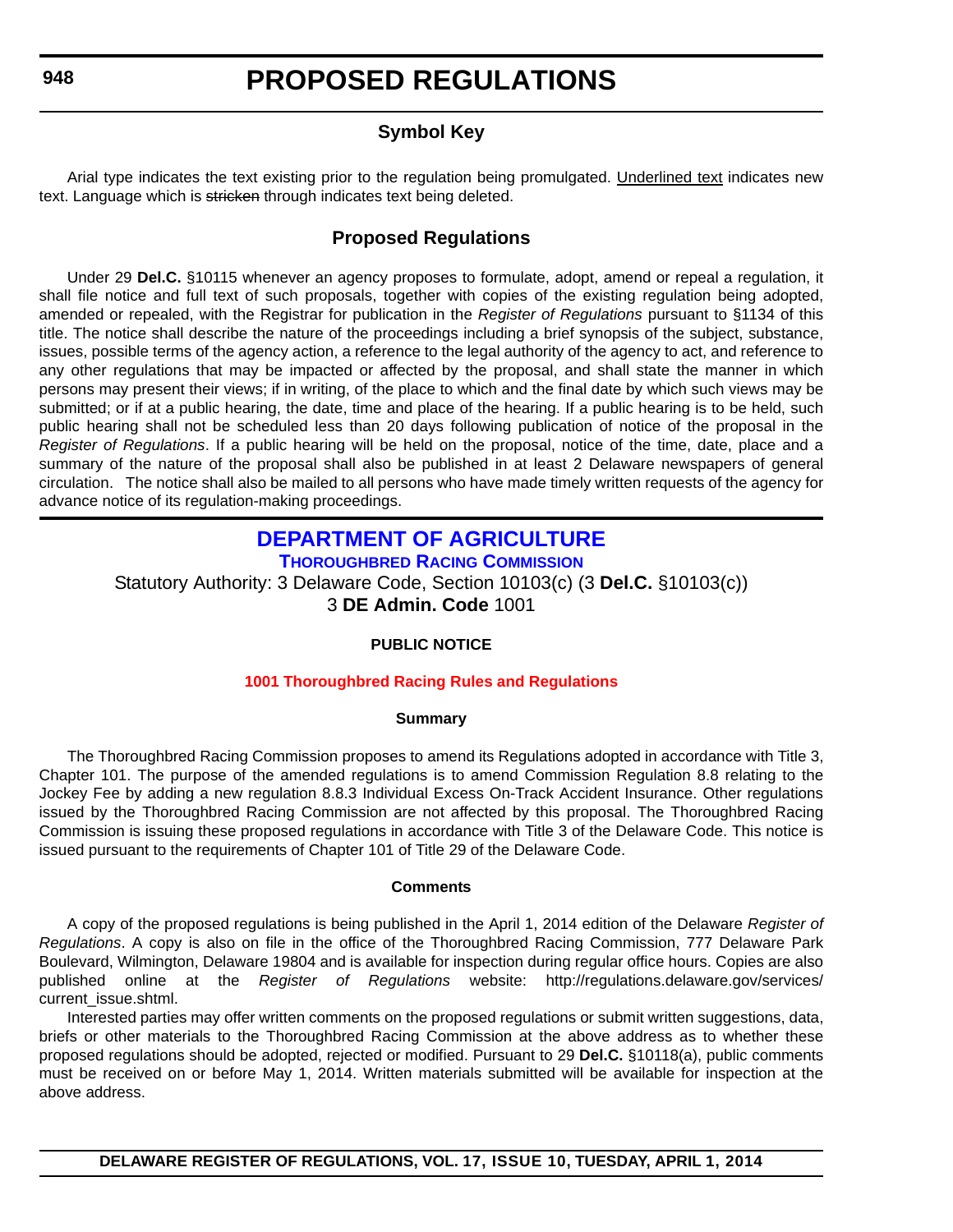#### **Adoption of Proposed Regulation**

On or after May 1, 2014, following review of the public comments, the Thoroughbred Racing Commission will determine whether to amend its regulations by adopting the proposed new regulation 8.8.3 Individual Excess On-Track Accident Insurance or make additional changes because of the public comments received.

#### **1001 Thoroughbred Racing Rules and Regulations**

#### *(Break in Continuity of Sections)*

#### **8.0 Jockeys and Apprentice Jockeys**

#### *(Break in Continuity Within Section)*

#### 8.8 Jockey Fee:

8.8.1 The fee to a Jockey in all races shall be, in the absence of special agreement, as follows:

| <b>Purse Level</b>  | <b>Winning Mount</b><br>Fee | 2 <sup>nd</sup> Place Mount 3 <sup>rd</sup> Place Mount |      | <b>Other Mounts</b> |
|---------------------|-----------------------------|---------------------------------------------------------|------|---------------------|
|                     |                             | Fee                                                     | Fee  |                     |
| Up to \$10,000      | 10%                         | \$100                                                   | \$85 | \$75                |
| $$10,001 - $14,999$ | 10%                         | 5%                                                      | \$85 | $\overline{$}75$    |
| $$15,000 - $19,999$ | 10%                         | 5%                                                      | \$90 | \$75                |
| $$20,000 - $49,999$ | 10%                         | 5%                                                      | 5%   | $\sqrt{$75}$        |
| $$50,000 - $99,999$ | 10%                         | 5%                                                      | 5%   | \$85                |
| \$100,000 and up    | 10%                         | 5%                                                      | 5%   | \$105               |

- 8.8.2 A jockey fee shall be considered earned by a rider when he or she is weighed out by the Clerk of Scales, except when:
	- 8.8.2.1 A rider does not weigh out and ride in a race for which he or she has been engaged because an Owner or Trainer engaged more than one rider for the same race; in such case, the Owner or Trainer shall pay an appropriate fee to each rider engaged for such race.
	- 8.8.2.2 Such rider capable of riding elects to take himself or herself off the mount without, in the opinion of the Stewards, proper cause therefore.
	- 8.8.2.3 Such rider is replaced by the Stewards with a substitute rider for a reason other than a physical injury suffered by such rider during the time between weighing out and start of the race.
- 8.8.3 Individual Excess On-Track Accident Insurance.

Each jockey shall pay a fee of \$4 per mount or such amount per mount as is specified by the Delaware Jockeys' Health & Welfare Benefits Board for coverage under the Individual Excess On-Track Accident Insurance policy provided through the Delaware Jockeys' Health & Welfare Benefits Fund.

**\*Please Note: As the rest of the sections were not amended they are not being published. A copy of the regulation is available at:**

**[1001 Thoroughbred Racing Rules and Regulations](http://regulations.delaware.gov/register/april2014/proposed/17 DE Reg 948 04-01-14.htm)**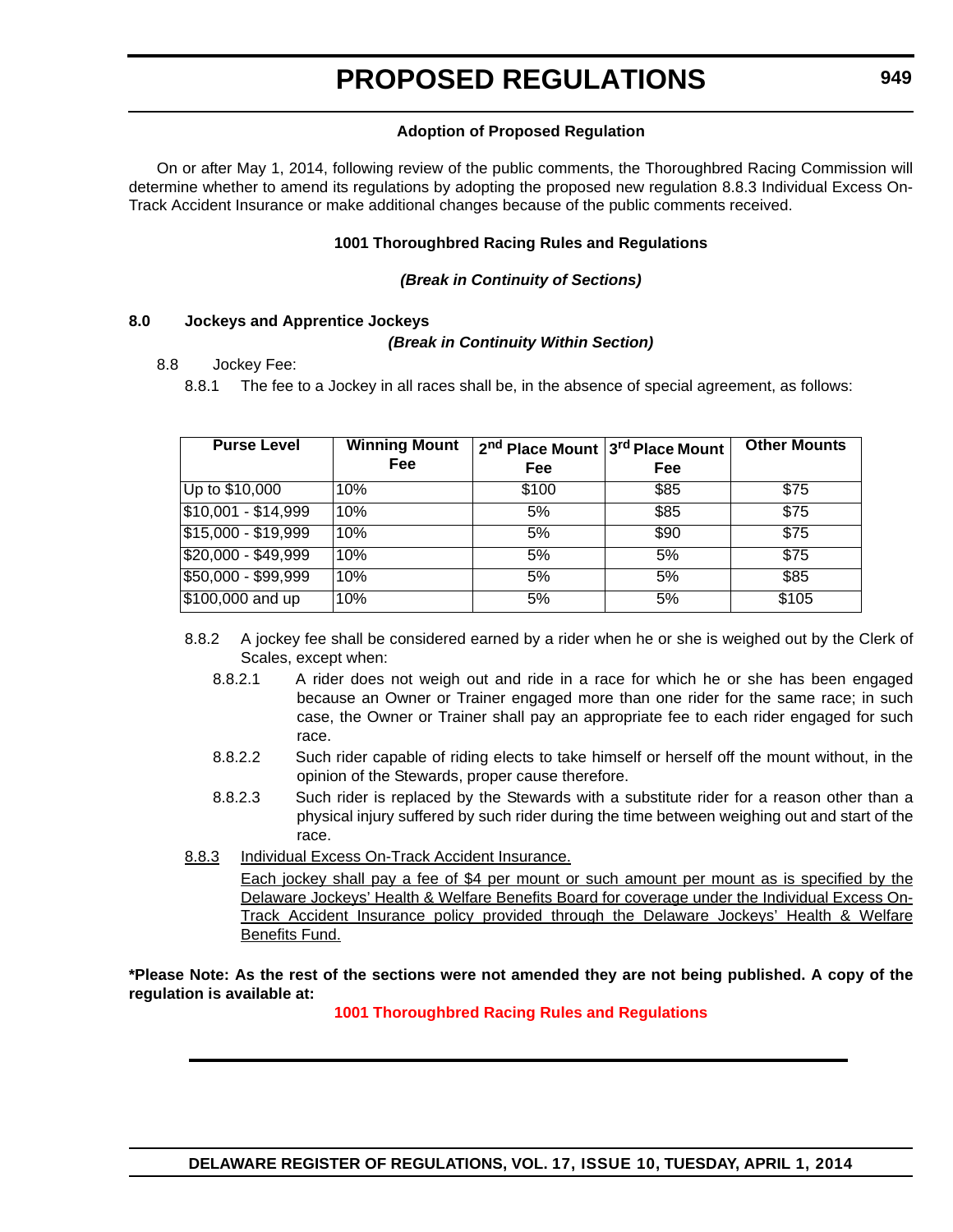### <span id="page-15-0"></span>**[DEPARTMENT OF HEALTH AND SOCIAL SERVICES](http://www.dhss.delaware.gov/dhss/dmma/) DIVISION OF MEDICAID AND MEDICAL ASSISTANCE**

Statutory Authority: 31 Delaware Code, Section 512 (31 **Del.C.** §512)

### **PUBLIC NOTICE**

#### **[1915\(i\) Home and Community-Based Services Waiver Renewal Application](#page-3-0)**

In compliance with the State's Administrative Procedures Act (APA - Title 29, Chapter 101 of the Delaware Code), 42 CFR 447.205, 42 CFR 441.304 and under the authority of Title 31 of the Delaware Code, Chapter 5, Section 512, Delaware Health and Social Services (DHSS) / Division of Medicaid and Medical Assistance (DMMA) / Division of Developmental Disabilities Services (DDDS) is seeking public comments on the 1915(c) Home and Community-Based Services Waiver (HCBS) waiver renewal application.

Any person who wishes to make written suggestions, compilations of data, testimony, briefs or other written materials concerning the proposed new regulations must submit same to Sharon L. Summers, Planning & Policy Development Unit, Division of Medicaid and Medical Assistance, 1901 North DuPont Highway, P.O. Box 906, New Castle, Delaware 19720-0906 or by fax to 302-255-4425 by April 30, 2014.

The action concerning the determination of whether to adopt the proposed regulation will be based upon the results of Department and Division staff analysis and the consideration of the comments and written materials filed by other interested persons.

#### **SUMMARY OF PROPOSAL**

The proposed provides notice to the public that Delaware Health and Social Services (DHSS)/Division of Medicaid and Medical Services (DMMA)/Division of Developmental Disabilities Services (DDDS) has submitted a 1915(c) Home and Community-Based Services (HCBS) Waiver renewal application to the Centers for Medicare and Medicaid Services (CMS).

#### **Statutory Authority**

- Social Security Act §1915(c), *Provisions Respecting Inapplicability and Waiver of Certain Requirements of this Title*
- 42 CFR §441, Subpart G, *Home and Community-Based Services Waiver Requirements*
- 42 CFR §447.205, *Public Notice of Changes in Statewide Methods and Standards for Setting Payment Rates*

#### **Background**

The Medicaid Home and Community-Based Services (HCBS) waiver program is authorized in §1915(c) of the Social Security Act. The program permits a State to furnish an array of home and community-based services that assist Medicaid beneficiaries to live in the community and avoid institutionalization. The State has broad discretion to design its waiver program to address the needs of the waiver's target population. Waiver services complement and/or supplement the services that are available to participants through the Medicaid State plan and other federal, state and local public programs as well as the supports that families and communities provide.

The waiver to provide home and community-based services to developmentally disabled adults was developed by the Division of Developmental Disabilities Services (DDDS) and the Division of Social Services (DSS) in 1982, received approval from the Center for Medicare and Medicaid Services (CMS), and became effective on July 1, 1983. The waiver includes support services necessary to maintain individuals in the community as an alternative to institutionalization. The cost of the Home and Community-Based Services Waiver for the Developmentally Disabled (HCBS/DD) shall not exceed the cost of care of the Intermediate Care Facility for the Developmentally Disabled (ICF/DD).

DDDS is the agency that has primary responsibility for administering the HCBS/DD waiver as well as providing, or contracting for the provision of, most of the services. Providers of Pre-Vocational Training, Supported Employment and Residential Habilitation services are certified by DDDS and contract directly with the Delaware Medical Assistance Program (DMAP).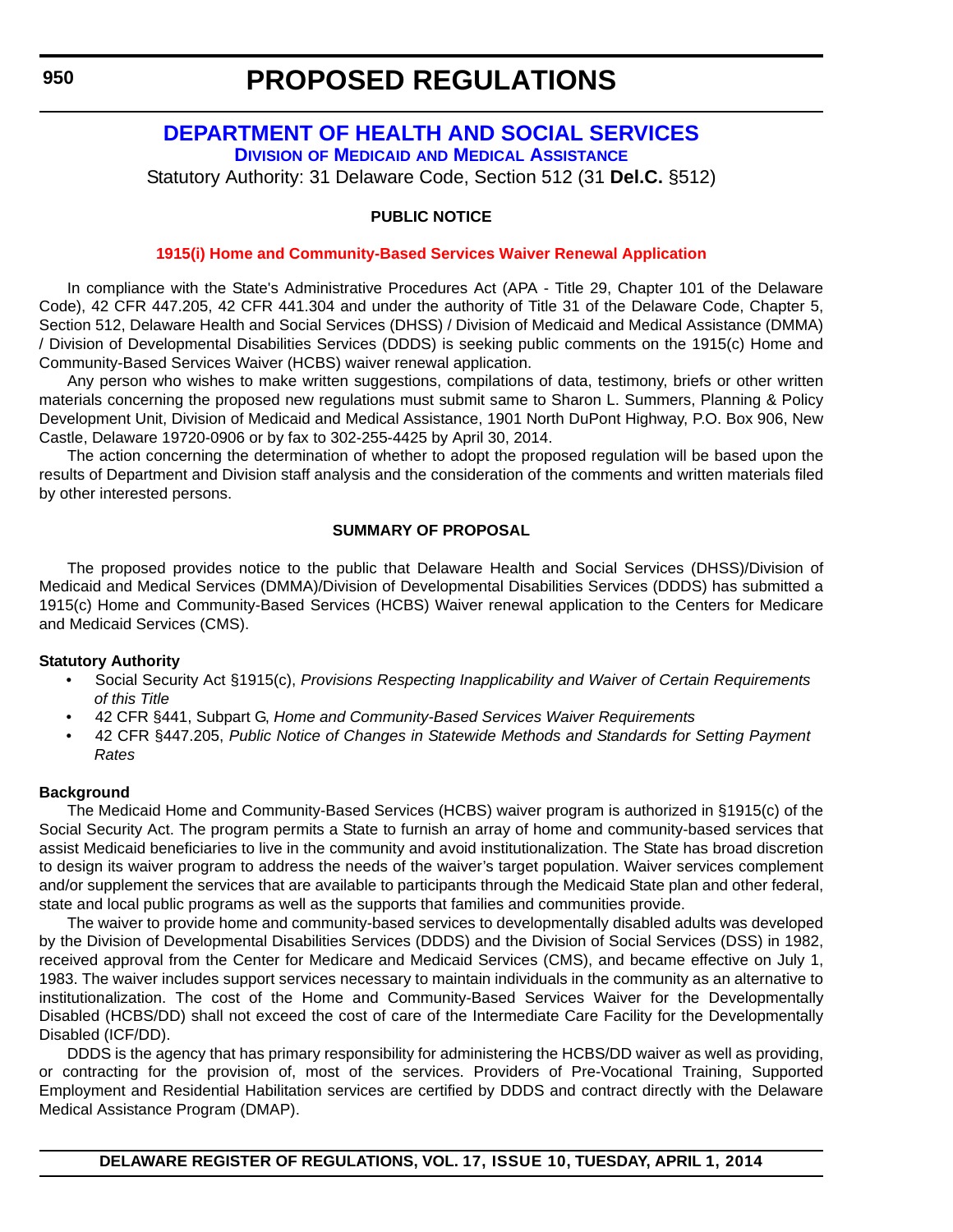#### <span id="page-16-0"></span>**Summary of Proposal**

Pursuant to the public notice requirements of section 1902(a)(13)(A) of the Social Security Act, 42 CFR 447.205, 42 CFR 441.304 and Title 29, Chapter 101 of the Delaware Code, Delaware Health and Social Services/ Division of Medicaid and Medical Assistance/Division of Developmental Disabilities Services (DHSS/DMMA/ DDDS) is seeking public comments on the 1915(c) Home and Community-Based Services (HCBS) Waiver renewal application. The current waiver expires on June 30, 2014 and must be renewed every five (5) years.

#### *Draft of Proposed Waiver Renewal Application*

A draft of Delaware's waiver renewal application and a summary of proposed changes are currently available for review on the Division of Developmental Disabilities Services website at

#### <http://www.dhss.delaware.gov/ddds/>.

The provisions of this waiver renewal application are subject to approval by the Centers for Medicare and Medicaid Services (CMS).

#### **Fiscal Impact Statement**

There is no increase in cost on the General Fund. Demonstrations must be "budget neutral" over the life of the project, meaning they cannot be expected to cost the Federal government more than it would cost without the waiver.

#### **DIVISION OF MEDICAID [AND MEDICAL ASSISTANCE](http://www.dhss.delaware.gov/dhss/dmma/)**

Statutory Authority: 31 Delaware Code, Section 512 (31 **Del.C.** §512)

#### **PUBLIC NOTICE**

#### **[Medicaid Coverage of Prescribed Drugs](#page-3-0)**

In compliance with the State's Administrative Procedures Act (APA - Title 29, Chapter 101 of the Delaware Code) and under the authority of Title 31 of the Delaware Code, Chapter 5, Section 512, Delaware Health and Social Services (DHSS) / Division of Medicaid and Medical Assistance (DMMA) intends to submit a state plan amendment to the Centers for Medicare and Medicaid Services (CMS) regarding prescribed drug coverage, specifically, *changes to the coverage of barbiturates, benzodiazepines and agents used to promote smoking cessation*.

Any person who wishes to make written suggestions, compilations of data, testimony, briefs or other written materials concerning the proposed new regulations must submit same to Sharon L. Summers, Planning & Policy Development Unit, Division of Medicaid and Medical Assistance, 1901 North DuPont Highway, P.O. Box 906, New Castle, Delaware 19720-0906 or by fax to 302-255-4425 by April 30, 2014.

The action concerning the determination of whether to adopt the proposed regulation will be based upon the results of Department and Division staff analysis and the consideration of the comments and written materials filed by other interested persons.

#### **SUMMARY OF PROPOSAL**

The proposed provides notice to the public that Delaware Health and Social Services/Division of Medicaid and Medical Assistance (DHSS/DMMA) intends to submit a state plan amendment to the Centers for Medicare and Medicaid Services (CMS) regarding prescribed drug coverage, specifically, changes to the coverage of barbiturates, benzodiazepines and agents used to promote smoking cessation.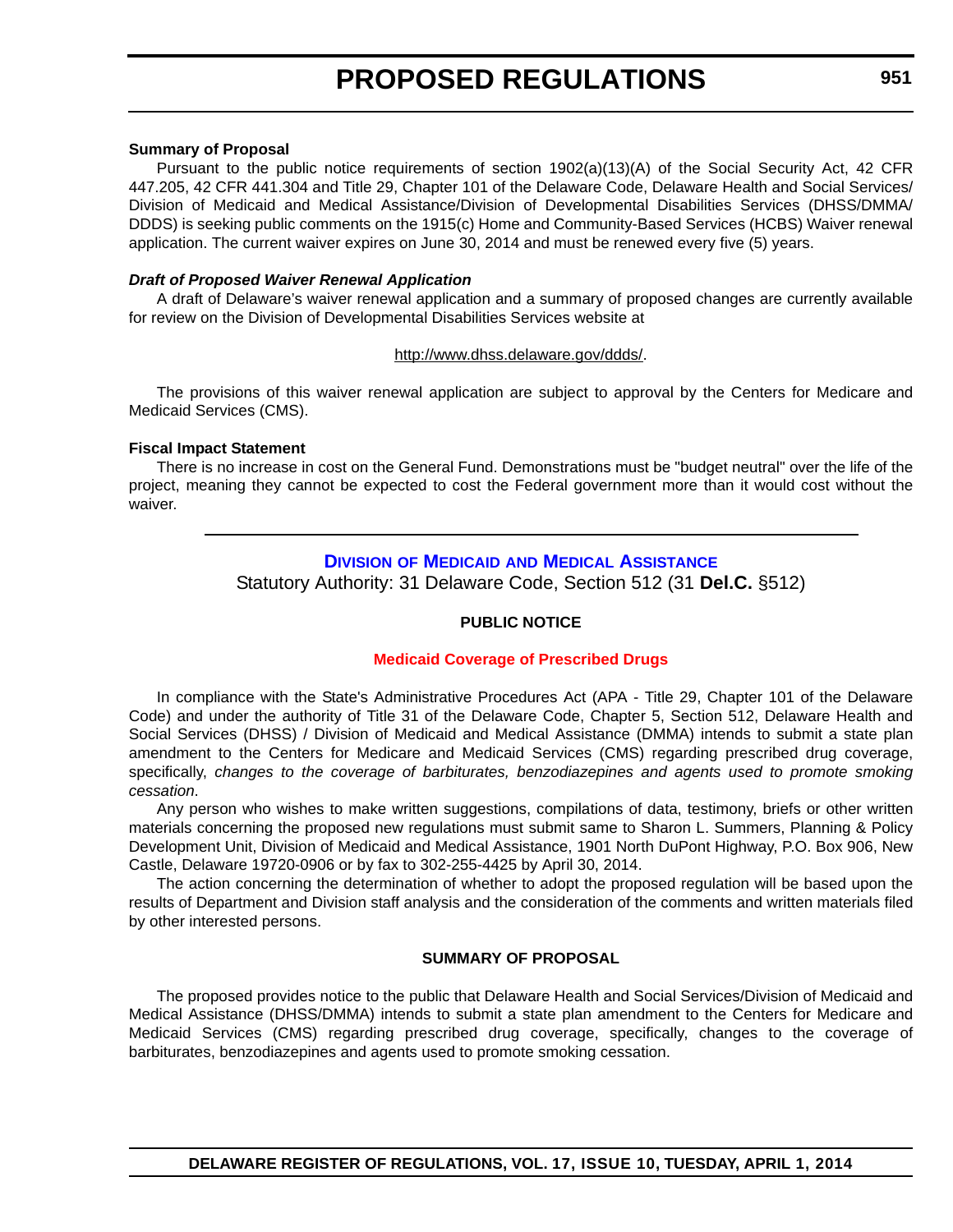#### **Statutory Authority**

- Patient Protection and Affordable Care Act, P.L. 111-148, enacted March 23, 2010 and the Health Care and Education Reconciliation Act of 2010, P.L. 111-152, enacted March 30, 2010 (collectively referred to as the Affordable Care Act
- 1927(d)(7) of the Social Security Act, *Non-Excludable Drugs*
- 42 CFR §440.120, *Prescribed drugs*
- 42 CFR §447.205, *Public notice of changes in Statewide methods and standards for setting payment rates*

#### **Background**

Effective January 1, 2014, section 2502 of the Affordable Care Act amends section 1927(d)(2) of the Social Security Act (the Act) by removing barbiturates, benzodiazepines and agents used to promote smoking cessation from the list of drugs a state Medicaid program may exclude from coverage or otherwise restrict. It also added section 1927(d)(7) of the Act which explicitly prohibits states from excluding the following drugs, or their medical uses, from coverage: barbiturates, benzodiazepines and agents used to promote smoking cessation, including agents approved by the Food and Drug Administration (FDA) under the over-the-counter (OTC) monograph process for purposes of promoting, and when used to promote, tobacco cessation.

#### **State Plan Amendment**

In light of the statute, states will need to remove from the state plan any indication that the following drugs are restricted or otherwise excluded: barbiturates, benzodiazepines and agents used to promote smoking cessation. To the extent that the state needs to change its state plan to be consistent with these Medicaid coverage requirements, the state will need to submit a state plan amendment (SPA) to be effective January 1, 2014.

#### **Summary of Proposal**

Pursuant to 42 CFR 447.205 and the Delaware Administrative Procedures Act, public notice is hereby given that Delaware Health and Social Services (DHSS)/Division of Medicaid and Medical Assistance (DMMA) intends to submit a state plan amendment to the Centers for Medicare and Medicaid Services (CMS) in accordance with 42 CFR 430.12. Upon CMS approval, the proposed changes will update Attachment 3.1-A of the Medicaid State Plan regarding the coverage of barbiturates, benzodiazepines and agents used to promote smoking cessation.

Delaware Medicaid did not take an 'exclusion' approach and currently provides coverage for these excludable drugs. Delaware treats these drugs as any other medically necessary therapeutic class. However, there are quantity limits in place to ensure appropriate use.

States were instructed by CMS to submit a state plan amendment (SPA) to remove benzodiazepines, barbiturates, and smoking cessation drugs from the list of drugs a state can exclude from coverage or restrict. If the language appears on the state plan page, the state cannot just uncheck the box, the language on the state plan page(s) needs to be removed, and also, revise the assigned numbering and/or lettering on the plan page(s).

#### **Fiscal Impact Statement**

This is a technical change to the Medicaid State Plan with no financial impact as Delaware Medicaid has been covering these drugs.

#### **DMMA PROPOSED REGULATION #14-10a REVISION:**

Attachment 3.1-A Page 5 Addendum

#### **STATE PLAN UNDER TITLE XIX OF THE SOCIAL SECURITY ACT STATE: DELAWARE**

#### **LIMITATIONS**

### **DELAWARE REGISTER OF REGULATIONS, VOL. 17, ISSUE 10, TUESDAY, APRIL 1, 2014**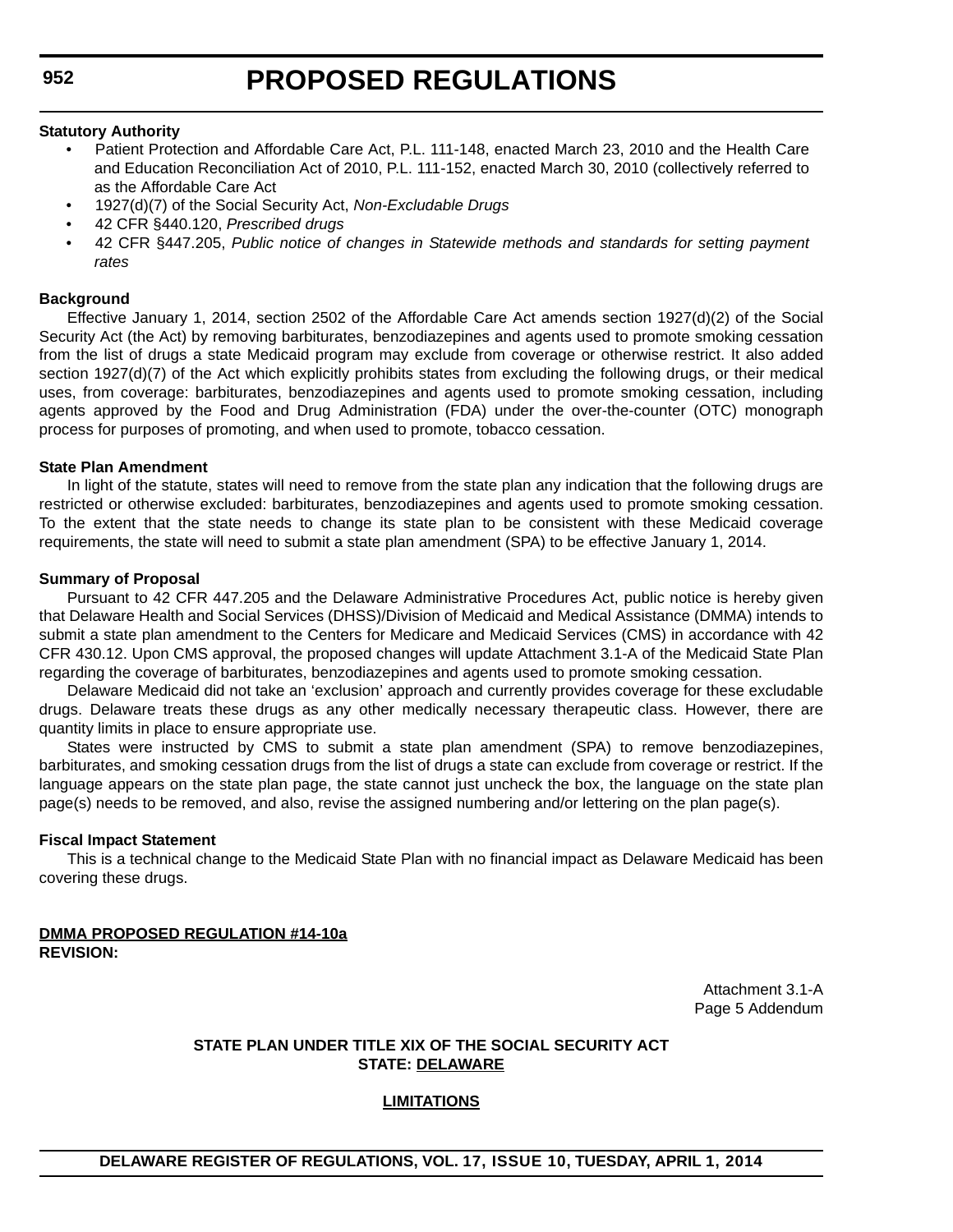#### **12.a. Prescribed Drugs:**

#### **Drug Coverage**

- 1) Drug products are covered when prescribed or ordered by a physician, or other licensed practitioner within the scope of their practice and when obtained from a licensed pharmacy. Covered drugs, as defined in Section 1927(k)(2) of the Act, are those which are prescribed for a medically accepted indication, medically necessary, and produced by any pharmaceutical manufacturer, which has entered into and complies with a drug rebate agreement under Section 1927(a) of the Act.
- 2) Drugs excluded from coverage by Delaware Medicaid as provided by Section 1927(d)(2) of the Act, include:
	- a. Drugs designated less than effective by the FDA (DESI drugs) or which are identical, similar, or related to such drugs;
	- b. Drugs when used for cosmetic purposes or hair growth;
	- c. Drugs when used to promote fertility;
	- d. Drugs that have an investigational or experimental or unproven efficacy or safety status;
	- e. Drugs when used for anorexia, weight loss or weight gain;
	- f. Effective January 1, 2013, barbiturates for dual eligible individuals, when used in the treatment of epilepsy, cancer, or a chronic mental health disorder (as Medicare Part D will cover);
	- g. Effective January 1, 2013, benzodiazepines for dual eligible individuals (as Medicare Part D will cover).
- 3) Non-covered services also include: drugs used to correct sexual dysfunction and compound drugs (compound prescriptions must include at least one medication that on its own would be a covered entity).

#### **Quantity and Duration**

Dosage limits: Medications are limited to a maximum dose recommended by the FDA and appropriate medical compendia described in section 1927(k) of the Social Security Act, that indicate that doses that exceed FDA guidelines are both safe and effective or doses that are specified in regional or national guidelines published by established expert groups such as the American Academy of Pediatrics, or guidelines recommended by the Delaware Medicaid Drug Utilization Review (DUR) Board and accepted by the DHSS Secretary.

#### **DMMA PROPOSED REGULATION #14-10b REVISION**:

Attachment 3.1.A.1 Page 2a

#### **STATE PLAN UNDER TITLE XIX OF THE SOCIAL SECURITY ACT**

#### **STATE: DELAWARE**

#### **MEDICAID PROGRAM: REQUIREMENTS RELATING TO PAYMENT FOR COVERED OUTPATIENT DRUGS FOR THE CATEGORICALLY NEEDY**

Citation (s) Provision (s) 1927(d)(2) and 1935(d)(2)

 $\Box$  (g) covered outpatient drugs which the manufacturer seeks to require as a condition of sale that associated tests or monitoring services be purchased exclusively from the manufacturer or its designee (see specific drug categories below)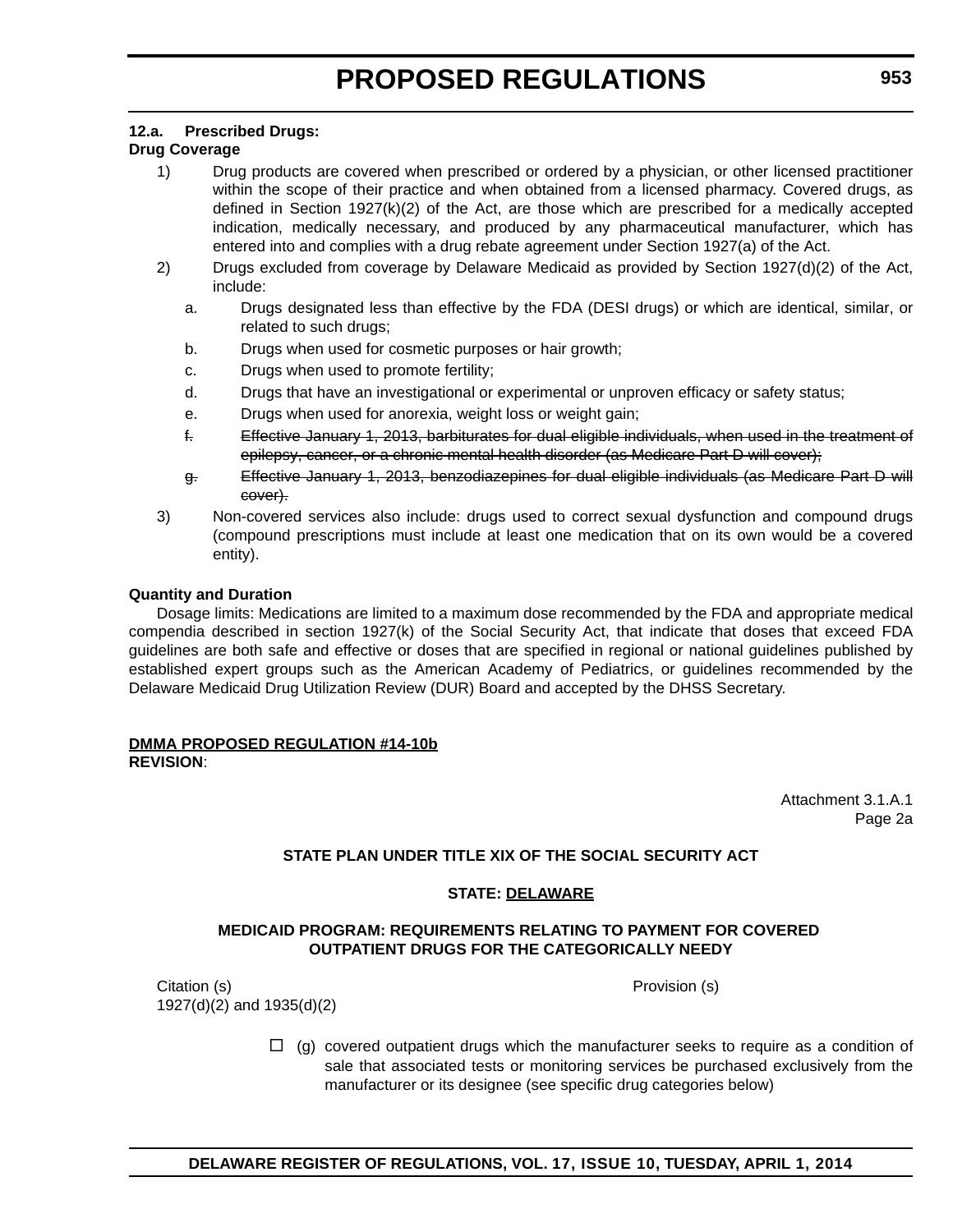$\overline{C}$  (h) barbiturates ALL [Except for dual eligible individuals, effective January 1, 2013, when used in the treatment of epilepsy, cancer or a chronic mental health disorder as Part D will cover those indications per 1860D-2(e)(2)(A) of the Social Security, as amended by Section 175 of the Medicare Improvement for Patients and Providers Act of 2008 (MIPPA)]

(see specific drug categories below)

 $\overline{B}$  (i) benzodiazepines ALL [Except for dual eligible individuals, effective January 1, 2013, as Part D will cover all indications per 1860D-2(e)(2)(A) of the Social Security, as amended by Section 175 of the Medicare Improvement for Patients and Providers Act of 2008 (MIPPA)] (see specific drug categories below)

(The Medicaid agency lists specific category of drugs below)

- (a) Agents when used for anorexia, weight loss, weight gain: Megestrol Acetate, Somatropin, Lipase Inhibitor. Products in these categories require prior authorization.
- (d) Agents when used for the symptomatic relief cough and colds: Antihistamines, Antitussive, Decongestants, and Expectorants.
- (e) Prescription vitamins and mineral products, except prenatal vitamins and fluoride: Single entity vitamins, Multiple vitamins w/minerals, Nicotinic acid, Calcium salts, and Dialysis replacement products

#### **DMMA PROPOSED REGULATION #14-10c REVISION**:

Attachment 3.1.A.1 Page 2b

### **STATE PLAN UNDER TITLE XIX OF THE SOCIAL SECURITY ACT**

#### **STATE: DELAWARE**

#### **MEDICAID PROGRAM: REQUIREMENTS RELATING TO PAYMENT FOR COVERED OUTPATIENT DRUGS FOR THE CATEGORICALLY NEEDY**

Citation (s) Provision(s) 1927(d)(2) and 1935(d)(2) CONTINUED

(f) Nonprescription drugs: Analgesic oral and rectal; Heartburn; Antiflatulents; Antidiarrheal; Antinauseants; Cough & Cold, oral; Cough & Cold, topical; Contraceptive Drugs; Laxatives & Stool Softeners; Lice Control Preparations; Nasal Drug Preparations; Nicotine Cessation Preparations; Ophthalmic Drug Preparations; Topical Anesthestics; Topical Antibacterials; Topical/Vaginal Fungicidals; and, Digestive Enzymes.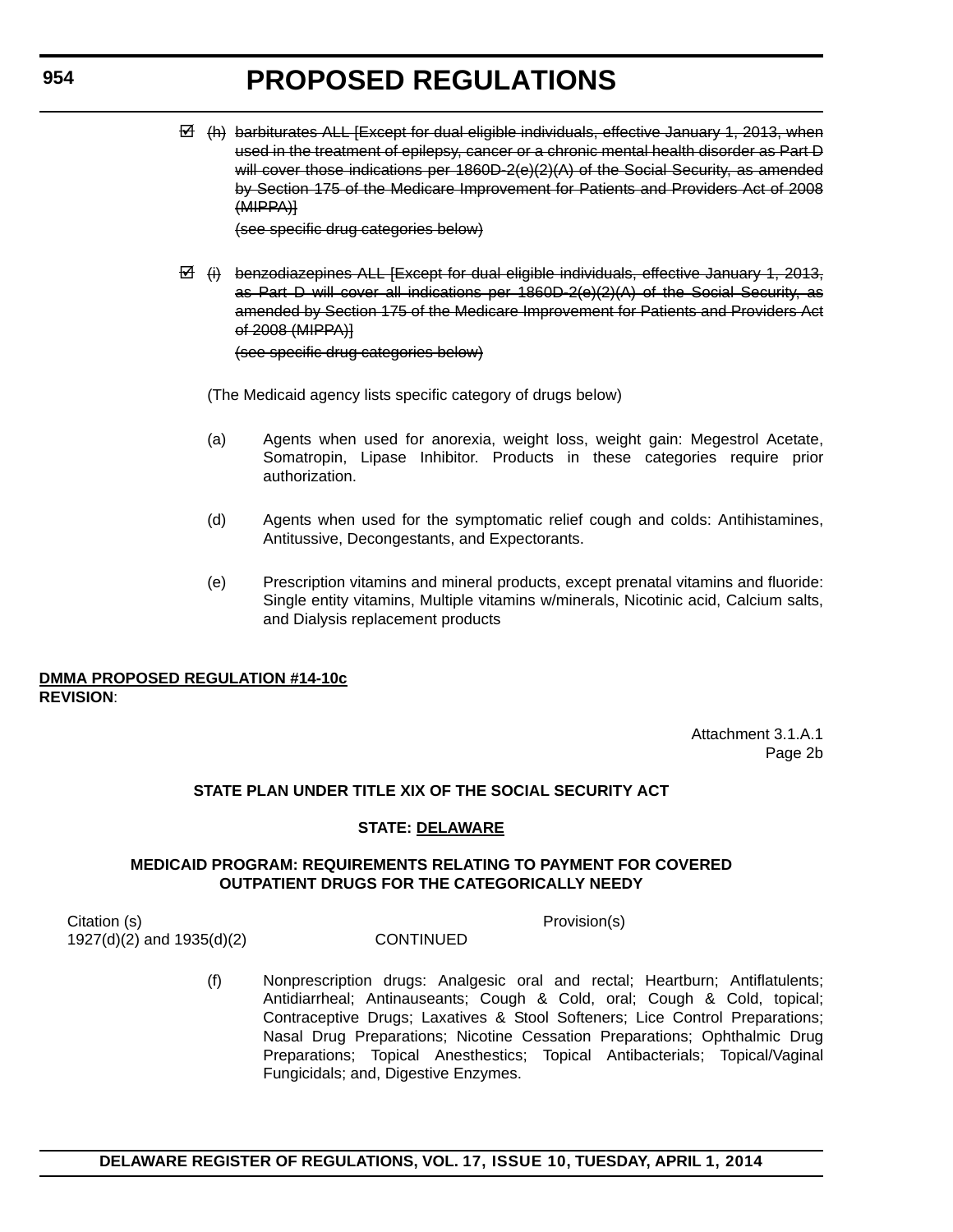- <span id="page-20-0"></span>(h) Barbiturates: the Division of Medicaid & Medical Assistance covers all medications in these therapeutic categories [except for dual eligible individuals, effective January 1, 2013, when used in the treatment of epilepsy, cancer or a chronic mental health disorder as Part D will cover those indications per 1860D-2(e)(2)(A) of the Social Security, as amended by Section 175 of the Medicare Improvement for Patients and Providers Act of 2008 (MIPPA)].
- (i) Benzodiazepines: the Division of Medicaid & Medical Assistance covers all medications in these therapeutic categories [except for dual eligible individuals, effective January 1, 2013, as Part D will cover all indications per 1860D-2(e)(2)(A) of the Social Security, as amended by Section 175 of the Medicare Improvement for Patients and Providers Act of 2008 (MIPPA)].

No excluded drugs are covered.

#### **DIVISION [OF PUBLIC HEALTH](http://www.dhss.delaware.gov/dhss/dph/index.html)**

Statutory Authority: 16 Delaware Code, §133 (16 **Del.C.** §133)

#### **PUBLIC NOTICE**

#### **[4203 Cancer Treatment Program](#page-3-0)**

Health Promotion & Disease Prevention, Division of Public Health, Department of Health and Social Services (Department), has proposed amendments to the 4203 State of Delaware Cancer Treatment Program regulation.

The proposed regulation updates the technical, financial, and residency eligibility requirements for the Delaware Cancer Treatment program.

On April 1, 2014, the Department plans to publish proposed amendments to the 4203 State of Delaware Cancer Treatment Program regulation and hold them out for public comment per Delaware law.

Copies of the proposed regulation are available for review in the April 1, 2014 edition of the Delaware *Register of Regulations*, accessible online at: http://regulations.delaware.gov or by calling the Comprehensive Cancer Control Program at 302-744-1032.

Any person who wishes to make written suggestions, testimony, briefs or other written materials concerning the proposed regulation must submit same to Deborah Harvey by 4:30 p.m. on Wednesday, April 30, 2014 at:

Deborah Harvey Division of Public Health 417 Federal Street Dover, DE 19901 Email: Deborah.Harvey@state.de.us Phone: (302) 744-4700

#### **4203 Cancer Treatment Program**

#### **1.0 Purpose**

- 1.1 The Cancer Treatment Program (CTP) is a program of Delaware Health and Social Services (DHSS), Division of Public Health (DPH) intended to provide medical insurance coverage to *uninsured* Delawareans for the treatment of cancer.
- 1.2 Definition of "uninsured" for purposes of this regulation a person who meets all technical, financial, and residency requirements of this regulation.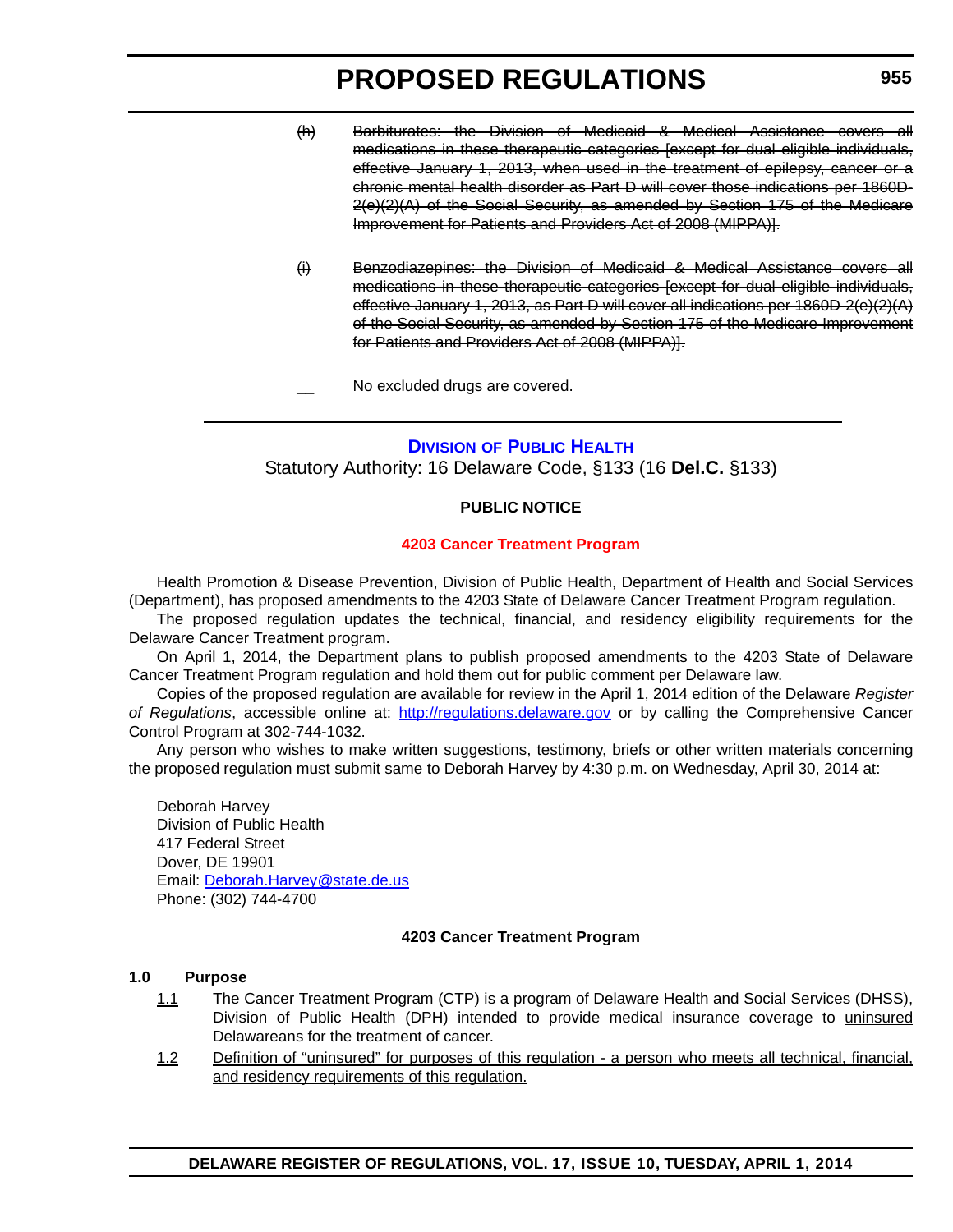#### **2.0 Availability Of Funds**

- 2.1 Benefits will be available to enrollees provided that funds for this program are made available to DHSS.
- 2.2 In the event that funds are not available, DHSS will notify enrollees and providers.

#### **3.0 General Application Information**

- 3.1 The application must be made in writing on the prescribed CTP form. An individual, agency, institution, guardian or other individual acting can make this request for assistance for the applicant with his knowledge and consent. The CTP will consider an application without regard to race, color, age, sex, disability, religion, national origin or political belief as per State and Federal law.
- 3.2 Each individual applying for the CTP is requested, but not required, to furnish his or her Social Security Number, if the individual has a Social Security Number.
- 3.3 Filing an application gives the applicant the right to receive a written determination of eligibility and the right to appeal the written determination.

#### **4.0 Technical Eligibility**

- 4.1 The following for an adult applicant are required to receive benefits under this program. The adult applicant must:
	- 4.1.1 Need treatment for cancer in the opinion of the applicant's licensed physician of record. Cancer treatment will not include routine monitoring for pre-cancerous conditions, or monitoring for recurrence during or after remission.
	- 4.1.2 Be a Delaware resident.
	- 4.1.3 Have been a Delaware resident at the time cancer was diagnosed.
	- 4.1.4 Have no health insurance.
		- 4.1.4.1 Examples of health insurance include comprehensive, major medical and catastrophic plans, Veterans Affairs Medical Services, Correctional Healthcare Services, Medicare, and Medicaid.
		- 4.1.4.2 Excepted are the following types of insurance plans, which do not exclude eligibility for the CTP: dental, vision, dismemberment, drug, mental health, nursing home, blood bank, workman's compensation, accident, family planning, the Delaware Prescription Assistance Program, the Delaware Chronic Renal Disease program, and non-citizen medical coverage.
		- 4.1.4.3 The CTP is the payer of last resort and will only provide benefits to the extent that they are not covered by the plans listed in 4.1.4.2.
	- 4.1.5 Meet one of the exemptions listed in the Patient Protection and Affordable Care Act's (PPACA) requirements to buy coverage.
		- 4.1.5.1 Exemptions listed in the PPACA include: part of a religion opposed to acceptance of benefits from a health insurance policy; are an undocumented immigrant; are incarcerated; a member of an Indian tribe; family income is below the threshold for filing a tax return; have to pay more than 8% of household income for health insurance, after taking into account any employer contributions or tax credits.
		- 4.1.5.2 Applicants will need to show proof of exemption from the PPACA.
	- 4.1.6 Be ineligible for Medicaid.
	- 4.1.57 Be over the age of 18 years.
	- 4.1.68 Be diagnosed with any cancer on or after July 1, 2004, or be receiving benefits for the treatment diagnosis of colorectal cancer through the Division of Public Health's Screening for Life program on June 30, 2004.
- 4.2 The following are required for a minor (child under 18 years of age) to receive benefits under this program. The minor applicant must: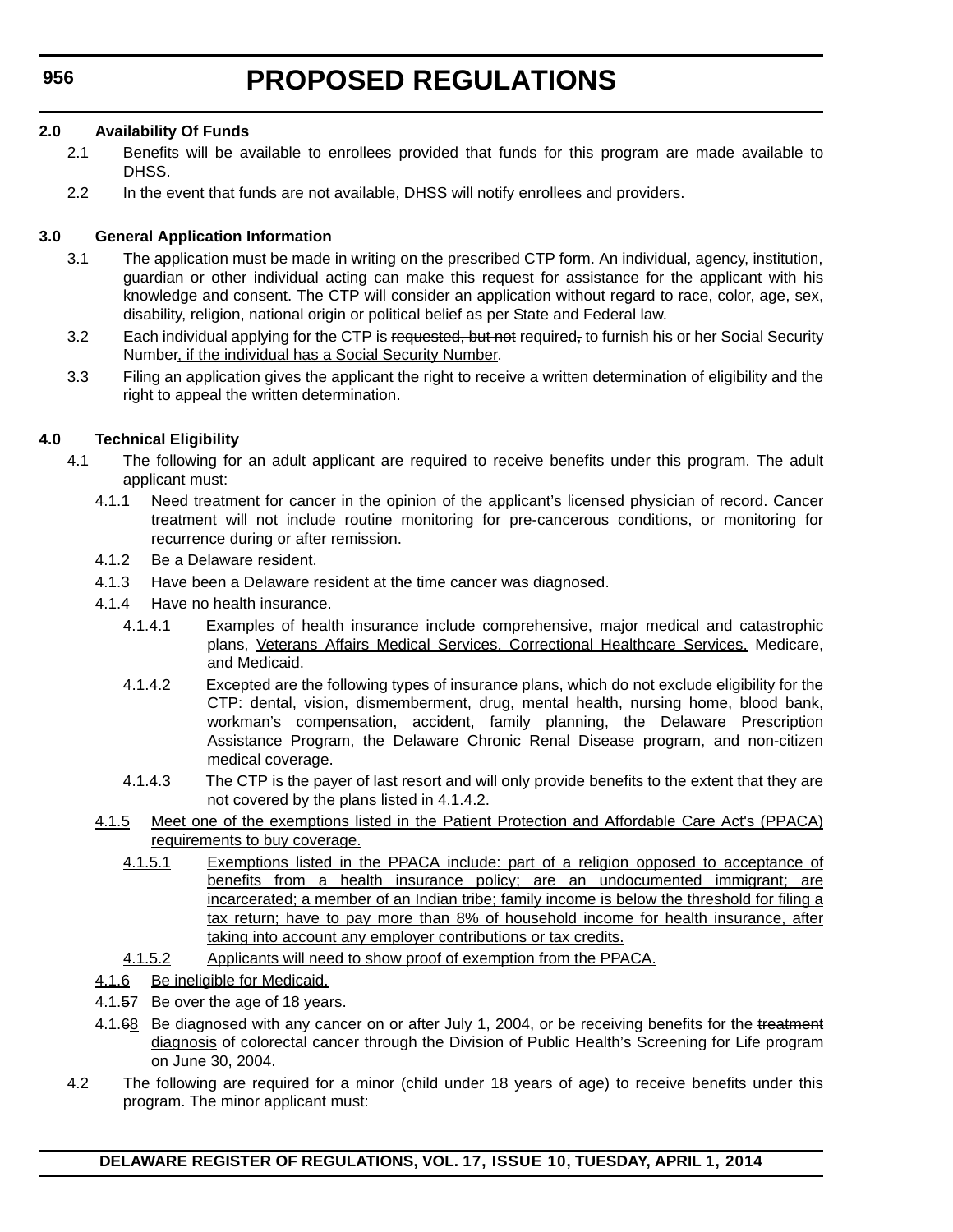- 4.2.1 Need treatment for cancer in the opinion of the applicant's licensed physician of record. Cancer treatment will not include routine monitoring for pre-cancerous conditions, or monitoring for recurrence during or after remission.
- 4.2.2 Be a Delaware resident
- 4.2.3 Have been a Delaware resident at the time cancer was diagnosed.
- 4.2.4 Be diagnosed with any cancer on or after July 1, 2004. Coverage shall be retroactive up to 3 months prior to date of application, provided applicant meets medical requirements and applicant's parent(s) or legal guardian(s) meet financial eligibility requirements under 5.1. In no case will the minor applicant be eligible for benefits under this program before July 1, 2004.
- 4.2.5 The CTP is payer of last resort and will only provide benefits to the extent that they are not covered by other plans.
- 4.3 An inmate of a public institution shall be ineligible for the CTP, provided that the benefits of the CTP are not otherwise provided in full or in part.
	- 4.3.1 For the purposes of the CTP, the definitions of public institution and inmate shall be the same as used by the Delaware Medicaid program.
- 4.4 The Medical Assistance Card is the instrument used to verify an individual's eligibility for benefits. Prior to rendering services, medical providers are required to verify client eligibility using the client's identification number by accessing one of the Electronic Verification Systems (EVS) options. Instructions for accessing EVS are described in the EVS section of the billing manual.

#### **5.0 Financial Eligibility**

- 5.1 To be eligible for the CTP the applicant must have countable household income that is less than 650% of the Federal Poverty Level (FPL).
- 5.2 Income is any type of money payment that is of gain or benefit to an individual. Income is either counted or excluded for the eligibility determination.
- 5.3 Countable income includes but is not limited to:
	- 5.3.1 Social Security benefits as paid after deduction for Medicare premium
	- 5.3.2 Pension as paid
	- 5.3.3 Veterans Administration Pension as paid
	- 5.3.4 U.S. Railroad Retirement Benefits as paid
	- 5.3.5 Wages net gross amount after before deductions for taxes and FICA
	- 5.3.6 Senior Community Service Employment net gross amount after before deductions for taxes and **FICA**
	- 5.3.67 Interest/Dividends gross amount
	- 5.3.78 Capital Gains gross amount from capital gains on stocks, mutual funds, bonds.
	- 5.3.89 Credit Life or Credit Disability Insurance Payments as paid
	- 5.3.910 Alimony as paid
	- 5.3.1011Rental Income from entire dwelling gross rent paid minus standard deduction of 20% for expenses
	- 5.3.1112Roomer/Boarder Income gross room/board paid minus standard deduction of 10% for expenses
	- 5.3.4213Self Employment countable income as reported to Internal Revenue Service (IRS)
	- 5.3.4314Unemployment Compensation as paid gross amount before deductions for taxes and FICA
- 5.4 Excluded income includes but is not limited to:
	- 5.4.1 Annuity payments
	- 5.4.2 Individual Retirement Account (IRA) distributions
	- 5.4.3 Payments from reverse mortgages
	- 5.4.4 Capital gains from the sale of principal place of residence
	- 5.4.5 Conversion or sale of a resource (i.e. cashing a certificate of deposit)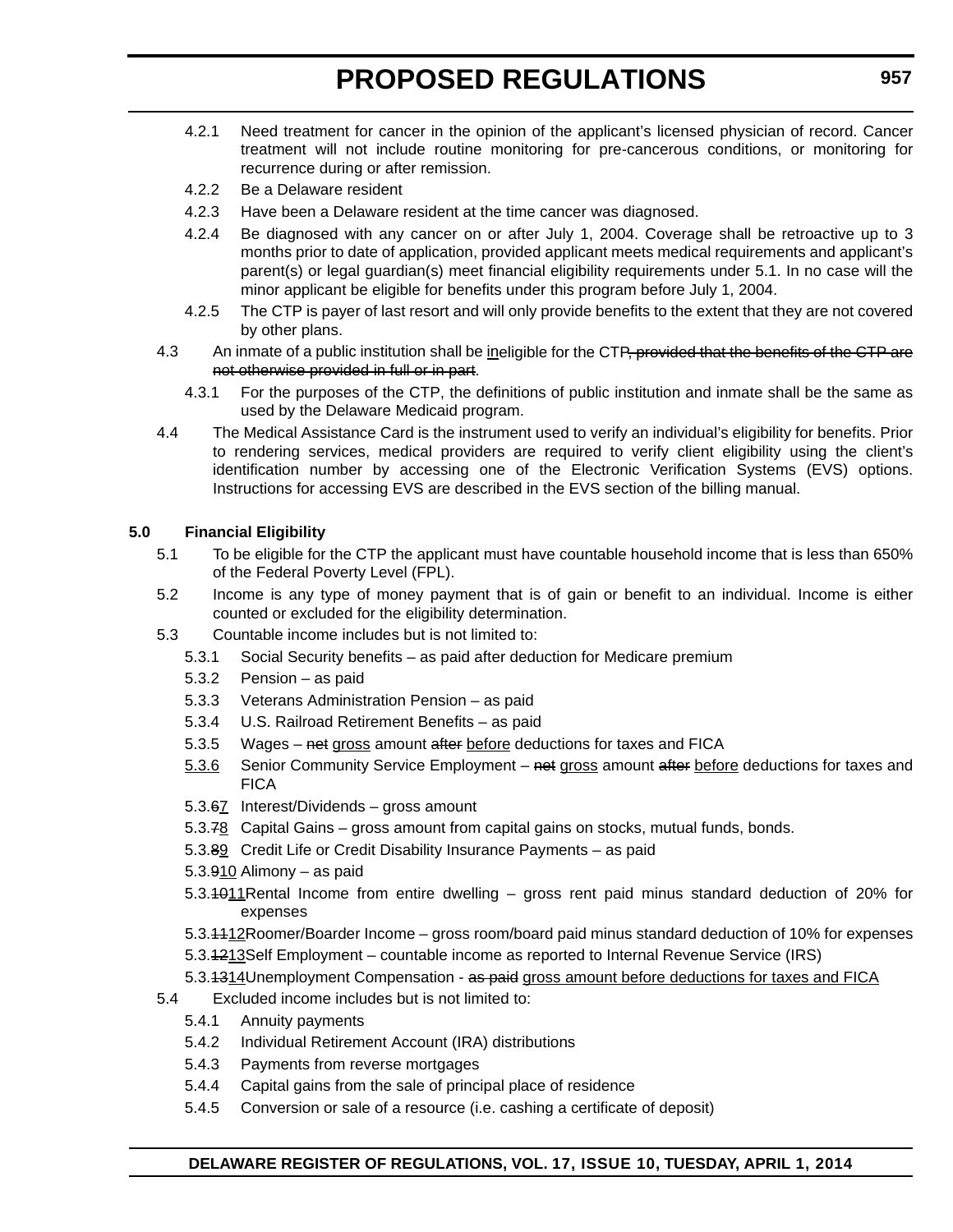- 5.4.6 Income tax refunds
- 5.4.7 Earned Income Tax Credit (EITC)
- 5.4.8 Vendor payments (bills paid directly to a third party on behalf of the individual)
- 5.4.9 Government rent/housing subsidy paid directly to individual (i.e. HUD utility allowance)
- 5.4.10 Loan payments received by individual
- 5.4.11 Proceeds of a loan
- 5.4.12 Foster care payments made on behalf of foster children living in the home
- 5.4.13 Retired Senior Volunteer Program (RSVP)
- 5.4.14 Veterans Administration Aid and Attendance payments
- 5.4.15 Victim Compensation payments
- 5.4.16 German reparation payments
- 5.4.17 Agent Orange settlement payments
- 5.4.18 Radiation Exposure Compensation Trust Fund payments
- 5.4.19 Japanese-American, Japanese-Canadian, and Aleutian restitution payments
- 5.4.20 Payments from long term care insurance or for inpatient care paid directly to the individual
- 5.5 Determination of the household income will be based on the family budget group, which is the total number of persons whose income is budgeted together. This will always include the following:
	- 5.5.1 Married couples if they live together; and,
	- 5.5.2 Unmarried couples who live together as husband and wife a married couple.
	- 5.5.3 Couples will be considered as living together as husband and wife a married couple if:
		- 5.5.3.1 They say they are married, even if the marriage cannot be verified; or,
		- 5.5.3.2 They are recognized as husband and wife a married couple in the community; or,
		- 5.5.3.3 One partner uses the other's last name; or,
		- 5.5.3.4 They state they intend to marry.
- 5.6 In households that include a caretaker, the caretaker's children and other children that are the caretaker's responsibility, the caretaker's income and those of his/her children are always budgeted together. The income of any other children in the home will be considered separately. In these situations, the separate budget groups can be combined to form a single family budget group only when the following conditions are met:
	- 5.6.1 CTP benefits would be denied to any of the recipients by maintaining separate budget groups.
	- 5.6.2 The caretaker chooses to have his/her income and those of his/her children considered with the income of any other people in the home.

### **6.0 Residency**

- 6.1 A Delaware resident is an individual who lives in Delaware with the intention to remain permanently or for an indefinite period, or where the individual is living and has entered into a job commitment, or seeking employment whether or not currently employed.
- 6.2 Factors that may be taken into account when determining residency are variables such as the applicant's age, location of dwellings and addresses, location of work, institutional status, and ability to express intent.
- 6.3 Eligibility:
	- 6.3.1 Will not be denied to an otherwise qualified resident of the State because the individual's residence is not maintained permanently or at a fixed address.
	- 6.3.2 Will not be denied because of a durational residence requirement.
	- 6.3.32 Will not be denied to an institutionalized individual because the individual did not establish residence in the community prior to admission to an institution.
	- 6.3.43 Will not be terminated due to temporary absence from the State, if the person intends to return when the purpose of the absence has been accomplished.

### **DELAWARE REGISTER OF REGULATIONS, VOL. 17, ISSUE 10, TUESDAY, APRIL 1, 2014**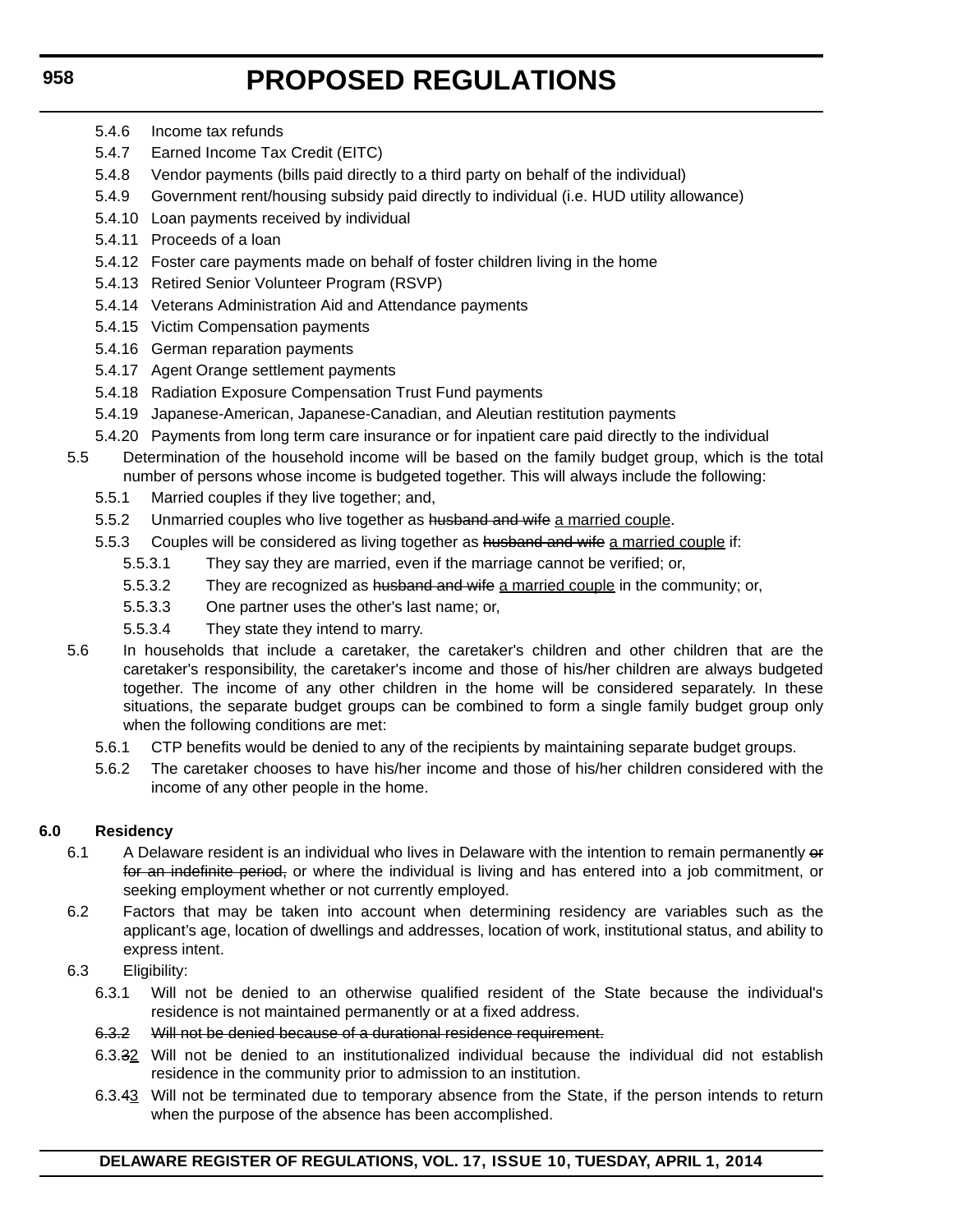6.4 When a State or agency of the State, including an entity recognized under State law as being under contract with the State, arranges for an individual to be placed in an institution in another State, the State arranging that placement is the individual's State of residence.

### **7.0 Verification Of Eligibility Information**

- 7.1 The CTP may will verify information related to eligibility. Verification may be verbal or written and may be obtained from an independent or collateral source.
- 7.2 Documentation shall be date stamped and become part of the CTP case record.
- 7.3 Verifications received and/or provided may reveal a new eligibility issue not previously realized. Additional verifications may be required.
- 7.4 Failure to provide requested documentation may will result in denial or termination of eligibility.

### **8.0 Disposition Of Applications**

- 8.1 The CTP will dispose of each application by a finding of full eligibility, temporary eligibility or ineligibility, unless:
	- 8.1.1 There is an entry in the case record that the applicant voluntarily withdrew the application, and that the CTP sent a notice confirming the applicant's decision;
	- 8.1.2 There is a supporting entry in the case record that the applicant is deceased; or
	- 8.1.3 There is a supporting entry in the case record that the applicant cannot be located.

### 8.2 Disposition definitions:

- 8.2.1 Full eligibility applicants provided full eligibility in the CTP meet all technical, income and residency eligibility requirements
- 8.2.2 Temporary eligibility applicants provided temporary eligibility meet all technical, income and residency eligibility requirements except 4.1.5
- 8.2.3 Ineligibility applicants do not meet one or more of the technical, income and/or residency eligibility requirements

### **9.0 Temporary Eligibility**

- 9.1 Applicants provided temporary eligibility in the CTP are not exempt from the requirements to buy health insurance coverage per the PPACA.
- 9.2 Applicants provided temporary eligibility in the CTP are only afforded coverage under the CTP until such time as they can obtain health insurance coverage either through an employer or through the individual health insurance marketplace.
	- 9.2.1 CTP applicants can obtain individual health insurance coverage during the annual health insurance coverage open enrollment period on the individual health insurance marketplace.
- 9.3 After such time as the applicant can obtain health insurance coverage through means listed in 9.2, the CTP enrollee will be terminated from the CTP, regardless as to if the individual has followed through with obtaining health insurance coverage.

### **910.0 Changes In Circumstances And Personal Information**

- 910.1 Enrollees are responsible for notifying the CTP of all changes in his/her circumstances that could potentially affect eligibility for the CTP. Failure to do so may result in overpayments being processed and legal action taken to recover funds expended on his/her behalf during periods of ineligibility.
- 910.2 Enrollees are responsible for notifying the CTP of changes in the enrollee's name, address and telephone number.

### **1011.0 Termination Of Eligibility**

1011.1 Eligibility terminates: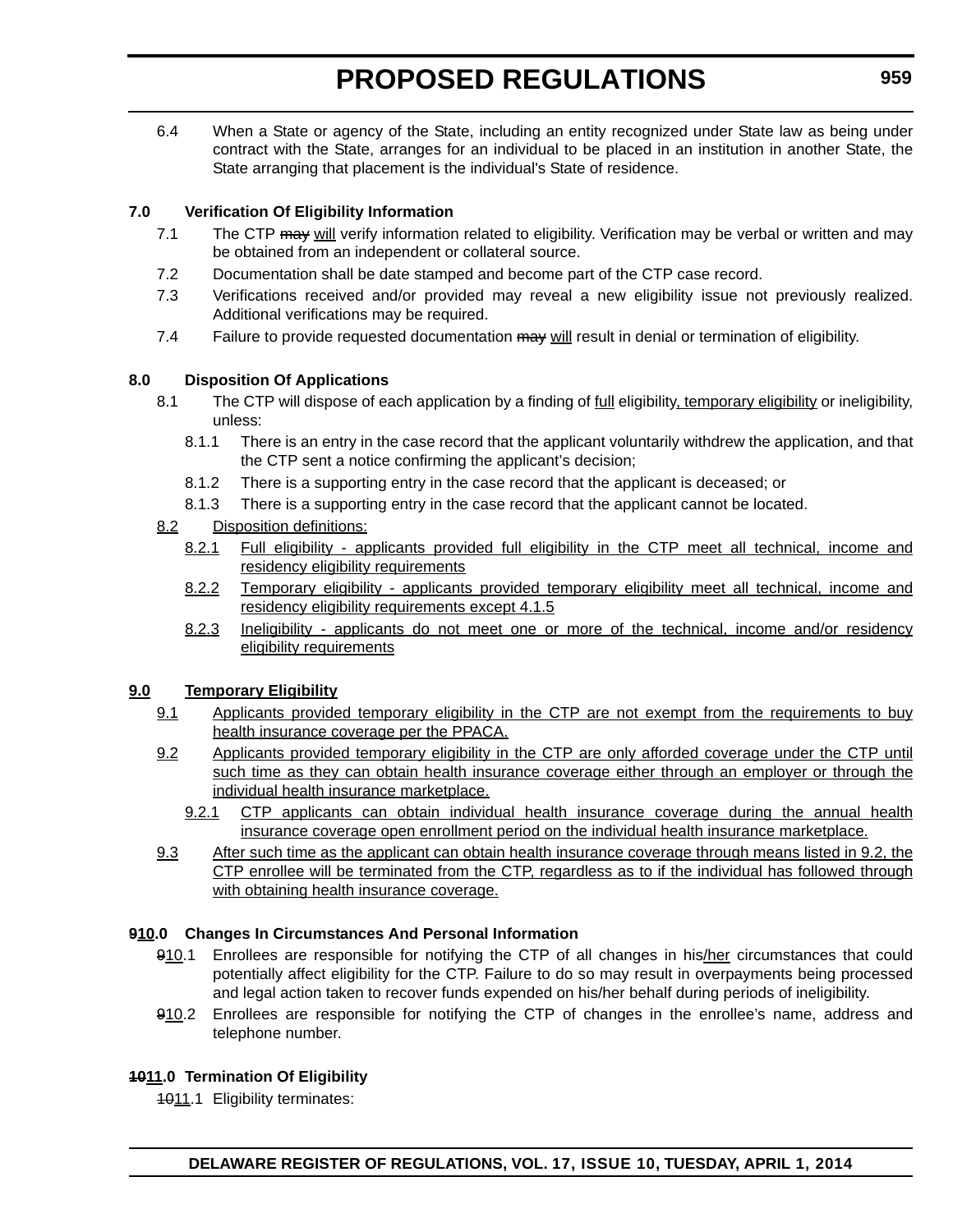- 1011.1.1When the enrollee attains other medical insurance<del>, including Medicare, Medicaid, and the</del> Medicaid Breast and Cervical Cancer treatment program as listed in 4.1.4.
- 1011.1.2When the enrollee is no longer receiving treatment for cancer as defined in 4.1.1.
- 1011.1.3When the enrollee no longer meets the technical or financial eligibility requirements.
- 11.1.4 When applicants provided temporary eligibility status fail to obtain health insurance coverage or satisfy the requirements to transition to full eligibility status.
- 4011.1.45Twenty-four months after the date that cancer treatment is initiated for each primary cancer diagnosis.
- 1011.2 If eligibility is terminated, it may only be renewed for an individual who is diagnosed with a new primary cancer. An individual who has a recurrence of cancer for which coverage has been previously provided is not eligible for additional coverage. The determination of a new primary cancer or recurring cancer is made by the treating physician.
- 11.3 When temporary eligibility is terminated or a disposition of ineligibility is received, applicants may request a financial hardship waiver and submit to DHSS for review to determine if a significant financial hardship exists for the applicant.

#### **1112.0 Coverage And Benefits**

- 4412.1 Coverage is limited to the treatment of cancer as defined by DHSS.
- 4412.2 There is no managed care enrollment.
- 1112.3 Benefits will be paid at rates equivalent to Medicaid under a fee for service basis. If a Medicaid rate does not exist for the service provided, the CTP will determine a fair rate.
- 1112.4 Benefits will only be paid when the provider of the cancer treatment services is a Delaware Medicaid Assistance Provider.
- 4412.5 Benefits for patients enrolled prior to September 1, 2004 (or whatever date is established by DHSS as having an operational benefits management information system), may not be paid until after that date.
- 1112.6 The CTP is the payer of last resort and will only provide benefits to the extent that they are not otherwise covered by another insurance plan.
- 1112.7 Eligibility may be retroactive to the day that cancer treatment was initiated provided that the application is filed within one year of that day. In such circumstances, covered services will only be provided for the time period that the applicant is determined to have been eligible for the CTP.
- 4412.8 In no case will eligibility be retroactive to a time period prior to July 1, 2004, except if the enrollee was receiving benefits for the treatment of colorectal cancer through the Division of Public Health's Screening for Life program on June 30, 2004. If this exception occurs, eligibility will be retroactive only to the date the enrollee was receiving benefits for colorectal cancer treatment through the Screening for Life program.
- 11.9 Enrollees receiving treatment for cancer through the CTP as of July 1, 2007 are able to extend their initial 12 month coverage to a maximum of 24 months after the date cancer treatment is initiated for each primary cancer diagnosis, provided that the enrollee continues to meet the technical and financial eligibility requirements.

### **1213.0 Cancer Treatment Services Which Are Not Covered**

- 4213.1 The cost of nursing home or long-term care institutionalization is not covered. (The cost of cancer treatment services within a nursing home or long term care institution is a covered benefit.)
- 4213.2 Services not related to the treatment of cancer as determined by DHSS are not covered.
- 4213.3 Cancer treatment services for which the enrollee is eligible to receive by other health plans as listed in 4.1.4.2 are not covered.

#### **1314.0 Changes In Program Services**

4314.1 When changes in program services require adjustments of CTP benefits, the CTP will notify enrollees who have provided an accurate and current name, and address or telephone number.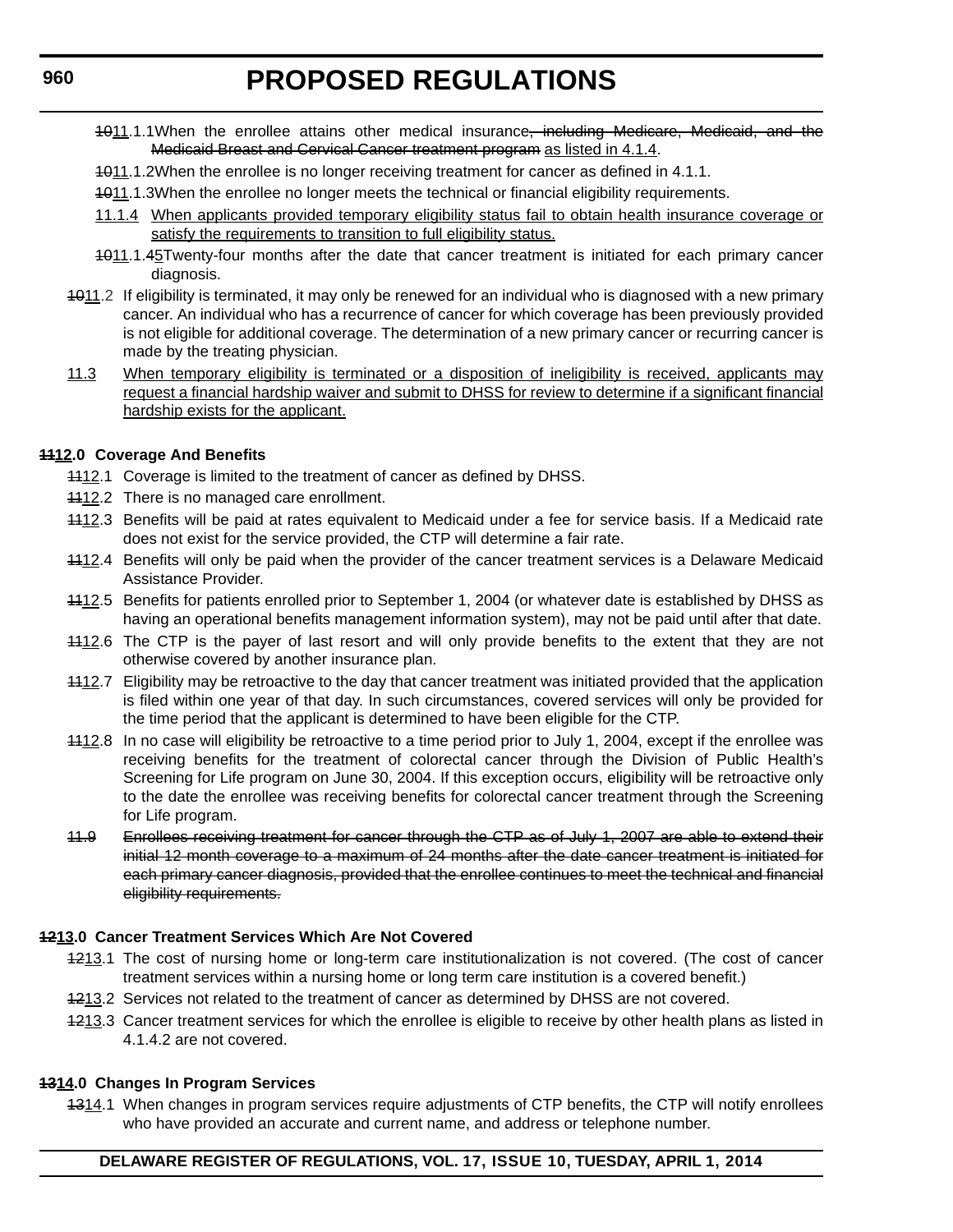#### <span id="page-26-0"></span>**1415.0 Confidentiality**

1415.1 The CTP will maintain the confidentiality of application, claim, and related records as required by law.

#### **1516.0 Review Of CTP Decisions**

- 4516.1 Any individual who is dissatisfied with a CTP decision may request a review of that decision.
- 1516.2 Such request must be received by the CTP in writing within 30 days of the date of the decision in question.
- 4516.3 The CTP will issue the results of its review in writing. The review will be final and not subject to further appeal.

#### **DIVISION [OF PUBLIC HEALTH](http://www.dhss.delaware.gov/dhss/dph/index.html)**

Statutory Authority: 16 Delaware Code, Section 122(3)(m) (16 **Del.C.** §122(3)(m)) 16 **DE Admin. Code** 4468

#### **PUBLIC NOTICE**

#### **[4468 Delivery of Hospice Services](#page-3-0)**

The Office of Health Facilities Licensing and Certification, Health Systems Protection Section, Division of Public Health, Department of Health and Social Services, has proposed amendments to the State of Delaware 4468 Delivery of Hospice Services regulation.

Senate Bill 119, signed into law in June 2013, requires the Department of Health and Social Services to establish and implement uniform protocol for all hospice programs operating in Delaware for the safe disposal of unused medication upon the death or discharge of an in-home hospice patient. The proposed amendments add to the existing regulation a section 6.5.5 and an Appendix A: *Protocol Regarding the Safe Disposal of Unused Prescription Medication Following the Death of an In-Home Hospice Patient*.

On April 1, 2014, the Department plans to publish proposed amendments to the 4468 Delivery of Hospice Services regulation and hold them out for public comment per Delaware law.

Copies of the proposed regulation are available for review in the April 1, 2014 edition of the Delaware *Register of Regulations*, accessible online at: <http://regulations.delaware.gov>or by calling the Office of Health Facilities Licensing and Certification at (302) 283-7220.

Any person who wishes to make written suggestions, testimony, briefs or other written materials concerning the proposed regulations must submit same to Deborah Harvey by 4:30 p.m. on Wednesday, April 30, 2014 at:

Deborah Harvey Division of Public Health 417 Federal Street Dover, DE 19901 Email: [Deborah.Harvey@state.de.us](mailto:Deborah.Harvey@state.de.us) Phone: (302) 744-4700

#### **4468 Delivery of Hospice Services**

*(Break in Continuity of Sections)*

#### **6.0 Service to Patients**

*(Break in Continuity Within Section)*

6.5 Medications: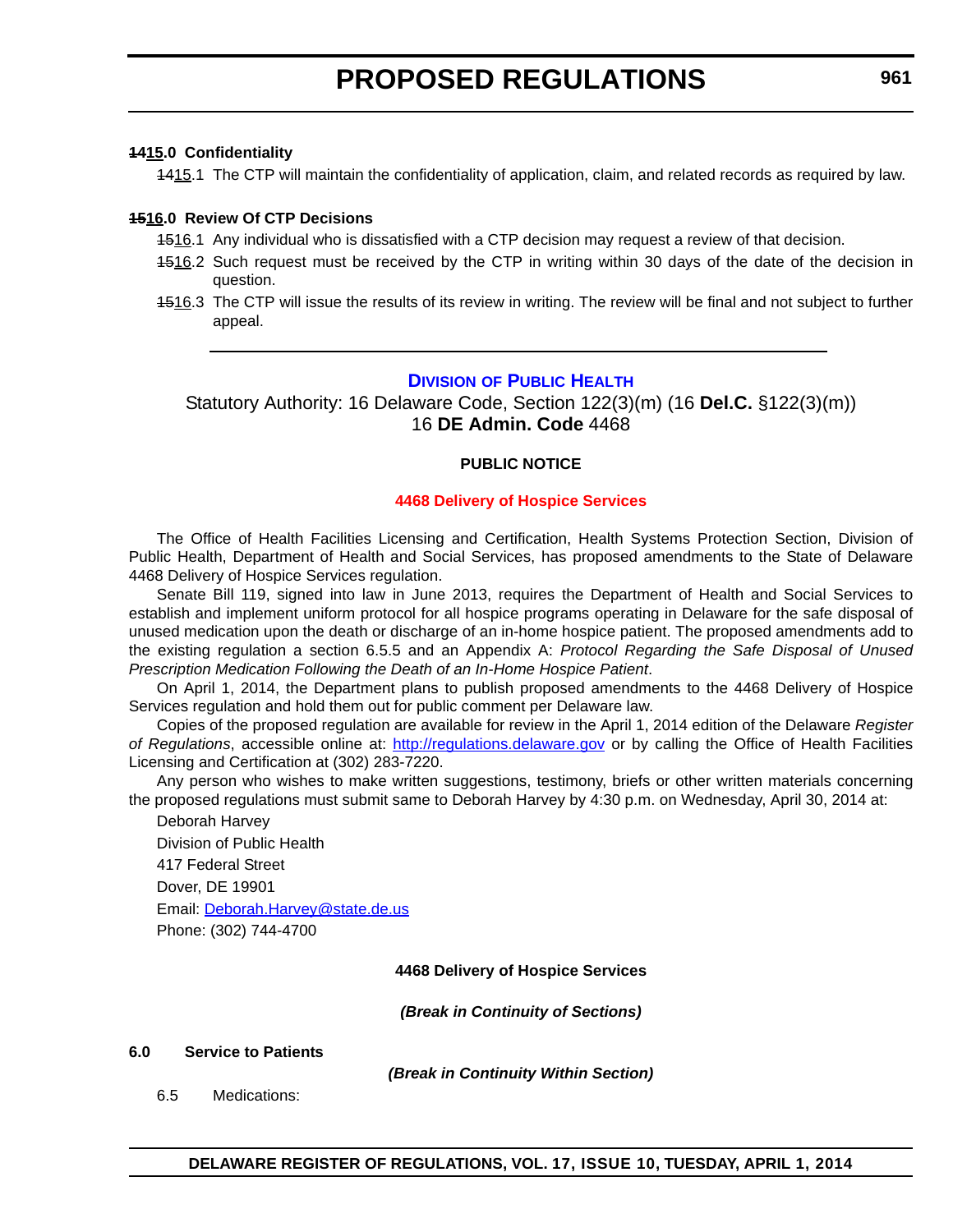- 6.5.1 All medications administered to patients shall be ordered in writing and signed by the patient's physician or the interdisciplinary care physician.
- 6.5.2 Existing regulations for medications administered to patients in inpatient facilities will be applicable to hospice patients in inpatient facilities.
- 6.5.3 Medication administered to hospice patients should be consistent with the hospice philosophy which focuses on palliation; i.e., controlling pain and relieving other symptoms which are manifested during the dying process.
- 6.5.4 Resource materials relating to the administration and untoward effects of medications and treatments used in pain and symptom control will be readily available to nursing personnel.
- 6.5.5 The hospice must develop and implement written policies and procedures to include the requirements of the Department of Health and Social Services' Protocol Regarding the Safe Disposal of Unused Prescription Medication Following the Death of an In-Home Hospice Patient (refer to Appendix A).

### *(Break in Continuity of Sections)*

#### **Appendix A**

#### **Protocol Regarding the Safe Disposal of Unused Prescription Medication Following the Death of an In-Home Hospice Patient**

The Department of Health and Social Services expects that each in-home hospice agency's policies and procedures will address each of the following:

- A. Medication Disposal Following the Death of an In-Home Hospice Patient
	- 1. Designation of hospice staff that will assist in the disposal of all unused prescription medications, regardless of the prescriber.
	- 2. Definition of the timeframe in which the designated staff must:
		- a. Assist in the disposal of the unused prescription medications following the death on an in-home hospice patient; or
		- b. Contact the family member/designated primary care giver to arrange an appointment to assist in the disposal of the unused prescription medications if the in-home hospice patient was transferred to an inpatient hospice unit prior to the death.
		- c. Dispose of the unused prescription medication in the presence of another designated hospice staff in the event that the in-home hospice patient does not have a family member or designated primary care giver.
	- 3. Checking of the medication label to confirm that the medication belonged to the patient, prior to assisting in the disposal of the unused prescription medication
	- 4. Disposal of the unused prescription medications by at least one family member/designated primary care giver with the assistance of the designated hospice staff.
	- 5. Disposal of the medications in accordance with the United States Food and Drug Administration guidelines which can be found at http://www.fda.gov.
	- 6. Prohibition of removal by designated hospice staff of the unused prescription medications from the patient's residence.
	- 7. Actions the designated hospice staff must take upon evidence of missing unused prescription medication(s).
	- 8. Diversion/retention of the deceased patient's unused prescription medications could result in criminal offenses.
- B. Education
	- 1. Education of the family member/designated primary caregiver upon the in-home hospice patient's admission and death, as follows: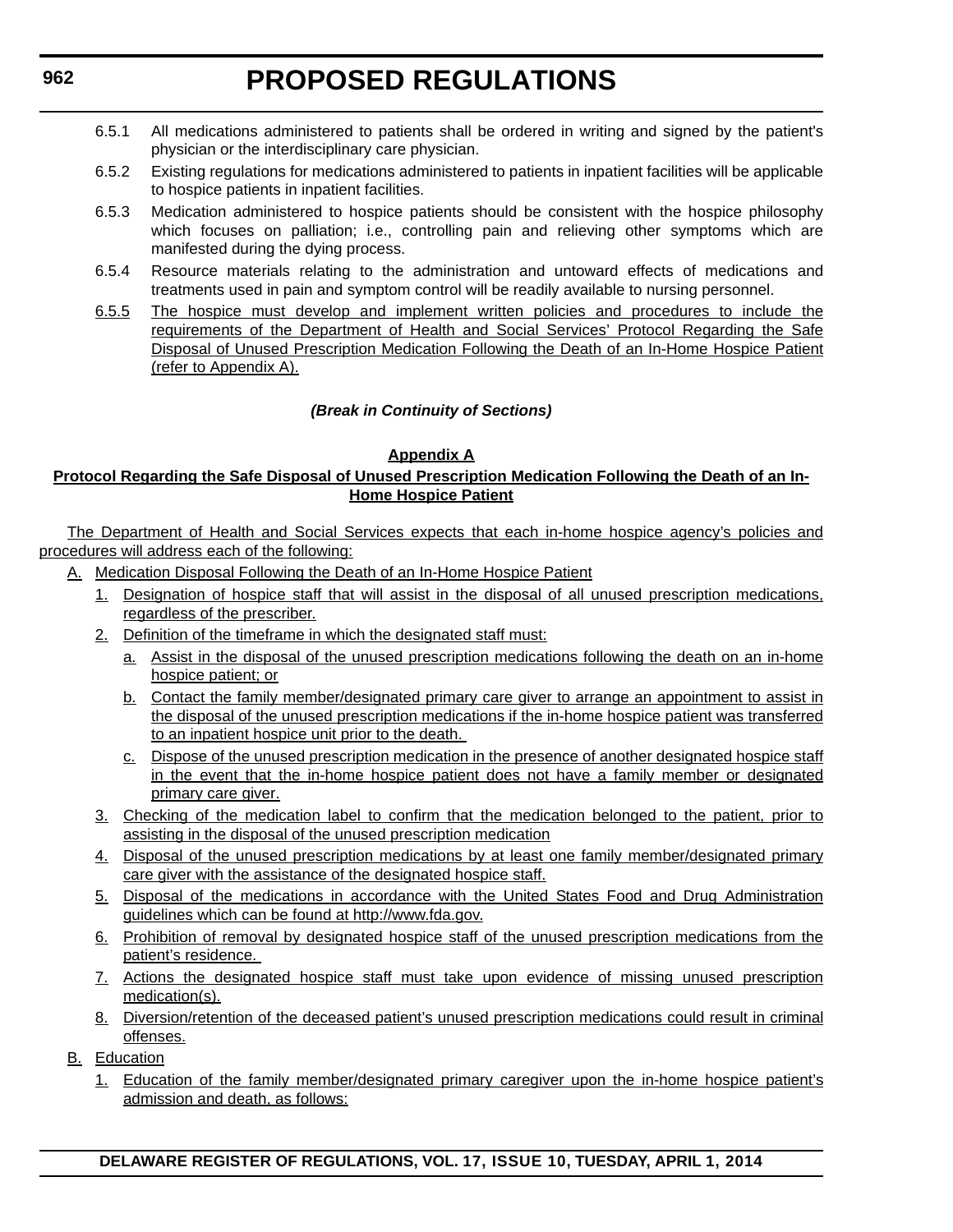- <span id="page-28-0"></span>a. Provision of a copy of the written hospice policies and procedures on the disposal of all prescription medications following the death of an in-home hospice patient.
- b. Discussion of the prescription medication disposal policy in a language and manner that they understand to ensure that these parties are educated regarding the following:
	- the hospice's policies and procedures for the safe disposal of all prescription medications following the death of an in-home hospice patient
	- the diversion/retention of the deceased patient's unused prescription medications could result in criminal offenses
- 2. Education of hospice staff regarding the hospice's prescription medication disposal policy at the following times:
	- prior to implementation of the policies and procedures
	- prior to any policy and procedure revision
	- upon hire (if applicable)
- C. Patient Record Documentation
	- 1. Storage of patient records readily retrievable for 5 years after the patient's death.
	- 2. Inclusion of the following in the patient's record:
		- a. Documentation that the hospice's policies and procedures regarding the safe disposal of all unused prescription medications were provided and discussed with the family member/designated primary care giver upon the patient's admission and in-home death.
		- b. Documentation of one of the following:
			- an inventory of all disposed prescription medications and the signature of the family member/designated primary care giver that witnessed the disposal
			- family member/designated primary care giver refusal to dispose of prescription medications
- D. Personnel Education Documentation
	- 1. Education regarding the hospice's prescription medication disposal policy must be documented at the following times:
		- prior to implementation of the policies and procedures
		- prior to any policy and procedure revision
		- upon hire (if applicable)

**\*Please Note: As the rest of the sections were not amended they are not being published. A copy of the regulation is available at:**

### **[4468 Delivery of Hospice Services](http://regulations.delaware.gov/register/april2014/proposed/17 DE Reg 961 04-01-14.htm)**

### **[DEPARTMENT OF NATURAL RESOURCES AND ENVIRONMENTAL](http://www.dnrec.delaware.gov/wr/Pages/Default.aspx)  CONTROL**

### **DIVISION OF WATER**

Statutory Authority: 7 Delaware Code, Section 6010 (7 **Del.C.** §6010) 7 **DE Admin. Code** 7401

### **REGISTER NOTICE**

### **[7401 Surface Water Quality Standards](#page-3-0)**

#### **BRIEF SYNOPSIS OF THE SUBJECT, SUBSTANCE AND ISSUES:**

The amended Surface Water Quality Standards presented here are the result of a review of the Standards that started with Start Action Notice #2013-32 in 2013. Department staff reviewed factors affecting human health criteria, Environmental Protection Agency (EPA) documents, staff recommendations, and documents related to site-specific criteria for the tidal Murderkill River. A markup of proposed amendments to the Surface Water Quality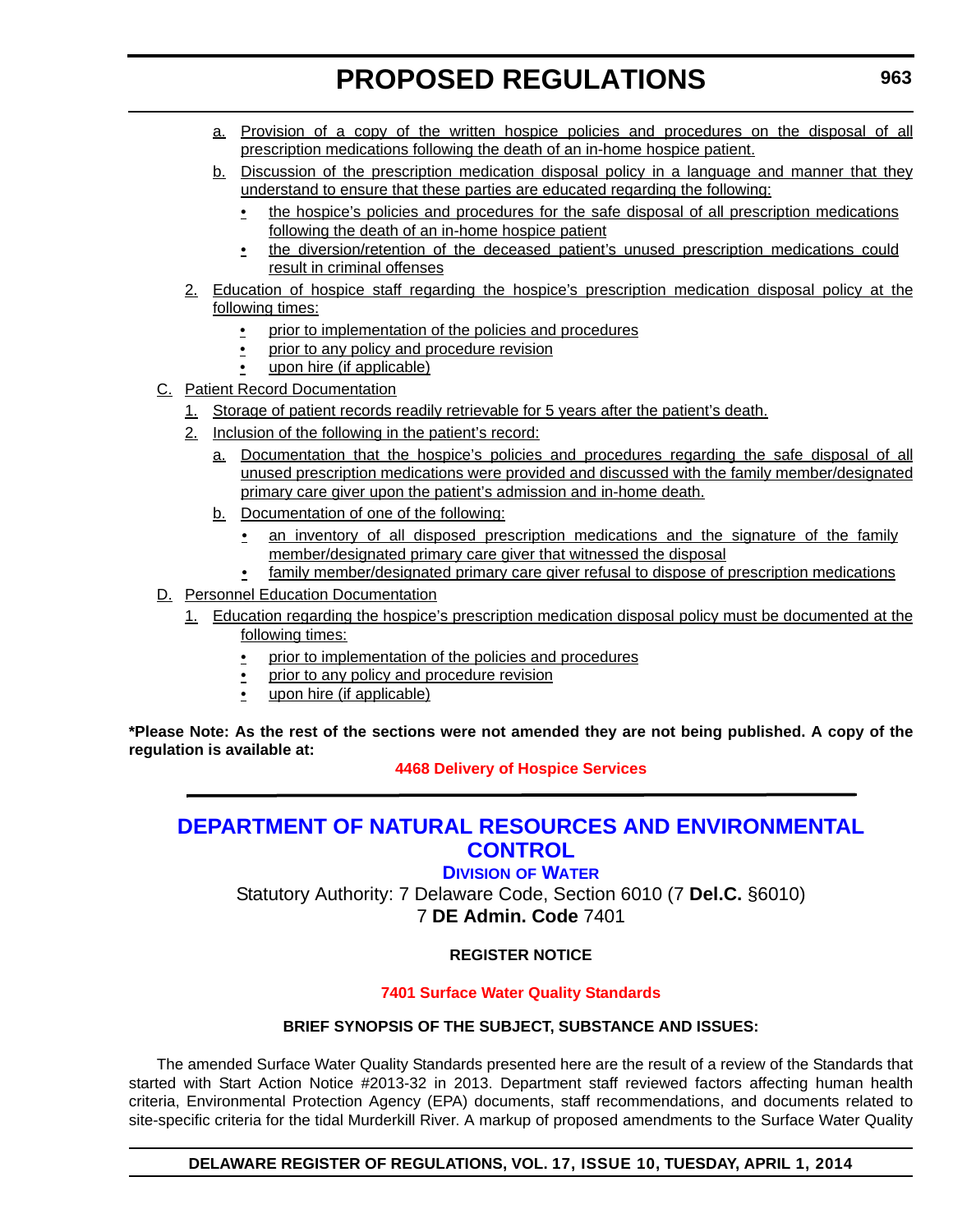#### <span id="page-29-0"></span>**964**

# **PROPOSED REGULATIONS**

Standards was prepared for the Register. A public hearing is scheduled for 5:00 PM, April 29, 2014 in the DNREC Auditorium, with comments accepted until May 16, 2014. To ensure compliance with the Clean Water Act and EPA regulations, the State of Delaware, in accordance with 7 **Del.C.** §6010, will amend the State of Delaware Surface Water Quality Standards.

#### **Possible Terms of the Agency Action:**

N/A

#### **Statutory Basis or Legal Authority to Act:**

7 **Del.C.** §6010

#### **List of Other Regulations That May be Impacted or Affected by the Proposal:**

Regulations Governing the Control of Water Pollution

#### **Notice of Public Comment:**

A public hearing is scheduled for 5:00 PM, on April 29, 2014 in the DNREC Auditorium, with public comments accepted until May 16, 2014.

Additional information, copies of the regulation and supporting documents are available on the internet at this URL: [http://www.dnrec.state.de.us/DNREC2000/Divisions/Water/WaterQuality/Standards.htm.](http://www.dnrec.state.de.us/DNREC2000/Divisions/Water/WaterQuality/Standards.htm) To request a copy of the proposed revisions to the regulations please contact David Wolanski, Watershed Assessment and Management Section at (302) 739-9939 or by email at [david.wolanski@state.de.us](mailto:david.wolanski@state.de.us).

The procedures for adopting regulations are established in 7 **Del.C.** §6006 and 29 **Del.C.** Chapter 101. Inquiries regarding comments should be directed to Robert Haynes at (302) 739-9039. Written comments should be addressed to: David Wolanski, Watershed Assessment and Management Section, Silver Lake Plaza-Suite 220, 820 Silver Lake Blvd, Dover, DE 19904-2464. Electronic versions of comments are preferred; please e-mail comments to David Wolanski at [david.wolanski@state.de.us](mailto:david.wolanski@state.de.us).

**\*Please Note: Due to the size of the proposed regulation, it is not being published here. A copy of the regulation is available at:**

#### **[7401 Surface Water Quality Standards](http://regulations.delaware.gov/register/april2014/proposed/17 DE Reg 963 04-01-14.htm)**

### **DIVISION [OF WATERSHED STEWARDSHIP](http://www.dnrec.delaware.gov/swc/Pages/portal.aspx)** Statutory Authority: 7 Delaware Code, Chapter 60; (7 **Del.C.**, Ch. 60) 7 **DE Admin. Code** 7408

#### **REGISTER NOTICE**

#### **[7408 TMDLs for Nutrients for the Murderkill River Watershed](#page-3-0)**

#### **Brief Synopsis of the Subject, Substance, and Issues**

The Department of Natural Resources and Environmental Control (DNREC) plans to conduct a Public Hearing regarding proposed amendments to the Total Maximum Daily Loads (TMDLs) Regulation for nutrients and oxygen consuming materials for the Murderkill River Watershed, which was promulgated in June of 2005. A TMDL sets a limit on the amount of a pollutant that can be discharged into a waterbody and still meet water quality standards. TMDLs are composed of Waste Load Allocations (WLAs) for point source discharges, Load Allocations (LAs) for nonpoint sources, and a Margin of Safety (MOS) to account for uncertainties.

Since promulgation of the 2005 Murderkill River TMDLs, a multi-year monitoring, research, and modeling study of Murderkill River Watershed by DNREC and other cooperating agencies and institutions resulted in proposing scientifically-based, site-specific dissolved oxygen criteria for the tidal Murderkill River. This proposed amendment of the 2005 TMDLs is to comply with this new site-specific dissolved oxygen criteria for the tidal Murderkill River.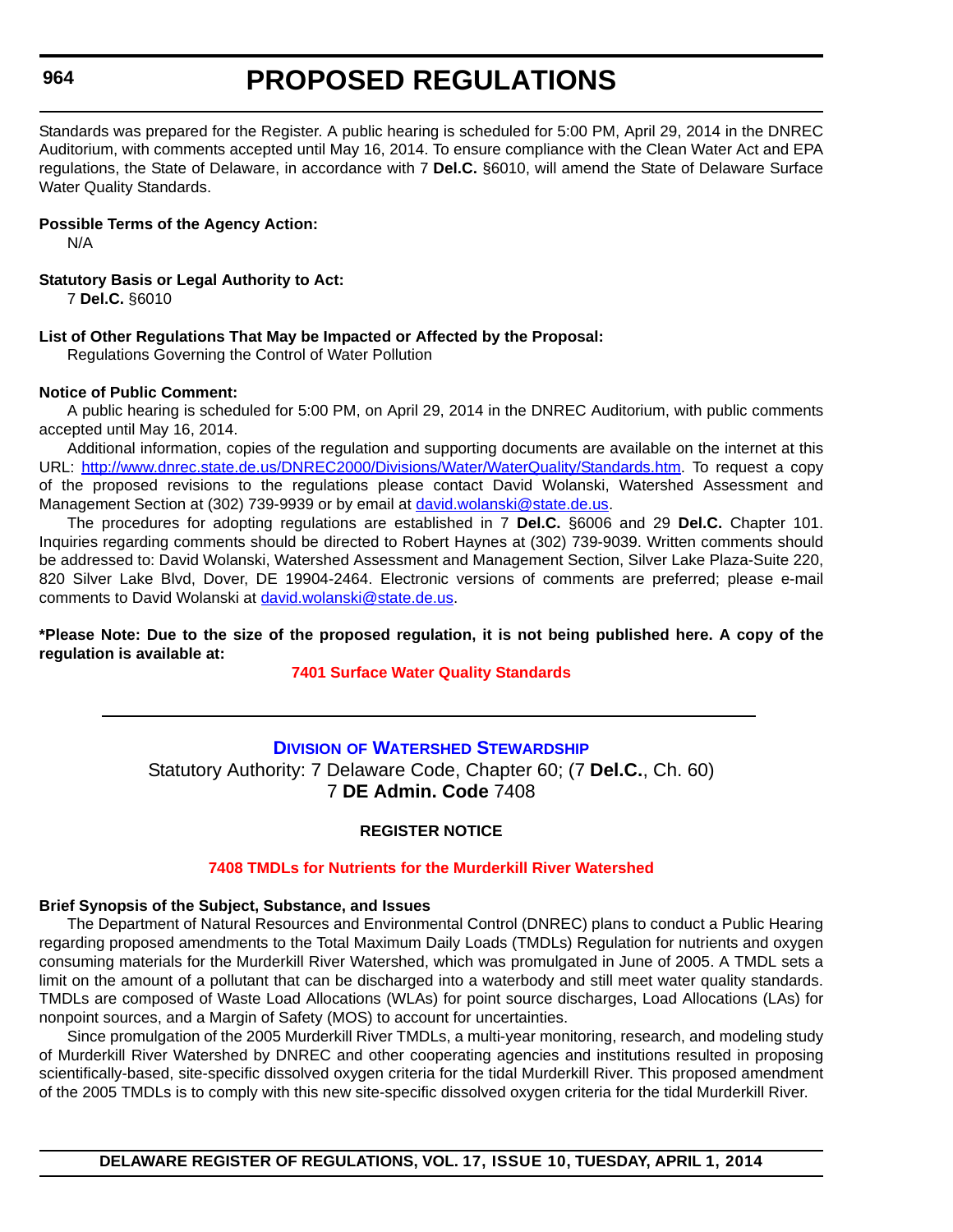#### **Possible Terms of the Agency Action**

This proposed action will amend the 2005 Murderkill River TMDLs Regulation. DNREC will work with Kent County Government and other parties to implement the requirements of the amended TMDLs.

#### **Statutory Basis or Legal Authority to Act**

The authority to develop a TMDL is provided by Title 7 of the **Delaware Code**, Chapter 60, and Section 303(d) of the Federal Clean Water Act, 33 U.S.C. 1251 et. seq., as amended.

#### **Other Legislation That May be Impacted**

None

#### **Notice of Public Hearings and Comment Period**

The Public Hearing on proposed amendments to the 2005 Murderkill River Watershed TMDLs Regulation will be held at 5:00 p.m., Tuesday, April 29, 2014, in the DNREC Auditorium, 89 Kings Highway, Dover, Delaware.

Please send written comments to Hassan Mirsajadi, Watershed Assessment and Management Section, Division of Watershed Stewardship, Department of Natural Resources and Environmental Control, 820 Silver Lake Boulevard, Suite 220, Dover, DE 19904-2464, (302) 739-9939, facsimile: (302) 739-6140, email: (Hassan.Mirsajadi@state.de.us). All written comments must be received by May 16, 2014. Electronic submission is preferred.

Copies of the Proposed amendments to the 2005 Murderkill River TMDL Regulation and other related technical support documents are available on the Department's website at [http://www.dnrec.delaware.gov/swc/wa/](http://www.dnrec.delaware.gov/swc/wa/Pages/WatershedAssessmentTMDLs.aspx) [Pages/WatershedAssessmentTMDLs.aspx](http://www.dnrec.delaware.gov/swc/wa/Pages/WatershedAssessmentTMDLs.aspx) or by contacting Hassan Mirsajadi, Watershed Assessment and Management Section, Division of Watershed Stewardship, Department of Natural Resources and Environmental Control, 820 Silver Lake Boulevard, Suite 220, Dover, DE 19904-2464, (302) 739-9939, facsimile: (302) 739-6140.

#### **Prepared By:**

John Schneider, Watershed Assessment and Management Section, (302) 739-9939.

#### **7408 TMDLs for Nutrients for the Murderkill River Watershed**

#### **1.0 Introduction and Background**

- 1.1 Intensive water quality monitoring performed by Delaware Department of Natural Resources and Environmental Control (DNREC) has shown that the waters of the Murderkill River and several of its tributaries and ponds are impaired as the result of low dissolved oxygen and high nutrients. Low concentrations of dissolved oxygen are harmful to fish, shellfish, and other aquatic life. With regard to nutrients (nitrogen and phosphorus), although they are essential elements for both plants and animals, their presence in excessive amounts causes undesirable conditions. Symptoms of nutrient overenrichment include frequent phytoplankton blooms, decreased water clarity, dissolved oxygen deficiency, alteration of composition and diversity of economically important native species of plants and animals, and possible human health effects.
- 1.2 A reduction in the amount of nutrients and oxygen consuming pollutants reaching the waters of the Murderkill River and its tributaries and ponds is necessary to reverse these undesirable impacts. These pollutants and nutrients enter the waters of the Murderkill River from point sources and nonpoint sources. Point sources are end-of-pipe discharges from municipal or industrial wastewater treatment plants. Nonpoint sources include runoff from agricultural and urban areas, septic tank effluent, and ground water discharges.
- 1.3 Section 303(d) of the Federal Clean Water Act (CWA) requires states to develop a list (303(d) List) of waterbodies for which existing pollution control activities are not sufficient to attain applicable water quality criteria and to develop Total Maximum Daily Loads (TMDLs) for pollutants of concern. A TMDL sets a limit on the amount of a pollutant that can be discharged into a waterbody and still protect water quality. TMDLs are composed of three components, including Waste Load Allocations (WLAs) for point source discharges, Load Allocations (LAs) for nonpoint sources, and a Margin of Safety (MOS) to account for uncertainties and future growth.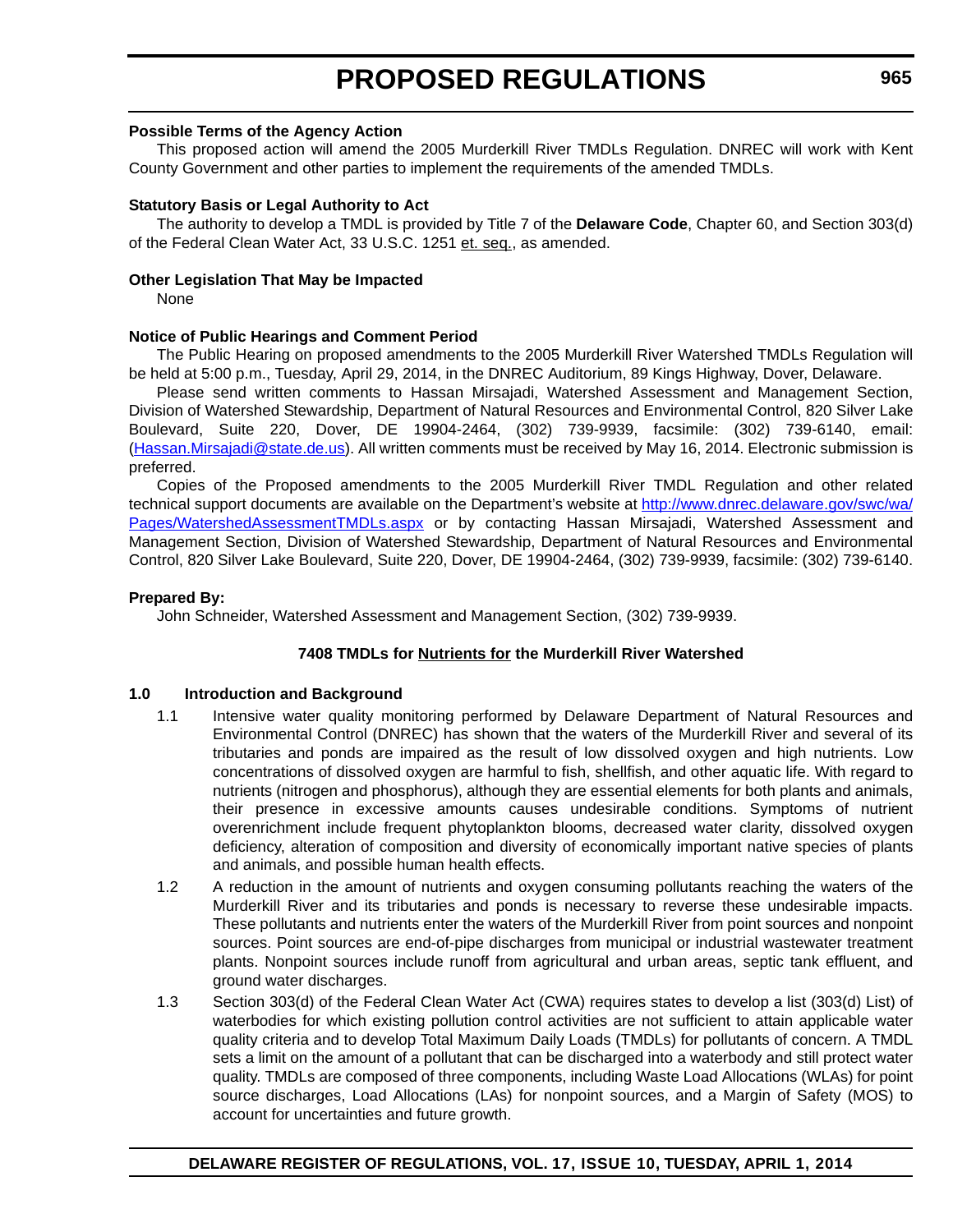- 1.4 DNREC listed the Murderkill River and several of its tributaries and ponds on the Delaware's 1996, 1998, and 2000 303(d) Lists and proposes the following developed and promulgated a Total Maximum Daily Load regulation for nitrogen, phosphorous, and 5-day Carbonaceous Biochemical Oxygen Demand (CBOD5) in 2005.
- 1.5 Since the promulgation of the 2005 TMDLs, a multi-year monitoring, research, and modeling study of Murderkill River Watershed by DNREC and other cooperating agencies and institutions concluded that new scientifically-based, site-specific dissolved oxygen criteria should be adopted for the tidal Murderkill River. This amendment of the 2005 TMDLs is to comply with this proposed site-specific dissolved oxygen criteria for the tidal Murderkill River.

#### **2.0 Total Maximum Daily Loads (TMDLs) Regulation for the Murderkill River Watershed, Delaware**

- Article 1. The total nitrogen waste load from the Kent County Facility and Canterbury Crossing Mobile Home Park shall be limited to 755.3 897 pounds per day. The waste load allocation for the Kent County Facility will be 751 pounds per day and for Canterbury Crossing Mobile Home Park will be 4.3 pounds per day. This load shall be expressed as annual average load in the National Pollutant Discharge Elimination System (NPDES) Permit for this facility.
- Article 2. The total phosphorus waste load from the Kent County Facility and Canterbury Crossing Mobile Home Park shall be limited to 62.7 51 pounds per day. The waste load allocation for the Kent County Facility will be 62.5 pounds per day and for Canterbury Crossing Mobile Home Park will be 0.2 pounds per day. This load shall be expressed as annual average load in the NPDES Permit for this facility.
- **Article 3.** The CBOD5 (5-day Carbonaceous Biochemical Oxygen Demand) waste load from the Kent County Facility and Canterbury Crossing Mobile Home Park shall be limited to 1010.6 544 pounds per day. The waste load allocation for Kent County Facility will be 1001 pounds per day and for Canterbury Crossing Mobile Home Park will be 9.6 pounds per day.
- **Article 4.** Treated wastewater from the City of Harrington wastewater treatment facility shall be used for spray irrigation. However, during the winter season, as well as during wet weather periods, when spray irrigation of treated wastewater is not practical, the effluent may be discharged into Browns Branch. During periods of surface discharge, the maximum discharge flow rate shall not exceed 750,000 gallons per day and daily waste loads shall not exceed 140 pounds per day for total nitrogen, 0.75 pounds per day for total phosphorus, and 37.5 pounds per day for CBOD5. Furthermore, the total annual waste load discharged from the City of Harrington wastewater treatment facility to the surface waters of Browns Branch shall not exceed 9125 pounds per year for total nitrogen, 55 pounds per year for total phosphorus, and 3000 pounds per year for CBOD5.
- **Article 54**. The nonpoint source nitrogen load in the entire watershed shall be reduced by 30 percent (from the 4997 2007-2008 base-line). This shall result in a yearly-average total nitrogen load of 560 972.6 pounds per day.
- **Article 65**. The nonpoint source phosphorus load in the entire watershed shall be reduced by 50 percent (from the 1997 2007-2008 base-line). This shall result in a yearly-average total phosphorous load of 96 12.1 pounds per day.
- **Article 76.** Based upon hydrodynamic and water quality model runs and assuming implementation of reductions identified by Articles 1 through 65, DNREC has determined that, with an adequate margin of safety, water quality standards and nutrient targets will be met in the Murderkill River and its tributaries and ponds.
- **Article 8.** Implementation of this TMDL Regulation shall be achieved through development and implementation of a Pollution Control Strategy. The Strategy will be developed by DNREC in concert with the Murderkill River Tributary Action Team, other stakeholders, and the public.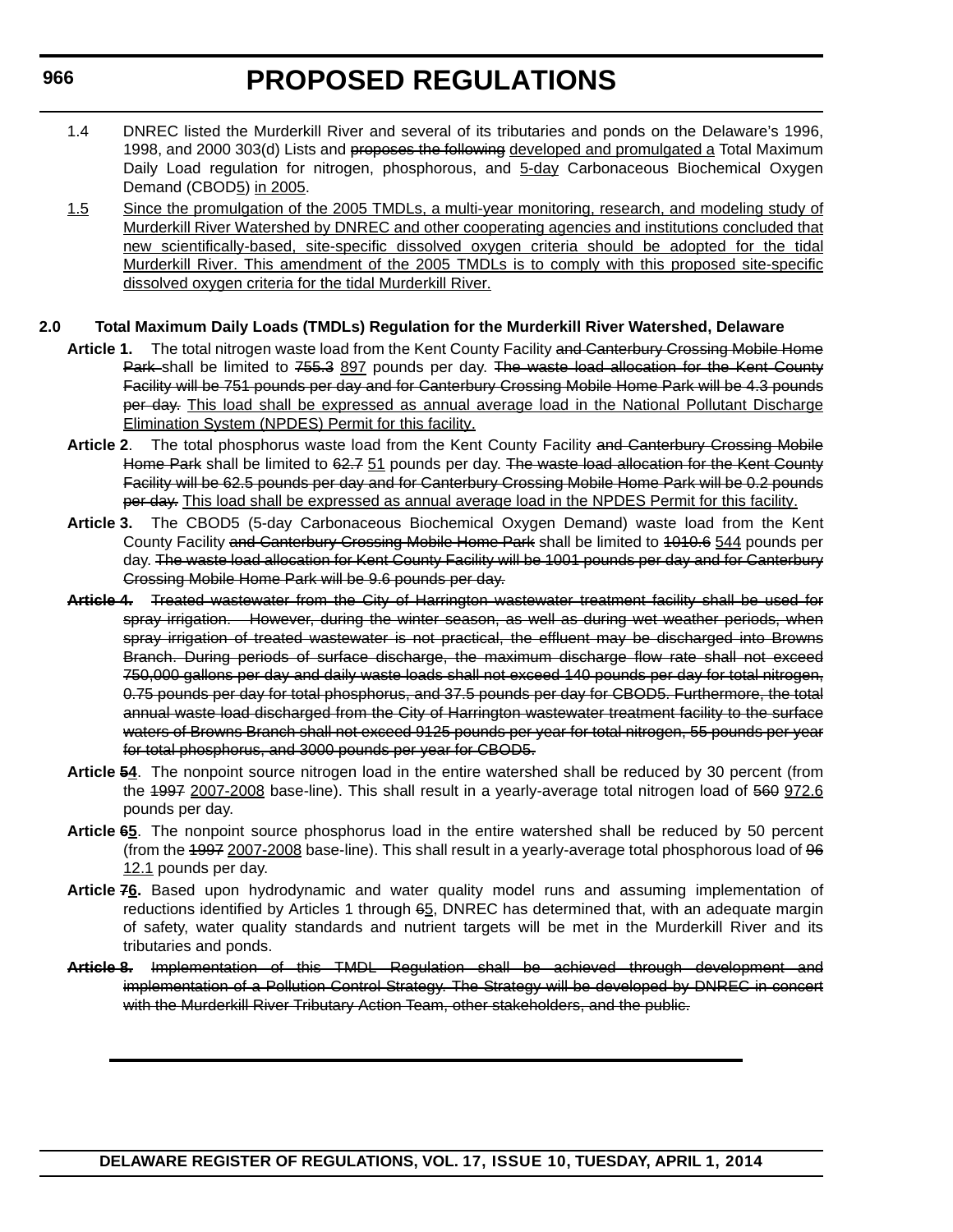### **[DEPARTMENT OF STATE](http://dpr.delaware.gov/boards/riverpilots/index.shtml) DIVISION OF PROFESSIONAL REGULATION Board of Pilot Commissioners**

<span id="page-32-0"></span>Statutory Authority: 23 Delaware Code, Section 102 (23 **Del.C.** §102)

24 **DE Admin. Code** 1000

#### **PUBLIC NOTICE**

#### **[1000 Board of Pilot Commissioners](#page-3-0)**

The Delaware Board of Pilot Commissioners, pursuant to 23 **Del.C.** §102(1), proposes to revise regulation 11.2 by striking it in its entirety and revise Section 6.0 by removing the 120 limitation on annual physicals. The purpose for the removal of subsection 11.2 is that vessels of the size required to be piloted by this rule are no longer calling at the port, making compliance with this regulation difficult and unnecessary. The purpose for the removal of the 120 limitation on annual physicals in regulation 6.0 is that the current constrictions of private health insurance often limit annual physicals to one per year, and this limitation is making compliance with insurance requirements difficult to impossible.

The Board will hold a public hearing on the proposed regulation change on May 16, 2014 at 1:00 p.m., Second Floor Conference Room B, Cannon Building, 861 Silver Lake Blvd., Dover, DE 19904. Written comments should be sent to Margaret Strauss, Board Liaison for the Delaware Board of Pilot Commissioners, Cannon Building, 861 Silver Lake Blvd., Dover, DE 19904. Written comments will be accepted until June 2, 2014 pursuant to 29 **Del.C.** §10118(a).

#### **1000 Board of Pilot Commissioners**

#### **1.0 Delaware licensed Bay and River Pilots are required to be familiar with the 23 Del.C. Ch. 1. Pilots §100 through 138.**

#### **2.0 Original License**

- 2.1 An examination shall be given to apprentices upon completion of their apprenticeship to determine their qualifications for licenses. The written examination shall be based on knowledge required to be learned by the apprentice during his/her apprenticeship.
- 2.2 No license shall be issued to any Pilot for any route for which he/she has not made required trips and passed required examination.
- 2.3 No original license will be issued for anything less than the route from entrance of Delaware Bay to Newbold Channel, and Chesapeake & Delaware Canal. All these licenses must be maintained through your pilot career.
- 2.4 The Board of Pilot Commissioners shall issue endorsements for any tributaries of the Bay and River Delaware to any Delaware licensed Pilot who has passed examination for same.

#### **3.0 To Raise License**

Fourth Class Pilots shall demonstrate their knowledge to the Commission of their thorough understanding of vessel "squat" and other deep vessel handling characteristics prior to being licensed as a Third Class Pilot.

#### **4.0 Renewal of License**

The renewal date for Pilot Licenses is November 30, or the date determined by the Division of Professional Regulation, to comply with 23 **Del.C.** §115.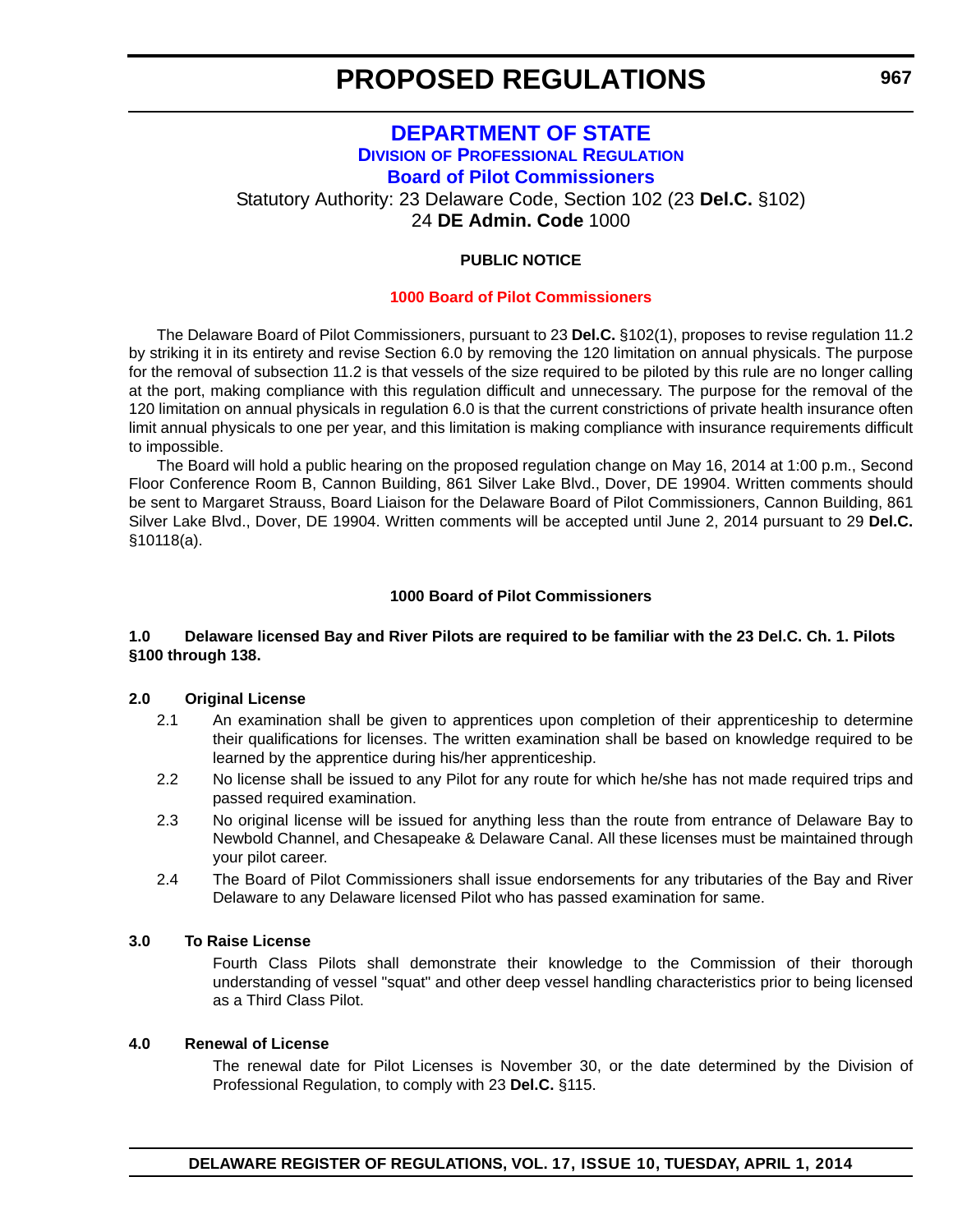### **968**

# **PROPOSED REGULATIONS**

#### **5.0 All Delaware Licensed Pilots must:**

- 5.1 Maintain all licenses they have in hand as of 5 May 1986 throughout the remainder of their Pilot career.
- 5.2 Hold a valid radar certificate. ARPA certification is also required.
- 5.3 Provide a copy of all licenses and certificates to the Commission Secretary.
- 5.4 Notify the Commission Secretary on the form provided each Pilot that the "Rules of the Nautical Road" have been read.
- 5.5 Any pilot who fails to exercise his or her profession for any consecutive 90-day period is forbidden from piloting vessels. Such pilot may resume piloting vessels only upon certification to the Board that he or she has made such refresher trips over the route as shall be deemed necessary by the Board to assure that he or she *is fully* familiar with conditions along the route. Refresher trips shall be made in the company of a first class pilot.
- 5.6 Attend at least (40) hours of approved education every five (5) years. The course or courses of study shall total not less than 40 hours of formal training on subjects relating to navigation and piloting. All such courses may be taken at an approved education facility. The Board of Pilot Commissioners shall approve all courses before enrollment.
	- 5.6.1 The courses listed here are now approved by the Board and will continue to be approved until further notice:

Ship Handling, Port Revel Centre De Port Revel 38136 St. Pierre de Bressieux France

Maritime Institute of Technology 5700 Hammonds Ferry Road Linthicum Heights, MD 21090

SCI Maritime Training 241 Water Street New York, NY 1003 8

South Hampton Institute Newtown Road, Warsash Hampshire England

Star Center Simulation Training Assessment & Research (STAR) Center 2 West Dixie Highway Dania Beach, FL 33004

Mid-Atlantic Maritime Academy Virginia Beach, VA

5.7 Attend and complete at least once every five (5) years a Bridge Resource Management ("BRM") course recommended and approved by this Board or by the American Pilots Association. Classroom or simulator hours spent in attendance at a BRM course will count towards satisfaction of the requirement of subparagraph "E", above. All licensed pilots shall have passed and approved BRM course prior to I July 1997.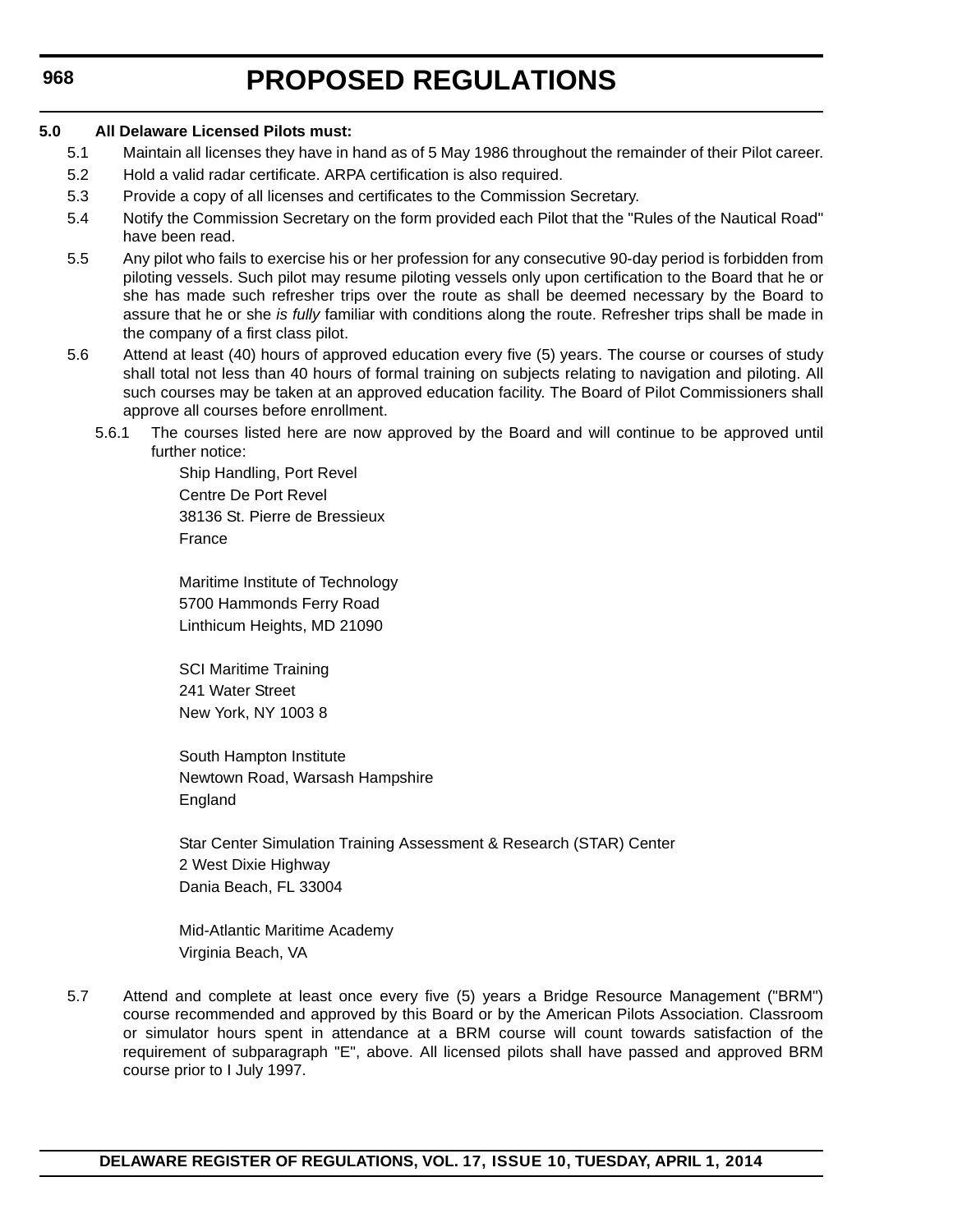**6.0** Pilots must pass a designated physical examination every year within 120 days before their date of license renewal. Results of the examination shall be reported on the form approved by the Board. Examinations may also be ordered by the Board for any Pilot at any time for any cause. In addition, each Pilot shall report to the Commission concerning the Pilot's request for a waiver from the United States Coast Guard for any medical condition, as permitted by Federal regulation, as well as the results of any such waiver request. The initial report to the Commission shall be made at the same time that the waiver request is made to the Coast Guard, and a copy of the Coast Guard's decision on the waiver request shall be provided to the Commission within five business days of the Pilot's receipt of the waiver decision.

#### **7.0 In order to be granted a license renewal, any Pilot licensed by this Commission is and shall be required:**

- 7.1 To have rendered pilotage service to not less than 52 vessels in the course of the year preceding the year for which the renewal of such license is sought; and
- 7.2 To furnish to this Commission, in writing, not later than the time when application is made to this Commission for the renewal of such license, a list of all pilotages, during the period of the license whose renewal is sought, giving:
	- 7.2.1 The name of the vessel.
	- 7.2.2 The date of pilotage.
- 7.3 Provided however, that this requirement shall be proportionally reduced in number, or eliminated, upon presentation of proof in form and substance satisfactory to the Commission, that during the year about to be concluded, the applicant for renewal was engaged in administrative duties connected with pilotage on the Bay and River Delaware, or was duly assigned and engaged in administrative assignments for the benefit of said pilotage, or was temporarily disabled from the performance of this duties as a Pilot or other reason deemed satisfactory to the Commission.
- 7.4 In the event that the requirement for 52 pilotages is reduced or eliminated to the satisfaction of the Commission, a number of refresher trips may be required before renewal is granted.

#### **8.0 Docking, Undocking, and Anchoring of Vessels**

- 8.1 When a vessel is docking or anchoring, a Delaware licensed pilot shall remain on the bridge, attentive to duty, until the vessel has at least one ship's line secure to the dock, or until the vessel is anchored properly and firmly within a designated anchorage area.
- 8.2 Nonetheless, nothing in these Rules shall prevent the Master of a vessel from employing the services of a docking master.

#### **9.0 Casualty Reports**

- 9.1 It shall be the personal responsibility of all Pilots licensed by this Commission to make reports of all casualties, collisions, groundings, etc. These reports shall be made to the Division of Professional Regulation's Chief Investigator, with a copy sent to the Commission's liaison to the Investigator. All such reports must be made within five days of the occurrence, except that any marine casualty involving oil spillage, pollution, or death must also be reported by telephone, facsimile transmission, or telegram to the Investigator and Commission liaison within twenty-four hours of the occurrence, to be followed thereafter by the written report. Failure to make such reports within the required time frame may result in disciplinary proceedings.
- 9.2 Pilots licensed by this Commission are also required to furnish the Investigator and Commission liaison with a copy of all written reports the pilot makes to the U.S. Coast Guard relating to any occurrence through the pilot's licensed route of all casualties, collisions, or groundings. These pilots must provide the Investigator and the Commission liaison with copies of any Coast Guard findings based on these reports.

#### **10.0 Commission Recommendations**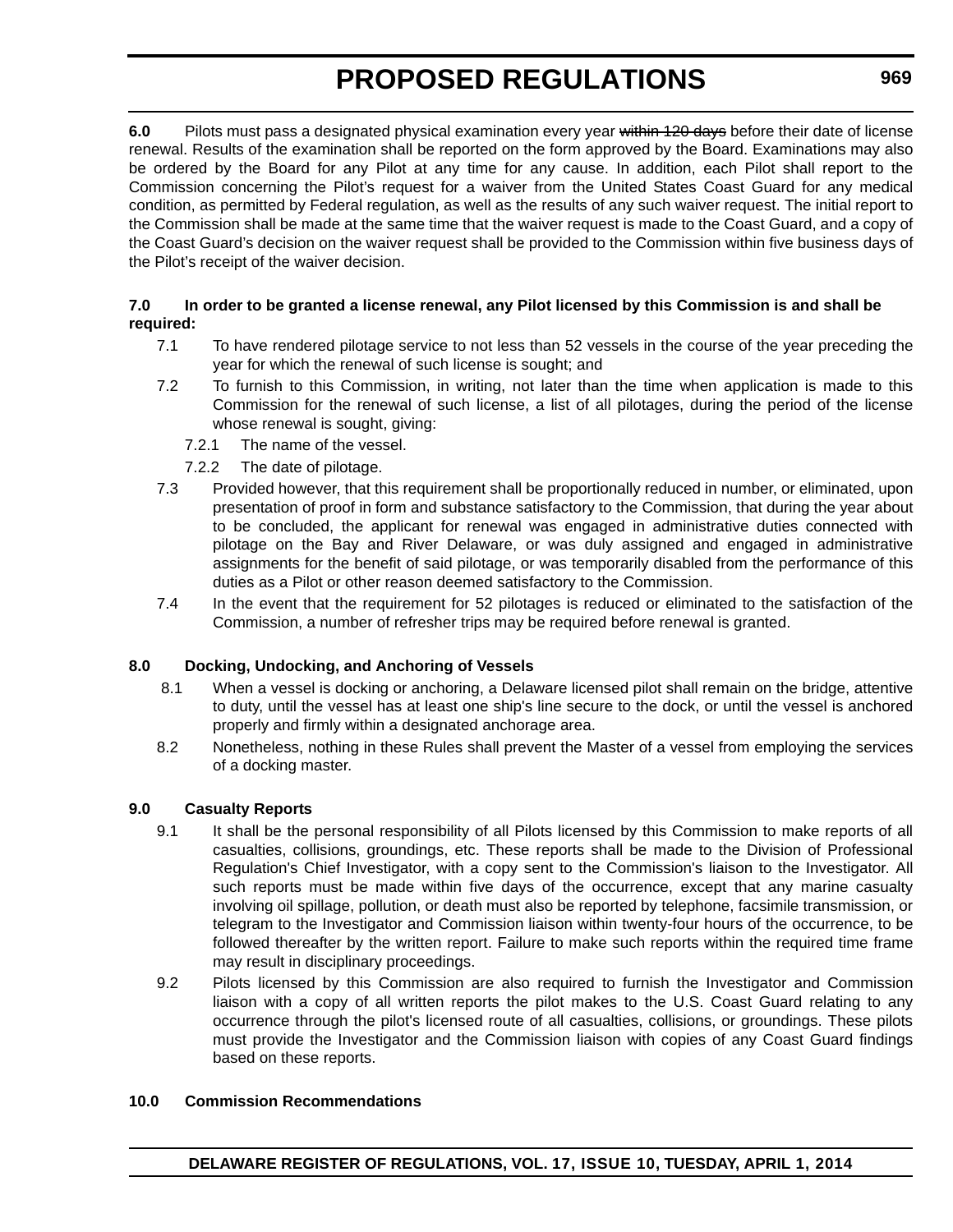#### <span id="page-35-0"></span>**970**

# **PROPOSED REGULATIONS**

It is suggested that, in the event any of the Pilots licensed by this Commission consider it unwise for a ship which he has boarded to get under way or leave a dock either due to weather or tide conditions, and the master of the ship insists on getting under way, the Pilot should refuse to assume his duties until such a time as it is in his opinion safe to proceed.

#### **11.0 Offshore Trip Experience Requirement for Second Class Pilots**

- 11.1 Under the provisions of 23 **Del.C.** §113(b), no person shall be eligible for licensure as a first class pilot by this Board, until that person has served at least one year in each of the lower classes.
- 11.2 While holding a second or third class license, all pilots must make at least two inward bound trips on vessels rated over 100,000 summer deadweight tons, on the southeastern approach lane from "D" buoy to at least the Delaware Capes. Each such trip must be made while accompanied by a pilot holding a first class license for the Bay and River Delaware issued by either this Board or the Pennsylvania Navigation Commission. At least one of these trips must be made during darkness. Second class pilots must furnish proof of these trips to the Board at least thirty days prior to being granted their first class pilot license.

#### **12.0 Service Requirement for Advancement from License Class to a Higher License Class**

- 12.1 Under 23 **Del.C.** §113(b), a licensed pilot must serve at least one year in each of the previous lower pilot license classifications before the pilot is entitled to a first class license, permitting the pilot to provide pilotage services for "ships or vessels of any practical draft of water." 23 **Del.C.** §112(1). Using the plain meaning rule of legislative interpretation, the term "serve" as used in Section 113(b) means to actively engage in the pilot profession during a full one-year term, and not merely to hold a current license for twelve months.
- 12.2 For example, if a pilot is unavailable for pilotage assignments during a one-year term, the total time for which the pilot was unavailable shall not be counted toward the one-year requirement. This circumstance will then affect the pilot's license renewal date, at the completion of the total one-year term.

#### **DIVISION [OF PROFESSIONAL REGULATION](http://dpr.delaware.gov/)**

Statutory Authority: 24 Delaware Code, Section 4106(a)(1) (24 **Del.C.** §4106(a)(1)) 24 **DE Admin. Code** 4100

#### **PUBLIC NOTICE**

#### **[4100 Board of Home Inspectors](#page-3-0)**

The Delaware Board of Home Inspectors, pursuant to 24 **Del.C.** §4106(a)(1), proposes to amend its rules and regulations*.* The proposed regulation changes address two separate issues. The first is a change to regulation 4.0 which would enable applicants with five years of experience or who have completed 250 home inspections to obtain a license despite not being eligible as an endorsement candidate. Currently, such candidates must become trainee registrants before obtaining a home inspection license. The second proposed change relates to regulation 18.0 regarding standards of practice. The proposed changes would reflect recent changes to the American Society of Home Inspectors standards of practice so as to allow the practice of home inspection in Delaware to remain consistent with surrounding states.

The Board will hold a public hearing on the proposed regulation change on May 13, 2014 at 9:00 a.m., Second Floor Conference Room B, Cannon Building, 861 Silver Lake Blvd., Dover, DE 19904. Written comments should be sent to Amanda McAtee, Administrative Specialist of the Delaware Board of Architects, Cannon Building, 861 Silver Lake Blvd., Dover, DE 19904. Written comments will be accepted until May 28, 2014 pursuant to 29 **Del.C.** §10118(a). The Board will deliberate on the proposed changes at its regularly scheduled meeting on June 10, 2014 at 9:30 a.m.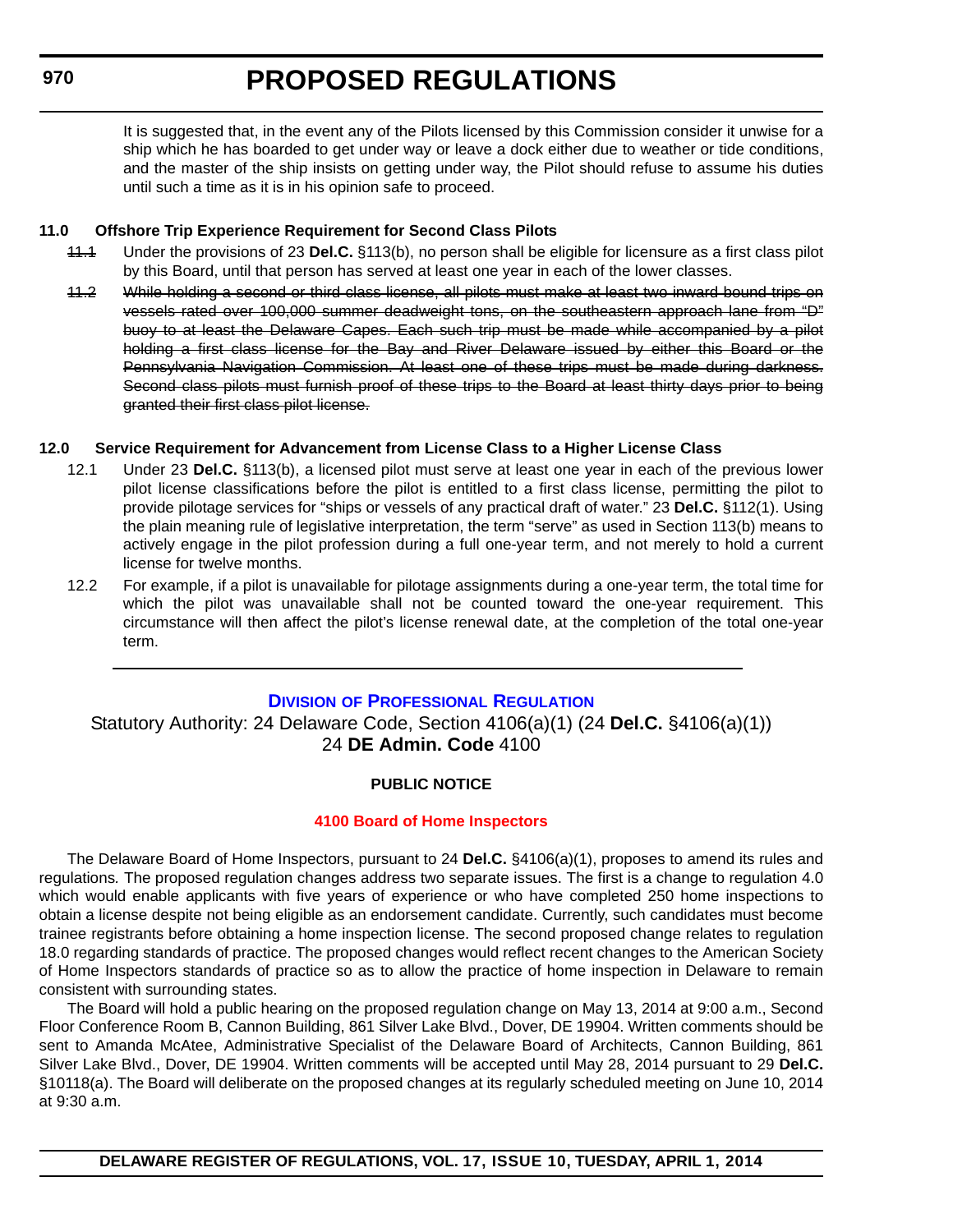#### **4100 Board of Home Inspectors**

#### *(Break in Continuity of Sections)*

#### **4.0 Licensure Requirements**

Each applicant, other than endorsement applicants, for a home inspector license must provide the Board with the following, or have this information provided from the appropriate source, where indicated:

- 4.1 Evidence in a form satisfactory to the Board that the applicant has successfully completed high school or its equivalent. Such evidence includes a certified transcript or confirmation of G.E.D.
- 4.2 Evidence in a form satisfactory to the Board that the applicant has successfully passed the examination designated by the Board in section 11.0. Evidence shall include confirmation from the authorized testing agency that the applicant has achieved a passing score on the Board-approved examination.
- 4.3 Evidence in a form satisfactory to the Board that the applicant has completed the education requirements set forth in section 5.0. Evidence shall include a certificate or other acknowledgment of completion of the education requirement that is submitted to the Board by the applicant. This document shall identify the course, the course provider and location, and the date completed.
- 4.4 Evidence in a form satisfactory to the Board that the applicant has completed the trainee requirements. The applicant shall submit a log on a Board-approved form documenting the experience. The Board retains the discretion to request copies of sample home inspection reports for review to verify experience.
- 4.4 For trainee applicants:
	- 4.4.1 Evidence in a form satisfactory to the Board that the applicant has completed the trainee requirements. The applicant shall submit a log on a Board-approved form documenting the experience. The Board retains the discretion to request copies of sample home inspection reports for review to verify experience.
- 4.5 For non-trainee/experience applicants at least one of the following:
	- 4.5.1 Evidence in a form satisfactory to the Board of not less than five years' experience performing home inspections such as a notarized affidavit from an employer or employers, business license or tax documents showing self-employment and a log of home inspections.
	- 4.5.2 A log documenting no fewer than 250 home inspections, and evidence that the applicant is a member of the American Society of Home Inspectors ("ASHI"), the National Association of Home Inspectors ("NAHI") or the International Association of Certified Home Inspectors ("INTERNACHI"). The Board may request copies of sample home inspection reports to verify experience.
- 4.5 4.6 Evidence in a form satisfactory to the Board that the applicant, or the applicant's employer, carries errors and omissions insurance in an amount equal to or greater than \$50,000 and liability insurance in an amount equal to or greater than \$250,000. Evidence shall include a notarized certificate of insurance submitted to the Board by the insurance carrier.

#### *(Break in Continuity of Sections)*

#### **18.0 Standards of practice.**

#### *(Break in Continuity Within Section)*

- 18.5 Plumbing.
	- 18.5.1 The home inspector shall inspect:
		- 18.5.1.1 Interior water supply and distribution systems, including all fixtures and faucets.
		- 18.5.1.2 Drain, waste, and vent systems, including all fixtures.
		- 18.5.1.3 Water heating equipment and hot water supply system.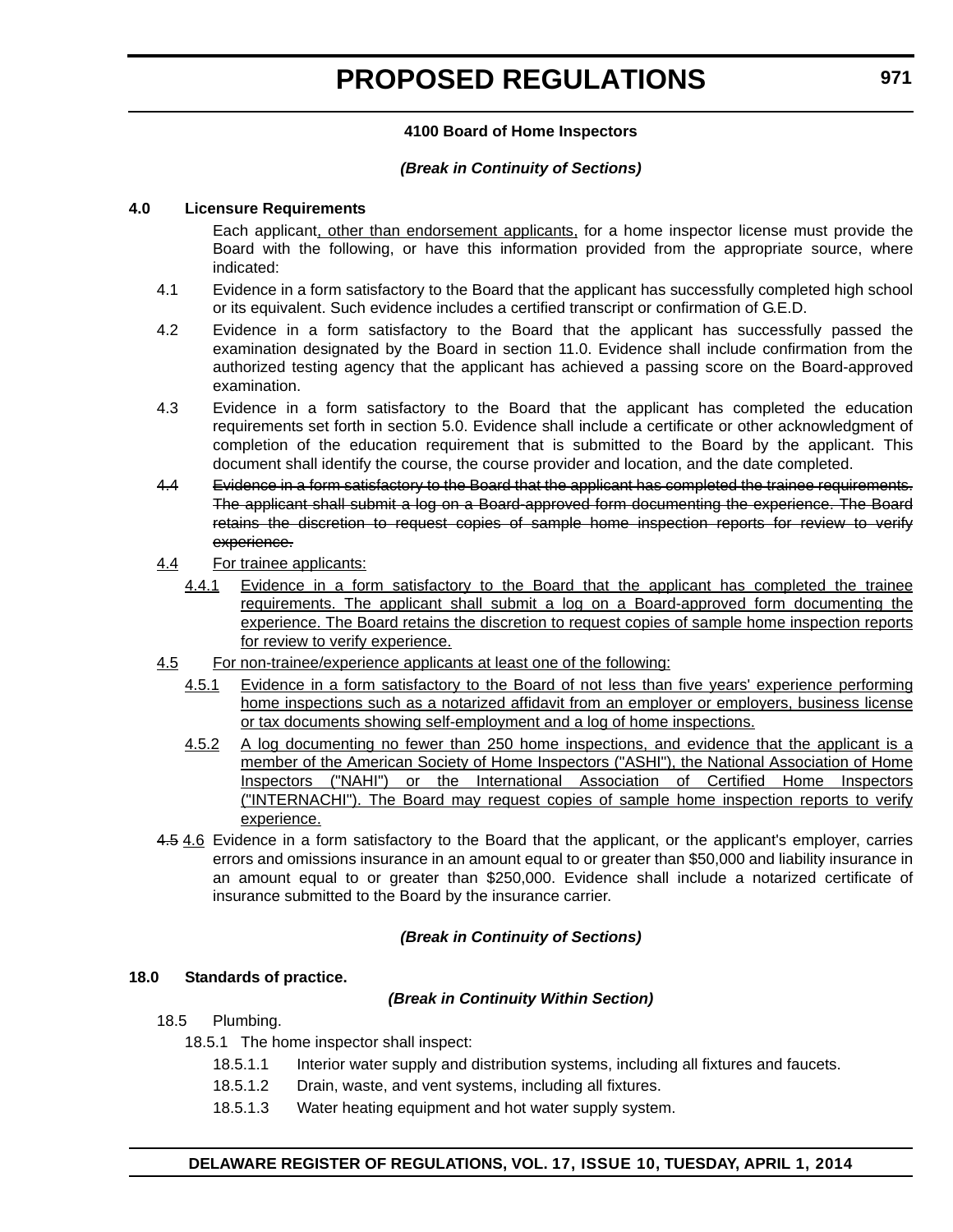- 18.5.1.4 Vent systems, flues, and chimneys.
- 18.5.1.5 Visible fuel storage and fuel distribution systems.
- 18.5.1.6 Drainage sumps, sump pumps, and related piping.
- 18.5.2 The written report shall include description of:
	- 18.5.2.1 Water supply, drain, waste, and vent piping materials.
	- 18.5.2.2 Water heating equipment, including energy source(s).
	- 18.5.2.3 Location of main water and fuel shut-off valves.
- 18.5.3 The home inspector is not required to:
	- 18.5.3.1 Inspect:
		- 18.5.3.1.1 Clothes washing machine connections.
		- 18.5.3.1.2 Interiors of flues or chimneys that are not readily accessible.
		- 18.5.3.1.3 Wells, well pumps, or water storage related equipment.
		- 18.5.3.1.4 Water conditioning systems.
		- 18.5.3.1.5 Solar water heating systems.
		- 18.5.3.1.6 Fire and lawn sprinkler systems.
		- 18.5.3.1.7 Private waste disposal systems.
		- 18.5.3.1.8 Backflow prevention device.
	- 18.5.3.2 Determine:
		- 18.5.3.2.1 Whether water supply and waste sewage disposal systems are public or private.
		- 18.5.3.2.2 Water supply quantity or quality.
	- 18.5.3.3 Measure water supply flow and pressure, and well water quantity.
	- 18.5.3.4 Fill shower pans and fixtures to test for leaks.
	- 18.5.3.35 Operate automatic safety controls or manual stop valves.
- 18.6 Electrical
	- 18.6.1 The home inspector shall inspect:
		- 18.6.1.1 Service drop.
		- 18.6.1.2 Service entrance conductors, cables, and raceways.
		- 18.6.1.3 Service equipment and main disconnects.
		- 18.6.1.4 Service grounding.
		- 18.6.1.5 Interior components of service panels and sub-panels.
		- 18.6.1.6 Visible conductors.
		- 18.6.1.7 Overcurrent protection devices.
		- 18.6.1.8 A representative number of installed lighting fixtures, switches, and receptacles.
		- 18.6.1.9 Ground fault circuit interrupters.
	- 18.6.2 The written report shall include description of:
		- 18.6.2.1 Amperage and voltage rating of the service.
		- 18.6.2.2 Location of main disconnect(s) and panels.
		- 18.6.2.3 Presence of solid conductor aluminum branch circuit wiring and visible knob and tube wiring.
		- 18.6.2.4 Absence of smoke detectors.
		- 18.6.2.5 Type of wiring.
	- 18.6.3 The home inspector is not required to:
		- 18.6.3.1 Inspect:
			- 18.6.3.1.1 Remote control devices.
			- 18.6.3.1.2 Alarm systems and components. Or test smoke and carbon monoxide alarms, security systems and other signaling and warning devices.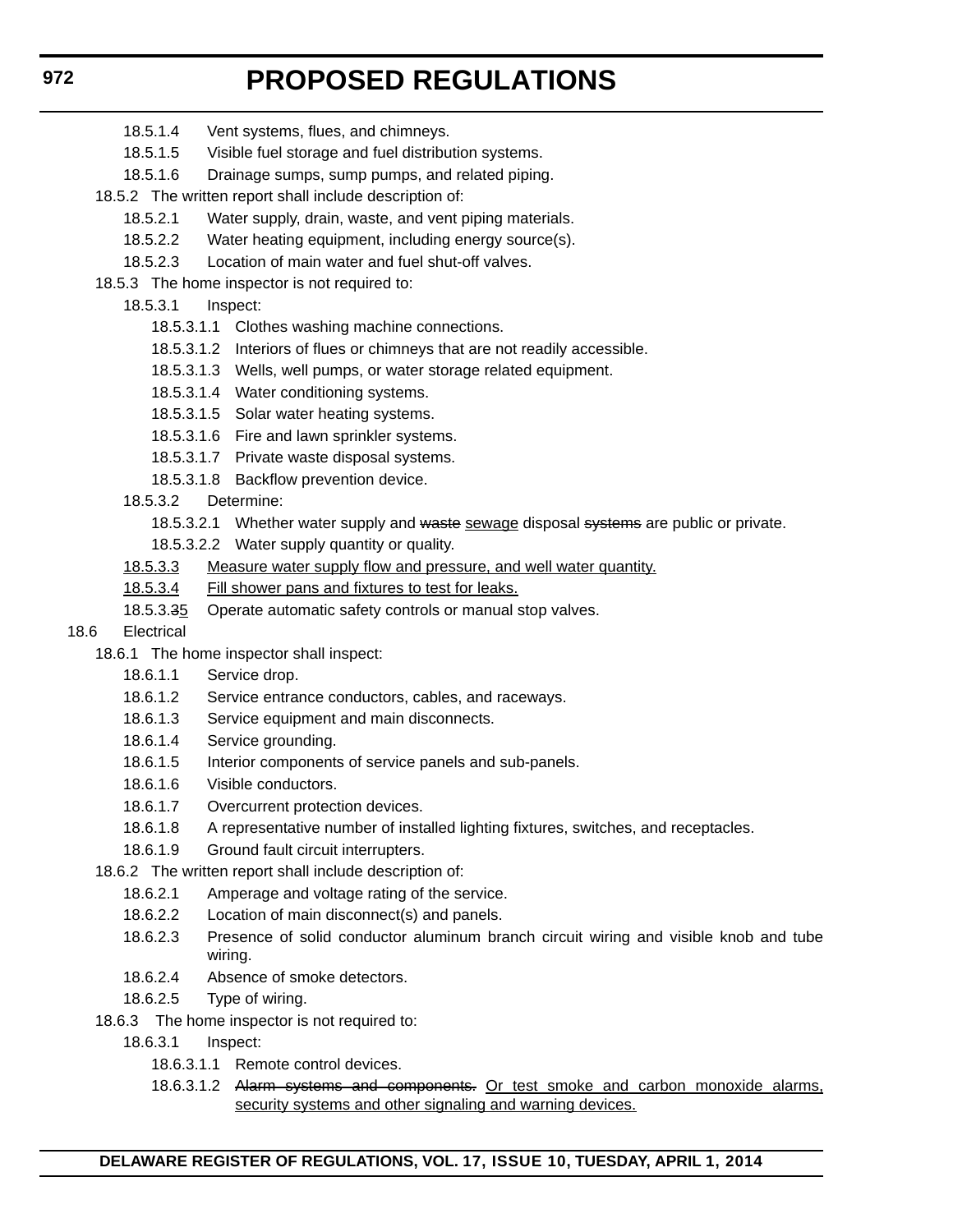- 18.6.3.1.3 Low voltage wiring systems and components.
- 18.6.3.1.4 Ancillary wiring systems and components not part of the primary electrical power distribution system.
- 18.6.3.1.5 Solar-powered systems and their components. Solar, geothermal, wind and other renewable energy systems.
- 18.6.3.1.6 Emergency backup power systems.
- 18.6.3.2 Measure amperage, voltage, or impedance.

#### 18.7 Heating.

- 18.7.1 The home inspector shall:
	- 18.7.1.1 Open readily accessible access panels.
	- 18.7.1.2 Inspect:
		- 18.7.1.2.1 Installed heating equipment.
		- 18.7.1.2.2 Vent systems, flues, and chimneys.
		- 18.7.1.2.3 Distribution systems.
- 18.7.2 The written report shall include description of:
	- 18.7.2.1 Energy sources.
	- 18.7.2.2 Heating systems.
- 18.7.3 The home inspector is not required to:
	- 18.7.3.1 Inspect:
		- 18.7.3.1.1 Interiors of **bent systems** flues or and chimneys that are not readily accessible.
		- 18.7.3.1.2 Heat exchangers.
		- 18.7.3.1.3 Humidifiers or dehumidifiers.
		- 18.7.3.1.4 Electronic air filters.
		- 18.7.3.1.5 Solar, geothermal, and other renewable energy heating systems.
		- 18.7.3.1.6 Heat-recovery and similar whole-house mechanical ventilation systems.
	- 18.7.3.2 Determine:
		- 18.7.3.2.1 Heat supply adequacy or and distribution balance.
		- 18.7.3.2.2 The adequacy of combustion air components.

#### *(Break in Continuity Within Section)*

- 18.9 Interior.
	- 18.9.1 The home inspector shall inspect:
		- 18.9.1.1 Walls, ceilings, and floors.
		- 18.9.1.2 Steps, stairways, and railings.
		- 18.9.1.3 Countertops and a representative number of installed cabinets.
		- 18.9.1.4 A representative number of doors and windows.
		- 18.9.1.5 Garage doors and garage door openers.
	- 18.9.2 The home inspector is not required to inspect:
		- 18.9.2.1 Paint, wallpaper, and other finish treatments.
		- 18.9.2.2 Garpeting Floor coverings.
		- 18.9.2.3 Window treatments.
		- 18.9.2.4 Central vacuum systems.
		- 18.9.2.5 Household appliances.
		- 18.9.2.6 Recreational facilities.
		- 18.9.2.7 Appliance thermostats including their calibration, adequacy of heating elements, self cleaning oven cycles, indicator lights, door seals, timers, clocks, timed features and other specialized features of the appliance.
		- 18.9.2.8 Operate or confirm the operation of every control and feature of an inspected appliance.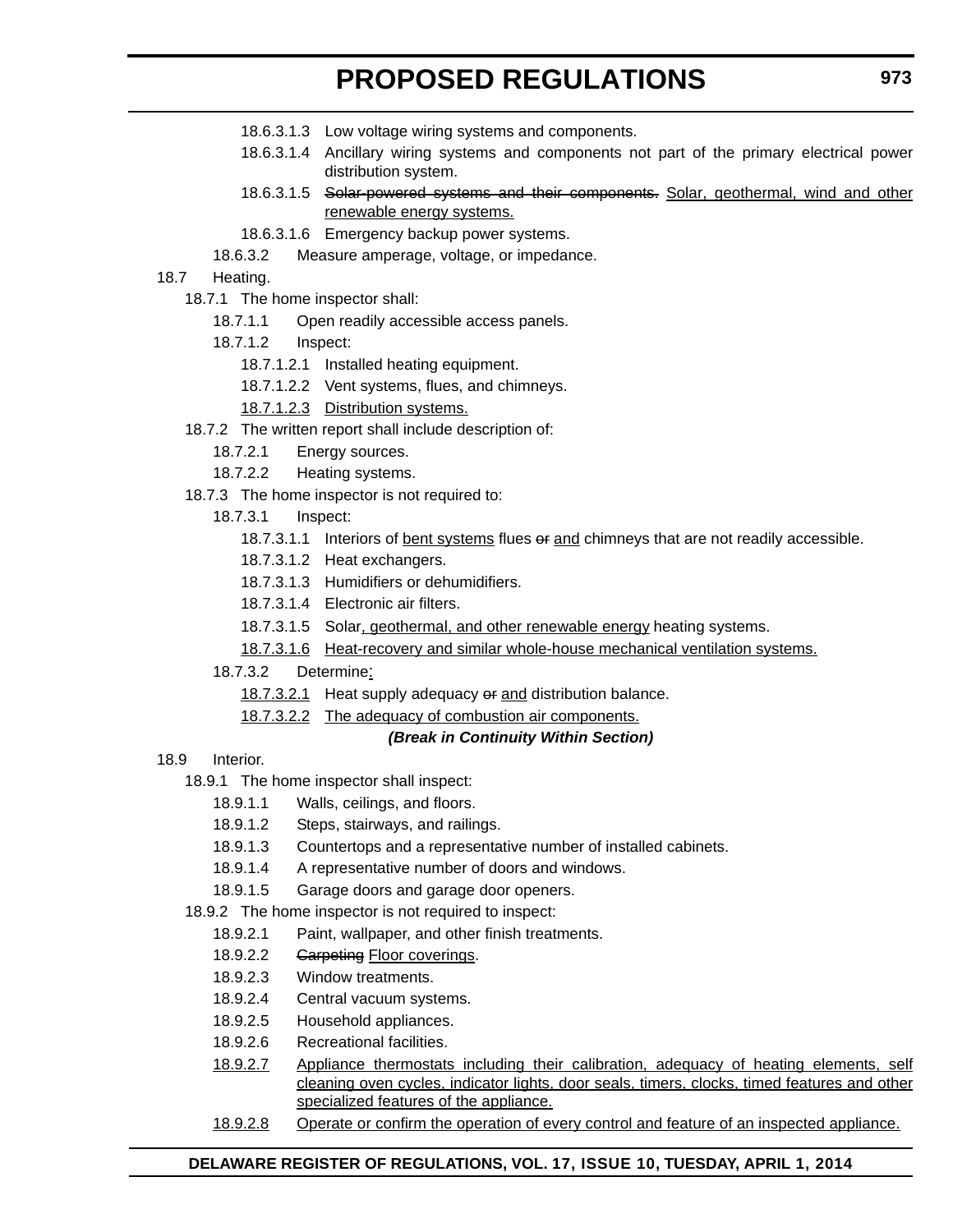- 18.10 Insulation and ventilation.
	- 18.10.1 The home inspector shall inspect:
		- 18.10.1.1 Insulation and vapor retarders in accessible unfinished spaces.
		- 18.10.1.2 Ventilation of attics and foundation areas.
		- 18.10.1.3 Kitchen, bathroom, laundry and similar exhaust systems.
		- 18.10.1.4 Clothes dryer exhaust systems.
	- 18.10.2 The written report shall include description of:
		- 18.10.2.1 Insulation and vapor retarders in accessible unfinished spaces.
		- 18.10.2.2 Absence of insulation in accessible unfinished spaces at conditioned surfaces.
	- 18.10.3 The home inspector is not required to disturb insulation.

#### *(Break in Continuity Within Section)*

- 18.12 General limitations.
	- 18.12.1 The home inspector is not required to perform any action or make any determination not specifically stated in these Regulations.
	- 18.12.2 Inspections performed in accordance with these Regulations are not technically exhaustive and are not required to identify:
		- 18.12.2.1 Concealed conditions, latent defects or consequential damage(s).
		- 18.12.2.2 Cosmetic imperfections that do not significantly affect a component's performance of its intended function.

#### 18.13 General exclusions.

- 18.13.1 Home inspectors are not required to determine:
	- 18.13.1.1 Conditions of systems or components that are not readily accessible.
	- 18.13.1.2 Remaining life expectancy of any system or component.
	- 18.13.1.3 Strength, adequacy, effectiveness, or efficiency of any system or component.
	- 18.13.1.4 The causes of any condition or deficiency.
	- 18.13.1.5 Methods, materials, or costs of corrections.
	- 18.13.1.6 Future conditions, including but not limited to failure of systems and components.
	- 18.13.1.7 The suitability of the property for any specialized use.
	- 18.13.1.8 Compliance of systems and components with regulatory past and present requirements and guidelines (codes, regulations, laws, ordinances, specifications, installation and maintenance instructions, use and care guides, etc.)
	- 18.13.1.9 Market value of the property or its marketability.
	- 18.13.1.10 The advisability of purchase of the property.
	- 18.13.1.11 The presence of <del>potentially hazardous</del> plants, or animals, or other life forms and substances that may be hazardous or harmful to humans including, but not limited to, wood destroying organisms or insects or diseases harmful to humans including molds or mold-like substances.
	- 18.13.1.12 The presence of any environmental hazards including, but not limited to, allergens, toxins, carcinogens, electromagnetic radiation, radioactive substances, noise, and contaminants in the building materials, soil, water, or air.
	- 18.13.1.13 The effectiveness of any system installed or method utilized to control or remove suspected hazardous substances plants, animals and environmental hazards.
	- 18.13.1.14 Operating costs of systems of and components.
	- 18.13.1.15 Acoustical properties of any system or component.
	- 18.13.1.16 Soil conditions relating to geotechnical or hydrologic specialties.
	- 18.13.1.17 Whether items, materials, conditions and components are subject to recall, controversy, litigation, product liability and other adverse claims and conditions.
- 18.13.2 Home inspectors are not required to offer or perform: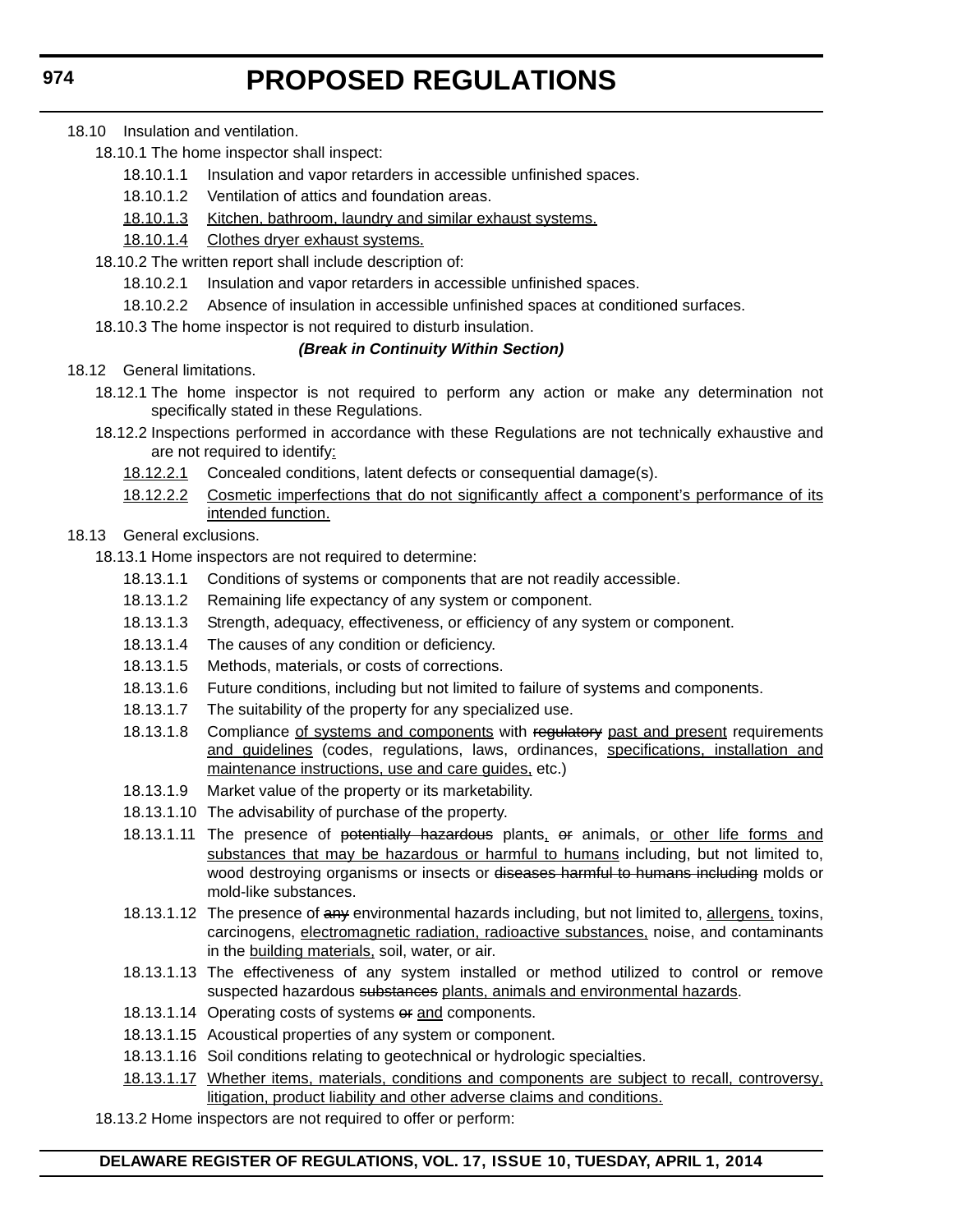- 18.13.2.1 Any act or service contrary to law or government regulation.
- 18.13.2.2 Engineering, architectural, contracting or surveying services or to confirm or to evaluate such services performed by others.
- 18.13.2.3 Any trade or any professional service other than home inspection.
- 18.13.3 Home inspectors are not required to operate:
	- 18.13.3.1 Any system or component that is shut down or otherwise inoperable.
	- 18.13.3.2 Any system or component that does not respond to normal operating controls.
	- 18.13.3.3 Shut-off valves or manual stop valves
- 18.13.4 Home inspectors are not required to enter or traverse:
	- 18.13.4.1 Any area that will, in the opinion of the licensee, likely be dangerous to the licensee or other persons or damage the property or its systems or components.
	- 18.13.4.2 Under-floor crawl spaces or atties that are not readily accessible that have less than 24 inches of vertical clearance between components and the ground or that have an access opening smaller than 16 inches by 24 inches.

18.13.4.3 Attic load bearing components that are concealed by insulation or by other materials.

- 18.13.5 Home inspectors are not required to inspect:
	- 18.13.5.1 Underground items including but not limited to underground storage tanks or other underground indications of their presence, whether abandoned or active.
	- 18.13.5.2 Items that are not installed.
	- 18.13.5.3 Installed decorative items.
	- 18.13.5.4 Items that are not entered in accordance with section 18.13.4.
	- 18.13.5.5 Detached structures other than residential garages and carports.
	- 18.13.5.6 Common elements or common areas in multi-unit housing, such as condominium properties or cooperative housing.
	- 18.13.5.7 Every occurrence of multiple similar components.
	- 18.13.5.8 Outdoor cooking appliances.
- 18.13.6 Home inspectors are not required to:
	- 18.13.6.1 Perform any procedure or operation that will, in the opinion of the inspector, likely be dangerous to the inspector or other persons or damage the property or its systems or components.
	- 18.13.6.2 Describe or report on any system or component that is not included in these Regulations and was not inspected.
	- 18.13.6.3 Move personal property, furniture, equipment, plants, soil, snow, ice, or debris.
	- 18.13.6.4 Dismantle any system or component, except as specifically required by these Regulations.
	- 18.13.6.5 Reset, reprogram or otherwise adjust devices affected by inspection required by this Standard.
	- 18.13.6.6 Ignite or extinguish fires, pilot lights, burners and other open flames that require manual ignition.
	- 18.13.6.7 Probe surfaces that would be damaged or when no deterioration is visible or presumed to exist.

**\*Please Note: As the rest of the sections were not amended, they are not being published. A copy of the regulation is available at:**

#### **[4100 Board of Home Inspectors](http://regulations.delaware.gov/register/april2014/proposed/17 DE Reg 970 04-01-14.htm)**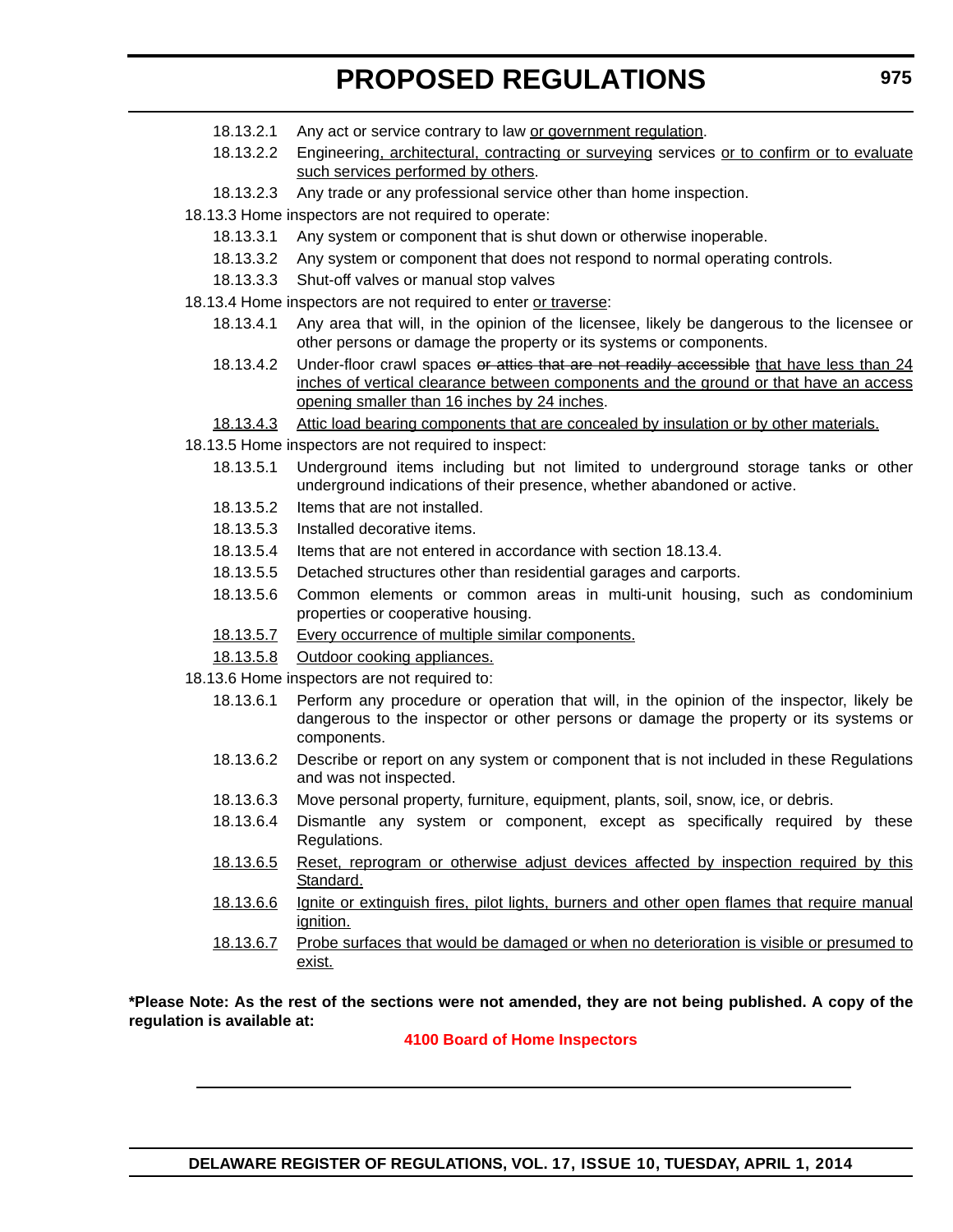### **DIVISION OF PROFESSIONAL REGULATION [Board of Examiners of Nursing Home Administrators](http://dpr.delaware.gov/boards/nursinghomeadmin/index.shtml)** Statutory Authority: 24 Delaware Code, Section 5206(1) (24 **Del.C.** §5206(1)) 24 **DE Admin. Code** 5200

#### **PUBLIC NOTICE**

#### **[5200 Board of Examiners of Nursing Home Administrators](#page-3-0)**

The Delaware Board of Examiners of Nursing Home Administrators, pursuant to 24 **Del.C.** §5206(1), proposes to revise its regulations. The proposed revisions to the regulations would mandate that AIT registrants take additional training in preparation for the National Association of Long Term Care Administrator Boards and the practice of nursing home administration. The Board has always strongly recommended that applicants take the course and now recommends that the course become mandatory pursuant to 24 **Del.C.** §5209(a)(1).

The Board will hold a public hearing on the proposed rule change on May 13, 2014 at 1:00 p.m., in the Second Floor Conference Room B, Cannon Building, 861 Silver Lake Blvd., Dover, DE 19904. Written comments should be sent to Sheryl Paquette, Administrator of the Delaware Board of Nursing Home Administrators, Cannon Building, 861 Silver Lake Blvd, Suite 203, Dover, DE 19904.

#### **5200 Board of Examiners of Nursing Home Administrators**

#### *(Break in Continuity of Sections)*

#### **2.0 Application for Licensure by Examination**

- 2.1 Applications shall be made in writing on forms provided by the Board.
- 2.2 To obtain licensure, applicants must meet the educational and experience requirements including completion of a program that the National Association of Long Term Care Administrator Boards (NAB) has approved, such as the Institute for Continuing Education & Research 120 hour program, University of North Carolina at Chapel Hill, long term care education, St. Joseph's College of Maine Nursing Home and Assisted Living Administration or York College of Pennsylvania 120 hour program.
	- 2.2.1 Applicants who have completed a baccalaureate or graduate degree from an accredited college or university with a major in long term care administration or the equivalent thereof are not required to complete the NAB program set forth in regulation 2.2.
- 2.3 Applicants and must pass the National Association of Boards ("NAB") examination.
- 2.34 Applicants must obtain Board approval before they may take the NAB examination. To obtain Board approval, applicants must:
	- 2.34.1 Submit satisfactory evidence of having met one of the educational requirements under Section 5209(a)(1) of Title 24 of the **Delaware Code**, and
	- 2.34.2 Submit a plan to complete the Administrator-In-Training ("AIT") program that corresponds with their education in accordance with regulation section 3.0, and
	- 2.34.3 Identify the applicant's preferred Preceptors.
- 2.45 If the Board is satisfied that the applicant has completed the requisite education and approves the applicant's AIT plan and preferred Preceptors, the applicant shall be approved to begin their AIT program under the direct supervision of the approved Preceptors.
	- 2.45.1 Approved applicants shall begin their AIT program immediately.
	- 2.45.2 Applicants not approved by the Board may be given the opportunity to rectify deficiencies in their applications before denial of their application is proposed.
- 2.56 Applicants approved to take the examination will be granted licensure once the Board receives confirmation that the applicant has achieved a passing score of 75% or more on the National Association of Boards ("NAB") examination.

<span id="page-41-0"></span>**976**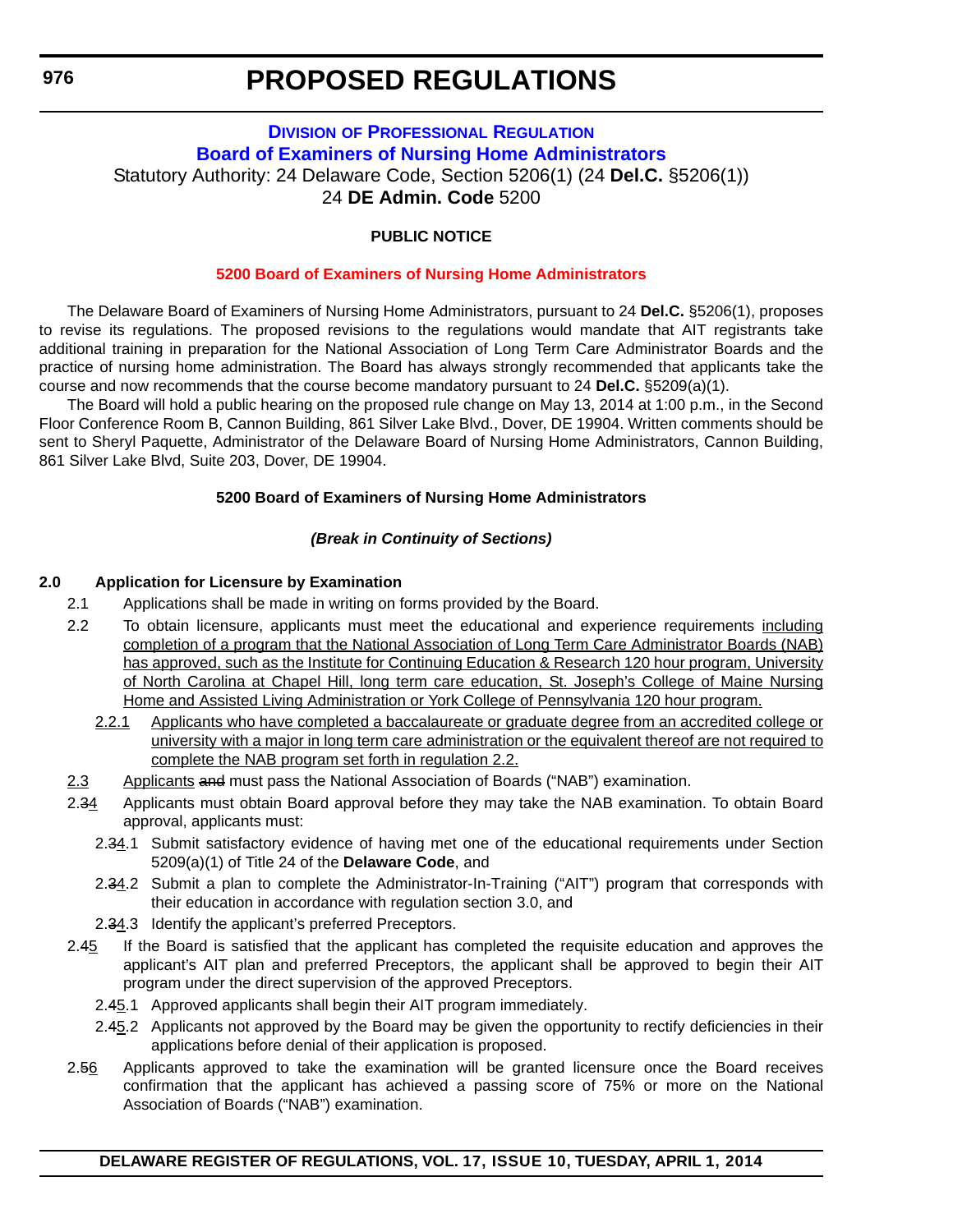- 2.56.1 Applicants who do not pass the first examination may retake the examination within the following three months after the date of the exam without further Board approval.
- 2.56.2 Applicants who do not pass the second examination may retake the examination within the following six months after the date of the exam without further Board approval.
- 2.56.3 Applicants who do not pass the third examination must obtain Board approval each time they wish to retake the examination. The Board will approve these applicants to retake the examination only after they complete 40 additional hours working under the direct supervision of a Delawarelicensed nursing home administrator in a skilled nursing facility previously approved by the Board.

#### **\*Please Note: As the rest of the sections were not amended, they are not being published. A copy of the regulation is available at:**

**[5200 Board of Examiners of Nursing Home Administrators](http://regulations.delaware.gov/register/april2014/proposed/17 DE Reg 976 04-01-14.htm)**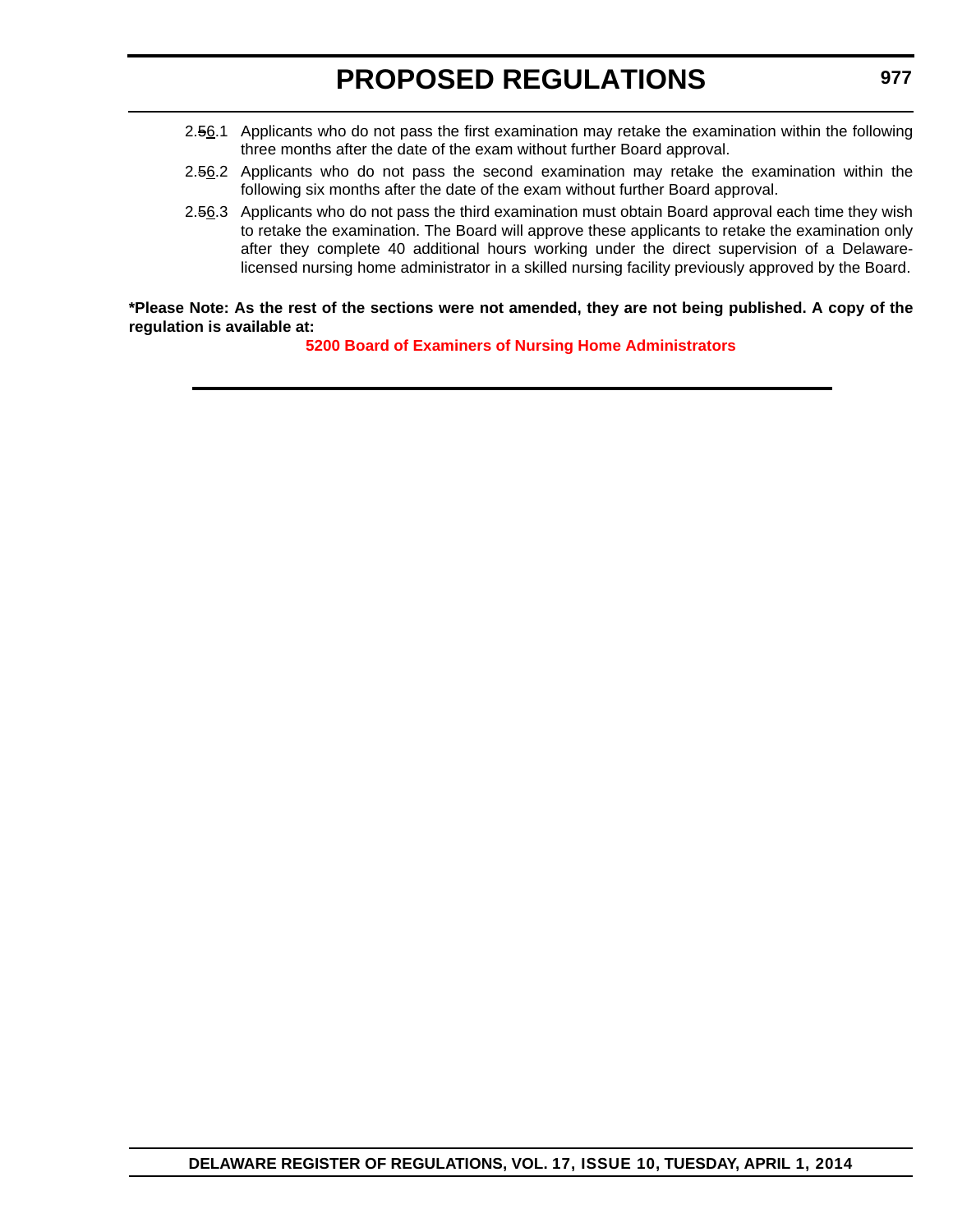### **Symbol Key**

<span id="page-43-0"></span>Arial type indicates the text existing prior to the regulation being promulgated. Underlined text indicates new text added at the time of the proposed action. Language which is stricken through indicates text being deleted. **[Bracketed Bold language]** indicates text added at the time the final order was issued. **[Bracketed bold stricken through]** indicates language deleted at the time the final order was issued.

### **Final Regulations**

The opportunity for public comment shall be held open for a minimum of 30 days after the proposal is published in the *Register of Regulations*. At the conclusion of all hearings and after receipt within the time allowed of all written materials, upon all the testimonial and written evidence and information submitted, together with summaries of the evidence and information by subordinates, the agency shall determine whether a regulation should be adopted, amended or repealed and shall issue its conclusion in an order which shall include: (1) A brief summary of the evidence and information submitted; (2) A brief summary of its findings of fact with respect to the evidence and information, except where a rule of procedure is being adopted or amended; (3) A decision to adopt, amend or repeal a regulation or to take no action and the decision shall be supported by its findings on the evidence and information received; (4) The exact text and citation of such regulation adopted, amended or repealed; (5) The effective date of the order; (6) Any other findings or conclusions required by the law under which the agency has authority to act; and (7) The signature of at least a quorum of the agency members.

The effective date of an order which adopts, amends or repeals a regulation shall be not less than 10 days from the date the order adopting, amending or repealing a regulation has been published in its final form in the *Register of Regulations*, unless such adoption, amendment or repeal qualifies as an emergency under §10119.

### **[DELAWARE MANUFACTURED HOME RELOCATION AUTHORITY](http://demhra.delaware.gov/)** Statutory Authority: 25 Delaware Code, Section 7012 (25 **Del.C.** §7012) 1 **DE Admin. Code** 201

#### **ORDER**

#### **[201 Delaware Manufactured Home Relocation Trust Fund Regulations](#page-3-0)**

AND NOW, this 6th day of March, 2014, the Delaware Manufactured Home Relocation Authority (the "Authority"), issues the following Order which shall be effective ten (10) days after the publication of this Order in the Delaware *Register of Regulations*:

1. Pursuant to its statutory authority, the Authority has proposed for adoption proposed revisions to the Authority's Regulations relating to maximum benefit payments to Landlords and Tenants. The proposed revisions would set the maximum payment available to a landlord for removal and demolition costs incurred by the Landlord in removing homes that have been abandoned or cannot be relocated. The maximum benefit available to a Landlord for a single section home would be \$3,000.00 and for a multi-section home the maximum benefit would be \$5,000.00. The proposed revisions would also increase the maximum relocation payment available to a Tenant from \$4,000.00 to \$8,000.00 for a single section home and from \$8,000.00 to \$12,000.00 for a multi-section home. Finally, the proposed revisions would set the maximum payment to a Tenant for a non-relocatable home at \$5,000.00 for a single section home and \$9,000.00 for a multi-section home.

2. The proposed regulations were published in the Delaware *Register of Regulations* on January 1, 2014, and were also placed on the Authority's web site. Written comments from the public were invited. No written comments were submitted.

3. The Authority considered the proposed revisions at its regularly scheduled Board meeting held on March 6, 2014. At its March 6, 2014 Board meeting, the Authority adopted a resolution pursuant to which the Authority adopted the proposed revisions as a final regulation.

4. For the reasons set forth herein, the Authority, by this Order, adopts as final regulations the Regulations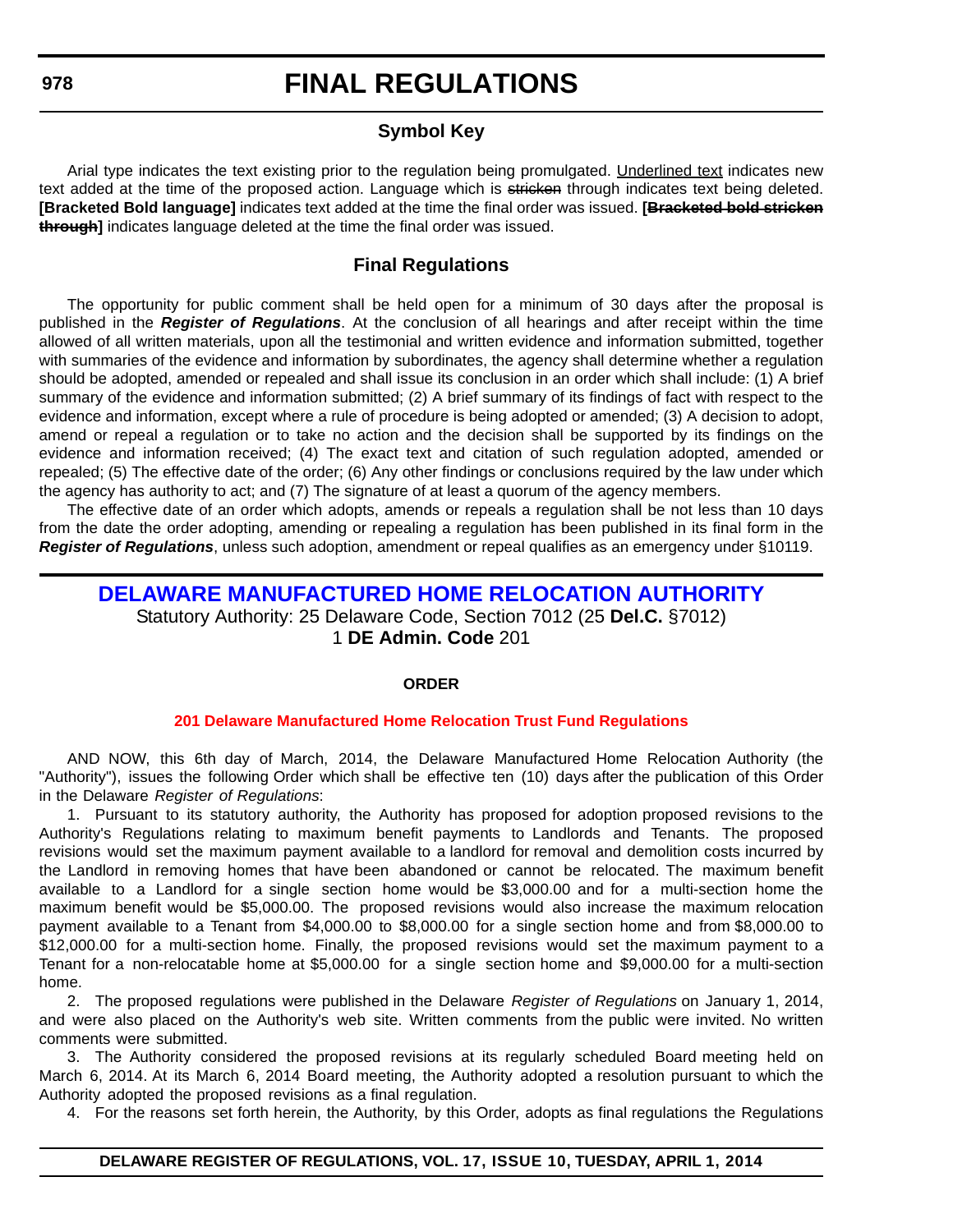<span id="page-44-0"></span>attached to this Order as Exhibit A.

5. No members of the public voiced any opposition to the proposed revisions relating to maximum payments.

6. The Authority believes that the maximum benefits set forth in the proposed revisions are reasonable under the circumstances. The proposed revisions would increase the maximum benefits available to landlords and tenants to help subsidize the costs of relocating manufactured homes, or in the case of homes that have been abandoned or cannot be relocated, subsidize the costs of removing and demolishing the homes. As authorized by the Authority's enabling statute, the proposed revisions would also, for the first time, set the maximum payment available to tenants for homes that are determined to be non-relocatable. The Authority believes that the proposed maximum benefit is reasonable and will protect the solvency of the Trust Fund. While the Authority might prefer in all cases to reimburse dislocated tenants for all reasonable expenses incurred by a tenant in relocating and/or abandoning the tenant's manufactured home if the home cannot be relocated, the Authority recognizes its responsibility to administer the Trust Fund in a fiscally responsible manner so that all applicants that come before the Authority, both now and in the future, will be treated fairly. If the maximum payment is set too high, in the future the Trust Fund may not have adequate funds in place to provide any benefits to future tenants.

NOW THEREFORE, for the reasons set forth above, IT IS ORDERED:

1. That the changes to the "Delaware Manufactured Home Relocation Trust Fund Regulations" attached hereto as Exhibit A are adopted pursuant to 25 **Del.C.** §7011, et. seq. The changes noted on the Proposed Regulations adopted herein shall become effective ten (10) days after their publication in the Delaware *Register of Regulations*.

2. That pursuant to 29 **Del.C.** §1134, the Authority shall transmit a copy of this Order and the Regulations to the Delaware Registrar of Regulations for publication in the next issue of the Delaware *Register of Regulations*.

3. That a copy of this Order and the Regulations shall be mailed to each entity or persons that previously filed written comments to the Proposed Regulations and to each person who has made a timely request for advance notice of the Authority's regulation making proceedings.

4. That the Authority reserves the right to hereafter alter, amend, or waive the Regulations adopted herein to the extent that the same may be allowed by law.

5. That the Authority reserves the jurisdiction and power to enter such further orders in this matter as may be deemed necessary or proper.

BY ORDER OF THE AUTHORITY: Mitch Crane, Chairperson, March 6, 2014 Andy Strine, Board Member George Meldrum, Board Member William Dunn, Board Member John Morris, Board Member

**\*Please note that no changes were made to the regulation as originally proposed and published in the January 2014 issue of the** *Register* **at page 678 (17 DE Reg. 678). Therefore, the final regulation is not being republished. A copy of the final regulation is available at:**

**[201 Delaware Manufactured Home Relocation Trust Fund Regulations](http://regulations.delaware.gov/register/april2014/final/17 DE Reg 978 04-01-14.htm)**

### **[DELAWARE MANUFACTURED HOME RELOCATION AUTHORITY](http://demhra.delaware.gov/)**

Statutory Authority: 25 Delaware Code, Section 7011 (25 **Del.C.** §7011)

#### **ORDER**

#### **[202 Rent Increase Dispute Resolution Procedures](#page-3-0)**

AND NOW, this 6th day of March, 2014, the Delaware Manufactured Home Relocation Authority (the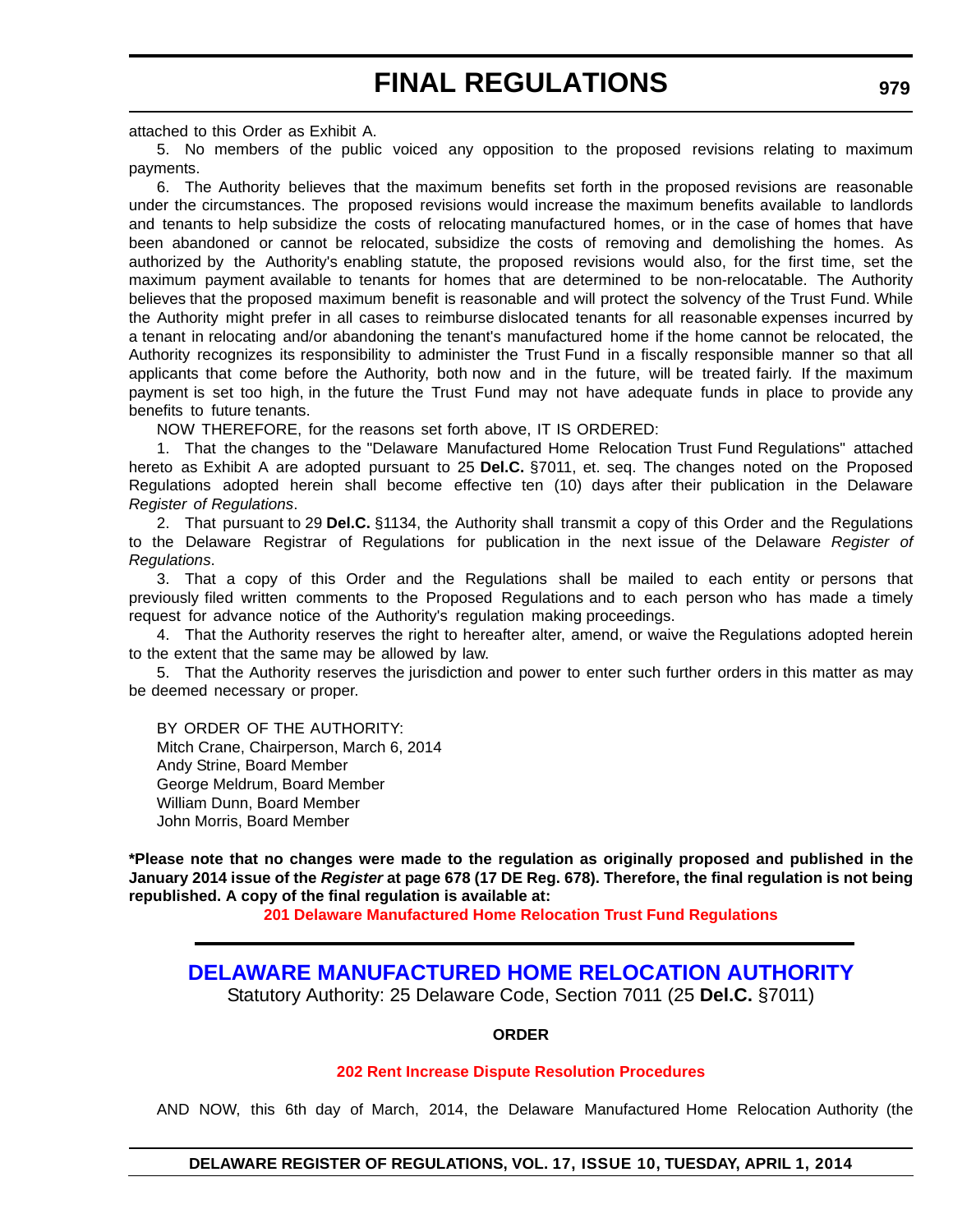"Authority"), issues the following Order which shall be effective ten (10) days after the publication of this Order in the Delaware *Register of Regulations*:

1. Pursuant to its statutory authority, the Authority has proposed for adoption a comprehensive set of rules of practice and procedure (the "Proposed Rules") to be used in the administration of the Rent Justification Dispute Procedures set forth in 25 **Del.C.** §7043.

2. The Rent Justification Dispute Procedures, by statute, apply to all manufactured home community leases expiring on or after November 30, 2013. Due to time restraints, the Authority adopted emergency regulations to provide manufactured home community owners and tenants with guidelines and procedures to be used pending the adoption of final rules by the Authority.

3. The Proposed Rules were published in the Delaware *Register of Regulations* on February 1, 2014, and were also placed on the Authority's web site. Written comments from the public were invited. Several written comments were submitted.

4. The Authority considered the Proposed Rules at its regularly scheduled Board meeting held on March 6, 2014. At its March 6, 2014 Board meeting, the Authority adopted a resolution pursuant to which the Authority adopted the Proposed Rules as a final set of guidelines and procedures to be followed in the administration of the Rent Justification Procedures.

5. For the reasons set forth herein, the Authority, by this Order, adopts as final the guidelines and procedures attached to this Order as Exhibit A.

6. Initially, the Authority would note that its role in the administration of rent disputes is, by statute, limited to implementing and overseeing the process by which rent disputes are resolved, and, to the extent applicable, funding direct arbitration costs in excess of the arbitration fees paid by participants in the arbitration process. Decisions regarding the propriety of any proposed rent increase will be made by the arbitrators, whose decisions are subject to appeal to and review by the Delaware Superior Court. The guidelines and procedures adopted herein will hopefully provide a road map for resolving rent increase disputes. The Authority does not consider it appropriate to attempt to micro-manage the arbitration process.

7. By statute, it is the responsibility of the Authority to designate an arbitrator when a request for arbitration has been made. As noted above, written comments were submitted to the Authority addressing some of the Proposed Rules. Several comments were directed to the qualifications of an arbitrator. One comment suggested that an arbitrator must "come from a different county then the one in which the case is involved", presumably to prevent bias. The Authority does not accept this recommendation. The statute does not require this, and more importantly, the Proposed Rules require each appointed arbitrator to make an initial determination as to whether or not there is any conflict of interest or other matter that would otherwise affect the arbitrator's ability to render an impartial decision. (Rule 7.5).

8. One commentator objected to the rule that would allow parties to designate a specific arbitrator. See Rule 7.4. The Authority does not accept this recommendation. If*all* of the parties have agreed in writing to the appointment of a specific Delaware attorney to act as arbitrator, the Authority should respect that decision and appoint that person as the arbitrator. Once appointed, the arbitrator would still be required to make an initial determination as to whether there exist any facts that would prevent the appointed arbitrator from making an impartial decision.

9. The Proposed Rules provide guidance on who should be allowed to attend an arbitration hearing, given the private nature of the arbitration process. See Rule 7.19. One commentator suggested that if a "landowner representative from the [Authority] attends an arbitration hearing, then a "DMHOA Representative" should attend the arbitration. Rule 7.19 provides that at any arbitration hearing, "at the option of the Authority, representative(s) of the Authority may attend the hearing. It should be noted that if a representative of the Authority does attend a hearing, in doing so, his or her role is by necessity limited to that of an observer. The Authority does not consider it necessary to dictate by rule what Board member, if any, should attend an arbitration hearing.

10. The Proposed Rules provide in part that the appeal process dictated by statute will be subject to Rule 72 of the Delaware Superior Court Rules of Civil Procedure. One commentator stated that any party filing an appeal "should provide a copy of the notice of appeal to the other party". The Authority believes that the notice issues are addressed in Superior Court Civil Rule 72. Rule 72 provides that once an appeal has been filed, the Prothonotary is required to mail copies of the notice of appeal to "all parties to the proceeding below".

11. One commentator recommended that the decisions of arbitrators should be available to other arbitrators. The Authority, recognizing the private nature of the arbitration process, is not inclined to adopt a blanket rule on the distribution of arbitration decisions, and believes this issue should be addressed on a case by case basis.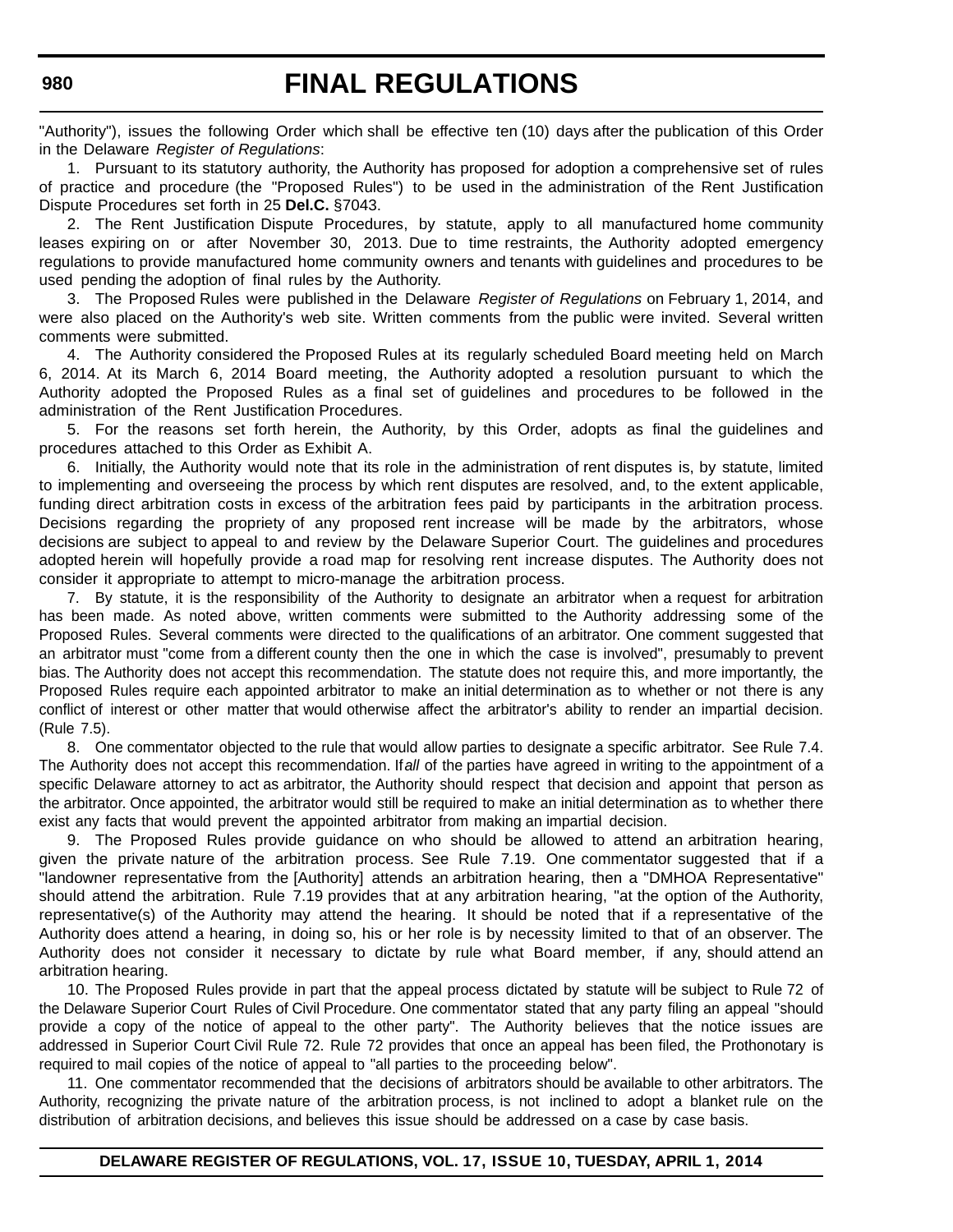12. Several comments were related to the issue of Home Owner Association representation of tenants. For example, under what circumstances does a Home Owner Association of a manufactured home community represent tenants who are not members of the Association? How are members of the Association who do not want the Association to represent his or her interest treated? The Authority recognizes the importance of knowing, at the outset of any arbitration hearing, who is a "party" to the arbitration process, and who will be representing each party. The Authority believes that this decision is better left with the arbitrator, who will be better equipped to address this issue on a case by case basis. The Authority would note that a community owner is required to give written notice to "each affected homeowner" of any increase in lot rent. Upon receipt of this notice, any "affected homeowner" can decide what steps, if any, he or she wants to take in response to the proposed increase in rent.

13. One commentator raised the issue of how non-members of a Home Owners Association are to be notified of any meeting. The intent of the rent dispute process is for all affected homeowners to have an opportunity to meet and confer with a community owner in an effort to resolve rent increase disputes. The Proposed Rules contemplate that the initial meeting will be at the time, date, and place set forth in the community owner's initial notice, "unless the Authority determines, based on input from the parties, that said time, date or place should be changed ..." Rule 5.0. Accordingly, all affected homeowners, whether or not a member of a Home Owners Association will receive the initial notice of the time, date, and place of the meeting. It is only when that time, date, or place (based on "input from the parties") is changed, will there be a need to send out an additional notice. The Authority, and perhaps the community owner, may or may not know whether or not all affected homeowners are members of a Home Owners Association. The Authority will revise Rule 5.0 by deleting the last two sentences of Rule 5.0 and substituting in lieu thereof the following: "Notice of the time, date and place of the meeting shall be provided to the parties by the community owner". The community owner is in a better position to notify the "affected homeowners" and any Home Owners Association of any change in the meeting time, date or place. The Authority does not consider this change to be substantive in nature and is consistent with the intent of the rent dispute process. Accordingly, no re-proposing of this change will be required.

14. Written comments were submitted by the following: (a) February 21, 2014 comments of Robert W. Tunnell, III, President of the First State Manufactured Housing Association; (b) February 14, 2014 and February 17, 2004 comments of Robert Geisweidt; (c) January 14, 2014 comments of Patricia Rice; (d) January 30, 2014 comments of Brian Posey; and (e) February 27, 2014 comments of Mary K. Eggers, Bill Kovatch, Jill Fuchs, and Dohn Harshbarger. The Authority has considered and reviewed each of the above comments in making its final decision in this matter. In closing, the Authority would note its limited role in the rent justification process. The procedures adopted herein will hopefully provide some guidance to the participants so that the process will work efficiently. As the Authority gains more experience from real cases, the Authority will endeavor to improve upon the procedures and guidelines set forth herein.

NOW THEREFORE, for the reasons set forth above, IT IS ORDERED:

1. That the "Delaware Manufactured Home Relocation Trust Fund Rent Increase Dispute Resolution Procedures" attached hereto as Exhibit A are adopted as final regulations pursuant to 25 **Del.C.** §7011, et. seq. The Proposed Procedures adopted herein shall become effective ten (10) days after their publication in the Delaware *Register of Regulations*.

2. That pursuant to 29 **Del.C.** §1134, the Authority shall transmit a copy of this Order and the Procedures to the Delaware Registrar of Regulations for publication in the next issue of the Delaware *Register of Regulations*.

3. That a copy of this Order and the Procedures shall be mailed to each entity or persons that previously filed written comments to the Proposed Procedures and to each person who has made a timely request for advance notice of the Authority's regulation making proceedings.

4. That the Authority reserves the right to hereafter alter, amend, or waive the Procedures adopted herein to the extent that the same may be allowed by law.

5. That the Authority reserves the jurisdiction and power to enter such further orders in this matter as may be deemed necessary or proper.

BY ORDER OF THE AUTHORITY: Mitch Crane, Chairperson, March 6, 2014 Andy Strine, Board Member George Meldrum, Board Member William Dunn, Board Member John Morris, Board Member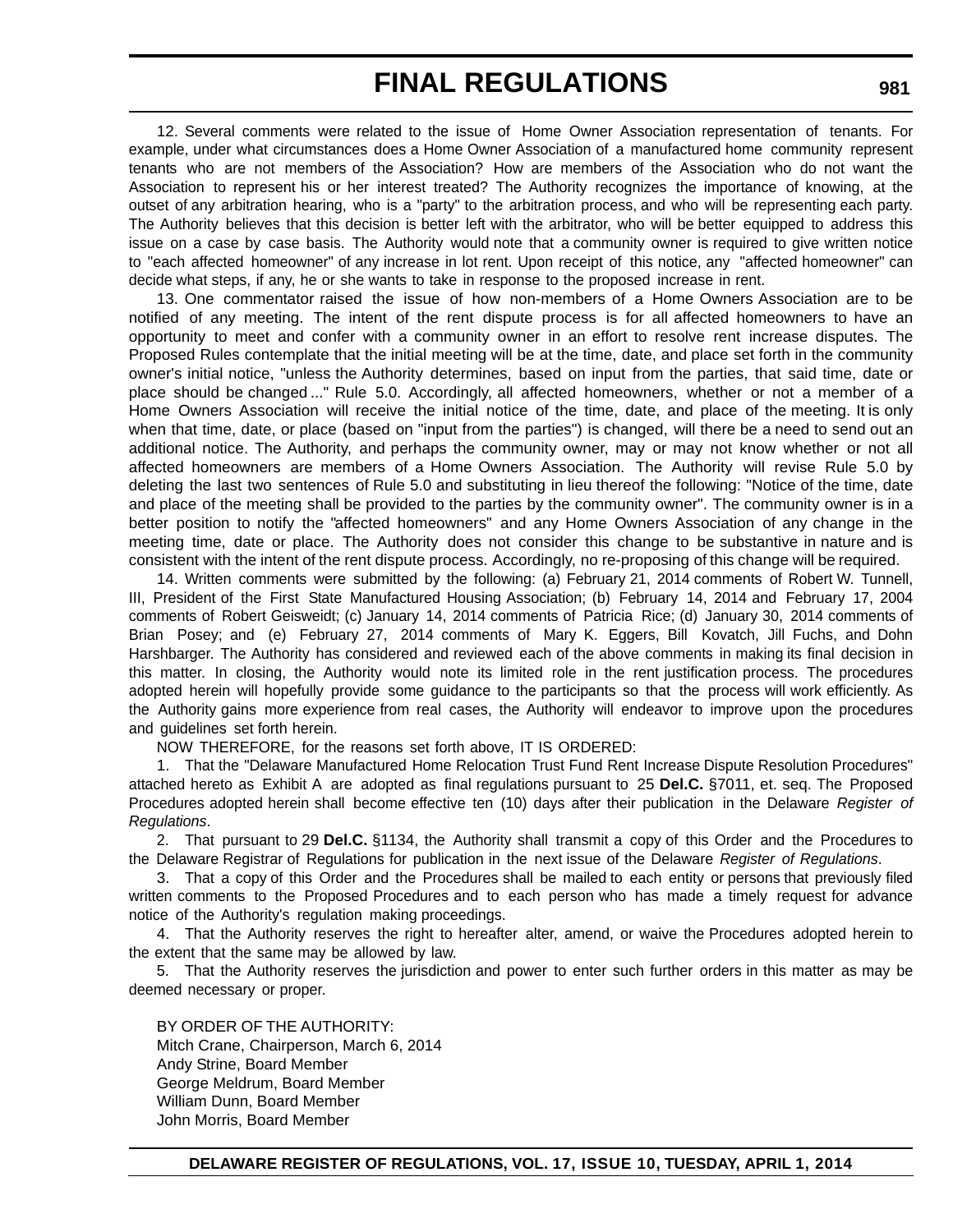#### **202 Rent Increase Dispute Resolution Procedures** (Authorization: Section 7011)

#### *(Break in Continuity of Sections)*

#### <span id="page-47-0"></span>**5.0 Scheduling of Meetings When Proposed Rent Increase Exceeds CPI-U**

When a proposed rent increase exceeds the CPI-U, the Authority shall schedule a meeting between the parties at the time, date, and place set forth in the community owner's initial notice, unless the Authority determines, based on input from the parties, that said time, date, or place should be changed, in which case the Authority, in its sole discretion, shall schedule the meeting at a time and place to be held no later than thirty (30) days after the mailing of the notice of the rent increase. Unless otherwise agreed to by all of the parties, the meeting shall take place in the county in which the manufactured home community is located. Notice of the time, date and place of the meeting shall be provided to the **[community owner and the HOA. If no HOA exists, notice of the time, date, and place of the meeting shall be provided to the affected leaseholders, or their designated representative, parties]** by the community owner.

**\*Please note that no additional changes were made to the regulation as originally proposed and published in the February 2014 issue of the** *Register* **at page 804 (17 DE Reg. 804). Therefore, the final regulation is not being republished here in its entirety. A copy of the final regulation is available at: [202 Rent Increase Dispute Resolution Procedures](http://regulations.delaware.gov/register/april2014/final/17 DE Reg 979 04-01-14.htm)**

### **[DELAWARE STATE FIRE PREVENTION COMMISSION](http://statefirecommission.delaware.gov/)**

Statutory Authority: 16 Delaware Code, Section 6604(1) (16 **Del.C.** §6604(1)) 1 **DE Admin. Code** 710

#### **ORDER**

#### **[710 Ambulance Service Regulations](#page-3-0)**

#### **I. Summary of the Evidence and Information Submitted**

The Delaware State Fire Prevention Commission ("Commission") has adopted a regulation amending the current 710 Ambulance Service Regulations in Title 1 of the Administrative Code by striking the words marked by strike through and adding the words underlined in the revised 710 Ambulance Service Regulations as it appears below. The Commission held a public hearing at which members of the public were permitted to present comments on the proposed regulation on December 17, 2013 at 7:00 p.m. in the Delaware State Fire Prevention Chamber at the Delaware Fire Service Center, 1463 Chestnut Grove Road, Dover, DE 19904. No written comments were submitted by members of the public in the 15 days following the public hearing.

#### **II. Findings of Facts**

The Commission finds that it is appropriate to revise the current 710 Ambulance Service Regulations in Title 1 of the Administrative Code by striking the words marked by strike through and adding the words underlined in the revised 710 Ambulance Service Regulations as it appears below.

#### **III. Decision to Amend the Regulation**

For the foregoing reasons, the Commission concludes that it is appropriate to amend Title 1 of the Administrative Code by striking the words marked by strike through and adding the words underlined in the revised 710 Ambulance Service Regulations as it appears below.

**DELAWARE REGISTER OF REGULATIONS, VOL. 17, ISSUE 10, TUESDAY, APRIL 1, 2014**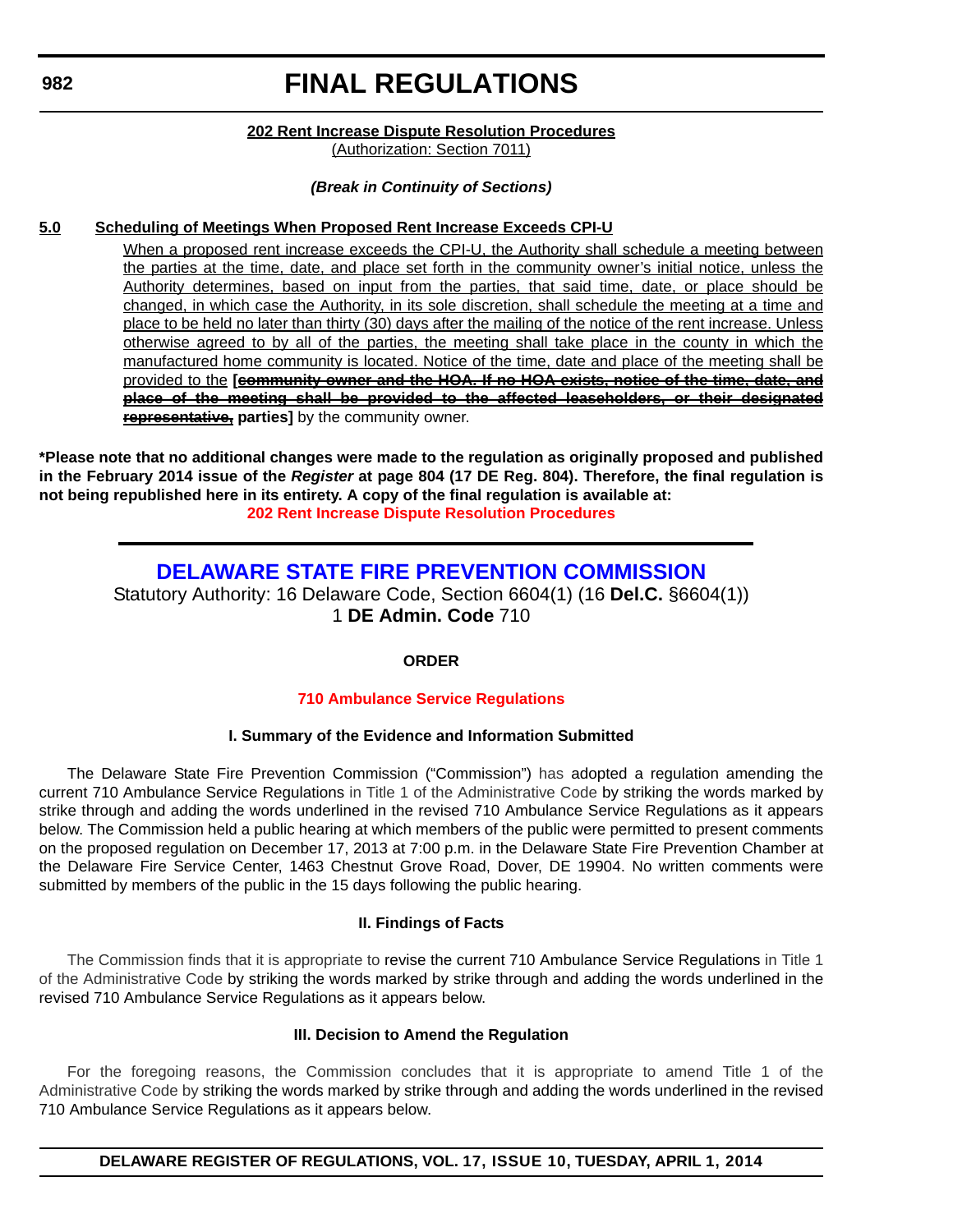#### **IV. Text and Citation**

<span id="page-48-0"></span>The text of existing 710 Ambulance Service Regulation in Title 1 of the Administrative Code is amended by striking the words marked by strike through and adding the words underlined in the revised 710 Ambulance Service Regulations as it appears below. Said regulation shall be cited as 1 **DE Admin. Code** 710 Ambulance Service Regulations.

#### **V. Effective Date of Order**

The effective date of this Order shall be ten (10) days from the date this Order is published in the *Delaware Register of Regulations.*

#### **IT IS SO ORDERED**.

Delaware State Fire Prevention Commission

Approved as of January 21, 2014.

#### **710 Ambulance Service Regulations**

*(Break in Continuity of Sections)*

#### **3.0 Definitions**

For the purpose of this Regulation the following definitions are used:

#### *(Break in Continuity Within Section)*

"**National Registry Of Emergency Medical Technicians" or "(NREMT)"** - means the nationally recognized organization for the testing and registering of persons who have completed **[United States Department of Transportation curriculum the most current National Highway Traffic Safety Administration's (NHTSA) National EMS Education Standards]**, paramedic, EMT and EMR courses.

"**National Registered Emergency Medical Technician" – Basie or "(NREMT-B)"** - means a person who completed the United States Department of Transporation most current National Highway Traffic Safety Administration's (NHTSA) National EMS Education Standards curriculum and passed the NREMT examination.

**\*Please note that no additional changes were made to the regulation as originally proposed and published in the November 2013 issue of the** *Register* **at page 469 (17 DE Reg. 469). Therefore, the final regulation is not being republished here in its entirety. A copy of the final regulation is available at: [710 Ambulance Service Regulations](http://regulations.delaware.gov/register/april2014/final/17 DE Reg 982 04-01-14.htm)**

### **[DEPARTMENT OF HEALTH AND SOCIAL SERVICES](http://www.dhss.delaware.gov/dhss/dph/index.html)**

**DIVISION OF PUBLIC HEALTH** Statutory Authority: 16 Delaware Code, §7405 (16 **Del.C.** § 7405)

#### **ORDER**

**Delaware Radiation Control Regulations: 4465 Part A General Provisions [4465 Part B Registration of Radiation Source Facilities and Services](#page-3-0) 4466 Radiation Technologists/Technicians (Certification)**

**NATURE OF THE PROCEEDINGS:**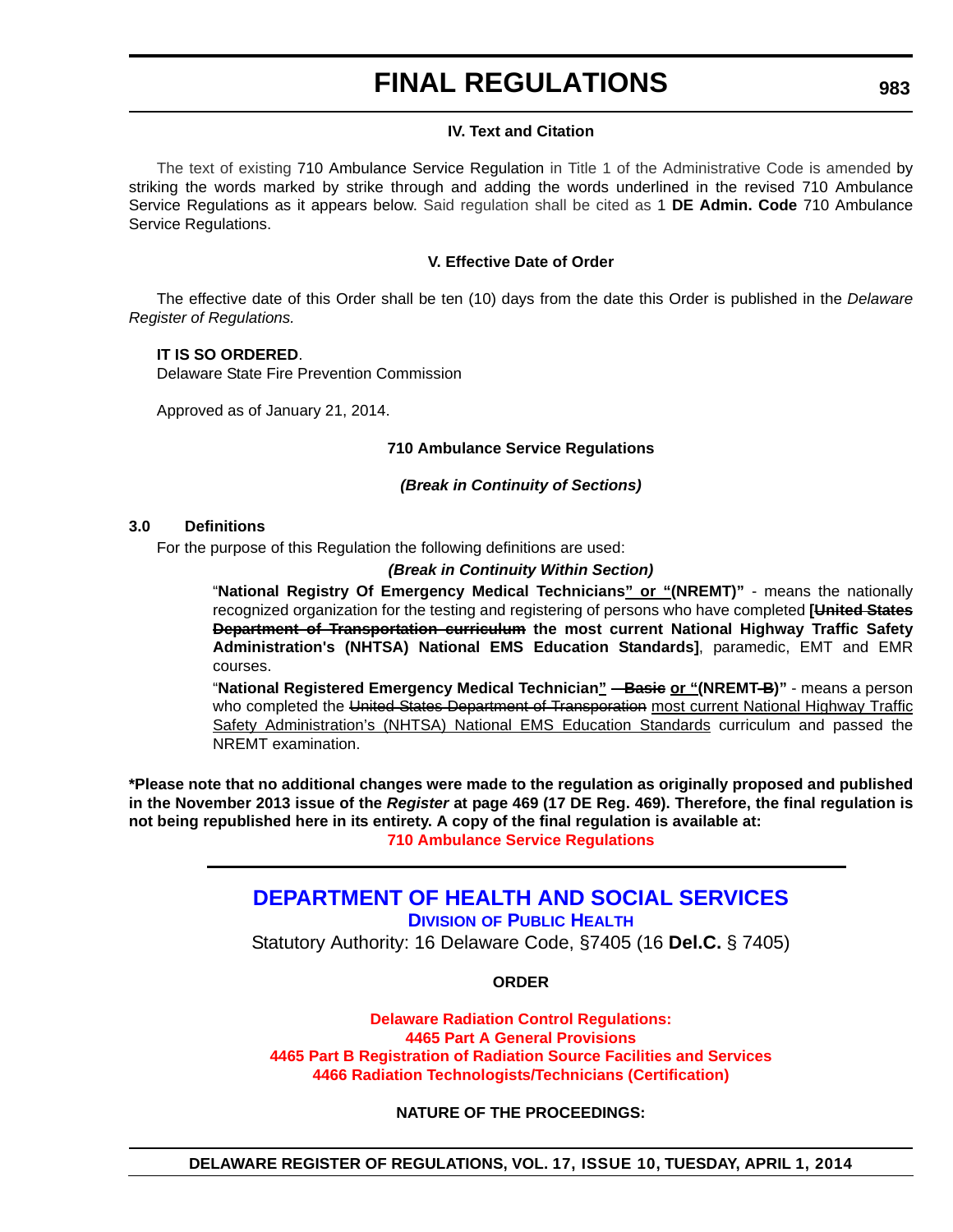Delaware Health and Social Services ("DHSS") initiated proceedings to amend the State of Delaware Regulations Governing Radiation Control. The DHSS proceedings to amend regulations were initiated pursuant to 29 **Del.C.** §101 and authority as prescribed by 16 **Del.C.** §7405. The regulations amended are shown in the table below.

| <b>DE Admin</b><br>Code No. | Current<br><b>Delaware</b><br><b>Citation</b> | Title                                                           |
|-----------------------------|-----------------------------------------------|-----------------------------------------------------------------|
| 4465                        | Part A                                        | <b>General Provisions</b>                                       |
| 4465                        | Part B                                        | Registration of Radiation Source Facilities & Service Providers |
| 4466                        |                                               | Radiation Technologists/Technicians (Certification)             |

On February 1, 2014 (Volume 17, Issue 8), DHSS published in the Delaware *Register of Regulations* its notice of proposed regulations, pursuant to 29 **Del.C.** §10115. It requested that written materials and suggestions from the public concerning the proposed regulations be delivered to DHSS by March 7, 2014, or be presented at a public hearing on February 24, 2014, after which time the DHSS would review information, factual evidence and public comment to the said proposed regulations.

No written comments were received during the public comment period. Therefore, no evaluation or summarization of comments is presented in the accompanying "Summary of Evidence."

#### **SUMMARY OF EVIDENCE**

In accordance with Delaware Law, public notices regarding proposed Department of Health and Social Services (DHSS) Regulations Governing Radiation Control were published in the *Delaware State News*, the *News Journal* and the Delaware *Register of Regulations*.

The public comment period was open from February 1, 2014 through March 7, 2014. No comments were received on the proposed regulations during the public comment period and no changes have been made to the proposed regulations.

The regulation has been reviewed by the Delaware Attorney General's office and approved by the Cabinet Secretary of DHSS.

#### **FINDINGS OF FACT:**

There were no public comments received. The Department finds that the proposed regulations, as set forth in the attached copy should be adopted in the best interest of the general public of the State of Delaware.

THEREFORE, IT IS ORDERED, that the proposed State of Delaware Regulations Governing Radiation Control are adopted and shall become effective May 11, 2014, after publication of the final regulation in the Delaware *Register of Regulations*.

Rita M. Landgraf, Secretary

**\*Please Note: Due to the size of the final regulation, it is not being published here. A copy of the regulation is available at:**

**[Delaware Radiation Control Regulations](http://regulations.delaware.gov/register/april2014/final/17 DE Reg 983 04-01-14.htm)**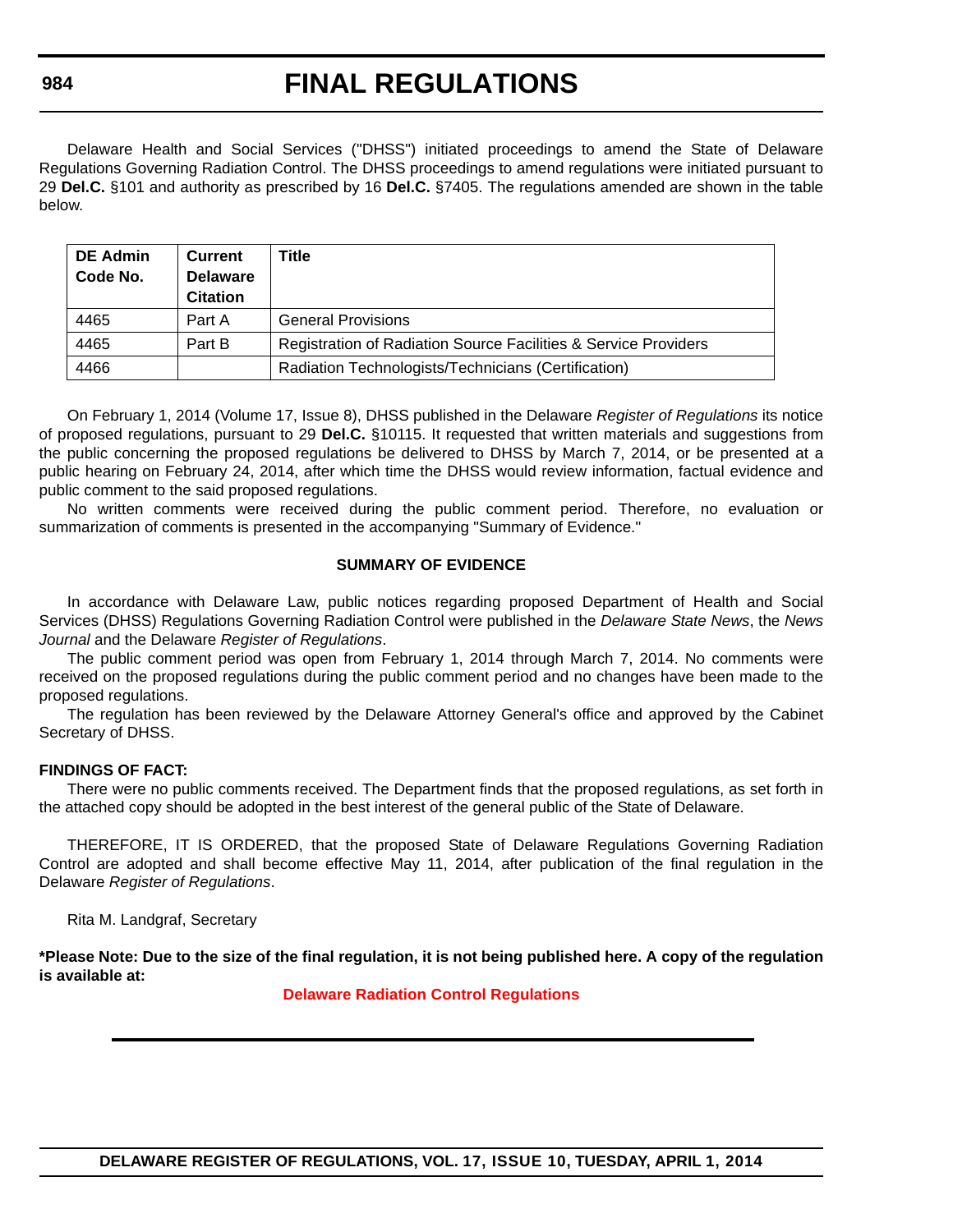### <span id="page-50-0"></span>**[DEPARTMENT OF NATURAL RESOURCES AND ENVIRONMENTAL](http://www.dnrec.delaware.gov/Admin/Pages/ots.aspx)  CONTROL**

**OFFICE OF THE SECRETARY** Statutory Authority: 7 Delaware Code, Chapter 79; (7 **Del.C.**, Ch. 79) 7 **DE Admin. Code** 103

**Secretary's Order No.: 2014-OTS-0003**

#### **[103 Chronic Violator Regulation](#page-4-0)**

#### **Date of Issuance: February 25, 2014 Effective Date of the Amendment: April 1, 2014**

Under the authority vested in the Secretary of the Department of Natural Resources and Environmental Control ("Department" or "DNREC") the following findings, reasons and conclusions are entered as an Order of the Secretary in the above-referenced rulemaking proceeding.

#### **Background and Procedural History**

This Order considers proposed regulatory action to repeal 7 **DE Admin. Code** 103, also known as Delaware's *Chronic Violator Regulation*. In 2012, the *Chronic Violator Regulation* was rendered moot by the passage of legislation (Senate Bill 92) which amended existing state law and eliminated the Department's role as proposing and determining whether a party is a "chronic violator". Under the amended law, DNREC proposes the designation to the Environmental Appeals Board. The most recent changes in the law spell out the process, and thus alleviate the need for the existing regulation. This proposed action is based on a recommendation by the Department of Justice to repeal the regulation in its entirety.

The Department's Office of the Secretary commenced the regulatory development process with Start Action Notice 2013-34. The Department published its initial proposed regulation repeal action in the January 1, 2014 *Delaware Register of Regulations*, and held a public hearing on February 3, 2014. It should be noted that no members of the public attended said hearing.

These proposed regulatory actions were thoroughly vetted by the Department at the aforementioned public hearing on February 3, 2014. Pursuant to Delaware law, the record remained open for fifteen (15) additional days subsequent to the date of the public hearing, for the purpose of receiving additional public comment. No public comment was received by the Department from the public at any time during the course of this proposed promulgation. It should also be noted that all proper notification and noticing requirements concerning this proposed promulgation were met by the Department. Proper notice of the hearing was provided as required by law.

The Department's presiding hearing officer, Lisa A. Vest, prepared a Hearing Officer's Report dated February 21, 2014 (Report). The Report recommends certain findings and the adoption of the proposed regulatory actions as attached to the Report as Appendix A.

#### **Findings and Discussion**

I find that the proposed regulatory actions are well-supported by the record developed by the Department, and I adopt the Report to the extent it is consistent with this Order. The Department's experts developed the record and drafted the proposed regulatory actions. As previously noted, no public comment was received by the Department from the public at any time during the course of this proposed promulgation.

I find that the Department's experts in the Office of the Secretary fully developed the record to support adoption of these regulatory actions. The adoption of this Order will enable Delaware to streamline its existing regulations by repeal of this now moot regulation, which no longer serves its intended purpose, and to accurately reflect Delaware's most recent changes in state law regarding this process.

In conclusion, the following findings and conclusions are entered:

1.) The Department has jurisdiction under its statutory authority to issue an Order adopting these proposed regulatory actions as final;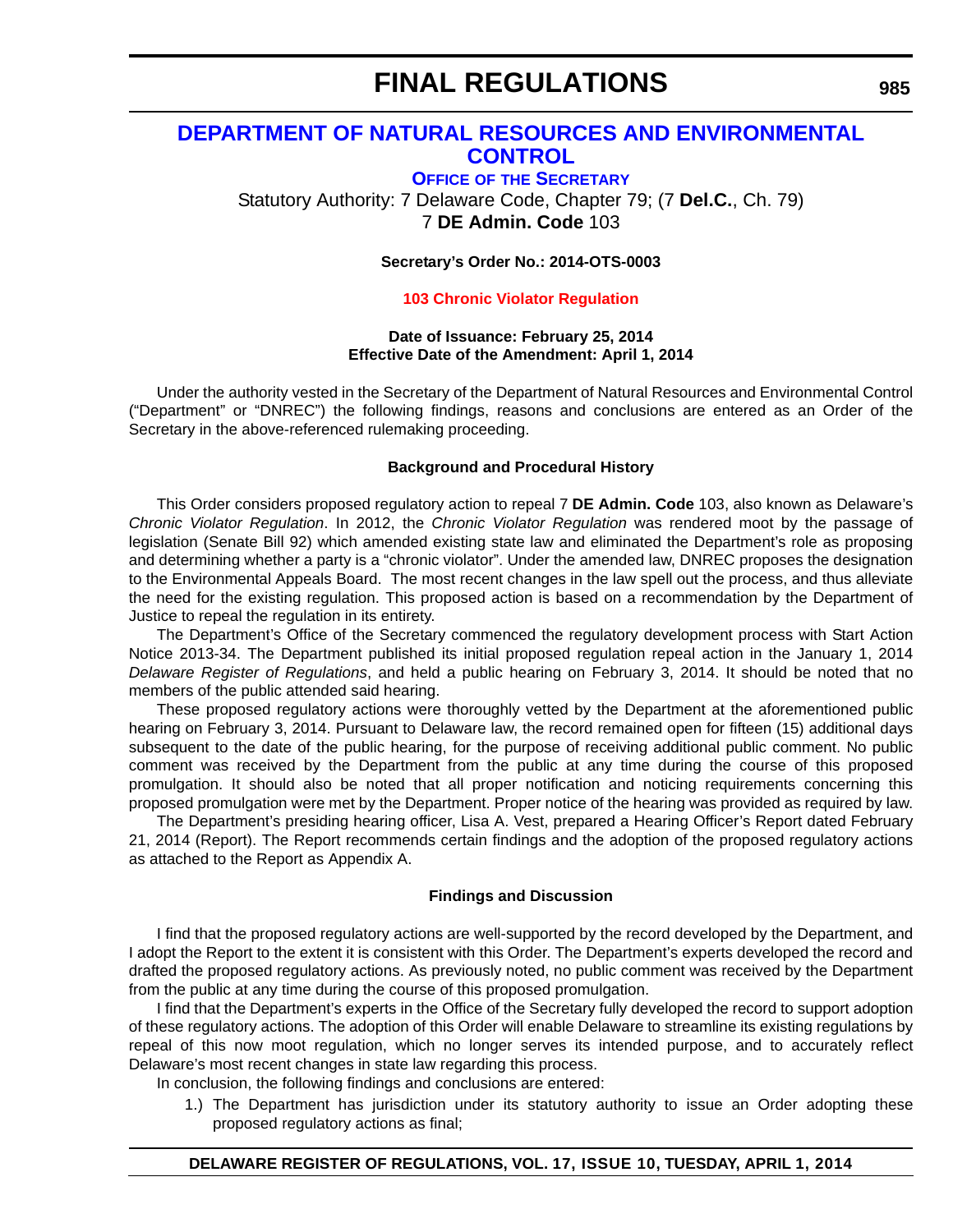- 2.) The Department provided adequate public notice of the proposed regulatory actions, and provided the public with an adequate opportunity to comment on the initial proposed actions, including at the public hearing held on February 3, 2014;
- 3.) The Department held a public hearing on February 3, 2014 in order to consider public comment before making any final decision;
- 4.) The Department's Hearing Officer's Report, including its recommended record and the recommended regulatory actions as set forth in Appendix A, are adopted to provide additional reasons and findings for this Order;
- 5.) The adoption of this Order will enable Delaware to streamline its existing regulations by repeal of this now moot obsolete regulation, which no longer serves its intended purpose;
- 6.) The recommended regulatory actions should be adopted as final regulatory actions because Delaware will be able to (1) update its existing regulations by removing that which no longer serves its intended purpose; (2) accurately reflect Delaware's most recent changes in state law regarding this process; and, lastly, because (3) the regulation actions are well supported by documents in the record; and
- 7.) The Department shall submit this Order approving the final regulation to the *Delaware Register of Regulations* for publication in its next available issue, and provide such other notice as the law and regulation require and the Department determines is appropriate.

Collin P. O'Mara, Secretary

**\*Please note that no changes were made to the regulation as originally proposed and published in the January 2014 issue of the** *Register* **at page 693 (17 DE Reg. 693). Therefore, the final regulation is not being republished. A copy of the final regulation is available at:**

### **[103 Chronic Violator Regulation](http://regulations.delaware.gov/register/april2014/final/17 DE Reg 985 04-01-14.htm)**

### **DIVISION OF WASTE [AND HAZARDOUS SUBSTANCES](http://www.dnrec.delaware.gov/dwhs/Pages/default.aspx)**

Statutory Authority: 7 Delaware Code, Chapters 60 and 63; (7 **Del.C.**, Ch. 60 and 63) 7 **DE Admin. Code** 1302

### **Secretary's Order No.: 2014-WH-0004**

### **[1302 Regulations Governing Hazardous Waste](#page-4-0)**

#### **Date of Issuance: March 14, 2014 Effective Date of the Amendment: April 21, 2014**

#### **I. Background:**

A public hearing was held on Monday, January 27, 2014, at 6:00 p.m. at the DNREC Richardson & Robbins Building Auditorium to receive comment on proposed amendments to the Delaware *Regulations Governing Hazardous Waste* (hereinafter referred to as "RGHW"). The State of Delaware is authorized by the U.S. Environmental Protection Agency (hereinafter referred to as "EPA") to administer federal authority as part of its State hazardous waste management program. In order for Delaware to maintain its program delegation and authority, EPA requires Delaware to maintain a program that is equivalent and no less stringent than the federal program.

In order to improve flexibility and service to the regulated community, the Department's Solid and Hazardous Waste Management Section ("SHWMS") proposes to add compliance self-certification provisions to Delaware's RGHW. Specifically, Delaware proposes to modify Section 262.43 to require any generator of hazardous waste who receives a Self-Certification Checklist from the Department to complete and return the checklist to the Department. This amendment will enable the SHWMS to offer customized compliance assistance and verification to identified business sectors, providing these selected hazardous waste generators regulatory guidance that is specific to their business needs.

#### <span id="page-51-0"></span>**986**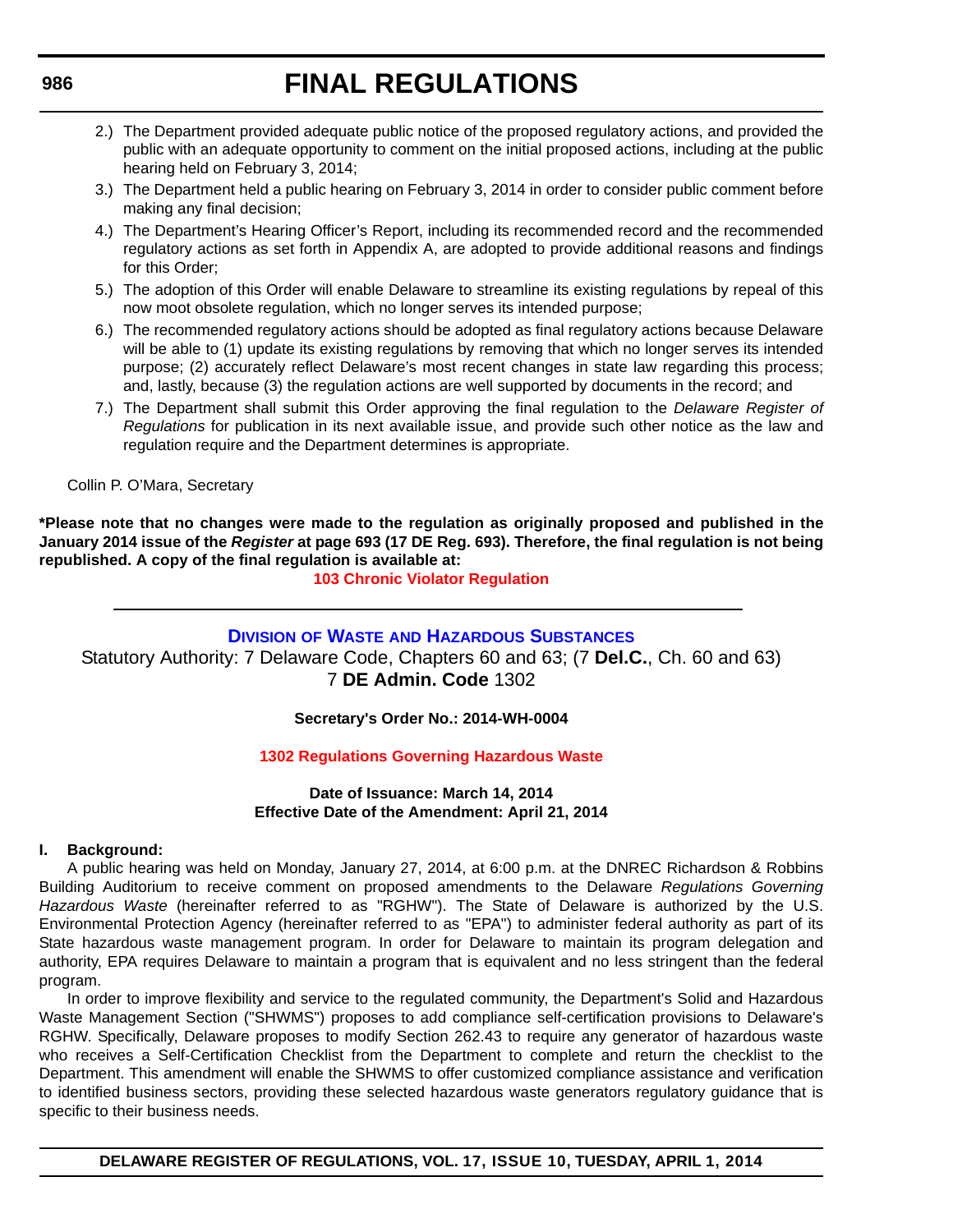To fully vet the Department's proposed amendments to the aforementioned RGHW to the regulated community throughout Delaware, the aforementioned proposed amendments were published in the State of Delaware *Register of Regulations* on January 1, 2014. Additionally, notices of the Department's proposed amendments and upcoming public hearing were published in both the *Delaware State News* and the *News Journal* on December 18, 2013, which encouraged the public to review the proposed amendments on the Department's web page, and to attend DNREC's upcoming public hearing. Accordingly, the Department then held a public hearing on Monday, January 27, 2014, at which time there were no members of the public in attendance, nor were any comments received from the public or the regulated community regarding these proposed amendments. Pursuant to Delaware law, the record was held open for an additional fifteen (15) days immediately following the date of the public hearing, in order to give the public further opportunity to provide comment to DNREC concerning this proposed promulgation. At the time the record formally closed on February 11, 2014, no public comments had been received by the Department concerning this matter. Proper notice of the hearing was provided as required by law.

Subsequent to the public hearing held on January 27, 2014, the Department's presiding Hearing Officer, Lisa A. Vest, prepared her report and recommendation in the form of a Hearing Officer's Memorandum to the Secretary dated March 4, 2014, and that Report in its entirety is expressly incorporated herein by reference.

#### **II. Findings:**

The Department has provided sound reasoning with regard to the proposed amendments to Delaware's *Regulations Governing Hazardous Waste*, as reflected in the Hearing Officer's Memorandum of March 4, 2014, which is attached hereto and expressly incorporated into this Order in its entirety. Moreover, the following findings and conclusions are entered at this time:

1. The Department has jurisdiction under its statutory authority, 7 **Del.C.** Chapters 60 and 63, to make a determination in this proceeding;

2. The Department provided adequate public notice of the proceeding and the public hearing in a manner required by the law and regulations;

3. The Department held a public hearing in a manner required by the law and regulations;

4. The Department has reviewed this proposed amendment in the light of the Regulatory Flexibility Act, and believes the same to be lawful, feasible and desirable, and that the recommendations as proposed should be applicable to all Delaware citizens equally;

5. Promulgation of these proposed amendments would improve flexibility and service to the regulated community with the addition of the compliance self-certification provisions to Delaware's existing RGHW. Furthermore, the proposed amendments will offer customized compliance assistance and verification to identified business sectors, providing these selected hazardous waste generators regulatory guidance that is specific to their business needs;

6. The Department has an adequate record for its decision, and no further public hearing is appropriate or necessary;

7. The Department's proposed regulation, as published in the January 1, 2014 Delaware *Register of Regulations* and set forth within Attachment "A" of the Hearing Officer's Memorandum and attached hereto, is adequately supported, not arbitrary or capricious, and is consistent with the applicable laws and regulations. Consequently, it should be approved as a final regulation, which shall go into effect twenty days after its publication in the next available issue of the Delaware *Register of Regulations*;

8. The Department shall submit the proposed regulation as a final regulation to the Delaware *Register of Regulations* for publication in its next available issue, and shall provide written notice to the persons affected by the Order.

#### **III. Order:**

Based on the record developed, as reviewed in the Hearing Officer's Memorandum dated March 4, 2014 and expressly incorporated herein, it is hereby ordered that the proposed amendments to the State of Delaware's *Regulations Governing Hazardous Waste* be promulgated in final form in the customary manner and established rule-making procedure required by law.

#### **IV. Reasons:**

The promulgation of the amendments to the State of Delaware's *Regulations Governing Hazardous Waste* will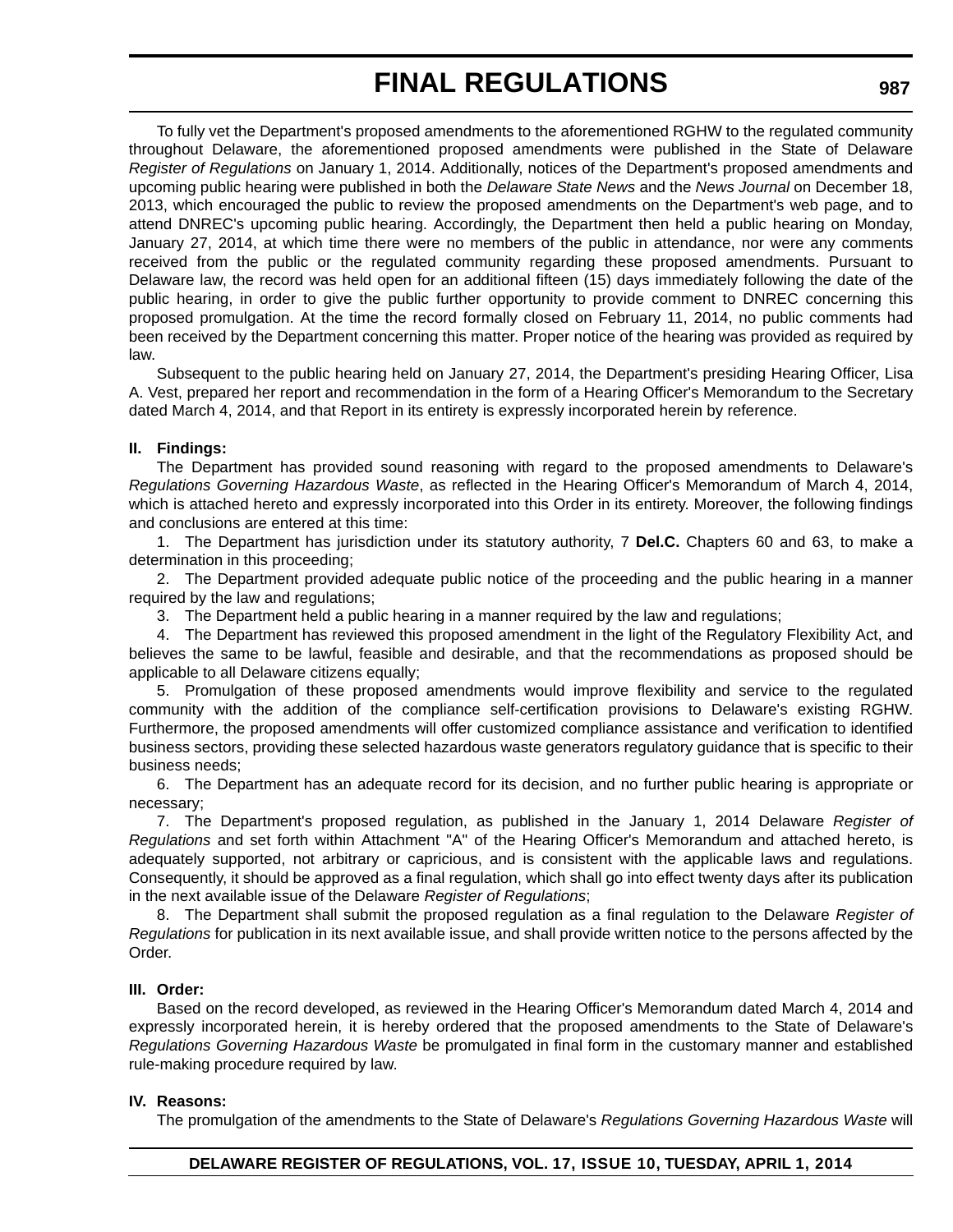#### **988**

# **FINAL REGULATIONS**

improve flexibility and service to the regulated community with the addition of the compliance self-certification provisions to Delaware's existing RGHW. Furthermore, the proposed amendments will offer customized compliance assistance and verification to identified business sectors, providing these selected hazardous waste generators regulatory guidance that is specific to their business needs.

It should be noted that the estimated cost to fill out the Checklist is minimal. If a business generates hazardous waste, then there must already be an employee who is responsible for managing that hazardous waste. This same individual would ideally be the person responsible for filling out the Self-Certification Checklist. Because the Department will provide any assistance necessary in filling out the form, there is no need for a business to hire an outside consultant to comply with this new regulation. It should also be noted that businesses would not be required to take any other measures or investments to comply with this new regulation.

In developing this regulation, the Department has balanced the absolute environmental need for the State of Delaware to promulgate regulations concerning this matter with the important interests and public concerns surrounding the same, in furtherance of the policy and purposes of 7 **Del. C.** Chapters 60 and 63.

Collin P. O'Mara, Secretary

#### **1302 Regulations Governing Hazardous Waste**

| IL  |                                          |
|-----|------------------------------------------|
| lli | .<br>3elf<br>ovisionsu<br>оп<br>.411011. |

#### **AMENDMENT: Self-Certification Provisions**

Delaware is proposing to modify 262.43 to require any generator of hazardous waste who receives a Self-Certification Checklist from the Department to complete and return the checklist to the Department. This amendment will enable the Solid and Hazardous Waste Management Section SHWMS to offer customized compliance assistance and verification to identified business sectors, providing these selected hazardous waste generators regulatory guidance that is specific to their business needs.

#### **Section 262.43 Additional Reporting.**

(a) The Secretary, as he deems necessary under 7 **Del.C.** §6305(a)(10), may require generators to furnish additional reports concerning the quantities, management, and disposition of wastes identified or listed in Part 261. (b) Any generator of hazardous waste who receives a Self-Certification Checklist from the Department shall

complete and return the checklist within the time specified in the instructions provided by the Department.

(1) The Department shall provide generators a reasonable amount of time to complete and return a checklist. At a minimum, the generator shall have 14 days from the date of receipt to return the checklist. A checklist is deemed returned on the date it is received by the Department.

(2) The Self-Certification Checklist shall contain a certification in substantially the following form, which must be signed by an authorized representative of the generator:

> "I, the undersigned representative, certify that I have personally examined and am familiar with the information contained in this submittal. The information contained in this submittal is to the best of my knowledge, true, accurate, and complete in all respects. I am fully authorized to make this certification on behalf of this generator. I am aware that there are significant penalties including, but not limited to, possible fines and imprisonment for willfully submitting false, inaccurate, or incomplete information."

\* \* \* \* \*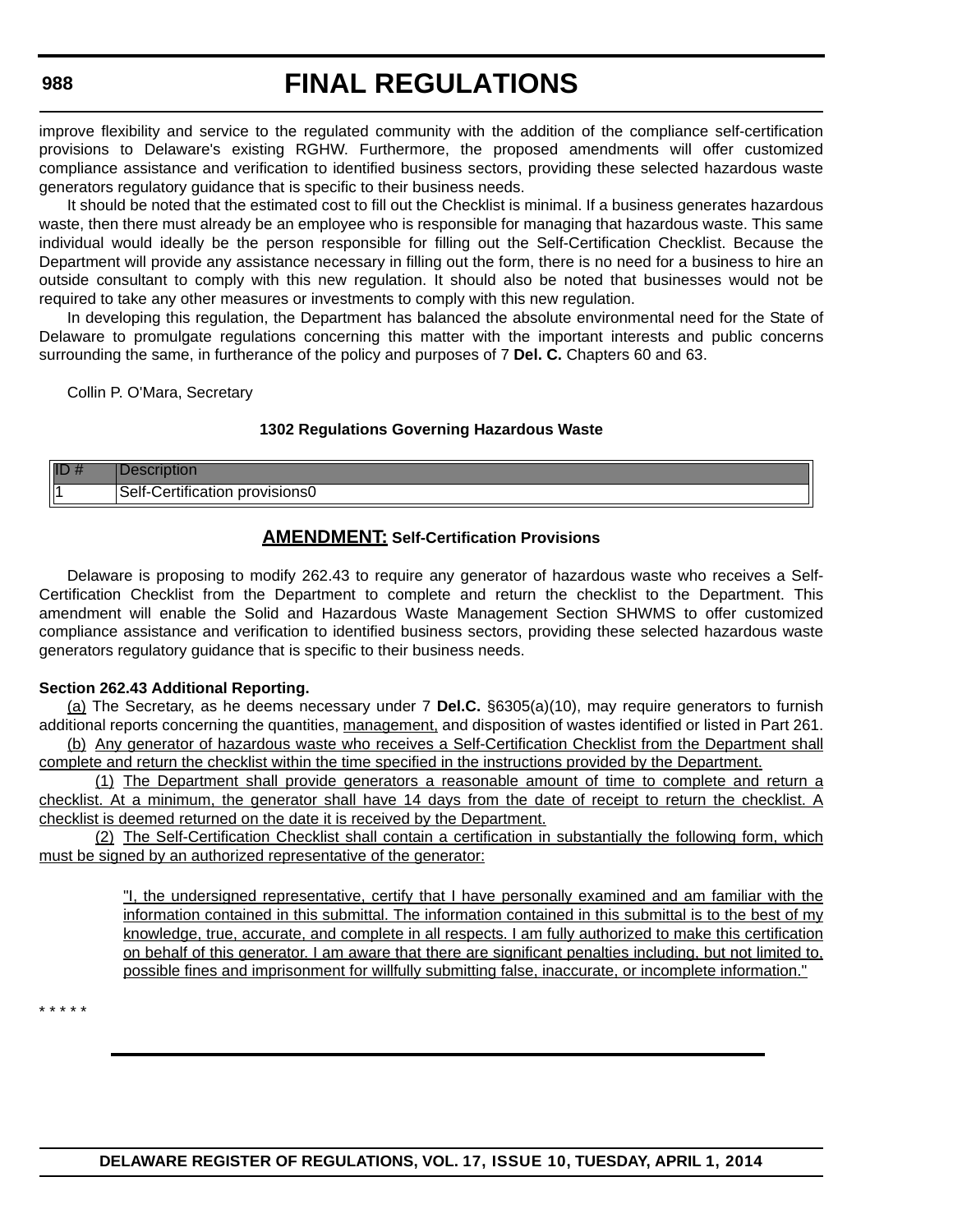# <span id="page-54-0"></span>**[DEPARTMENT OF SAFETY AND HOMELAND SECURITY](http://dshs.delaware.gov/)**

**OFFICE OF THE SECRETARY**

Statutory Authority: 11 Delaware Code, Section 4120A (11 **Del.C.** §4120A)

#### **ORDER**

#### **[1100 Delaware Sex Offender Management Board](#page-4-0)**

#### **NATURE OF THE PROCEEDINGS**

The Delaware Department of Safety and Homeland Security's Sex Offender Management Board (SOMB) initiated proceedings to provide notice to the public of its intent to establish qualifications for those individuals who will be providing sex-offense specific treatment to convicted sex offenders. The Department's proceedings to establish regulations were initiated pursuant to 29 **Delaware Code** Section 10114 and its authority as prescribed by Title 11 of the **Delaware Code**, Chapter 41, Section 20A.

The Department published its notice of proposed regulation changes pursuant to 29 **Delaware Code** Section 10115 in the March 2013 Delaware *Register of Regulations*, requiring written materials and suggestions from the public concerning the proposed regulations to be produced by March 31, 2013 at which time the Department would receive information, factual evidence and public comment to the said proposed changes to the regulations.

#### **SUMMARY OF PROPOSAL**

The proposal described below establishes qualifications for those individuals who will be providing sex-offense specific treatment to convicted sex offenders.

#### **Statutory Authority**

• 1 **Delaware Code**, Section 4120A (11 **Del.C.** §4120A)

#### **Summary of Proposal**

The proposal described below establishes qualifications for those individuals who will be providing sex-offense specific treatment to convicted sex offenders.

#### **Background**

Effective July 5, 2007 the Delaware General Assembly passed legislation that created a Sex Offender Management Board. The Board is tasked with developing standards and guidelines for the evaluation, identification, classification, treatment, and continued monitoring of sex offenders at each stage of the criminal justice system. The paramount purpose and goal of the Sex Offender Management Board is to maximize community safety and to ensure that sex offenders are not within the community without comprehensive treatment, constant supervision, and behavioral monitoring.

#### **SUMMARY OF COMMENTS RECEIVED WITH AGENCY RESPONSE**

DSHS/SOMB received no public comments regarding the proposed regulation.

#### **FINDINGS OF FACT:**

The Department finds that the proposed changes as set forth in the March 2013 *Register of Regulations* should be adopted.

THEREFORE, IT IS ORDERED, that the proposed regulation to establish qualifications for those individuals, who will be providing sex-offense specific treatment to convicted sex offenders, is adopted and shall be effective April 11, 2014.

Lewis D. Schiliro, Secretary, Department of Safety and Homeland Security, March 3, 2014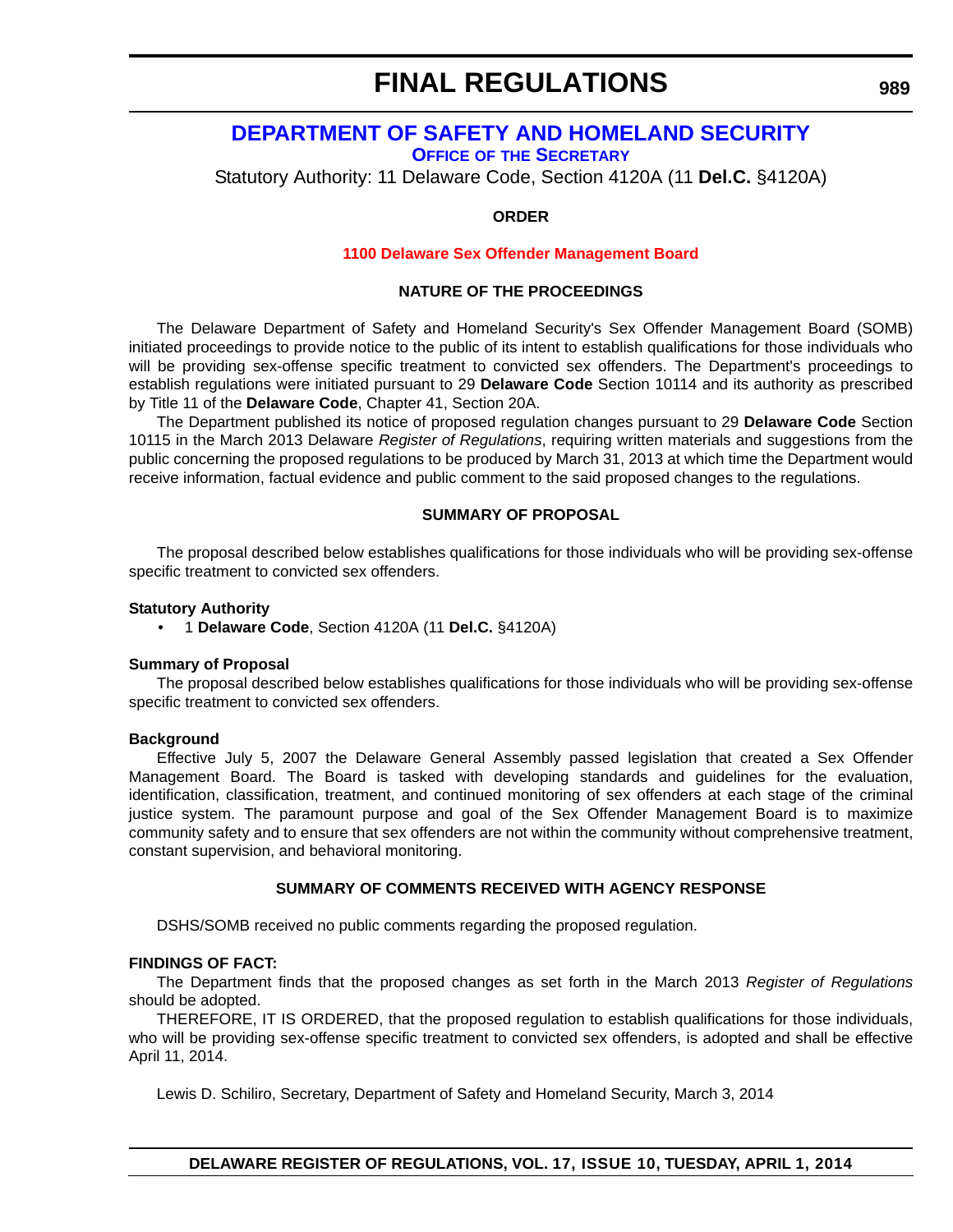<span id="page-55-0"></span>**990**

# **FINAL REGULATIONS**

**\*Please note that no changes were made to the regulation as originally proposed and published in the March 2013 issue of the** *Register* **at page 933 (16 DE Reg. 933). Therefore, the final regulation is not being republished. A copy of the final regulation is available at:**

**[1100 Delaware Sex Offender Management Board](http://regulations.delaware.gov/register/april2014/final/17 DE Reg 989 04-01-14.htm)**

### **[DEPARTMENT OF STATE](http://dpr.delaware.gov/)**

**DIVISION OF PROFESSIONAL REGULATION** Statutory Authority: 24 Delaware Code, Section 2506(a)(1) (24 **Del.C.** §2506(a)(1)) 24 **DE Admin. Code** 2500

#### **ORDER**

#### **[2500 Board of Pharmacy](#page-4-0)**

After due notice in the *Register of Regulations* and two Delaware newspapers, a public hearing was held on February 19, 2014 at a scheduled meeting of the Delaware Board of Pharmacy to receive comments regarding the Board's proposed revisions to its rules and regulations.

The Delaware Board of Pharmacy has proposed revisions to its rules and regulations. The rules pertaining to patient counseling are amended to provide that the pharmacist, or registered intern or pharmacy student, shall provide counseling to a new patient, an existing patient with a new prescription, or a patient with a prescription that has been modified. Rule 12.0, addressing health care facilities, has been revised to ensure appropriate oversight by a pharmacist where the pharmacist is providing contractual pharmaceutical services in a health care facility setting. Finally, Rule 17.0, listing the crimes substantially related to the practice of pharmacy, has been expanded to encompass certain sexual offenses and crimes against children.

A public hearing was held on February 19, 2014, with deliberations conducted on March 19, 2014. The proposed changes to the rules and regulations were published in the *Register of Regulations,* Volume 17, Issue 7, on January 1, 2014. Notice of the February 19, 2014 hearing was published in the *News Journal* (Exhibit 1) and the *Delaware State News.* Exhibit 2. Pursuant to 29 **Del.C.** §10118(a), the date to receive final written comments was March 6, 2014, 15 days following the public hearing. The Board deliberated on the proposed revisions at its regularly scheduled meeting on March 19, 2014.

#### **Summary of the Evidence and Information Submitted**

The following exhibits were made a part of the record:

Board Exhibit 1: *News Journal* Affidavit of Publication.

Board Exhibit 2: *Delaware State News* Affidavit of Publication.

The Board received no written or public comment.

#### **Findings of Fact and Conclusions**

The public was given notice and an opportunity to provide the Board with comments in writing and by testimony on the proposed amendments to the Board's rules and regulations.

Pursuant to 24 **Del.C.** §2506(a)(1), the Board has the statutory authority to promulgate rules and regulations. The proposed revisions will ensure that patients receive counseling when appropriate. Further, the amendments clarify the necessary oversight where the pharmacist is providing contractual pharmaceutical services in a health care setting. Finally, expansion of the substantially related crimes list will permit the Board to address circumstances where applicants have convictions for certain sexual offenses and crimes against children. The Board concludes that adoption of the rules and regulations as amended advances professional practice standards and is in the best interest of the public.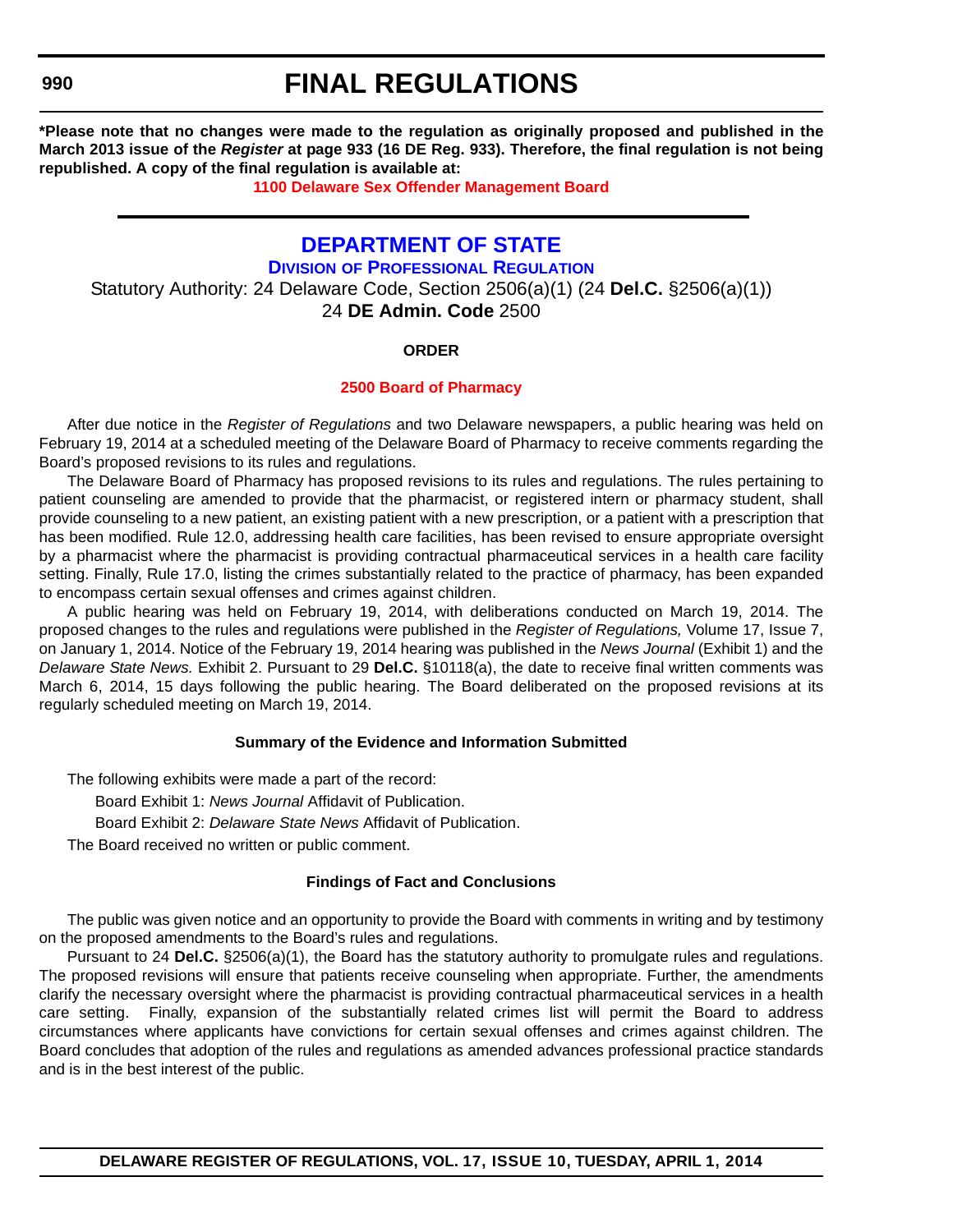#### **Decision and Effective Date**

<span id="page-56-0"></span>The Board hereby adopts the proposed amendments to the rules and regulations to be effective 10 days following final publication of this Order in the *Register of Regulations*.

#### **Text and Citation**

The text of the revised rules and regulations remains as published in the *Register of Regulations*, Volume 17, Issue 7 on January 1, 2014.

**IT IS SO ORDERED** this 19th day of March, 2014 by the Delaware Board of Pharmacy. Joli Martini, R.Ph., PharmD, Professional Member, President Tejal Patel, R.Ph., PharmD, Professional Member Kimberly Robbins, R.Ph., Professional Member, Vice Kenneth Sellers, Public Member President Susan Esposito, R.Ph., Professional Member Bonnie Wallner, R.Ph., Professional Member Jay Galloway, Public Member Sandra Zaragoza, R.Ph., Professional Member Matthew Maher, Public Member

**\*Please note that no changes were made to the regulation as originally proposed and published in the January 2014 issue of the** *Register* **at page 709 (17 DE Reg. 709). Therefore, the final regulation is not being republished. A copy of the final regulation is available at:**

**[2500 Board of Pharmacy](http://regulations.delaware.gov/register/april2014/final/17 DE Reg 990 04-01-14.htm)**

### **DIVISION [OF PROFESSIONAL REGULATION](http://dpr.delaware.gov/)**

Statutory Authority: 24 Delaware Code, Section 3606(a)(1) (24 **Del.C.** §3606(a)(1)) 24 **DE Admin. Code** 3600

**ORDER**

#### **[3600 Board of Geologists](#page-4-0)**

#### **NATURE AND STAGE OF THE PROCEEDINGS**

On November 1, 2013, the Delaware Board of Geologists published proposed changes to its regulations in the Delaware *Register of Regulations*, Volume 16, Issue 4. This notice further indicated that written comments would be accepted by the Board for thirty days, a public hearing would be held, and written comments would be accepted for fifteen days thereafter. After due notice in the *Register of Regulations* and two Delaware newspapers, a public hearing was held on December 13, 2013 at a regularly scheduled meeting of the Delaware Board of Geologists to receive verbal comments regarding the Board's proposed amendments to its regulations.

#### **SUMMARY OF THE EVIDENCE AND INFORMATION SUBMITTED**

At the time of the deliberations, the Board considered the following documents:

**Board Exhibit 1** -Affidavit of publication of the public hearing notice in the *News Journal*; and

**Board Exhibit 2** - Affidavit of publication of the public hearing notice in the *Delaware State News*.

There was no verbal testimony given at the public hearing on December 13, 2013. No written comments were received by the Board during the initial thirty day public comment period; nor were any written comments received after the public hearing during the fifteen day 29 **Del.C.** §10118(a) second public comment period.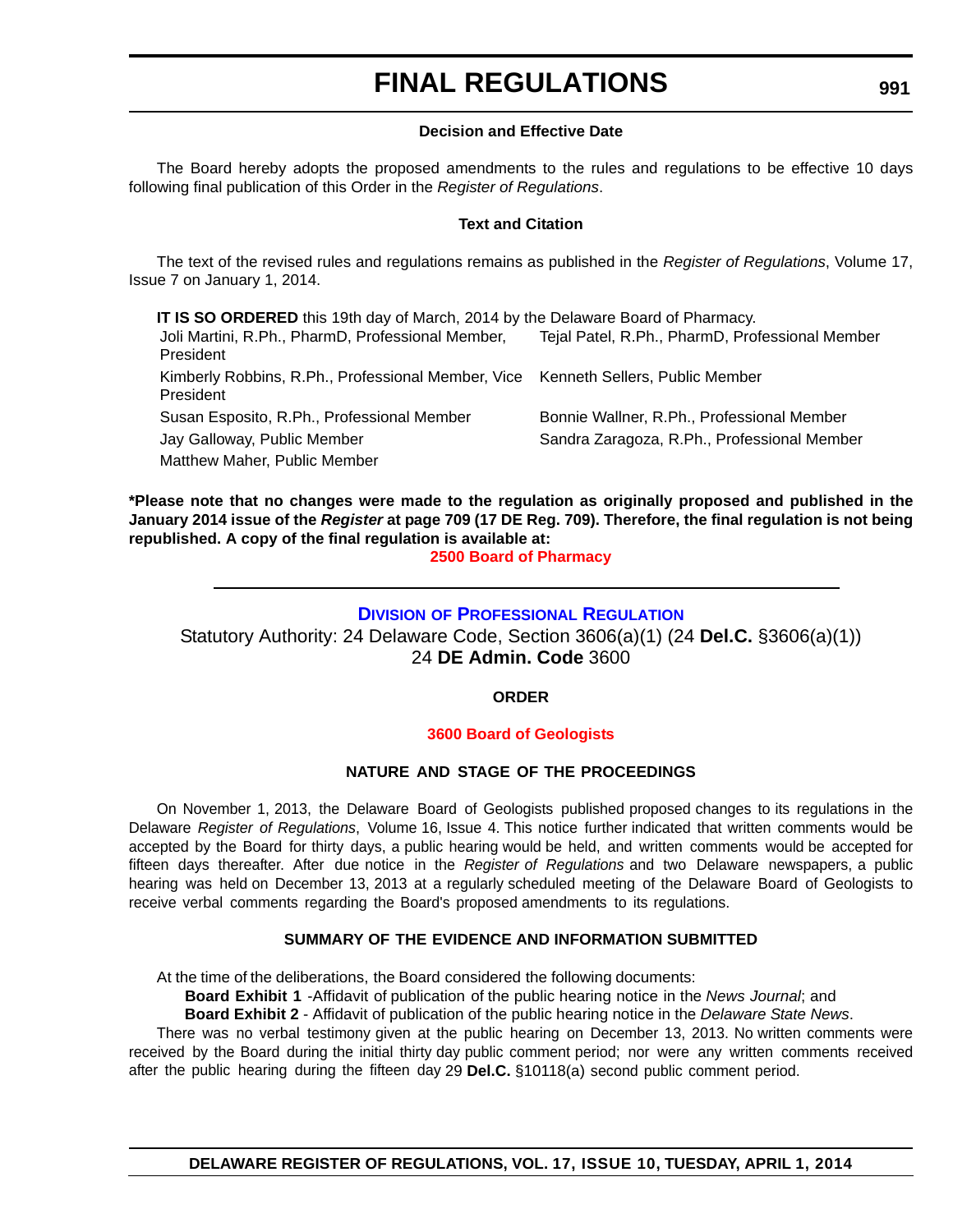#### **FINDINGS OF FACT AND CONCLUSIONS**

<span id="page-57-0"></span>1. The public was given notice and an opportunity to provide the Board with comments in writing and by testimony at the public hearing on the proposed amendments to the Board's regulations.

2. There were no public comments provided to the Board during the two written public comment periods, or the public hearing.

3. Pursuant to 24 **Del.C.** §3606(a)(1), the Board has statutory authority to promulgate rules and regulations clarifying specific statutory sections of its statute.

4. The proposed amendment to Rule 5 seeks to add rules regarding inactive status of a geology license and the requirements to reactivate a license from inactive status. Additionally, the rules amend the use of the term expiration to termination to create continuity within the geology regulations as well as within the Division of Professional Regulation.

5. Having received no public comments, the Board finds no reason to amend the regulations as proposed.

#### **DECISION AND EFFECTIVE DATE**

The Board hereby adopts the changes to its rules and regulations as proposed, to be effective 10 days following publication of this order in the *Register of Regulations.* The new regulations are attached hereto as Exhibit A.

#### **IT IS SO ORDERED this 14th day of March, 2014.**

**BY THE BOARD OF GEOLOGISTS** David Reinhold, PG, President **Juliet All Accord Accord President** Judith Nicholas, Public Member Maureene LaFate, Public Member

Scott Blaier, PG **Douglas Rambo, PG, Vice President** Patricia Ennis, Public Member William "Sandy" Schenck, PG, Secretary

**\*Please note that no changes were made to the regulation as originally proposed and published in the November 2013 issue of the** *Register* **at page 494 (17 DE Reg. 494). Therefore, the final regulation is not being republished. A copy of the final regulation is available at:**

**[3600 Board of Geologists](http://regulations.delaware.gov/register/april2014/final/17 DE Reg 991 04-01-14.htm)**

**DIVISION OF PROFESSIONAL REGULATION [Controlled Substance Advisory Committee](http://dpr.delaware.gov/boards/controlledsubstances/index.shtml)** Statutory Authority: 16 Delaware Code, Section 4731 (16 **Del.C.** §4731)

#### **ORDER**

#### **[Uniform Controlled Substances Act Regulations](#page-4-0)**

Pursuant to 29 **Del.C.** §10118, the Secretary of State issues this Order adopting proposed amendments to the Delaware Controlled Substance Advisory Committee's Rules and Regulations. Following notice and public hearings on May 29, 2013 and October 23, 2013, the Secretary of State makes the following findings and conclusions:

#### **SUMMARY OF THE EVIDENCE**

#### **May 29, 2013 Public Hearing**

On May 1, 2013, the Committee published proposed revisions to its Rules and Regulations in the *Register of Regulations*, Volume 16, Issue 11. The Committee also posted public notice of the proposed amendments in the *Delaware News Journal* and the *Delaware State News*.

Exhibits 1 and 2: In the proposed amendments, the Rules and Regulations are re-organized for greater clarity

#### **DELAWARE REGISTER OF REGULATIONS, VOL. 17, ISSUE 10, TUESDAY, APRIL 1, 2014**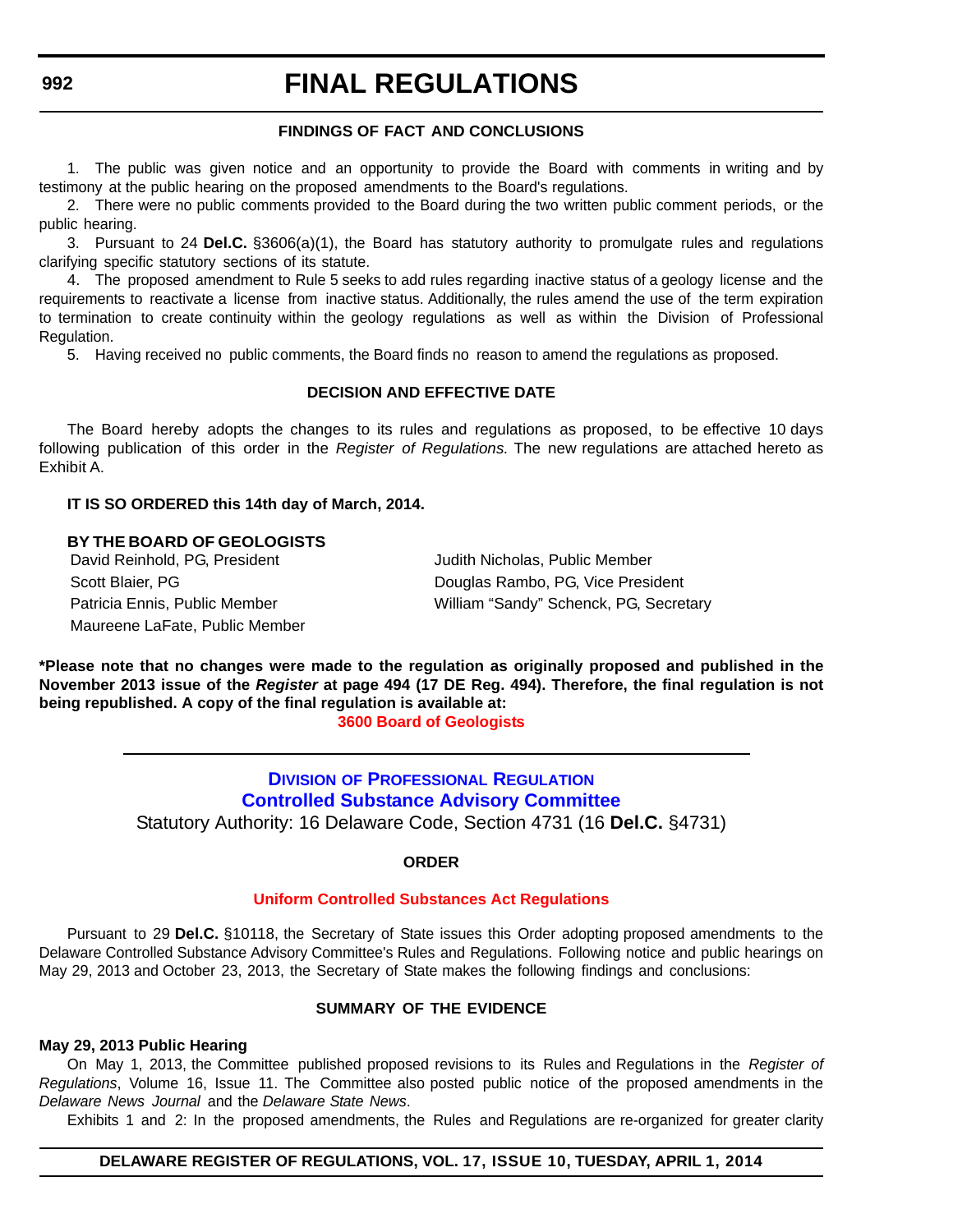and expanded to incorporate pertinent provisions from Chapter 47 of Title 16. The Rules pertaining to security in dispensing, now set forth in Rule 7.0, are amended for greater public protection. Rule 8.0 is added to address dispensing by practitioners.

At the public hearing on May 29, 2013, David W. Dryden, Director of the Office of Controlled Substances, stated that he believes that the proposed changes will be beneficial to the regulation of controlled substances and increase security standards. Further, a number of the changes reflect current federal requirements. The Committee received no other written or public comment. Pursuant to 29 **Del.C.** §10118(a), the public comment period was held open for another fifteen days to receive written comments. No written comments were received during this time period.

The Committee deliberated on the proposed amendments to the Rules and Regulations at its scheduled meeting on June 26, 2013. Having received comment by Mr. Dryden in support of the amendments, and no other public comment, the Committee finds there is no reason to change the Rules and Regulations as proposed. The Committee recommends to the Secretary of State that the Rules and Regulations changes be accepted as proposed and published in the *Register of Regulations* on May 1, 2013.

#### **October 23, 2013 Public Hearing**

On August 1, 2013, the Committee published proposed revisions to its Rules and Regulations in the *Register of Regulations*, Volume 17, Issue 2. The public hearing was re-noticed in the October 2, 2013 Register of Regulations, Volume 17, Issue 4. Rule 2.0 is revised to add the requirement that all practitioners registered under Chapter 47 of Title 16 of the Delaware Code must complete continuing education in order to qualify for continued registration. In the final version of the revised Rules and Regulations, attached hereto as Exhibit A, the continuing education requirement is set forth in Rule 3.0. The amendment will enhance practitioner competence for greater protection of the public. The Committee also posted public notice of the proposed amendments in the *Delaware News Journal* and the *Delaware State News*. Exhibits 1 and 2. The public hearing on the proposed revisions was held on October 23, 2013. The Committee received no written or public comment. Pursuant to 29 **Del.C.** §10118(a), the public comment period was held open for another fifteen days to receive written comments. No written comments were received during this time period.

The Committee deliberated on the proposed amendments to the Rules and Regulations at its scheduled meeting on December 4, 2013. Having received no public or written comment, the Committee found there was no reason to change the Rules and Regulations as proposed. The Committee recommends to the Secretary of State that the Rules and Regulations changes be accepted as originally proposed and published in the *Register of Regulations* on August 1, 2013.

#### **Findings of Fact and Conclusions of Law**

The public was given notice and an opportunity to provide the Committee with comments in writing and by testimony at the public hearings on the proposed amendments to the Committee's Rules and Regulations.

Pursuant to 29 **Del.C.** §4731, the Secretary of State has the statutory authority to promulgate rules and regulations relating to the registration and control of the manufacture, distribution and dispensing of controlled substances within this State.

The Committee found that the proposed revisions, published on May 1, 2013, were necessary for increased clarity and consistency with the enabling statute. Further, amendments to the Rules addressing dispensing would serve to enhance public protection. The Committee further found that the proposed revisions, published August 1, 2013, requiring continuing education for practitioners, would enhance practitioner competence with the result of greater public protection. The Committee, therefore, recommended that the rules and regulations be accepted as proposed.

The Committee's Rules and Regulations may be changed without prior publication if such Rules and Regulations conflict with the Committee's enabling statute. Due to amendments to Chapter 47 of Title 16 of the Delaware Code, certain Rules, as published May 1, 2013, must be amended. Specifically, pursuant to 16 **Del.C.** §4739A and §4798, the following Rules shall be amended: Rule 8.1 is revised to reference a 72 hour supply, rather than a 5 day supply, of schedule II though V controlled substances, and Rules 8.1.2, 8.1.3 and 8.2.13 are stricken.

#### **Decision and Order Concerning the Regulations**

The Secretary of State hereby accepts the changes to the Rules and Regulations as set forth in Exhibit A,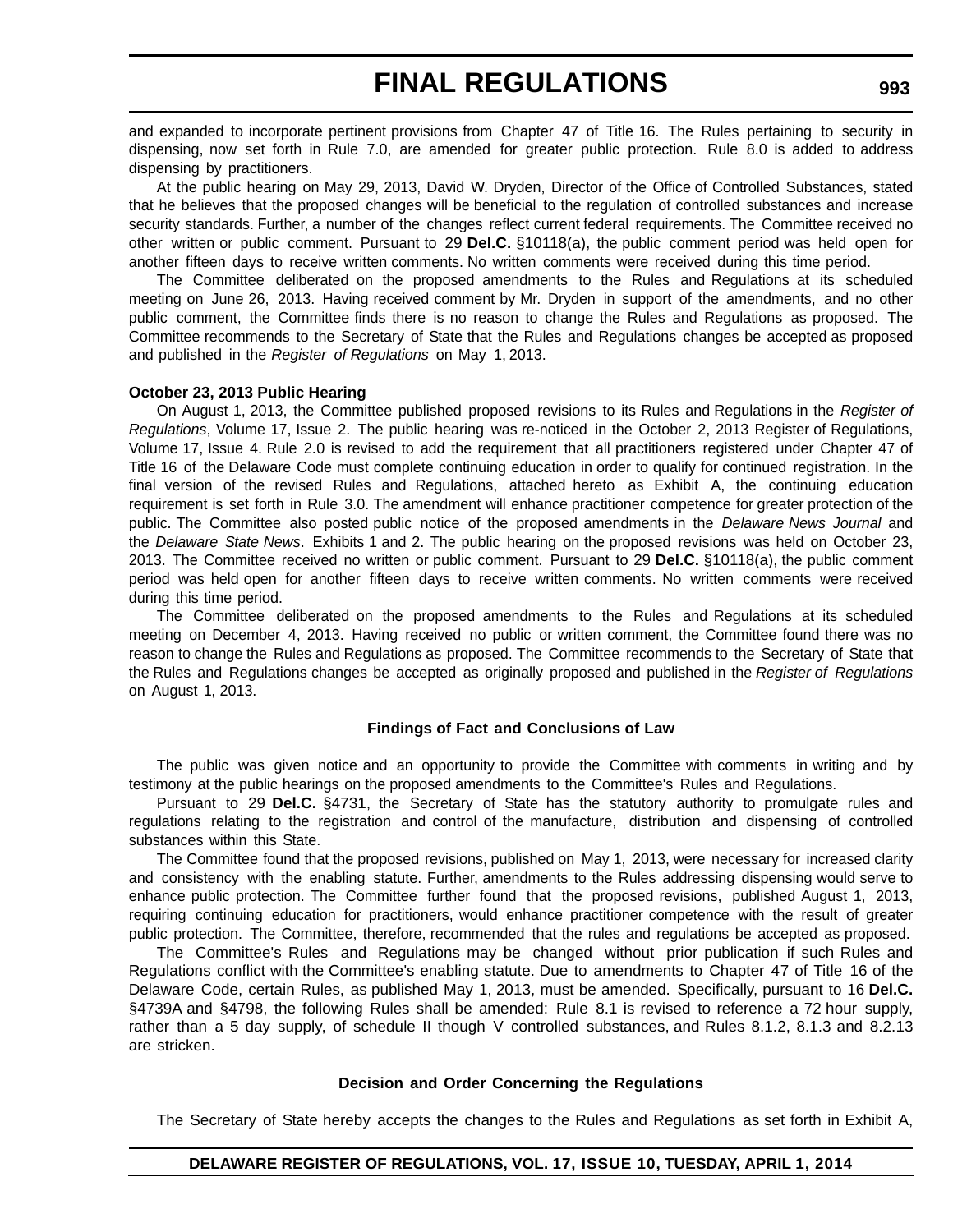#### <span id="page-59-0"></span>**994**

# **FINAL REGULATIONS**

attached hereto. These rules and regulations will become effective ten days after their publication in the Delaware *Register of Regulations*, pursuant to 29 **Del.C.** §10118(g).

**IT IS SO ORDERED** this 20<sup>th</sup> day of February, 2014.

Jeffrey Bullock Secretary of State

**\*Please Note: Due to the size of the final regulation, it is not being published here. A copy of the regulation is available at:**

#### **[Uniform Controlled Substances Act Regulations](http://regulations.delaware.gov/register/april2014/final/17 DE Reg 992 04-01-14.htm)**

### **OFFICE OF [THE STATE BANK COMMISSIONER](http://banking.delaware.gov/)**

Statutory Authority: 5 Delaware Code, Sections 121(b), 2112, 2210(e), and 2906(e); 29 Delaware Code, Section 10113(a) (5 **Del.C.** §§121(b), 2112, 2210(e), and 2906(e); 29 **Del.C.** §10113(a))

5 **DE Admin.Code** 2101, 2102, 2103, 2104, 2105, 2106, 2201, 2202, 2203, 2204, 2205, 2206,

2901, 2902, 2903, and 2904

#### **ORDER**

#### **[Adopting Amended State Bank Commissioner Regulations 2101, 2102, 2103, 2104, 2105, 2106, 2201, 2202,](#page-4-0)  2203, 2204, 2205, 2206, 2901, 2902, 2903, and 2904**

IT IS HEREBY ORDERED, this 11<sup>th</sup> day of March, 2014, that amended Regulations 2101, 2102, 2103, 2104, 2105, 2106, 2201, 2202, 2203, 2204, 2205, 2206, 2901, 2902, 2903, and 2904 are adopted as Regulations of the State Bank Commissioner. These amended Regulations were published in the February 1, 2014 edition of the Delaware *Register of Regulations* and are incorporated herein by reference. The effective date of each of these Regulations is April 11, 2014. These Regulations are adopted by the State Bank Commissioner in accordance with Title 5 of the Delaware Code and pursuant to the requirements of Chapters 11 and 101 of Title 29 of the Delaware Code, as follows:

1. Notice of the proposed amended Regulations and their text was published in the February 1, 2014 issue of the Delaware *Register of Regulations*. The Notice included, among other things, a summary of the proposed amended Regulations and invited interested persons to submit written comments to the Office of the State Bank Commissioner on or before March 5, 2014. The Notice further stated that the proposed amended Regulations were available for inspection during regular business hours at the Office of the State Bank Commissioner, 555 E. Loockerman Street, Suite 210, Dover, Delaware 19901, and that copies were available upon request.

2. No written comments concerning the proposed amended Regulations were received on or before March 5, 2014.

3. After review and consideration, the State Bank Commissioner hereby adopts amended Regulations 2101, 2102, 2103, 2104, 2105, 2106, 2201, 2202, 2203, 2204, 2205, 2206, 2901, 2902, 2903, and 2904 as proposed.

Robert A. Glen State Bank Commissioner

**\*Please note that no changes were made to the regulation as originally proposed and published in the February 2014 issue of the** *Register* **at page 832 (17 DE Reg. 832). Therefore, the final regulation is not being republished. A copy of the final regulation is available at:**

**[Amended State Bank Commissioner Regulations](http://regulations.delaware.gov/register/april2014/final/17 DE Reg 994 04-01-14.htm)**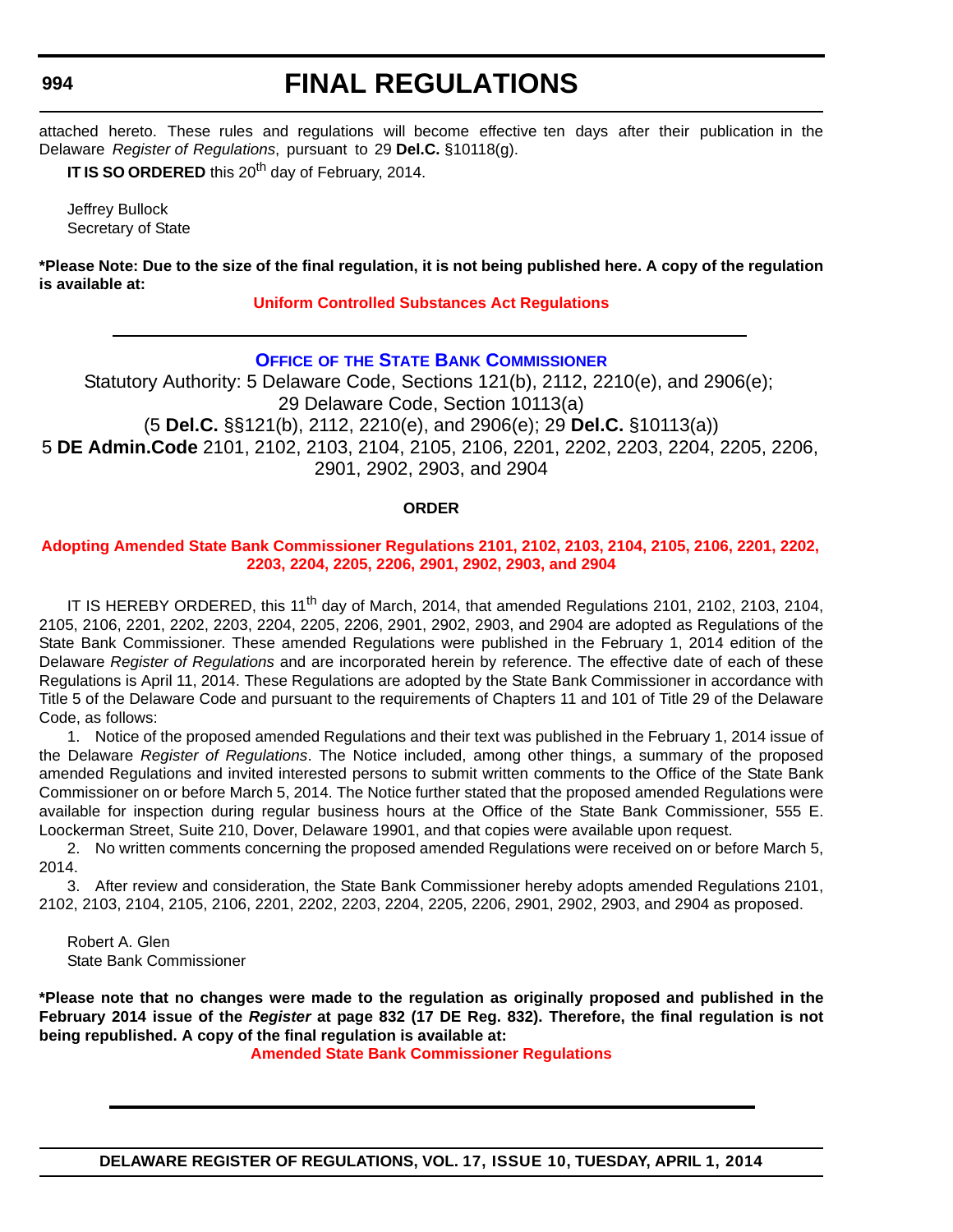# **GENERAL NOTICES**

# **[DEPARTMENT OF HEALTH AND SOCIAL SERVICES](http://www.dhss.delaware.gov/dhss/dms/)**

**DIVISION OF MANAGEMENT SERVICES**

<span id="page-60-0"></span>Statutory Authority: 16 Delaware Code, Sections 210-218 (16 **Del.C.** §§210-218)

### **GENERAL NOTICE**

#### **[Annual Grant Application Under Part C of the Individuals with Disabilities Education Improvement Act of](#page-4-0)  2004**

The Delaware Department of Health and Social Services will submit its annual grant application under Part C of the Individuals with Disabilities Education Improvement Act of 2004. The application will be available until April 21, 2014.

Please contact the Part C Birth to Three office at 302-255-9134 (call collect from Kent and Sussex) to secure a copy of the application or e-mail Inita.joyner@state.de.us. Send your written comments to Part C/Birth to Three, DMS/DHSS, 2<sup>nd</sup> floor, Main Building, Suite 249, 1901 N. DuPont Hwy, New Castle, DE 19720 or fax to 302-255-4407.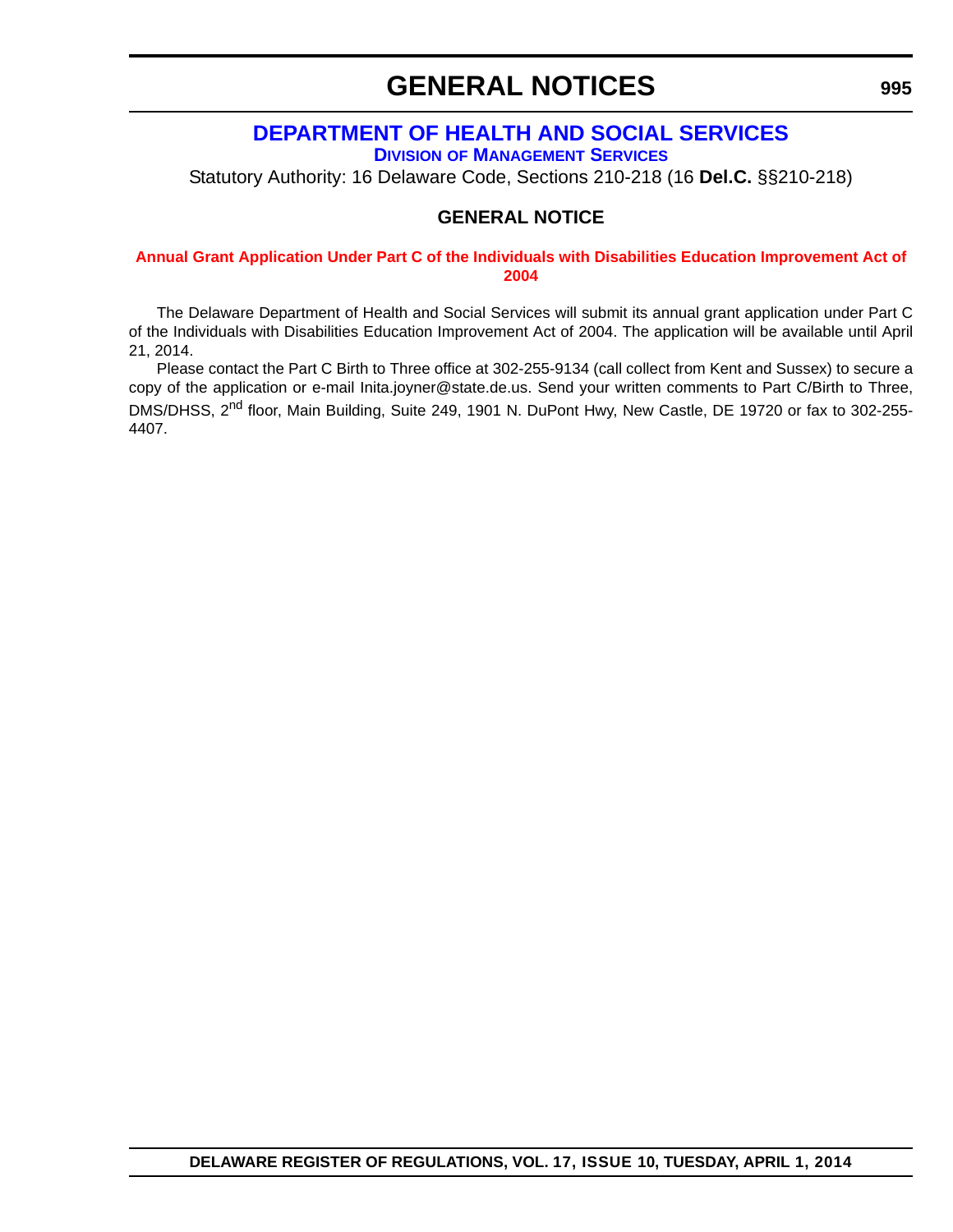### **[DEPARTMENT OF AGRICULTURE](http://dda.delaware.gov/thoroughbred/index.shtml) THOROUGHBRED RACING COMMISSION [PUBLIC NOTICE](#page-4-0)**

#### **1001 Thoroughbred Racing Rules and Regulations**

<span id="page-61-0"></span>The Thoroughbred Racing Commission proposes to amend its Regulations adopted in accordance with Title 3, Chapter 101. The purpose of the amended regulations is to amend Commission Regulation 8.8 relating to the Jockey Fee by adding a new regulation 8.8.3.

A copy of the proposed regulations is being published in the April 1, 2014 edition of the Delaware *Register of Regulations*. A copy is also on file in the office of the Thoroughbred Racing Commission, 777 Delaware Park Boulevard, Wilmington, Delaware 19804 and is available for inspection during regular office hours. Copies are also published online at the *Register of Regulations* website: http://regulations.delaware.gov/services/ current\_issue.shtml.

Interested parties may offer written comments on the proposed regulations or submit written suggestions, data, briefs or other materials to the Thoroughbred Racing Commission at the above address as to whether these proposed regulations should be adopted, rejected or modified. Pursuant to 29 **Del.C.** §10118(a), public comments must be received on or before May 1, 2014. Written materials submitted will be available for inspection at the above address.

### **[DEPARTMENT OF EDUCATION](http://www.doe.k12.de.us/) [PUBLIC NOTICE](#page-4-0)**

The State Board of Education will hold its monthly meeting on Thursday, April 17, 2014 at 1:00 p.m. in the Townsend Building, Dover, Delaware.

### **[DEPARTMENT OF HEALTH AND SOCIAL SERVICES](http://www.dhss.delaware.gov/dhss/dmma/) DIVISION OF MEDICAID AND MEDICAL ASSISTANCE [PUBLIC NOTICE](#page-4-0)**

#### **1915(i) Home and Community-Based Services Waiver Renewal Application**

In compliance with the State's Administrative Procedures Act (APA - Title 29, Chapter 101 of the Delaware Code), 42 CFR 447.205, 42 CFR 441.304 and under the authority of Title 31 of the Delaware Code, Chapter 5, Section 512, Delaware Health and Social Services (DHSS) / Division of Medicaid and Medical Assistance (DMMA) / Division of Developmental Disabilities Services (DDDS) is seeking public comments on the 1915(c) Home and Community-Based Services Waiver (HCBS) waiver renewal application.

Any person who wishes to make written suggestions, compilations of data, testimony, briefs or other written materials concerning the proposed new regulations must submit same to Sharon L. Summers, Planning & Policy Development Unit, Division of Medicaid and Medical Assistance, 1901 North DuPont Highway, P.O. Box 906, New Castle, Delaware 19720-0906 or by fax to 302-255-4425 by April 30, 2014.

The action concerning the determination of whether to adopt the proposed regulation will be based upon the results of Department and Division staff analysis and the consideration of the comments and written materials filed by other interested persons.

#### **DIVISION OF MEDICAID [AND MEDICAL ASSISTANCE](http://www.dhss.delaware.gov/dhss/dmma/) [PUBLIC NOTICE](#page-4-0) Medicaid Coverage of Prescribed Drugs**

In compliance with the State's Administrative Procedures Act (APA - Title 29, Chapter 101 of the Delaware Code) and under the authority of Title 31 of the Delaware Code, Chapter 5, Section 512, Delaware Health and Social Services (DHSS) / Division of Medicaid and Medical Assistance (DMMA) intends to intends to submit a state

**DELAWARE REGISTER OF REGULATIONS, VOL. 17, ISSUE 10, TUESDAY, APRIL 1, 2014**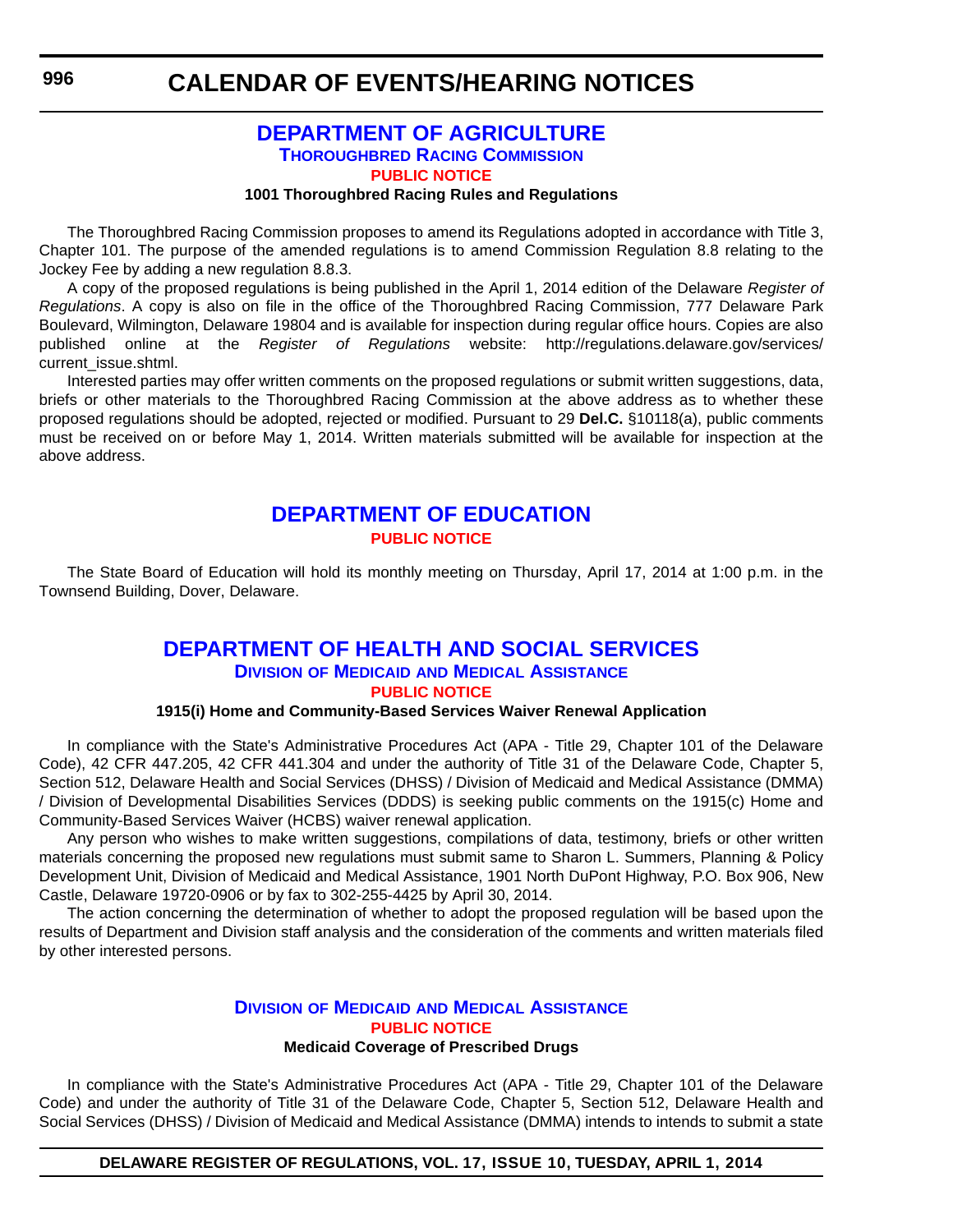plan amendment to the Centers for Medicare and Medicaid Services (CMS) regarding prescribed drug coverage, specifically, *changes to the coverage of barbiturates, benzodiazepines and agents used to promote smoking cessation*.

Any person who wishes to make written suggestions, compilations of data, testimony, briefs or other written materials concerning the proposed new regulations must submit same to Sharon L. Summers, Planning & Policy Development Unit, Division of Medicaid and Medical Assistance, 1901 North DuPont Highway, P.O. Box 906, New Castle, Delaware 19720-0906 or by fax to 302-255-4425 by April 30, 2014.

The action concerning the determination of whether to adopt the proposed regulation will be based upon the results of Department and Division staff analysis and the consideration of the comments and written materials filed by other interested persons.

#### **DIVISION [OF PUBLIC HEALTH](http://www.dhss.delaware.gov/dhss/dph/index.html) [PUBLIC NOTICE](#page-4-0) 4203 Cancer Treatment Program**

Health Promotion & Disease Prevention, Division of Public Health, Department of Health and Social Services (Department), has proposed amendments to the 4203 State of Delaware Cancer Treatment Program regulation.

The proposed regulation updates the technical, financial, and residency eligibility requirements for the Delaware Cancer Treatment program.

On April 1, 2014, the Department plans to publish proposed amendments to the 4203 State of Delaware Cancer Treatment Program regulation and hold them out for public comment per Delaware law.

Copies of the proposed regulation are available for review in the April 1, 2014 edition of the Delaware *Register of Regulations*, accessible online at: http://regulations.delaware.gov or by calling the Comprehensive Cancer Control Program at 302-744-1032.

Any person who wishes to make written suggestions, testimony, briefs or other written materials concerning the proposed regulation must submit same to Deborah Harvey by 4:30 p.m. on Wednesday, April 30, 2014 at:

Deborah Harvey Division of Public Health 417 Federal Street Dover, DE 19901 Email: Deborah.Harvey@state.de.us Phone: (302) 744-4700

#### **DIVISION [OF PUBLIC HEALTH](http://www.dhss.delaware.gov/dhss/dph/index.html) [PUBLIC NOTICE](#page-4-0) 4468 Delivery of Hospice Services**

The Office of Health Facilities Licensing and Certification, Health Systems Protection Section, Division of Public Health, Department of Health and Social Services, has proposed amendments to the State of Delaware 4468 Delivery of Hospice Services regulation.

Senate Bill 119, signed into law in June 2013, requires the Department of Health and Social Services to establish and implement uniform protocol for all hospice programs operating in Delaware for the safe disposal of unused medication upon the death or discharge of an in-home hospice patient. The proposed amendments add to the existing regulation a section 6.5.5 and an Appendix A: *Protocol Regarding the Safe Disposal of Unused Prescription Medication Following the Death of an In-Home Hospice Patient*.

On April 1, 2014, the Department plans to publish proposed amendments to the 4468 Delivery of Hospice Services regulation and hold them out for public comment per Delaware law.

Copies of the proposed regulation are available for review in the April 1, 2014 edition of the Delaware *Register of Regulations*, accessible online at: <http://regulations.delaware.gov>or by calling the Office of Health Facilities Licensing and Certification at (302) 283-7220.

Any person who wishes to make written suggestions, testimony, briefs or other written materials concerning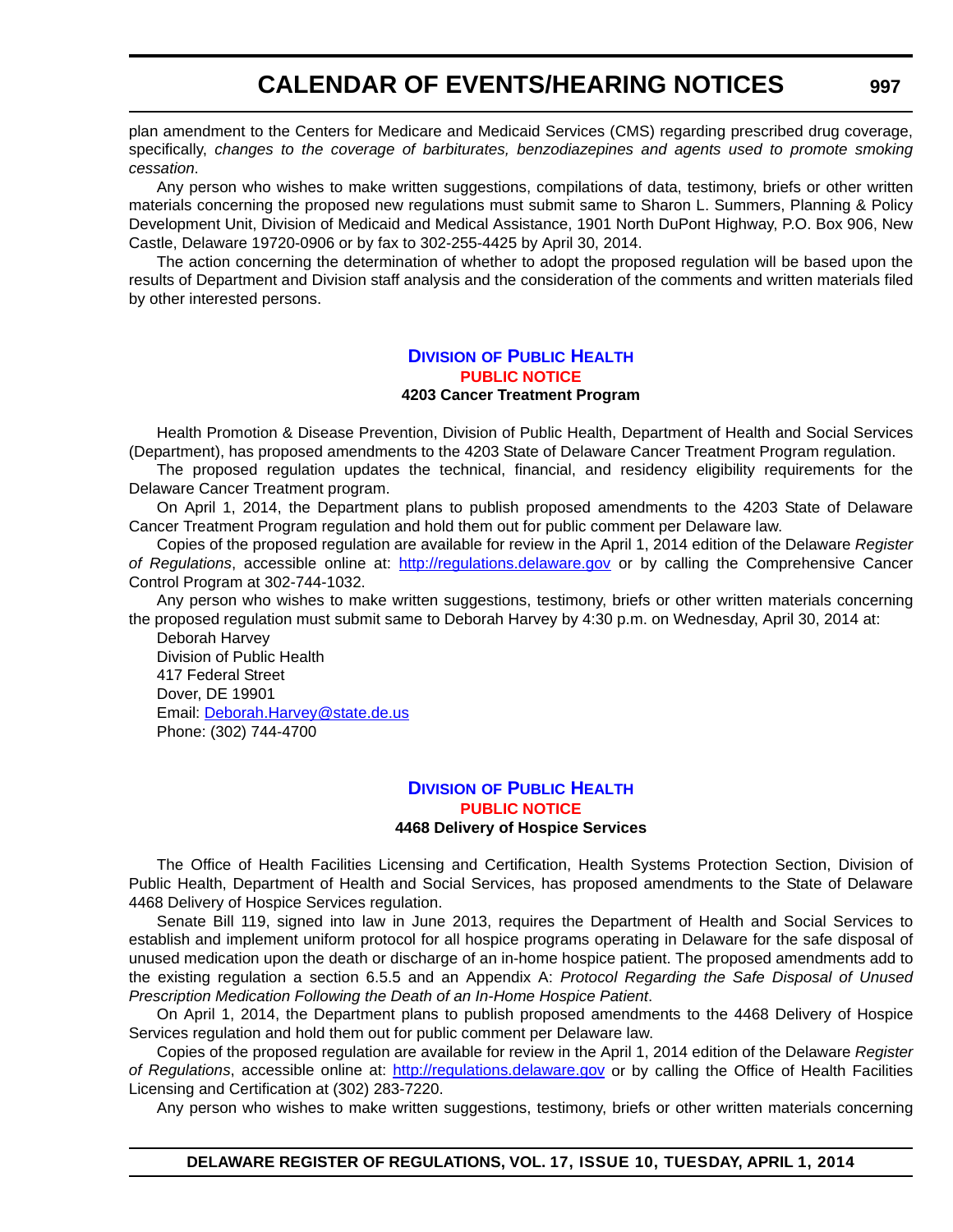<span id="page-63-0"></span>the proposed regulations must submit same to Deborah Harvey by 4:30 p.m. on Wednesday, April 30, 2014 at: Deborah Harvey Division of Public Health 417 Federal Street Dover, DE 19901 Email: [Deborah.Harvey@state.de.us](mailto:Deborah.Harvey@state.de.us) Phone: (302) 744-4700

### **[DEPARTMENT OF NATURAL RESOURCES AND ENVIRONMENTAL](http://www.dnrec.delaware.gov/wr/Pages/Default.aspx)  CONTROL DIVISION OF WATER [REGISTER NOTICE](#page-4-0)**

#### **7401 Surface Water Quality Standards**

The amended Surface Water Quality Standards presented here are the result of a review of the Standards that started with Start Action Notice #2013-32 in 2013. Department staff reviewed factors affecting human health criteria, Environmental Protection Agency (EPA) documents, staff recommendations, and documents related to site-specific criteria for the tidal Murderkill River. A markup of proposed amendments to the Surface Water Quality Standards was prepared for the Register. A public hearing is scheduled for 5:00 PM, April 29, 2014 in the DNREC Auditorium, with comments accepted until May 16, 2014. To ensure compliance with the Clean Water Act and EPA regulations, the State of Delaware, in accordance with 7 **Del.C.** §6010, will amend the State of Delaware Surface Water Quality Standards.

A public hearing is scheduled for 5:00 PM, on April 29, 2014 in the DNREC Auditorium, with public comments accepted until May 16, 2014.

Additional information, copies of the regulation and supporting documents are available on the internet at this URL: [http://www.dnrec.state.de.us/DNREC2000/Divisions/Water/WaterQuality/Standards.htm.](http://www.dnrec.state.de.us/DNREC2000/Divisions/Water/WaterQuality/Standards.htm) To request a copy of the proposed revisions to the regulations please contact David Wolanski, Watershed Assessment and Management Section at (302) 739-9939 or by email at [david.wolanski@state.de.us](mailto:david.wolanski@state.de.us).

The procedures for adopting regulations are established in 7 **Del.C.** §6006 and 29 **Del.C.** Chapter 101. Inquiries regarding comments should be directed to Robert Haynes at (302) 739-9039. Written comments should be addressed to: David Wolanski, Watershed Assessment and Management Section, Silver Lake Plaza-Suite 220, 820 Silver Lake Blvd, Dover, DE 19904-2464. Electronic versions of comments are preferred; please e-mail comments to David Wolanski at [david.wolanski@state.de.us.](mailto:david.wolanski@state.de.us)

### **DIVISION [OF WATERSHED STEWARDSHIP](http://www.dnrec.delaware.gov/swc/Pages/default.aspx) [REGISTER NOTICE](#page-4-0)**

#### **7408 TMDLs for Nutrients for the Murderkill River Watershed**

The Department of Natural Resources and Environmental Control (DNREC) plans to conduct a Public Hearing regarding proposed amendments to the Total Maximum Daily Loads (TMDLs) Regulation for nutrients and oxygen consuming materials for the Murderkill River Watershed, which was promulgated in June of 2005. A TMDL sets a limit on the amount of a pollutant that can be discharged into a waterbody and still meet water quality standards. TMDLs are composed of Waste Load Allocations (WLAs) for point source discharges, Load Allocations (LAs) for nonpoint sources, and a Margin of Safety (MOS) to account for uncertainties.

Since promulgation of the 2005 Murderkill River TMDLs, a multi-year monitoring, research, and modeling study of Murderkill River Watershed by DNREC and other cooperating agencies and institutions resulted in proposing scientifically-based, site-specific dissolved oxygen criteria for the tidal Murderkill River. This proposed amendment of the 2005 TMDLs is to comply with this new site-specific dissolved oxygen criteria for the tidal Murderkill River.

This proposed action will amend the 2005 Murderkill River TMDLs Regulation. DNREC will work with Kent County Government and other parties to implement the requirements of the amended TMDLs.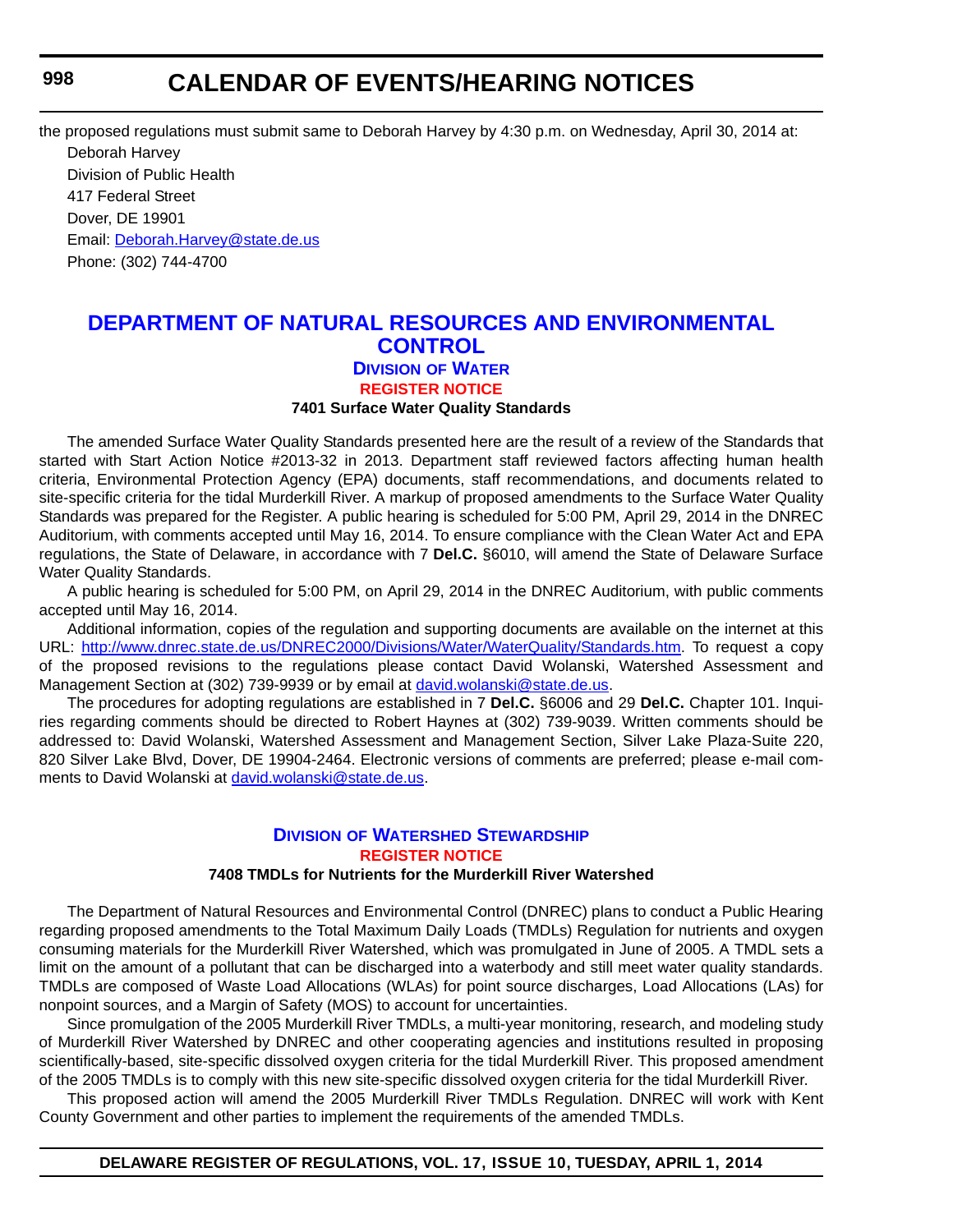<span id="page-64-0"></span>The Public Hearing on proposed amendments to the 2005 Murderkill River Watershed TMDLs Regulation will be held at 5:00 p.m., Tuesday, April 29, 2014, in the DNREC Auditorium, 89 Kings Highway, Dover, Delaware.

Please send written comments to Hassan Mirsajadi, Watershed Assessment and Management Section, Division of Watershed Stewardship, Department of Natural Resources and Environmental Control, 820 Silver Lake Boulevard, Suite 220, Dover, DE 19904-2464, (302) 739-9939, facsimile: (302) 739-6140, email: (Hassan.Mirsajadi@state.de.us). All written comments must be received by May 16, 2014. Electronic submission is preferred.

Copies of the Proposed amendments to the 2005 Murderkill River TMDL Regulation and other related technical support documents are available on the Department's website at [http://www.dnrec.delaware.gov/swc/wa/](http://www.dnrec.delaware.gov/swc/wa/Pages/WatershedAssessmentTMDLs.aspx) [Pages/WatershedAssessmentTMDLs.aspx](http://www.dnrec.delaware.gov/swc/wa/Pages/WatershedAssessmentTMDLs.aspx) or by contacting Hassan Mirsajadi, Watershed Assessment and Management Section, Division of Watershed Stewardship, Department of Natural Resources and Environmental Control, 820 Silver Lake Boulevard, Suite 220, Dover, DE 19904-2464, (302) 739-9939, facsimile: (302) 739-6140.

### **[DEPARTMENT OF STATE](http://dpr.delaware.gov/) DIVISION OF PROFESSIONAL REGULATION [PUBLIC NOTICE](#page-4-0) 1000 Board of Pilot Commissioners**

The Delaware Board of Pilot Commissioners, pursuant to 23 **Del.C.** §102(1), proposes to revise regulation 11.2 by striking it in its entirety and revise Section 6.0 by removing the 120 limitation on annual physicals. The purpose for the removal of subsection 11.2 is that vessels of the size required to be piloted by this rule are no longer calling at the port, making compliance with this regulation difficult and unnecessary. The purpose for the removal of the 120 limitation on annual physicals in regulation 6.0 is that the current constrictions of private health insurance often limit annual physicals to one per year, and this limitation is making compliance with insurance requirements difficult to impossible.

The Board will hold a public hearing on the proposed regulation change on May 16, 2014 at 1:00 p.m., Second Floor Conference Room B, Cannon Building, 861 Silver Lake Blvd., Dover, DE 19904. Written comments should be sent to Margaret Strauss, Board Liaison for the Delaware Board of Pilot Commissioners, Cannon Building, 861 Silver Lake Blvd., Dover, DE 19904. Written comments will be accepted until June 2, 2014 pursuant to 29 **Del.C.** §10118(a).

#### **DIVISION [OF PROFESSIONAL REGULATION](http://dpr.delaware.gov/) [PUBLIC NOTICE](#page-4-0) 4100 Board of Home Inspectors**

The Delaware Board of Home Inspectors, pursuant to 24 **Del.C.** §4106(a)(1), proposes to amend its rules and regulations*.* The proposed regulation changes address two separate issues. The first is a change to regulation 4.0 which would enable applicants with five years of experience or who have completed 250 home inspections to obtain a license despite not being eligible as an endorsement candidate. Currently, such candidates must become trainee registrants before obtaining a home inspection license. The second proposed change relates to regulation 18.0 regarding standards of practice. The proposed changes would reflect recent changes to the American Society of Home Inspectors standards of practice so as to allow the practice of home inspection in Delaware to remain consistent with surrounding states.

The Board will hold a public hearing on the proposed regulation change on May 13, 2014 at 9:00 a.m., Second Floor Conference Room B, Cannon Building, 861 Silver Lake Blvd., Dover, DE 19904. Written comments should be sent to Amanda McAtee, Administrative Specialist of the Delaware Board of Architects, Cannon Building, 861 Silver Lake Blvd., Dover, DE 19904. Written comments will be accepted until May 28, 2014 pursuant to 29 **Del.C.** §10118(a). The Board will deliberate on the proposed changes at its regularly scheduled meeting on June 10, 2014 at 9:30 a.m.